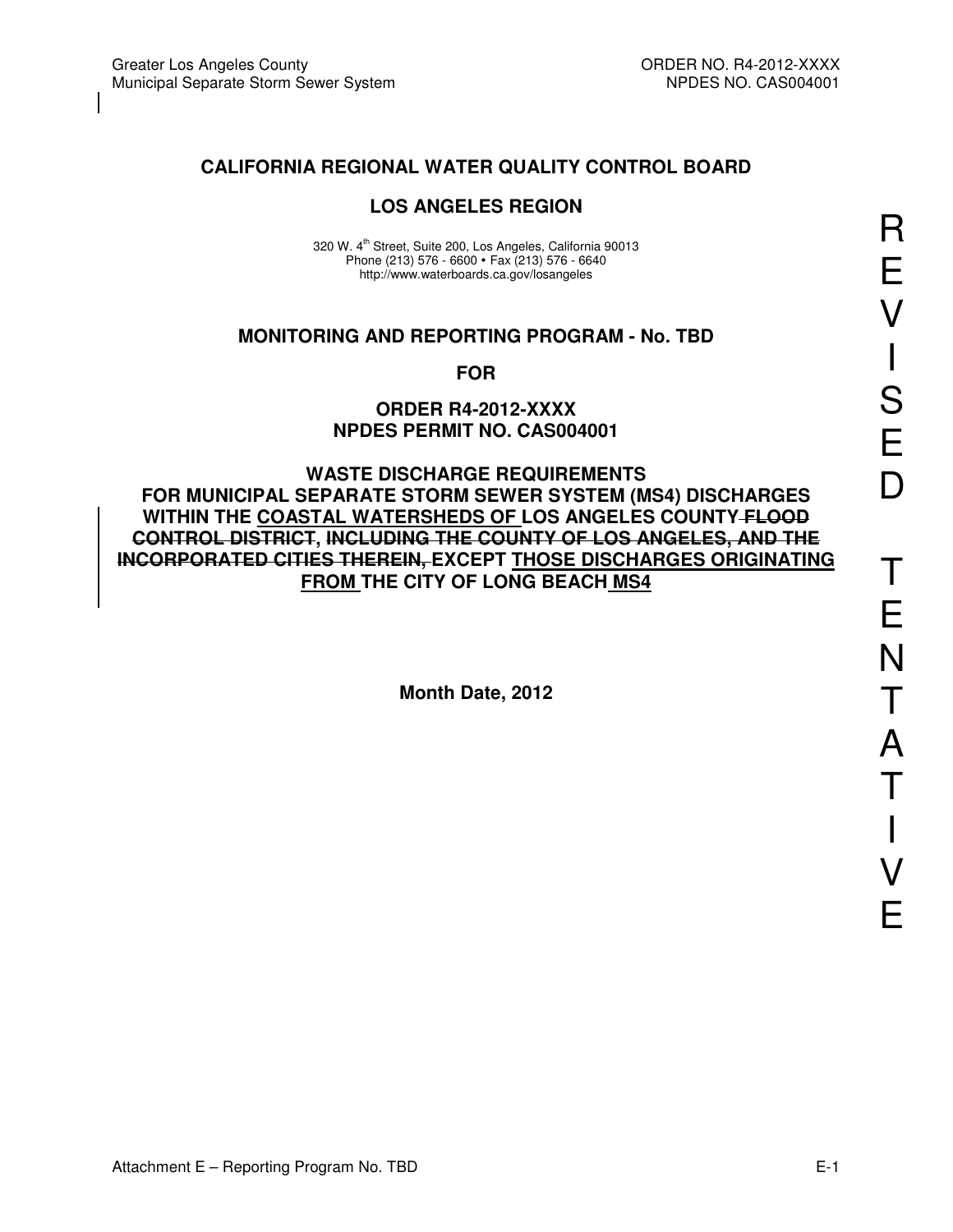# **Table of Contents**

| T.          |                                                               |        |
|-------------|---------------------------------------------------------------|--------|
| II.         |                                                               |        |
| III.        | GENERAL MONITORING AND REPORTING REQUIREMENTS 555             |        |
| IV.         |                                                               |        |
| $V_{\cdot}$ |                                                               |        |
| VI.         |                                                               |        |
| VII.        |                                                               |        |
| VIII.       |                                                               |        |
| IX.         | NON-STORM WATER OUTFALL BASED SCREENING AND MONITORING        |        |
|             |                                                               | 252519 |
| X.          | NEW DEVELOPMENT/RE-DEVELOPMENT EFFECTIVENESS TRACKING         |        |
|             |                                                               |        |
| XI.         |                                                               |        |
| XII.        |                                                               |        |
| XIII.       |                                                               |        |
| XIV.        | STANDARD MONITORING AND REPORTING PROVISIONS  454535          |        |
| XV.         |                                                               |        |
|             | XVI. ANNUAL REPORTING REQUIREMENT OBJECTIVES  484839          |        |
|             | XVII. WATERSHED SUMMARY INFORMATION, ORGANIZATION AND CONTENT |        |
|             |                                                               |        |
|             |                                                               |        |
|             |                                                               |        |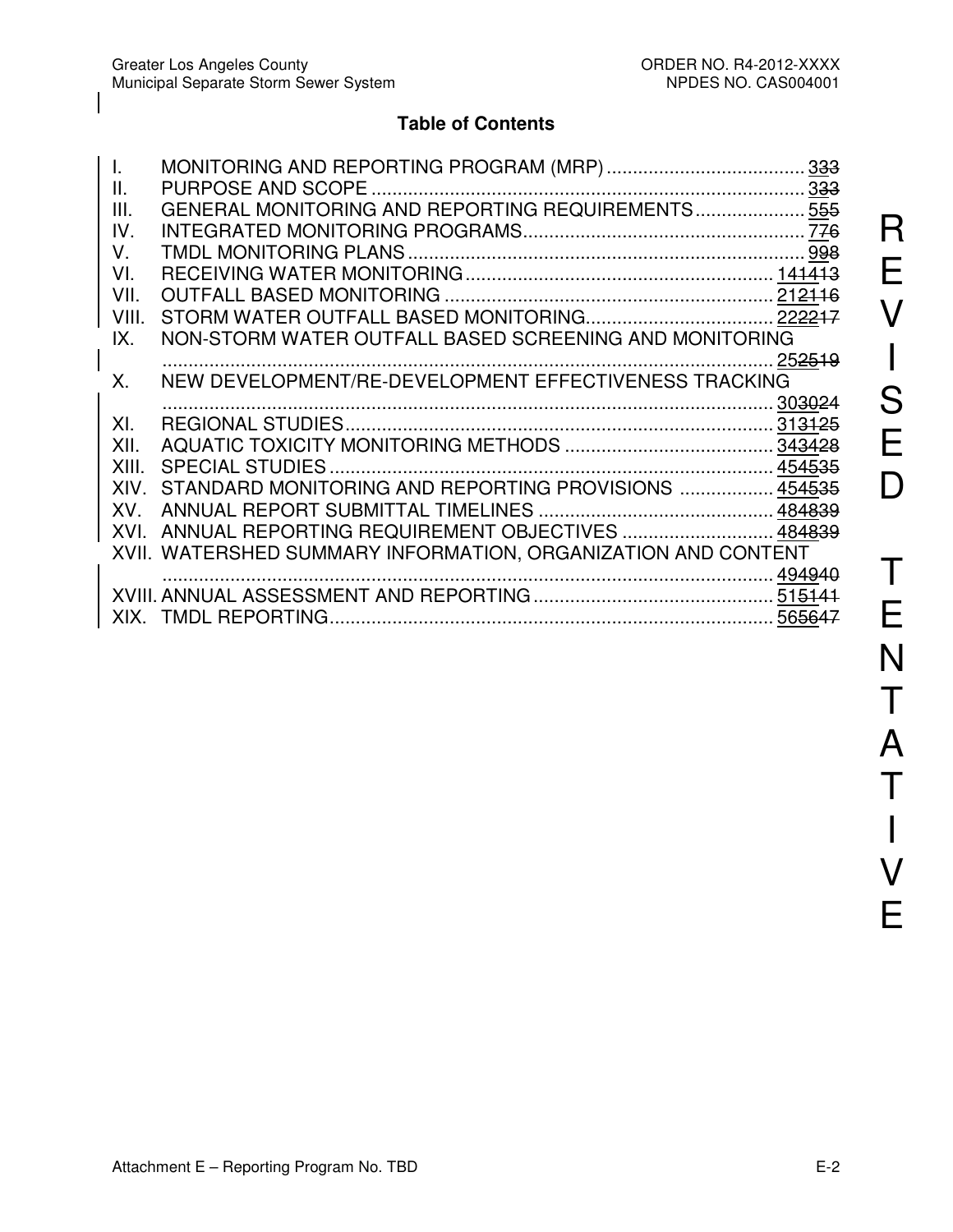# **I. MONITORING AND REPORTING PROGRAM (MRP)**

Section 308(a) of the federal Clean Water Act and Ssections 122.41(h), (j)-(l), 122.44(i), and 122.48 of Title 40 of the Code of Federal Regulations requires that all National Pollutant Discharge Elimination System (NPDES) permits specify monitoring and reporting requirements. Federal regulations applicable to large and medium MS4s also specify additional monitoring and reporting requirements. (40 C.F.R. §§ 122.26(d)(2)(i)(F) & (d)(2)(iii)(D), 122.42(c).) California Water Code sections 13267 and 13383 furtheralso authorizes the California Regional Water Quality Control Board, Los Angeles Region (Regional Water Board) to establish monitoring, inspection, entry, reporting, and recordkeeping requirementsrequire technical and monitoring reports. This MRP establishes monitoring, and reporting, and recordkeeping requirements that implement the federal and California laws and/or regulations.

## **II. PURPOSE AND SCOPE**

## **A. Primary Objectives**

The primary objectives of the Monitoring Program are to:

- **1.** Assess the chemical, physical, and biological impacts of discharges from the municipal storm water sewer system (MS4) on receiving waters.
- **2.** Assess compliance with receiving water limitations and water quality-based effluent limitations (WQBELs) established to implement Total Maximum Daily Load (TMDL) wet weather and dry weather wasteload allocations (WLAs).
- **3.** Characterize pollutant loads in MS4 discharges.
- **4.** Identify sources of pollutants in MS4 discharges.
- **5.** Measure and improve the effectiveness of pollutant controls implemented under this Order.

## **B. Purpose**

The results of the monitoring requirements outlined below shall be used to refine control measures for the reduction of pollutant loading and the protection and enhancement of the beneficial uses of the receiving waters in Los Angeles County.

# **C. Provision for Integrated Approach**

The Monitoring Program provides flexibility to allow Permittees to develop an integrated monitoring program to address all of the monitoring requirements of this Order and other monitoring obligations or requirements in a cost efficient and effective manner.

# **D. Provision for a Coordinated Integrated Approach**

The Monitoring Program provides flexibility to allow Permittees to coordinate monitoring efforts on a watershed or subwatershed basis to leverage monitoring resources in an effort to increase cost-efficiency and effectiveness and to closely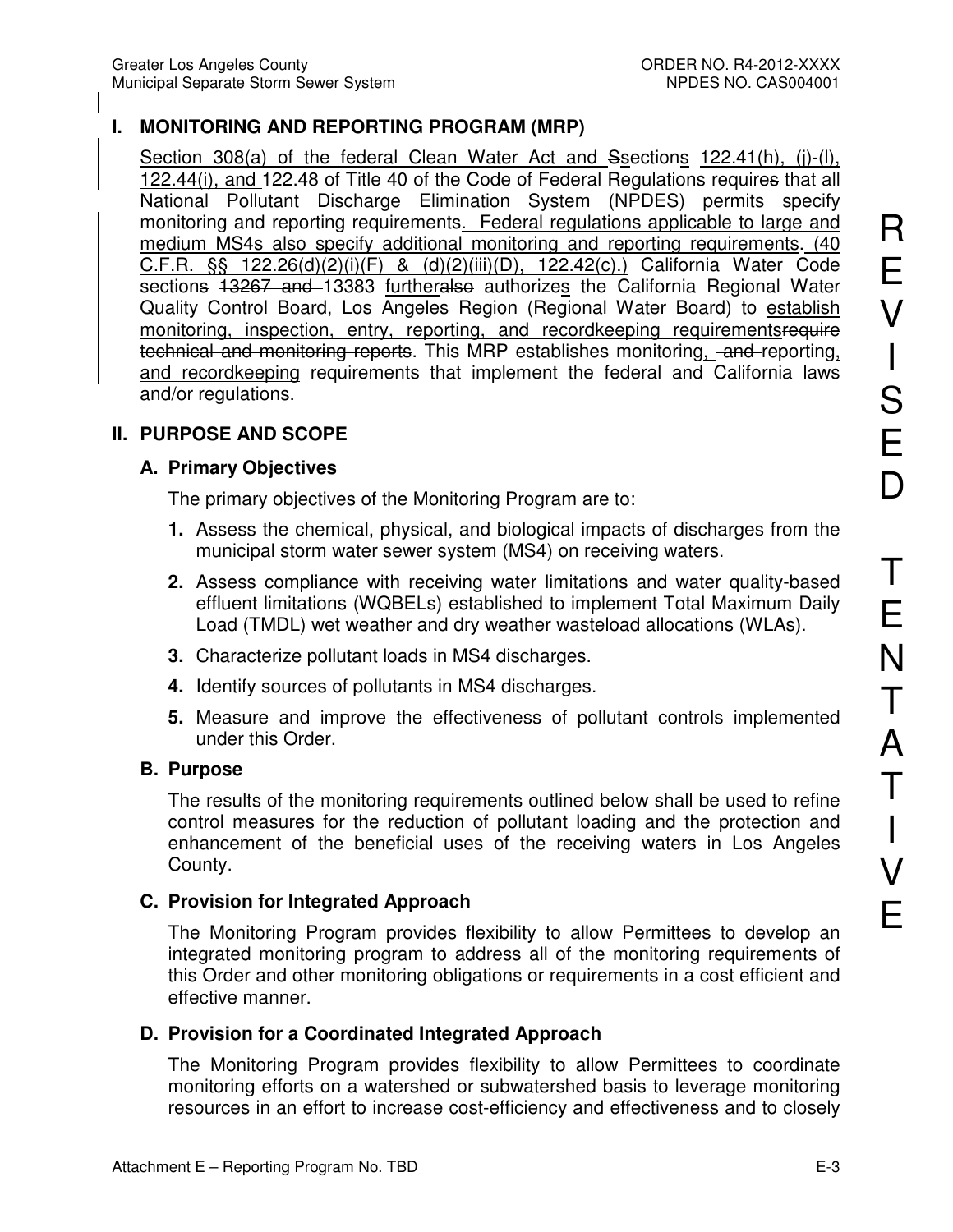align monitoring with TMDL monitoring requirements and Watershed Management Programs.

# **E. Monitoring Program Elements**

The Monitoring Program shall include the following elements:

- **1. Receiving water monitoring** shall be performed at previously designated mass emission stations and/or at TMDL receiving water compliance points, as designated in Regional Water Board Executive Officer approved TMDL Goordinated Monitoring Plans (CMPs) (see Table E-1 for a list of approved TMDL CMPsMonitoring Plans). The objectives of the receiving water monitoring include the following:
	- **a.** Determine whether the receiving water limitations are being achieved,
	- **b.** Assess trends in pollutant concentrations over time, or during specified conditions,
	- **c.** Determine whether the designated beneficial uses are fully supported as determined by water chemistry, as well as aquatic toxicity and bioassessment monitoring.
- **2. Storm water outfall based monitoring**; including TMDL monitoring requirements specified in approved TMDL CMPs Monitoring Plans (see Table E-1). The objectives of the storm water outfall based monitoring program include the following:
	- **a.** Determine the quality of a Permittee's discharge relative to municipal action levels, as described in Attachment G of this Order,
	- **b.** Determine whether a Permittee's discharge is in compliance with applicable wet weatherstorm water WQBELs derived from TMDL WLAs,
	- **c.** Determine whether a Permittee's discharge causes or contributes to an exceedance of receiving water limitations.
- **3. Non-storm water outfall based monitoring**; including TMDL monitoring requirements specified in approved TMDL CMPs Monitoring Plans (see Table E-1). The objectives of the non-storm water outfall based monitoring program include the following:
	- **a.** Determine whether a Permittee's discharge is in compliance with applicable dry weathernon-storm water WQBELs derived from TMDL WLAs,
	- **b.** Determine whether a Permittee's discharge exceeds non-storm water action levels, as described in Attachment G of this Order,
	- **c.** Determine whether a Permittee's discharge contributes to or causes an exceedance of receiving water limitations,
	- **d.** Assist a Permittee in identifying illicit discharges as described in Part VI.D.9-10 of this Order.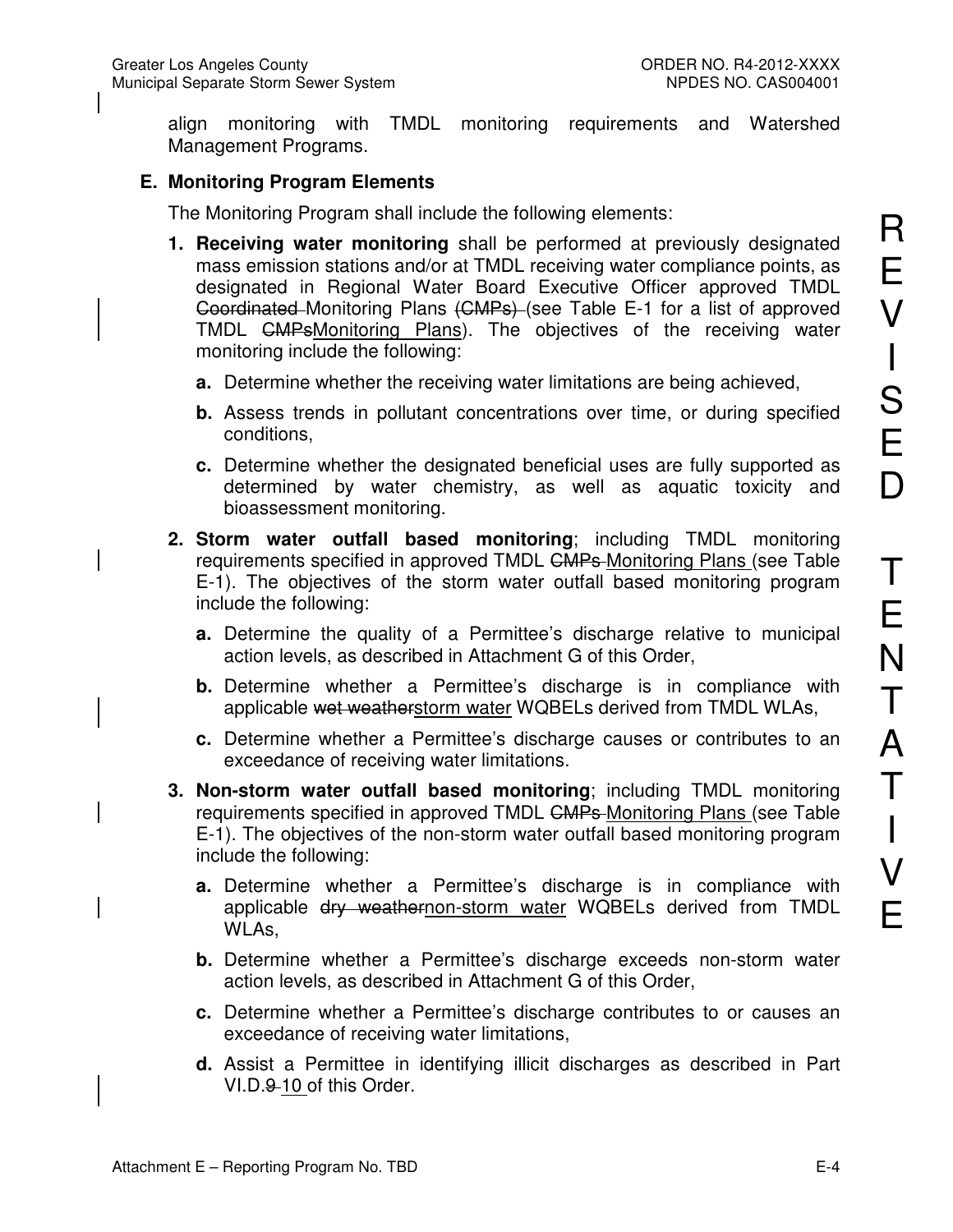- **4. New Development/Re-development effectiveness monitoringtracking**. The objectives of best management practices (BMP) effectiveness monitoring tracking is to determine track whether the conditions in the building permit issued by the Permittee are implemented to ensure the volume of storm water associated with the design storm is retained on-site as required by Part VI.D.67.c.i. of this Order, and as conditioned in the building permit issued by the Permittee.
- **5. Regional studies** are required to further characterize the impact of the MS4 discharges on the beneficial uses of the receiving waters. Regional studies shall include the Southern California Stormwater Monitoring Coalition (SMC) Regional Watershed Monitoring Program (bioassessment), sediment monitoring for Pyrethroid pesticides, and special studies as specified in approved TMDLs (see Section XIX TMDL Reporting, below).

# **III. GENERAL MONITORING AND REPORTING REQUIREMENTS**

- **A.** Monitoring shall be conducted in accordance with the requirements specified in Attachment D to this Order (Part III, Standard Provisions - Monitoring).
- **B.** Records of monitoring information shall include information required under Attachment D to this Order (Part IV, Standard Provisions - Records).
- **C.** All applications, reports, plans, or other information submitted to the Regional Water Board, State Water Board, and/or USEPA shall be signed and certified in accordance with Attachment D to this Order (Part V.B, Standard Provisions - Reporting, Signatory and Certification Requirements).
- **D.** Monitoring results shall be reported in accordance with the requirements specified in Attachment D to this Order (Part V.C, Standard Provisions - Reporting, Monitoring Reports).
- **E.** All monitoring and reporting shall be conducted in accordance with the Standard Monitoring Provisions specified in Part XIV of this MRP.

# **F. Sampling Methods**

- **1.** Sampling methods shall be fully described in each Permittee's Integrated Monitoring Program (IMP) or Coordinated Integrated Monitoring Program (CIMP) and according to the provisions of the Standard Provisions for Monitoring described in Attachment D to this Order and Part XIV of this MRP.
- **2.** Grab samples shall be taken only for constituents that are required to be collected as such (e.g., pathogen indicator bacteria, oil and grease, cyanides, and volatile organics); in instances where grab samples are generally expected to be sufficient to characterize water quality conditions (primarily dry weather); and where the sample location limits Permittees' ability to install an automated sampler, as provided for in an approved IMP or CIMP.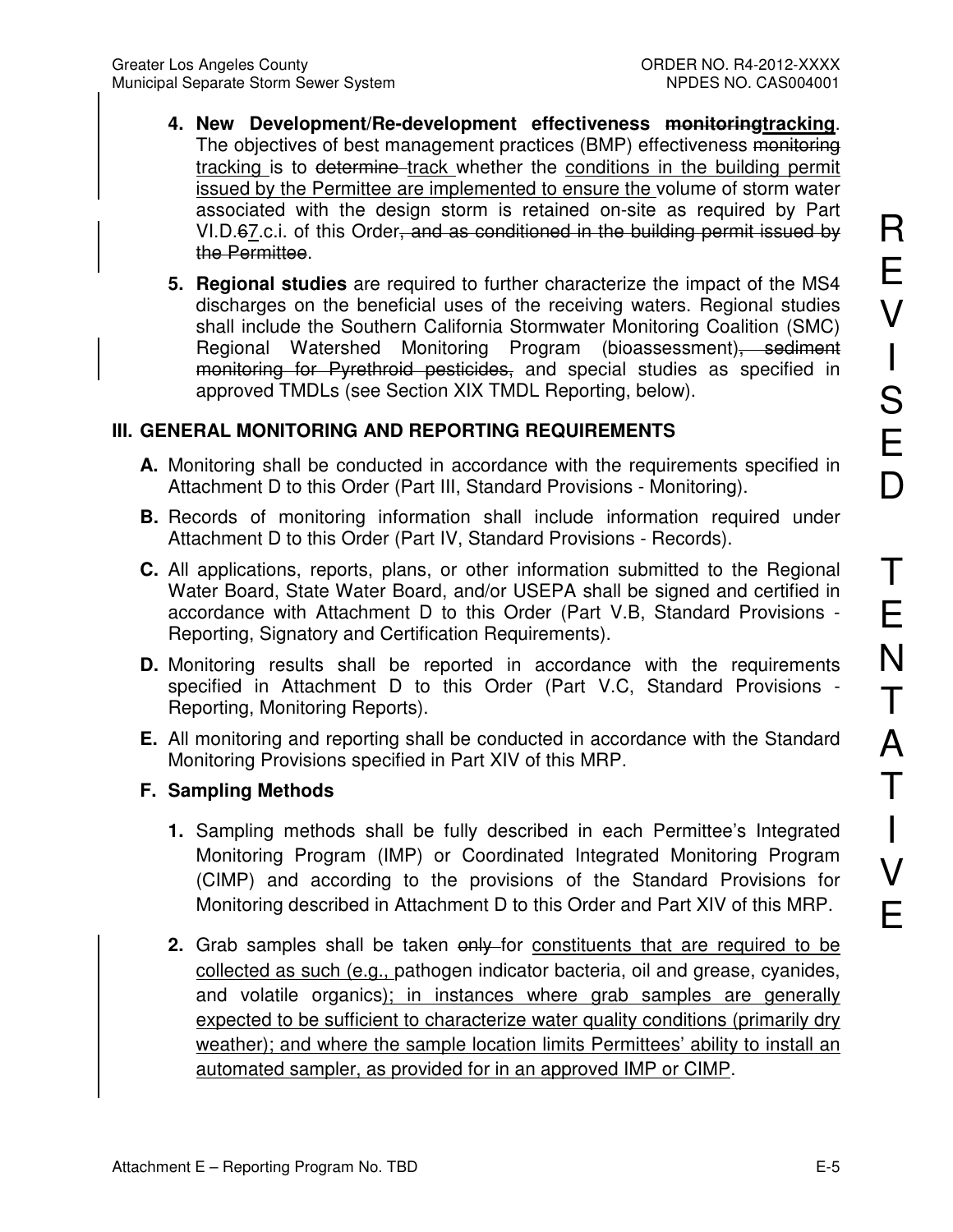- **3.** Sampling and monitoring methods for trash shall be conducted in accordance with the applicable requirements specified in Part VI.E.5 of this Order.
- **3.** At a minimum, a sufficient volume of sample must be collected to perform all of the required biological and chemical tests, including TIEs where aquatic toxicity is observed during the sample event.
- **4.** Sampling and monitoring methods for trash shall be conducted in accordance with the applicable requirements specified in Part VI.E.5 of this Order.

# **4.**

- **5.** Flow may be estimated using USEPA methods at receiving water monitoring stations where flow measuring equipment is rements are not in place.
- **5.6.** Flow may be estimated for storm water outfall monitoring based on drainage area, impervious cover, and precipitation data as approved in an IMP or CIMP.

## **G. Analytical Procedures**

- **1.** Suspended-Sediment Concentration (SSC) shall by analyzed per American Society for Testing and Materials (ASTM) Standard Test Method D-3977-97.
- **2.** Monitoring methods for trash shall be conducted in accordance with the applicable requirements specified in Part VI.E.5 of this Order.
- **3.** Aquatic toxicity shall be monitored in accordance with Part XI of this MRP.
- **4.** All other parameters shall be analyzed according to the provisions of the Standard Provisions for Monitoring described in Attachment D to this Order and Part XIV of this MRP.

## **H. Reporting**

- **1.** Monitoring results submitted to the Regional Water Board shall include:
	- **a.** Rain totals and hydrographs for monitoring events in both narrative and graphic formats.
	- **b.** A narrative description of the date and duration of the storm event(s) sampled, rainfall estimates of the storm event that generated the sampled discharge and the duration between the storm event sampled and the end of the previous measurable storm event.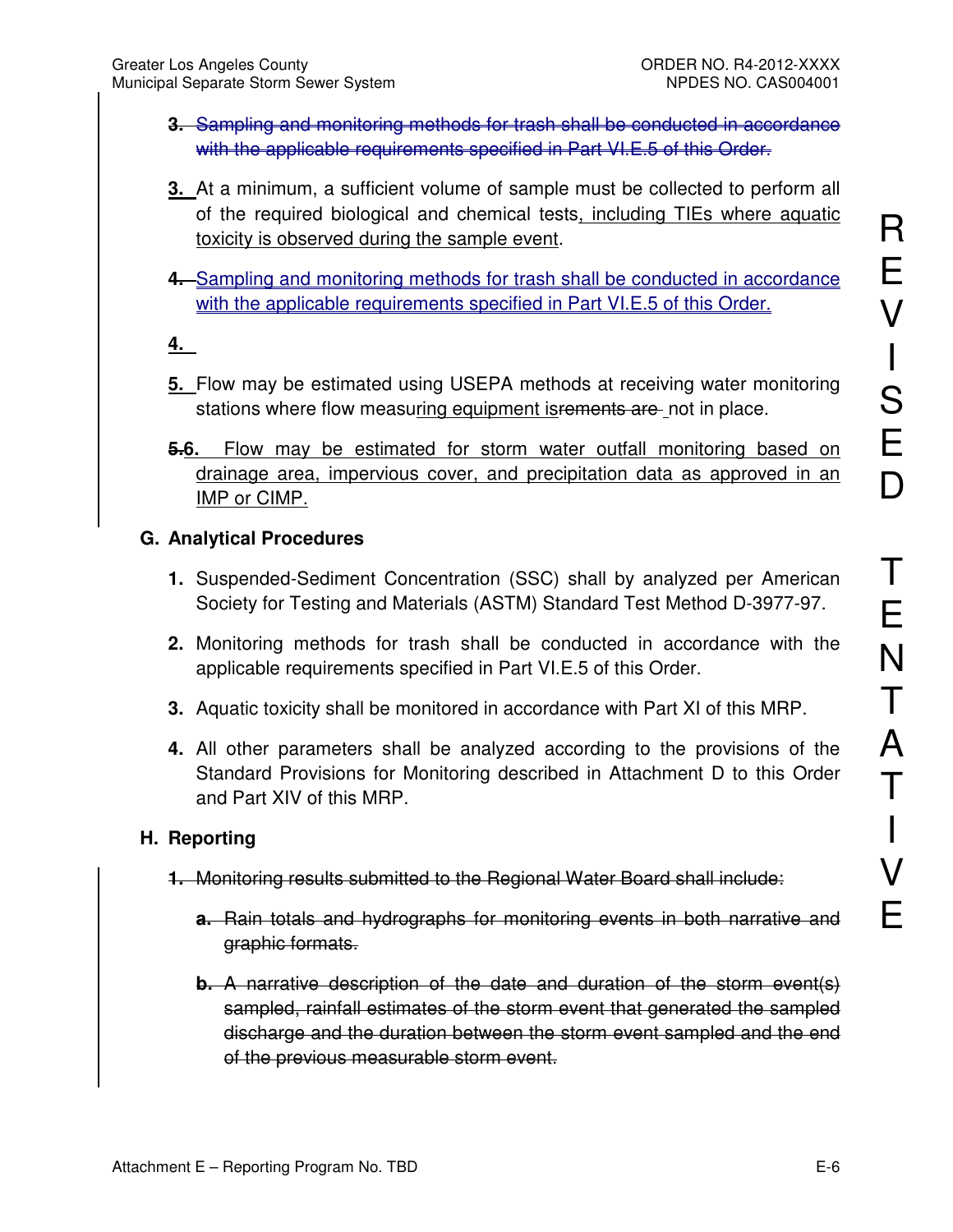- **2.1.** Reporting requirements related to the monitoring of trash shall be conducted in accordance with Part VI.E.5.c of this Order.
- **3.2.** Monitoring results submitted to the Regional Water Board shall be consistent with the requirements identified in Part XVIII.A.5 and Part XVIII.A.7 of this MRP.

## **IV. INTEGRATED MONITORING PROGRAMS**

## **A. Integrated Monitoring Program (IMP)**

- **1.** Each Permittee may develop an Integrated Monitoring Program designed to satisfy the monitoring requirements of this Order.
- **2.** The monitoring requirements contained in TMDL <del>CMPs</del>-Monitoring Plans approved by the Executive Officer of the Regional Water Board are incorporated by reference into this MRP (See Table E-1 for a list of approved TMDL GMPsMonitoring Plans).
- **3.** The Integrated Monitoring Program may leverage monitoring resources by selecting monitoring locations, parameters, or monitoring techniques that will satisfy multiple monitoring requirements.
- **4.** Where appropriate (e.g., dry-weather outfall based screening program), the Integrated Monitoring Program may develop and utilize alternative approaches to meet the Primary Objectives (Part II.A). screening level monitoring strategies to avoid more costly analytical procedures if approvedSuch alternative approaches shall be subject to public review and final approval by the Regional Water Board Executive Officer.
- **5.** The requirements of an approved TMDL CMP Monitoring Plan may be modified by an IMP that is subsequently approved by the Executive Officer of the Regional Water Board.
- **6.** At a minimum, the IMP must address all TMDL and Non-TMDL monitoring requirements of this Order, including receiving water monitoring, storm water outfall based monitoring, non-storm water outfall based monitoring, and regional water monitoring studies, except as provided in Parts IV.B.2 and 3 of this MRP.

# **B. Coordinated Integrated Monitoring Program (CIMP)**

## **1. Benefits of the CIMP Approach**

- **a.** The CIMP provides Permittees opportunities to increase the cost efficiency and effectiveness of the monitoring program. The greatest efficiency may be achieved when a CIMP is designed and implemented on a watershed basis.
- **b.** A CIMP may be employed to implement regional studies, where a single Permittee takes the lead in directing the study, and the other Permittees provide funding or in lieu services.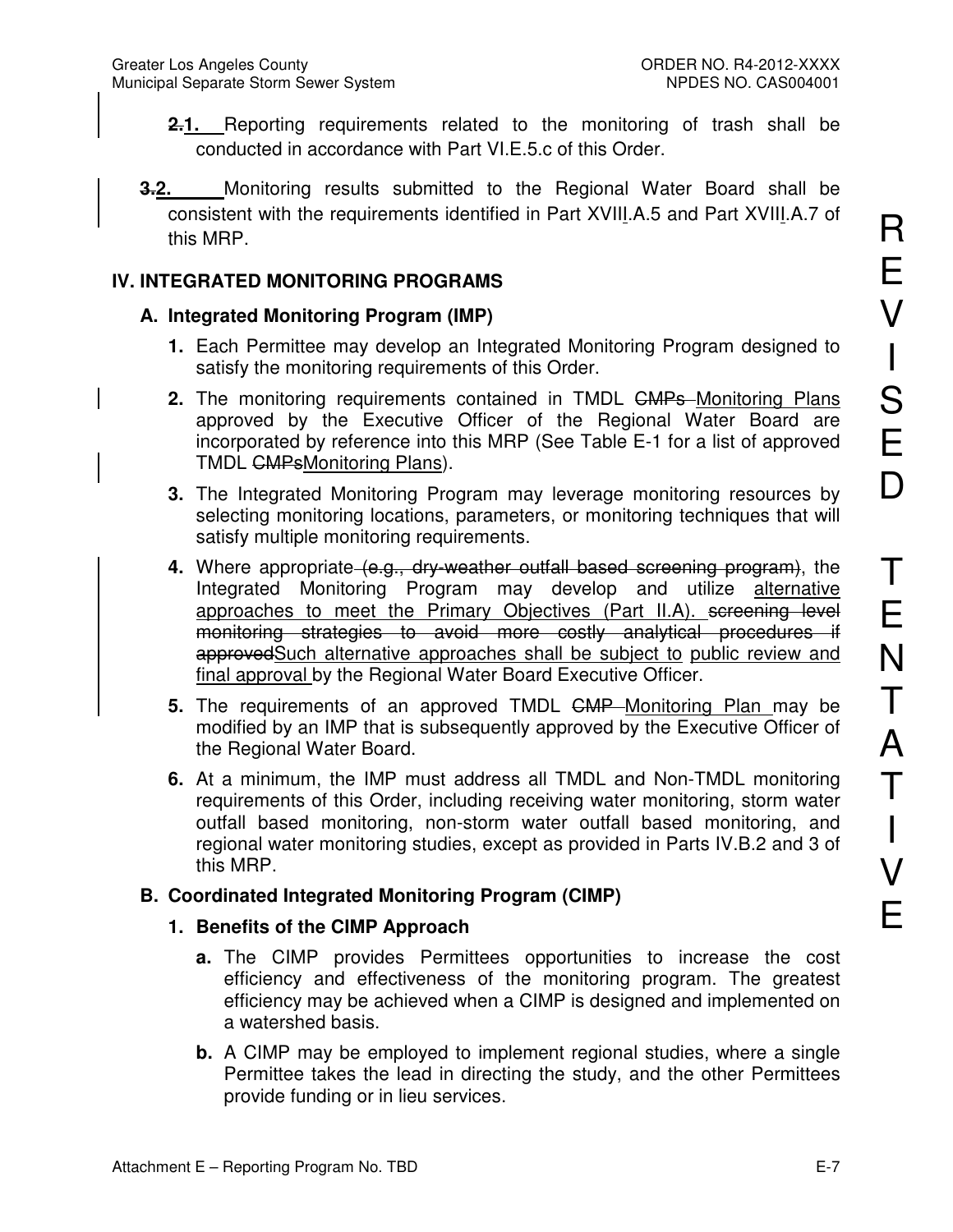- **2.** Permittees are encouraged to coordinate their monitoring programs with other Permittees to develop and implement a CIMP. A CIMP may be developed to address one or more of the required monitoring elements (i.e., receiving water monitoring, outfall based monitoring, regional monitoring or special studies) and may be county-wide or limited to a single watershed, sub-watershed or defined jurisdictional boundary.
- **3.** The requirements of an approved TMDL CMP Monitoring Plan may be modified by an IMP or CIMP that is subsequently approved by the Executive Officer of the Regional Water Board.
- **4.** A Permittee shall not be required to submit an IMP if all of the applicable monitoring requirements in this Order are addressed in a CIMP, to which the Permittee is a participant.
- **5.** If the CIMP addresses some but not all of the applicable monitoring requirements required under this Order, then each Permittee shall submit an IMP that references the CIMP. The Permittees must describe how together, the IMP and CIMP, fulfill all of the applicable monitoring requirements contained in this Order.
- **5.6.** Where appropriate, the CIMP may develop and utilize alternative approaches to meet the Primary Objectives (Part II.A). Sufficient justification shall be provided in the CIMP for the alternative approach(es). Such alternative approaches shall be subject to public review and final approval by the Regional Water Board Executive Officer.

## **C. Schedule for Submitting the Monitoring Plan to the Regional Water Board and Conducting Outfall Screening**

- **1.** Within six (6) months after the effective date of this Order, each Permittee shall submit a letter of intent to the Executive Officer of the Regional Water Board describing whether it intends to follow an IMP or CIMP approach for each of the required monitoring plan elements.
- **2.** Each Permittee not electing to develop a Watershed Management Program (WMP) shall submit an IMP plan addressing monitoring requirements that the Permittee intends to implement individually to the Executive Officer of the Regional Water Board within twelvenine (129) months after the effective date of this Order.
- **3.** The participating Permittees electing to develop a WMP shall submit an IMP or CIMP plan and a letter of intent, signed by each of the participating Permittees, to the Executive Officer of the Regional Water Board concurrently with their draft WMP<del>within 12 months after the effective date of this Order</del>.
- **3.4.** Permittees electing to develop an enhanced WMP shall submit an IMP or CIMP plan to the Executive Officer of the Regional Water Board within 18 months after the effective date of this Order.
- **4.5.** If upon finalization of the CIMP plan, a Permittee that has developed an IMP determines that its IMP plan must be revised to include monitoring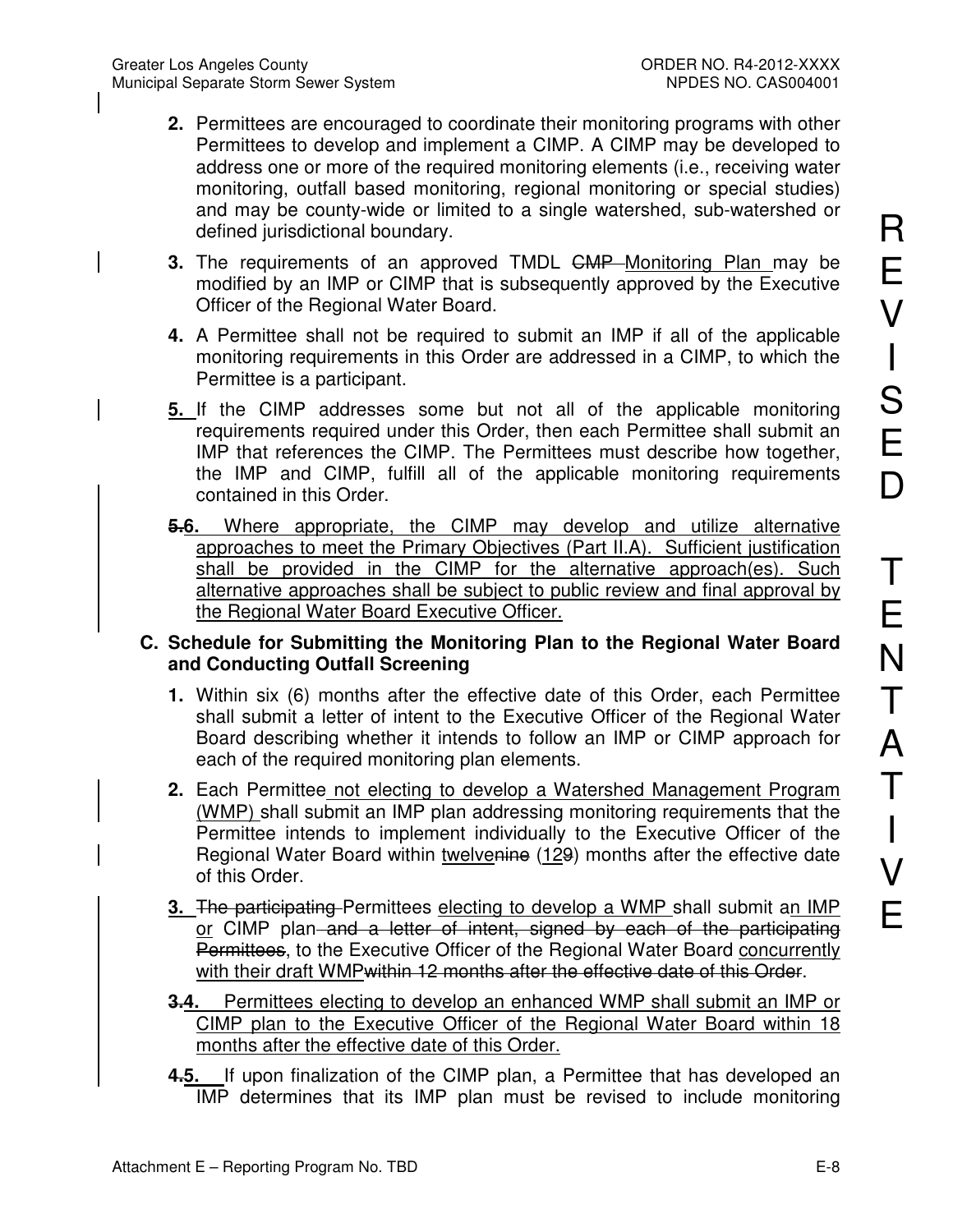requirements not covered under the final CIMP, the revised IMP plan shall be submitted to the Executive Officer of the Regional Water Board within 60 days after approval of the CIMP plan by the Executive Officer of the Regional Water Board.

- **5.6.** Monitoring shall commence within 30 days after approval of the IMP, or within 90 days after approval of the CIMP, plan-by the Executive Officer of the Regional Water Board.
- **6.7.** If a Permittee elects not to develop or participate in an IMP or CIMP, monitoring shall be conducted on a jurisdictional basis per the requirements contained in Parts V through XIII and XIX of this MRP, beginning six (6) months after the effective date of this Order.
- **7.8.** Monitoring requirements pursuant to Order No. 01-182 and Monitoring and Reporting Program CI 6948, and pursuant to approval TMDL monitoring plans identified in Table E-1, shall remain in effect until the Executive Officer of the Regional Water Board approves a Permittee(s) IMP and/or CIMP plan(s).

## **V. TMDL MONITORING PLANS**

### **Table E-1. Approved TMDL Monitoring Plans by Watershed Management Area**

| <b>TMDL</b>                                                                                  | <b>Comment</b>                                                                                                                   | Date of Final Plan | <b>Regional Water</b><br><b>Board Approval</b><br>Date |
|----------------------------------------------------------------------------------------------|----------------------------------------------------------------------------------------------------------------------------------|--------------------|--------------------------------------------------------|
|                                                                                              | Santa Clara River Watershed Management Area                                                                                      |                    |                                                        |
| Santa Clara River<br>Nitrogen Compounds<br><b>TMDL</b>                                       | Monitoring Plan was due<br>March 23, 2005.                                                                                       |                    |                                                        |
| Upper Santa Clara River<br><b>Chloride TMDL</b>                                              | Monitoring Plan was not<br>required.                                                                                             | N/A                | N/A                                                    |
| Lake Elizabeth, Munz<br>Lake, and Lake Hughes<br>Trash TMDL (Lake<br>Elizabeth only)         | The County of Los<br>Angeles Trash TMDL<br>Monitoring and Reporting<br>Plan for Lake Elizabeth,<br>Munz Lake, and Lake<br>Hughes | June 25, 2009      | March 25, 2009                                         |
| Santa Clara River Estuary<br>and Reaches 3, 5, 6, and<br>7 Indicator Bacteria<br><b>TMDL</b> | Monitoring Plan is due on<br>March 21, 2013.                                                                                     |                    |                                                        |
| Santa Monica Bay Watershed Management Area                                                   |                                                                                                                                  |                    |                                                        |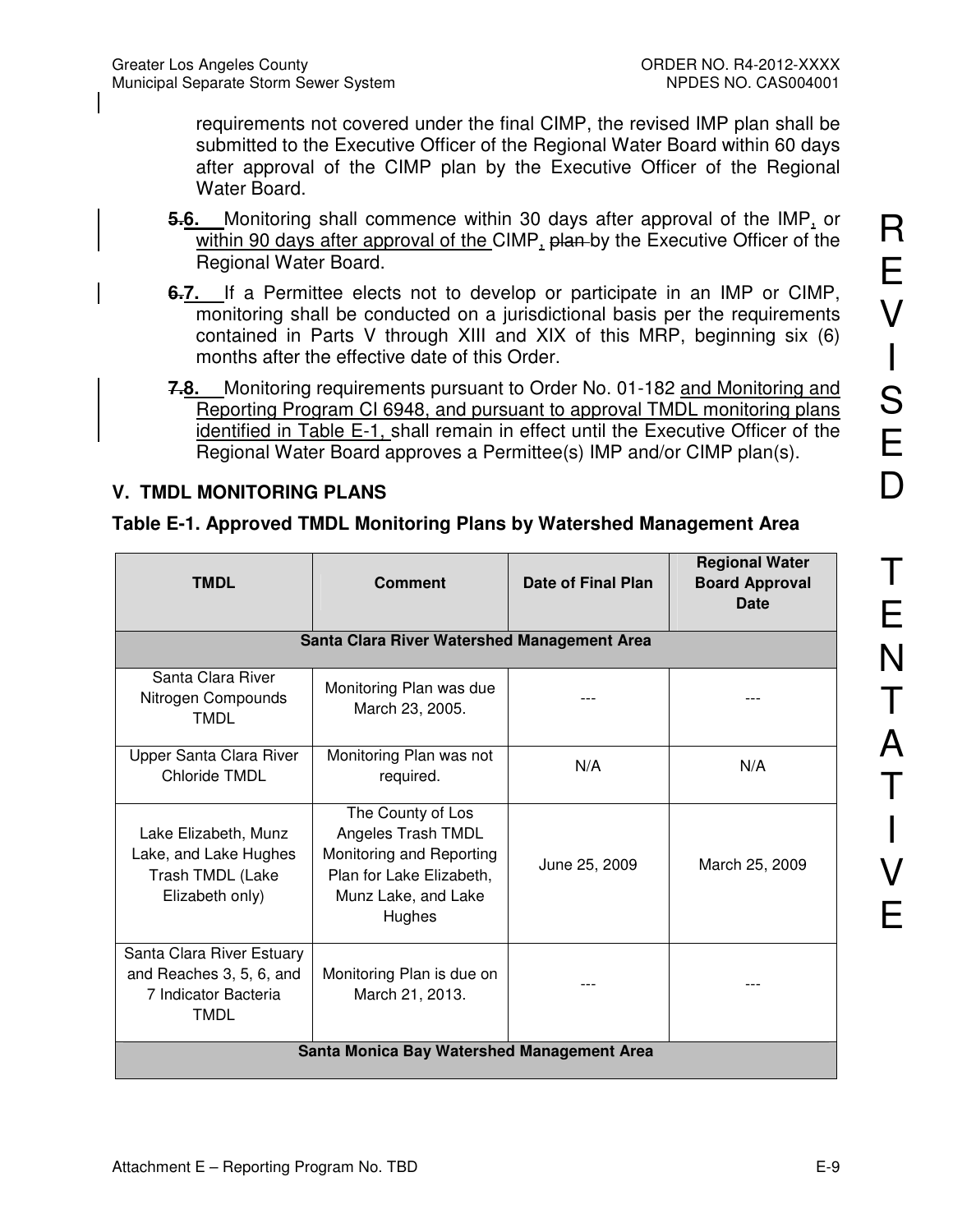| <b>TMDL</b>                                                                     | <b>Comment</b>                                                                                                                                | <b>Date of Final Plan</b> | <b>Regional Water</b><br><b>Board Approval</b><br><b>Date</b> |
|---------------------------------------------------------------------------------|-----------------------------------------------------------------------------------------------------------------------------------------------|---------------------------|---------------------------------------------------------------|
| Santa Monica Bay<br>Beaches Bacteria TMDL<br>(Wet and Dry)                      | Santa Monica Bay<br><b>Beaches Bacterial</b><br><b>TMDLs Coordinated</b><br>Shoreline Monitoring Plan                                         | April 7, 2004             | January 8, 2004                                               |
| Santa Monica Bay<br>Nearshore and Offshore<br>Debris TMDL                       | Monitoring Plan is due on<br>September 20, 2012.                                                                                              |                           |                                                               |
| Santa Monica Bay TMDL<br>for DDTs and PCBs                                      | <b>USEPA Established</b><br><b>TMDL</b>                                                                                                       | N/A                       | N/A                                                           |
|                                                                                 | <b>Malibu Creek Subwatershed</b>                                                                                                              |                           |                                                               |
| Malibu Creek and Lagoon<br><b>Bacteria TMDL</b>                                 | Malibu Creek and Lagoon<br><b>Bacteria TMDL</b><br><b>Compliance Monitoring</b><br>Plan                                                       | February 25, 2008         | April 8, 2008                                                 |
| Malibu Creek Watershed<br><b>Trash TMDL</b>                                     | Malibu Creek Watershed<br>Trash Monitoring and<br>Reporting Plan (TMRP)                                                                       | April 28, 2010            | Has not been<br>approved.                                     |
| Malibu Creek Watershed<br><b>Nutrients TMDL</b>                                 | <b>USEPA Established</b><br><b>TMDL</b>                                                                                                       | N/A                       | N/A                                                           |
|                                                                                 | <b>Ballona Creek Subwatershed</b>                                                                                                             |                           |                                                               |
| <b>Ballona Creek Trash</b><br><b>TMDL</b>                                       | Monitoring Plan was not<br>required.                                                                                                          | N/A                       | N/A                                                           |
| <b>Ballona Creek Estuary</b><br><b>Toxic Pollutants TMDL</b>                    | <b>Ballona Creek Metals</b><br><b>TMDL and Ballona Creek</b><br><b>Estuary Toxic Pollutants</b><br><b>TMDL Coordinated</b><br>Monitoring Plan | May 4, 2009               | June 25, 2009                                                 |
| Ballona Creek, Ballona<br><b>Estuary and Sepulveda</b><br>Channel Bacteria TMDL | Ballona Creek, Ballona<br>Estuary, & Sepulveda<br>Channel Bacteria TMDL<br><b>Coordinated Monitoring</b><br>Plan                              | January 29, 2009          | December 16, 2008                                             |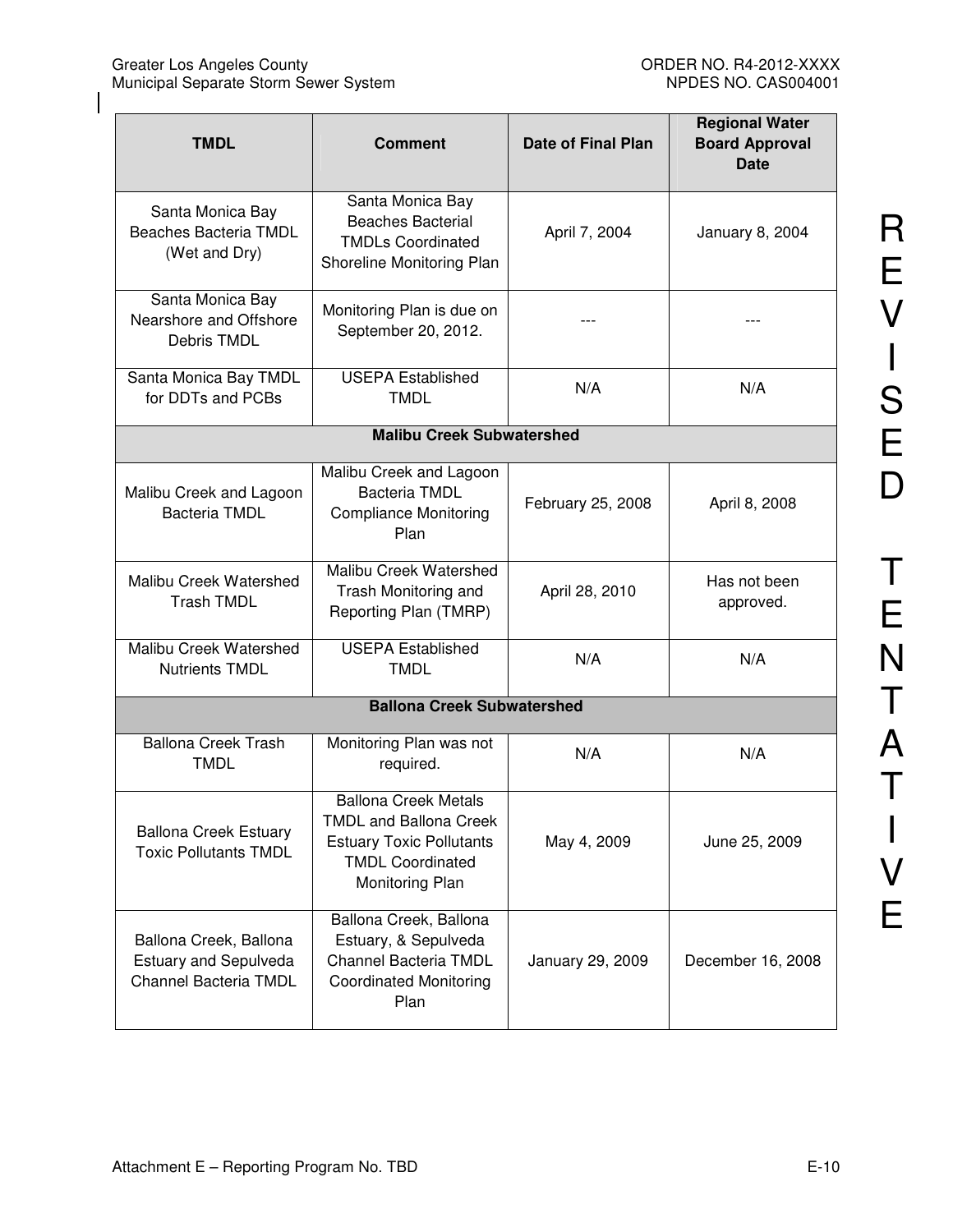| <b>TMDL</b>                                                                                           | <b>Comment</b>                                                                                                                                | Date of Final Plan | <b>Regional Water</b><br><b>Board Approval</b><br><b>Date</b> |
|-------------------------------------------------------------------------------------------------------|-----------------------------------------------------------------------------------------------------------------------------------------------|--------------------|---------------------------------------------------------------|
| <b>Ballona Creek Metals</b><br><b>TMDL</b>                                                            | <b>Ballona Creek Metals</b><br><b>TMDL and Ballona Creek</b><br><b>Estuary Toxic Pollutants</b><br><b>TMDL Coordinated</b><br>Monitoring Plan | May 4, 2009        | June 25, 2009                                                 |
| <b>Ballona Creek Wetlands</b><br><b>TMDL</b> for Sediment and<br><b>Invasive Exotic</b><br>Vegetation | <b>USEPA Established</b><br><b>TMDL</b>                                                                                                       | N/A                | N/A                                                           |
|                                                                                                       | <b>Marina del Rey Subwatershed</b>                                                                                                            |                    |                                                               |
| Marina del Rey Harbor<br>Mothers' Beach and Back<br><b>Basins Bacteria TMDL</b>                       | Marina Del Rey Harbor<br>Mothers' Beach and Back<br><b>Basins Bacterial TMDL</b><br><b>Coordinated Monitoring</b><br>Plan                     | June 25, 2007      | February 1, 2007                                              |
| Marina del Rey Harbor<br><b>Toxic Pollutants TMDL</b>                                                 | Marina Del Rey Harbor<br><b>Toxic Pollutants Total</b><br>Maximum Daily Load<br><b>Coordinated Monitoring</b><br>Plan                         | March 31, 2008     | March 3, 2009                                                 |
|                                                                                                       | Dominguez Channel and Greater Harbors Waters Watershed Management Area                                                                        |                    |                                                               |
| Los Angeles Harbor<br>Bacteria TMDL (Inner<br>Cabrillo Beach and Main<br>Ship Channel)                | Monitoring Plan was not<br>required.                                                                                                          | N/A                | N/A                                                           |
| Machado Lake Trash                                                                                    | Trash Monitoring &<br>Reporting Plan: Machado<br>Lake Trash TMDL                                                                              | September 5, 2008  | December 9, 2008                                              |
| <b>TMDL</b>                                                                                           | City of Rolling Hills Trash<br>Monitoring and Reporting<br>Plan Machado Lake<br><b>Trash TMDL</b>                                             | September 5, 2008  | December 9, 2008                                              |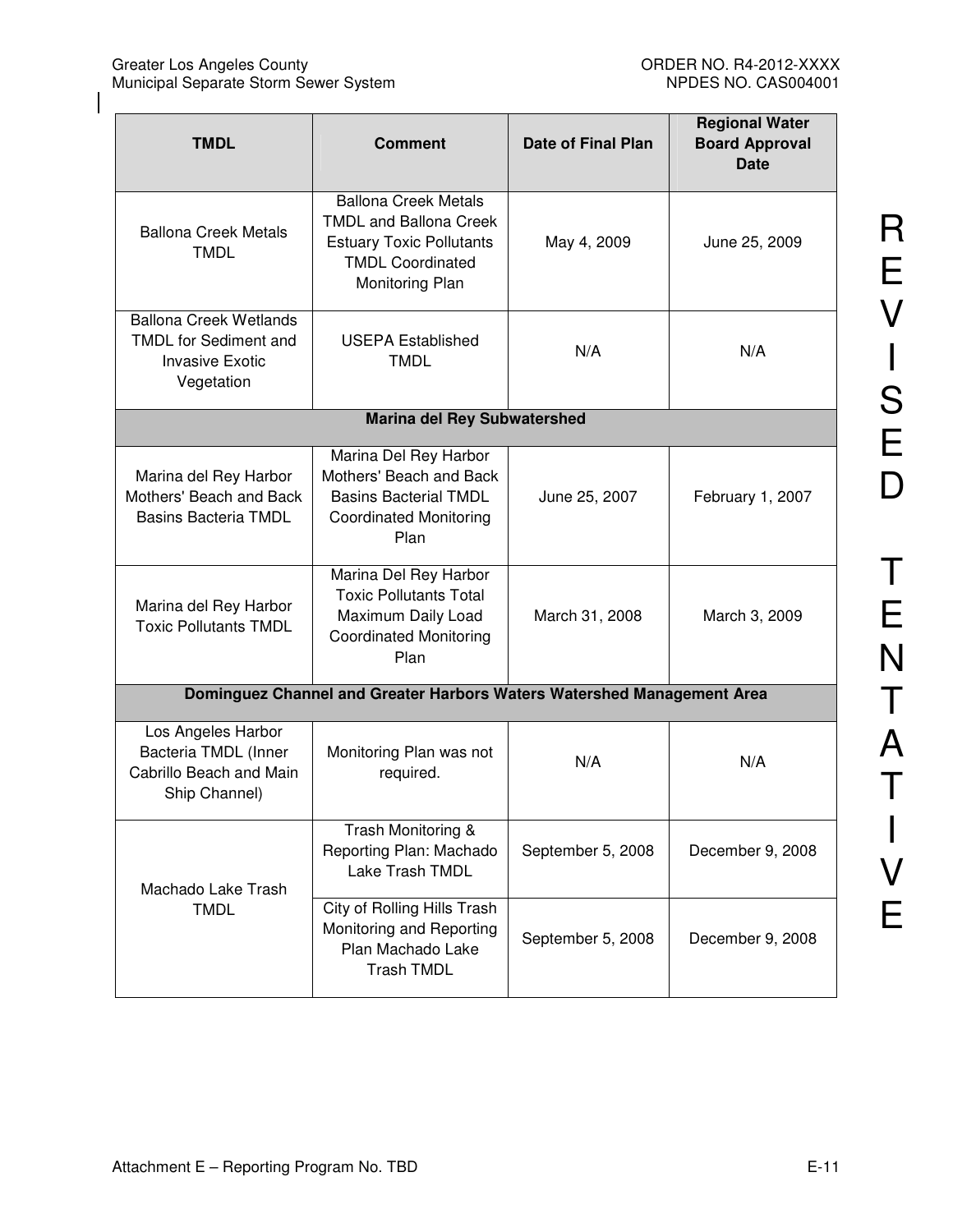| <b>TMDL</b>                              | <b>Comment</b>                                                                                                                                                              | <b>Date of Final Plan</b> | <b>Regional Water</b><br><b>Board Approval</b><br><b>Date</b> |
|------------------------------------------|-----------------------------------------------------------------------------------------------------------------------------------------------------------------------------|---------------------------|---------------------------------------------------------------|
|                                          | Palos Verdes Peninsula<br><b>Coordinated Monitoring</b><br>Plan In Compliance with<br>the Machado Lake<br><b>Nutrient Total Maximum</b><br>Daily Load                       | February 1, 2011          | December 14, 2010                                             |
|                                          | <b>Machado Lake Nutrients</b><br><b>TMDL Lake Water</b><br><b>Quality Management</b><br>Plan for City of Los<br>Angeles                                                     | August 18, 2010           | February 14, 2011                                             |
| Machado Lake Nutrient<br><b>TMDL</b>     | Machado Lake Nutrient<br><b>TMDL Monitoring and</b><br>Reporting Program Plan<br>for the City of Carson                                                                     | March 27, 2012            | March 7, 2012                                                 |
|                                          | Machado Lake<br>Multipollutant TMDL<br>Monitoring and Reporting<br>Program for the<br>Unincorporated Areas of<br>Los Angeles County<br>within the Machado Lake<br>Watershed | September 12, 2011        | April 25, 2012                                                |
|                                          | Monitoring Plans were<br>due from the City of<br>Lomita on April 25, 2011,<br>City of Redondo Beach<br>on March 11, 2010, and<br>City of Torrance on May<br>16, 2012.       |                           |                                                               |
| Machado Lake Pesticides<br>and PCBs TMDL | Monitoring Plan is due on<br>September 20, $20121$ .                                                                                                                        |                           |                                                               |

<sup>|&</sup>lt;br>1 The deadline for Permittees assigned both WLAs and LAs to submit one document to address both WLA and LA monitoring requirements and implementation activities shall be September 20, 2013.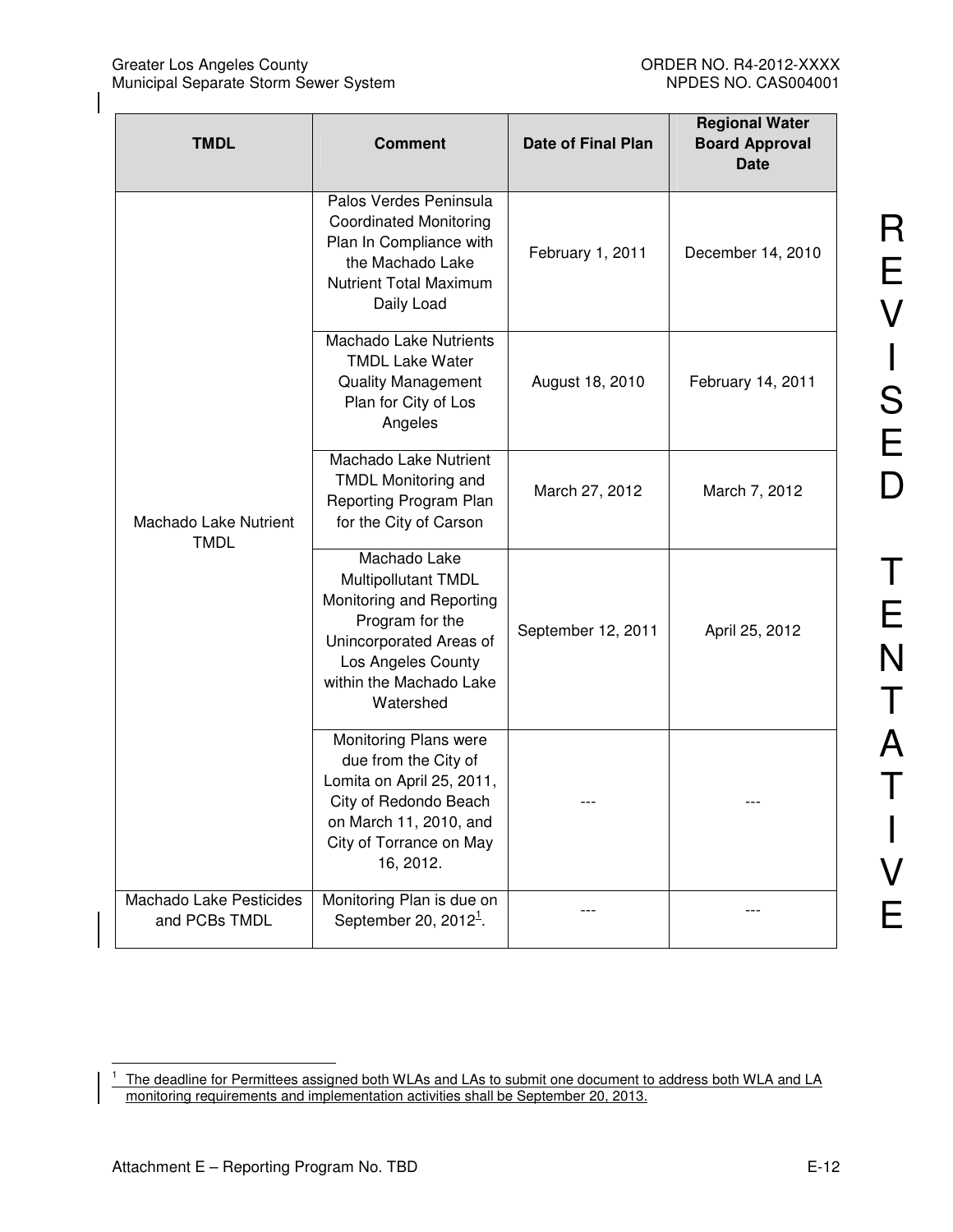| <b>TMDL</b>                                                                                                            | <b>Comment</b>                                                                                      | Date of Final Plan | <b>Regional Water</b><br><b>Board Approval</b><br><b>Date</b> |
|------------------------------------------------------------------------------------------------------------------------|-----------------------------------------------------------------------------------------------------|--------------------|---------------------------------------------------------------|
| Dominguez Channel and<br>Greater Los Angeles and<br>Long Beach Harbor<br><b>Waters Toxic Pollutants</b><br><b>TMDL</b> | Monitoring Plan is due on<br>November 23, 2013.                                                     |                    |                                                               |
|                                                                                                                        | Los Angeles River Watershed Management Area                                                         |                    |                                                               |
| Los Angeles River<br><b>Watershed Trash TMDL</b>                                                                       | Monitoring Plan was not<br>required.                                                                | N/A                | N/A                                                           |
| Los Angeles River<br>Nitrogen Compounds and<br><b>Related Effects TMDL</b>                                             | Monitoring Plan was due<br>on March 23, 2005.                                                       |                    |                                                               |
| Los Angeles River and<br><b>Tributaries Metals TMDL</b>                                                                | Los Angeles River Metals<br><b>TMDL Coordinated</b><br>Monitoring Plan                              | March 25, 2008     | April 11, 2008                                                |
| Los Angeles River<br><b>Watershed Bacteria</b><br><b>TMDL</b>                                                          | Monitoring Plan is due on<br>March 23, 2013.                                                        |                    |                                                               |
| <b>Legg Lake Trash TMDL</b>                                                                                            | <b>Legg Lake Trash</b><br><b>Monitoring &amp; Reporting</b><br>Plan: Legg Lake Trash<br><b>TMDL</b> | September 5, 2008  | March 25, 2009                                                |
| Long Beach City Beaches<br>and Los Angeles River<br><b>Estuary Bacteria TMDL</b>                                       | <b>USEPA Established</b><br><b>TMDL</b>                                                             | N/A                | N/A                                                           |
| Los Angeles Area Lakes<br>TMDLs (Lake Calabasas,<br>Echo Park Lake, Legg<br>Lake and Peck Road<br>Park Lake)           | <b>USEPA Established</b><br><b>TMDL</b>                                                             | N/A                | N/A                                                           |
| San Gabriel River Watershed Management Area                                                                            |                                                                                                     |                    |                                                               |
| San Gabriel River and<br><b>Impaired Tributaries</b><br><b>Metals and Selenium</b><br><b>TMDL</b>                      | <b>USEPA Established</b><br><b>TMDL</b>                                                             | N/A                | N/A                                                           |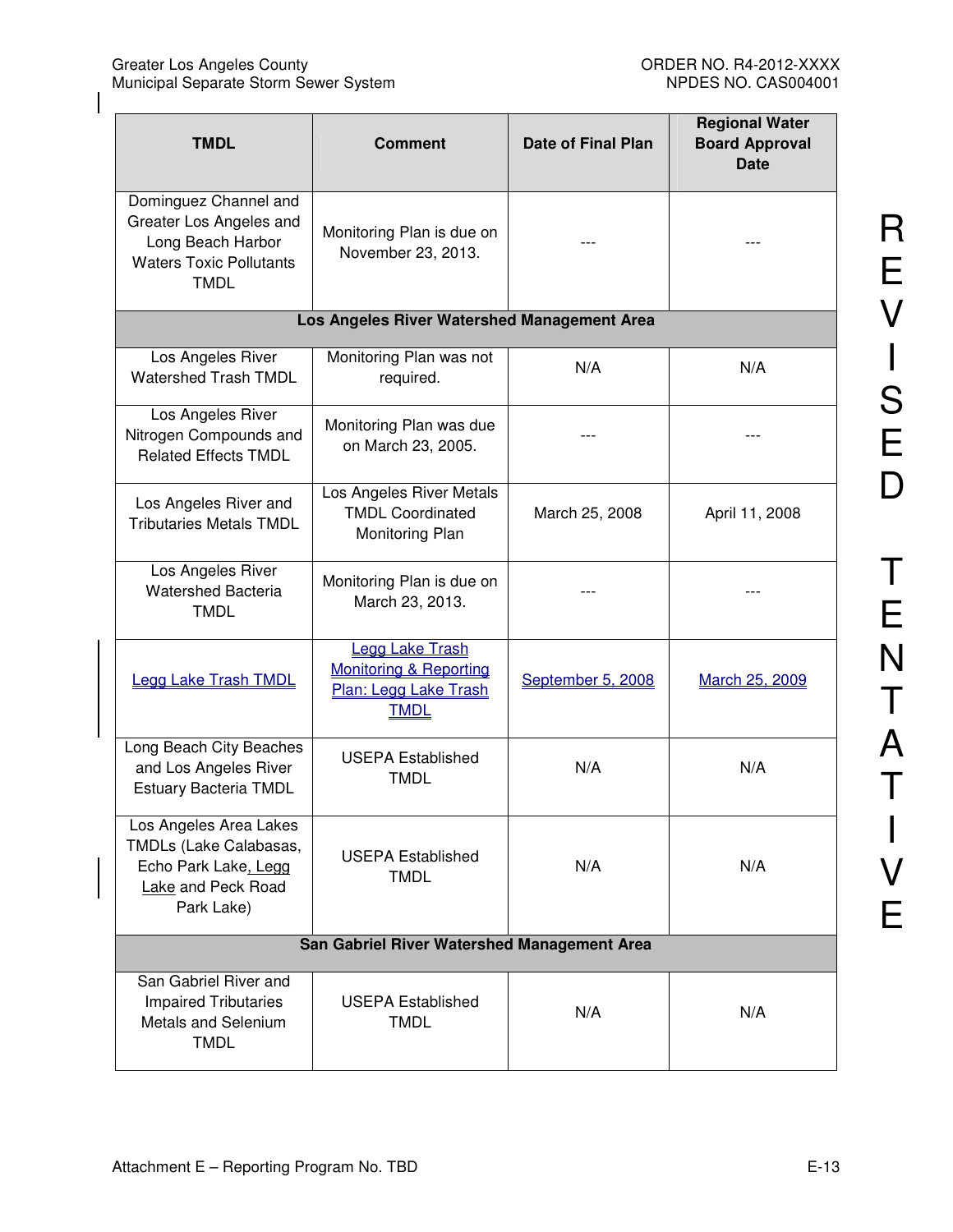| <b>TMDL</b>                                                                            | <b>Comment</b>                                                                    | <b>Date of Final Plan</b>    | <b>Regional Water</b><br><b>Board Approval</b><br>Date |
|----------------------------------------------------------------------------------------|-----------------------------------------------------------------------------------|------------------------------|--------------------------------------------------------|
| <b>Logg Lake Trach TMDL</b>                                                            | Logg Lako Trach<br>Monitoring & Reporting<br>Plan: Legg Lake Trash<br><b>TMDL</b> | September 5, 2008            | March 25, 2009                                         |
| Los Angeles Area Lakes<br>TMDLs (Legg Lake and<br>Puddingstone Reservoir)              | <b>USEPA Established</b><br><b>TMDL</b>                                           | N/A                          | N/A                                                    |
| Los Cerritos Channel and Alamitos Bay Watershed Management Area                        |                                                                                   |                              |                                                        |
| Los Cerritos Channel<br><b>Metals TMDL</b>                                             | <b>USEPA Established</b><br><b>TMDL</b>                                           | N/A                          | N/A                                                    |
| Colorado Lagoon OC<br>Pesticides, PCBs,<br>Sediment Toxicity, PAHs,<br>and Metals TMDL | Colorado Lagoon TMDL<br>Monitoring Plan (CLTMP)                                   | January 28, June<br>15, 2012 | Has not been<br>approved August 23,<br>2012            |
| Middle Santa Ana River Watershed Management Area                                       |                                                                                   |                              |                                                        |
| Middle Santa Ana River<br><b>Watershed Bacteria</b><br><b>Indicator TMDL</b>           | Monitoring Plan was due<br>on November 16, 2007.                                  |                              |                                                        |

# **VI. RECEIVING WATER MONITORING**

## **A. IMP Receiving Water Monitoring Requirements**

- **1.** All The IMP plans must contain the following information for receiving water monitoring:
	- **a.** Declaration of whether receiving water monitoring is conducted under an IMP, CIMP or both.
	- **b.** If receiving water monitoring is performed under the IMP, the plan must contain the following information:
		- **i.** A map (preferably GIS) identifying the proposed receiving water monitoring stations for both dry weather and wet weather monitoring.
		- **ii.** An explanation of how and why monitoring at the proposed locations will provide representative measurement of the effects of the Permittee's MS4 discharges on the receiving water.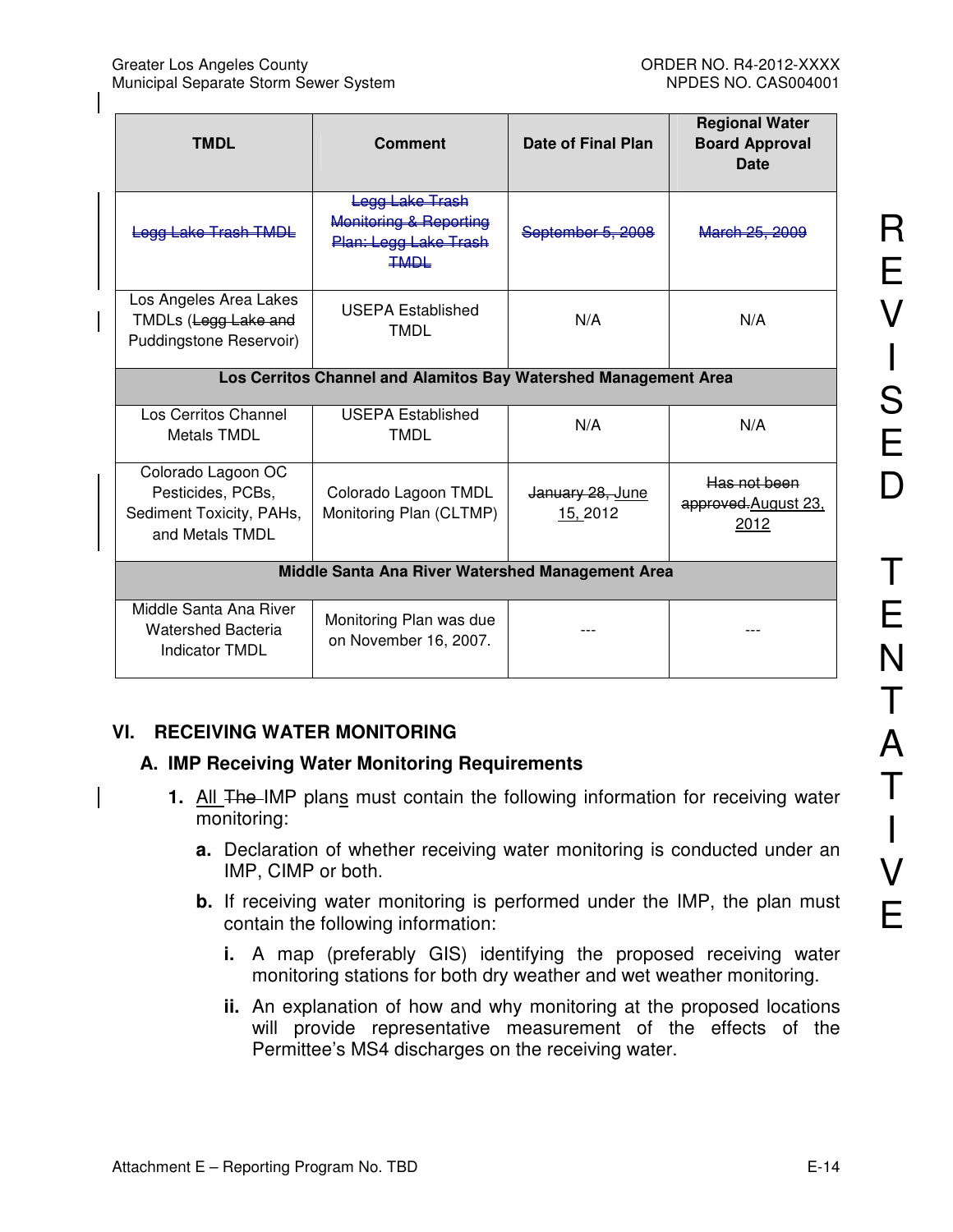- **iii.** Identification of applicable TMDLs and TMDL compliance points, based on approved TMDL CMPs-Monitoring Plans and/or as identified in the Basin Plan for the applicable TMDLs.
- **iv.** A description of how the Permittee is fulfilling its obligations for TMDL receiving water monitoring under this IMP, CIMP or other monitoring plans.
- **v.** A description of how the Permittee is contributing to the monitoring of mass emission stations or a discussion of why monitoring at mass emission stations is not being supported.

# **B. CIMP Receiving Water Monitoring Requirements**

- **1.** The CIMP plan must contain the following information for receiving water monitoring:
	- **a.** A list of the participating Permittees.
	- **b.** A map (preferably GIS) delineating the geographic boundaries of the monitoring plan including the receiving waters, the MS4 catchment drainages and outfalls, subwatershed boundaries (i.e., HUC 12), political boundaries, land use, and the -proposed receiving water monitoring stations for both dry weather and wet weather receiving water monitoring.
	- **c.** An explanation of how and why monitoring at the proposed locations will provide representative measurement of the effects of the MS4 discharges on the receiving water.
- **2.** TMDLs
	- **a.** A list of applicable TMDLs and TMDL compliance points, based on approved TMDL CMPs-Monitoring Plans and/or as identified in the Basin Plan for the applicable TMDLs.
	- **b.** Identification of the proposed receiving water monitoring stations that fulfill the TMDL CMP Monitoring Plan(s) requirements.
	- **b.c.** Shoreline Monitoring Stations monitored pursuant to a bacteria TMDL. Sampling for bacterial indicators (total coliform, fecal coliform (or E. coli), and enterococcus) at shoreline monitoring locations addressed by a TMDL shall be conducted 5 times per week at sites subject to the reference system criterion for allowable exceedance days, and weekly at sites subject to the antidegradation criterion for allowable exceedance days.
- **3.** Mass Emission Stations
	- **a.** Location of mass emission stations,
	- **b.** Description of monitoring at mass emission stations or justification of why monitoring at the mass emission stations will be discontinued.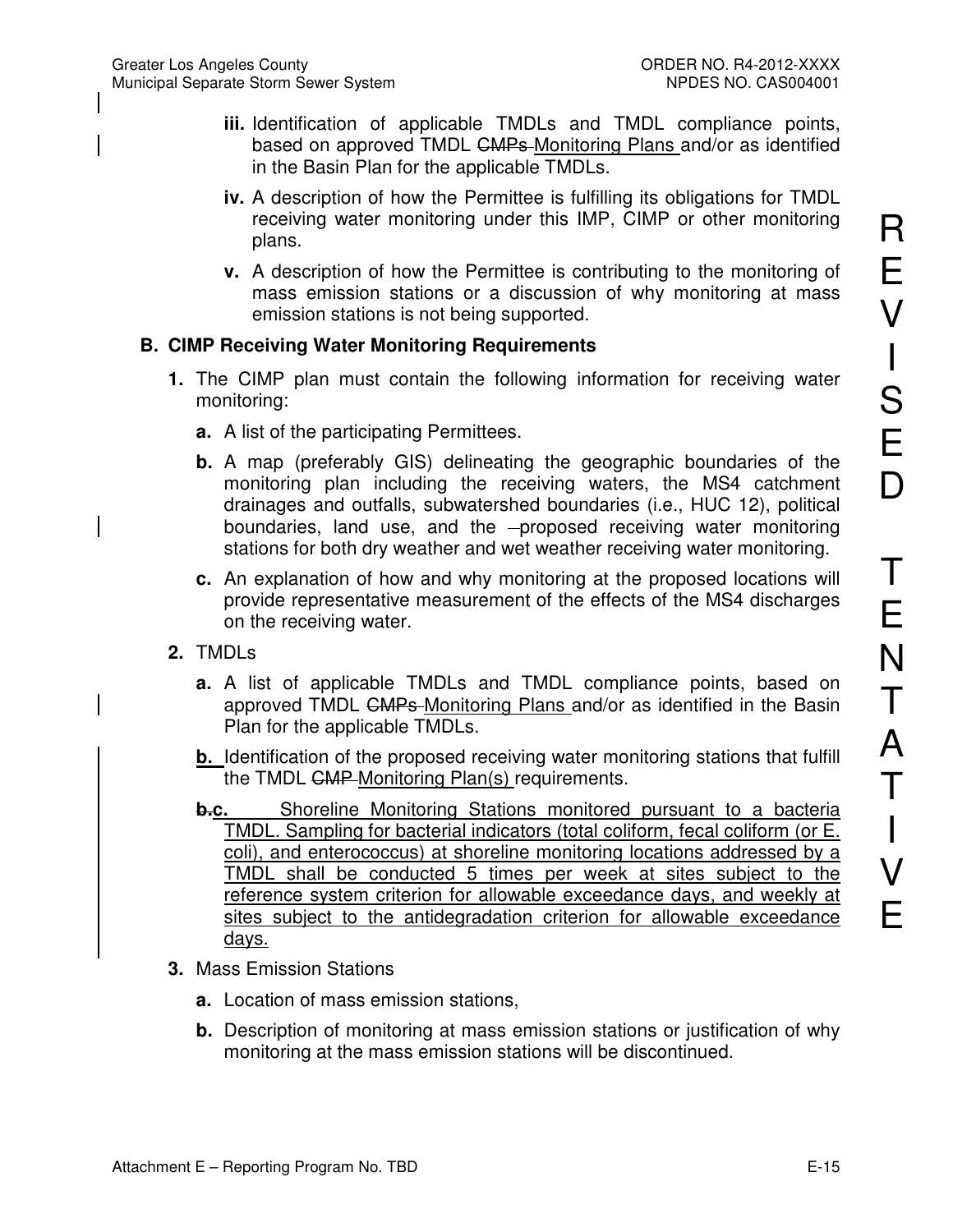## **C. Minimum Wet Weather Receiving Water Monitoring Requirements**

- **1.** The IMP and/or CIMP shall incorporate the following minimum requirements for monitoring the receiving water during wet weather conditions:
	- **a.** The receiving water shall be monitored a minimum of three times per year for all parameters except aquatic toxicity, which must be monitored at least twice per year, or more frequently if required by applicable TMDL CMPsMonitoring Plans.
	- **b.** Monitoring shall be performed in the receiving water during wet weather conditions, defined for the purposes of this monitoring program as follows:
		- **i.** When the receiving water is the Santa Monica Bay or other ocean or estuariney water body, wet weather occurs during a storm event of greater than or equal to 0.1 inch of precipitation, as measured from at least 50 percent of the Los Angeles County controlled rain gauges within the watershed, or based on an alternative precipitation threshold as provided for in an approved IMP or CIMP.
		- **ii.** When the receiving water body is a river, stream or creek, wet weather shall be defined as when the flow within the receiving water is at least 20 percent greater than the base flow or an alternative threshold as provided for in an approved IMP or CIMP, or as defined by effective TMDLs within the watershed.
		- **iii.** Monitoring shall occur during wet weather conditions, including targeting the first significant rain event of the storm year following the criteria below, and at least two additional wet weather events within the same wet weather season. Permittees shall target the first storm event of the storm year with a predicted rainfall of at least 0.25 inch at a seventy percent probability of rainfall at least 24 hours prior to the event start time. Permittees shall target subsequent storm events that forecast sufficient rainfall and runoff to meet program objectives and site specific study needs. Sampling events shall be separated by a minimum of three days of dry conditions (less than 0.1 inch of rain each day).
	- **c.** Receiving water monitoring shall begin within 6 hoursas soon as possible after storm water outfall-based monitoring, in order to be reflective of potential impacts from MS4 dischargesunless Permittees can demonstrate that a longer time period is reflective of the rain event.
	- **d.** At a minimum, the following parameters shall be monitored unless a surrogate pollutant has been approved by the Executive Officer of the Regional Water Board.
		- **i.** Flow
		- **ii.** Pollutants assigned a receiving water limitation derived from TMDL WLAs (See Attachments L-R of this Order),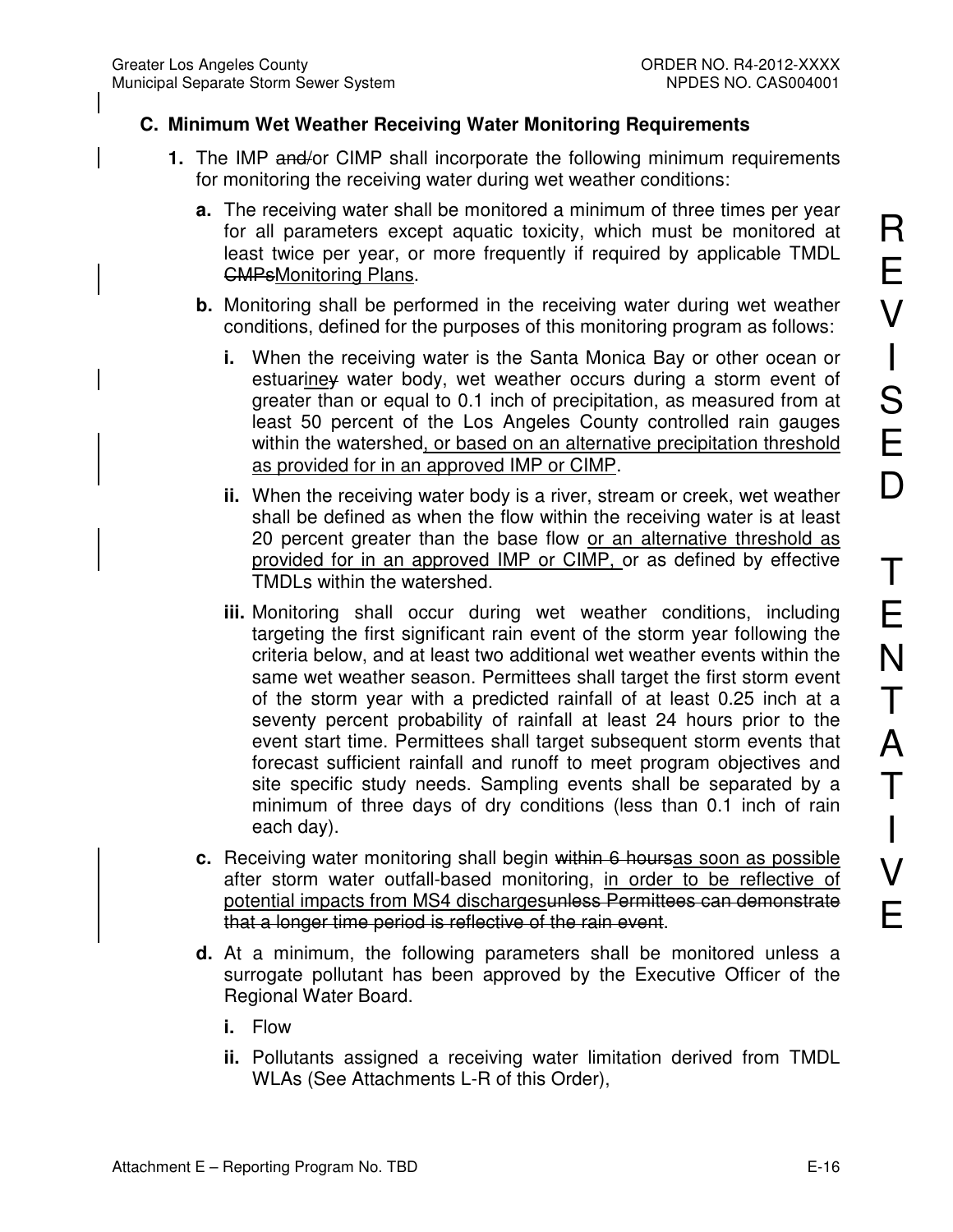- **iii.** Other pollutants identified on the CWA section 303(d) List for the receiving water or downstream receiving waters,
- **iv.** Total Suspended Solids (TSS) and Suspended-Sediment Concentration (SSC) if the receiving water is listed on the CWA section 303(d) list for sedimentation, siltation or turbidity.<sup>2</sup>
- **v.** Field measurements applicable to inland freshwater bodies only: hardness, pH, dissolved oxygen, temperature, and specific conductivity,
- **vi.** Aquatic Toxicity (twice per year, once during first storm event of the storm year as specified above).
- **vi.e.** Additionally, the screening parameters in Table E-2 shall be monitored in the first year of monitoring during the first significant rain event of the storm year. If a parameter is not detected at the Method Detection Limit (MDL) for its respective test method or the result is below the lowest applicable water quality objective, and is not otherwise identified in subparts d.i.-d.vi. above, it need not be further analyzed. If a parameter is detected exceeding the lowest applicable water quality objective then the parameter shall be analyzed for the remainder of the Order during wet weather at the receiving water monitoring station where it was detected.

## **D. Minimum Dry Weather Receiving Water Monitoring**

- **1.** The IMP and/or CIMP plan shall incorporate the following minimum requirements for monitoring the receiving water during dry weather conditions:
	- **a.** The receiving water shall be monitored a minimum of two times per year for all parameters, or more frequently if required by applicable TMDL CMPsMonitoring Plans. One of the monitoring events shall be during the month with the historically lowest instream flows, or where instream flow data are not available, during the historically driest month.
	- **b.** Monitoring shall be performed in the receiving water during dry weather conditions, defined as follows:
		- **i.** When the receiving water is the Santa Monica Bay or other ocean or estuary water body, dry weather occurs on days with less than 0.1 inch of rain and those days not less than three days after a rain event of 0.1 inch or greater within the watershed, as measured from at least 50 percent of Los Angeles County controlled rain gauges within the watershed, or an alternative criterion as provided for in an approved IMP or CIMP.

 $\overline{\phantom{a}}$ 2 Gray, John, R., G. Douglas Glysson, Lisa M. Turcios, and Gregory E. Schwarz. 2000. *Comparability of Suspended-Sediment Concentration and Total Suspended Solids Data*. United States Geological Survey. Water Resources Investigations Report 00-4191. August 2000.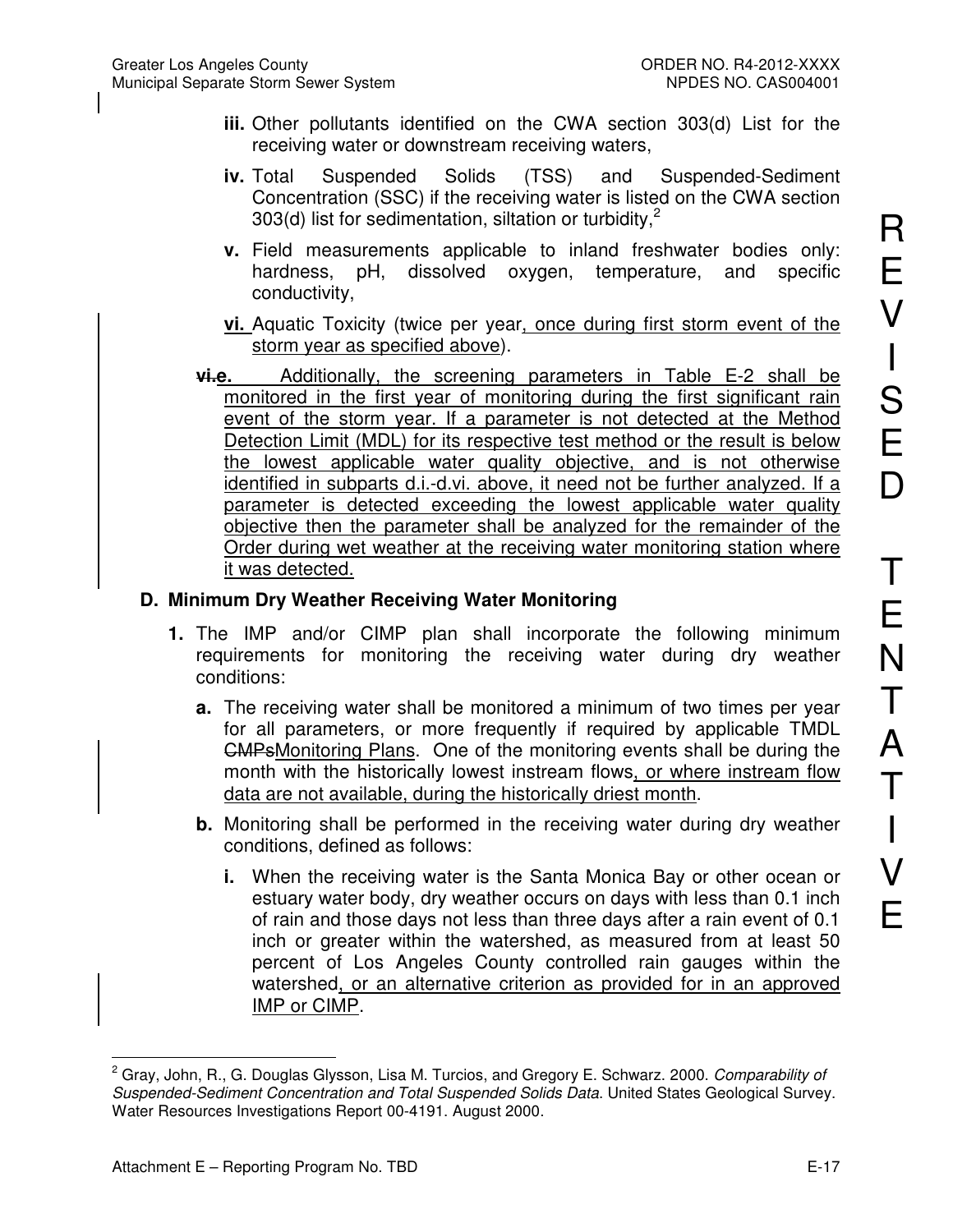- **ii.** When the receiving water body is a river, stream or creek, dry weather shall be defined as when the flow is less than 20 percent greater than the base flow or as defined by effective TMDLs within the watershed, or an alternative criterion as provided for in an approved IMP or CIMP.
- **c.** At a minimum the following parameters shall be monitored during dry weather conditions, unless a surrogate pollutant has been approved by the Executive Officer of the Regional Water Board:
	- **i.** Flow
	- **ii.** Pollutants assigned receiving water limitations derived from TMDL dry weather WLAs,
	- **iii.** Other pollutants identified on the CWA section 303(d) List for the receiving water or downstream receiving waters,
	- **iv.** Pollutants assigned non-storm water action levels in Attachment G,
	- **v.iv.** TSS and hardness, when metals are monitored,
	- **vi.v.** Field measurements for monitoring of inland freshwater bodies: dissolved oxygen, pH, temperature, and specific conductivity,
	- **vi.** Aquatic Toxicity (twice once per year, once during the month with the historically lowest flows).
- **d.** Additionally, the parameters in Table E-2 shall be monitored in the first year of monitoring during the critical dry weather event. If a parameter is not detected at the Method Detection Limit (MDL) for its respective test method or the result is below the lowest applicable water quality objective, and is not otherwise identified in subparts c.i.-c.iii. or c.v.-c.vii. above, it need not be further analyzed. If a parameter is detected exceeding the lowest applicable water quality objective then the parameter shall be analyzed for the remainder of the Order during dry weather at the receiving water monitoring station where it was detected.

| Table E-2. Storm Water Monitoring Program's Constituents with |  |
|---------------------------------------------------------------|--|
| <b>Associated Minimum Levels (MLs)</b> <sup>3</sup>           |  |

| <b>CONSTITUENTS</b>            | MLs                   |
|--------------------------------|-----------------------|
| <b>CONVENTIONAL POLLUTANTS</b> | mg/L                  |
| Oil and Grease                 |                       |
| <b>Total Phenols</b>           |                       |
| Cyanide                        | 0.005                 |
| <u>pH</u>                      |                       |
| Temperature                    | N/A                   |
| Dissolved Oxygen               | Sensitivity to 5 mg/L |

<sup>&</sup>lt;sup>3</sup> For priority pollutants, MLs published in Appendix 4 of the Policy for Implementation of Toxics Standards for Inland Surface Waters, Enclosed Bays and Estuaries of California (SIP) shall be used for all analyses, unless otherwise specified. Method Detection Levels (MDLs) must be lower than or equal to the ML value, unless otherwise approved by the Regional Board.

 $\overline{\phantom{a}}$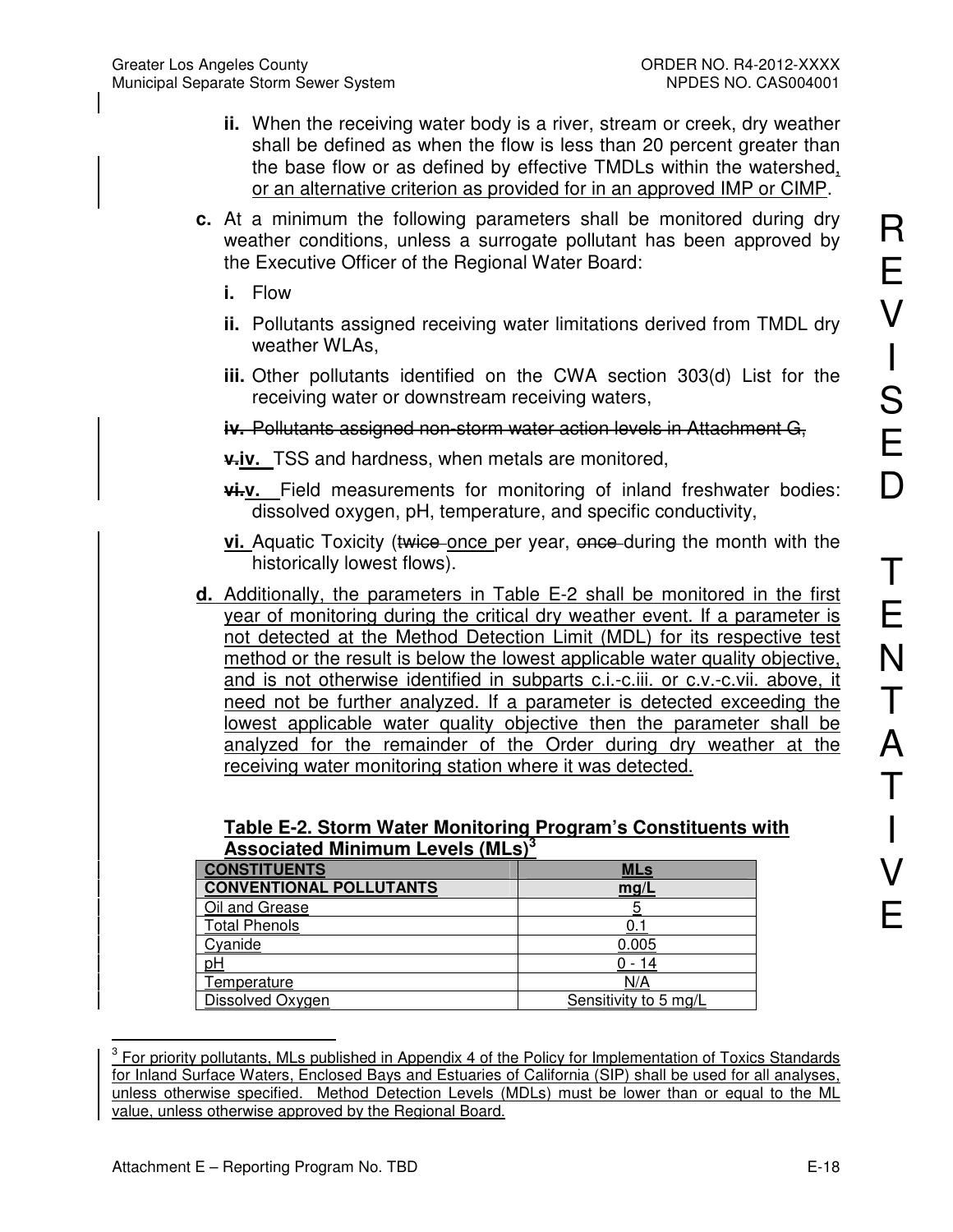| <b>CONSTITUENTS</b>                    | <b>MLs</b>     |
|----------------------------------------|----------------|
| <b>BACTERIA (single sample limits)</b> | MPN/100ml      |
| Total coliform (marine waters)         | 10,000         |
| Enterococcus (marine waters)           | 104            |
| Fecal coliform (marine & fresh waters) | 400            |
| E. coli (fresh waters)                 | 235            |
| <b>GENERAL</b>                         | mg/L           |
| <b>Dissolved Phosphorus</b>            | 0.05           |
| <b>Total Phosphorus</b>                | 0.05           |
| Turbidity                              | 0.1 NTU        |
| <b>Total Suspended Solids</b>          |                |
| <b>Total Dissolved Solids</b>          | $\overline{2}$ |
|                                        | $\overline{2}$ |
| <b>Volatile Suspended Solids</b>       | $\overline{2}$ |
| <b>Total Organic Carbon</b>            | $\mathbf{1}$   |
| <b>Total Petroleum Hydrocarbon</b>     | 5              |
| <b>Biochemical Oxygen Demand</b>       | $\overline{c}$ |
| <b>Chemical Oxygen Demand</b>          | 20-900         |
| Total Ammonia-Nitrogen                 | 0.1            |
| Total Kjeldahl Nitrogen                | 0.1            |
| Nitrate-Nitrite                        | 0.1            |
| Alkalinity                             | $\overline{2}$ |
| Specific Conductance                   | 1 umho/cm      |
| <b>Total Hardness</b>                  | $\overline{c}$ |
| <b>MBAS</b>                            | 0.5            |
| Chloride                               | $\overline{c}$ |
| Fluoride                               | 0.1            |
| Methyl tertiary butyl ether (MTBE)     | $\mathbf{1}$   |
| Perchlorate                            | $4 \mu g/L$    |
| <b>METALS (Dissolved &amp; Total)</b>  | $\mu$ g/L      |
| Aluminum                               | 100            |
| <b>Antimony</b>                        | 0.5            |
| Arsenic                                | $\mathbf{1}$   |
| <b>Beryllium</b>                       | 0.5            |
| Cadmium                                | 0.25           |
| Chromium (total)                       | 0.5            |
| Chromium (Hexavalent)                  | 5              |
| Copper                                 | 0.5            |
| Iron                                   | 100            |
| Lead                                   | 0.5            |
| Mercury                                | 0.5            |
| Nickel                                 | 1              |
| Selenium                               | $\mathbf{1}$   |
| Silver                                 | 0.25           |
| Thallium                               | 1              |
| Zinc                                   | 1              |
| <b>SEMIVOLATILE ORGANIC COMPOUNDS</b>  |                |
| <b>ACIDS</b>                           | $\mu$ g/L      |
| 2-Chlorophenol                         | $\overline{2}$ |
| 4-Chloro-3-methylphenol                | 1              |
| 2,4-Dichlorophenol                     | 1              |
| 2,4-Dimethylphenol                     | $\overline{2}$ |
| 2,4-Dinitrophenol                      | 5              |
| 2-Nitrophenol                          | 10             |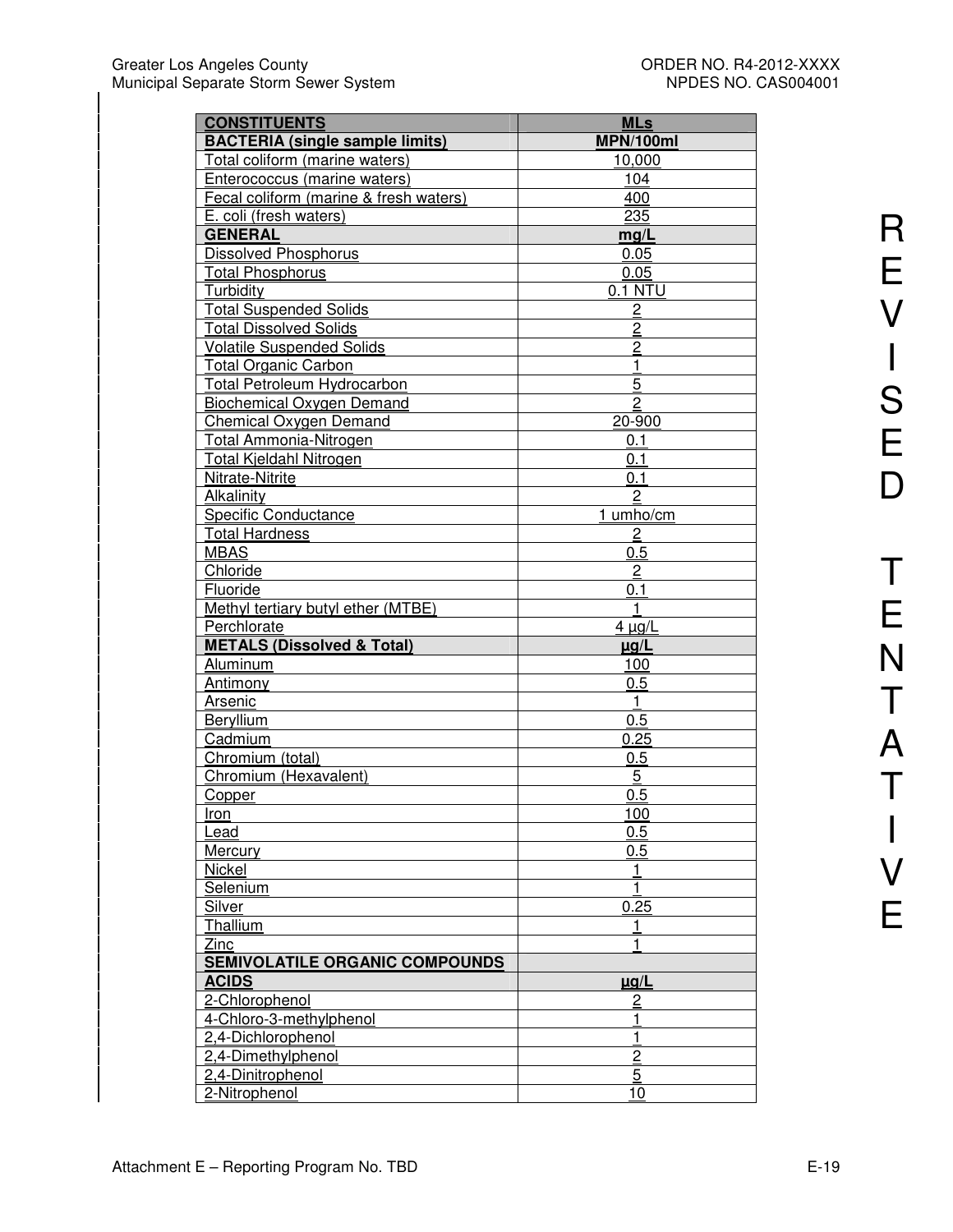| <b>CONSTITUENTS</b>           | <b>MLs</b>     |
|-------------------------------|----------------|
| <b>ACIDS</b>                  | $\mu$ g/L      |
| 4-Nitrophenol                 | <u>5</u>       |
| Pentachlorophenol             | $\overline{2}$ |
| Phenol                        |                |
| 2,4,6-Trichlorophenol         | 10             |
| <b>BASE/NEUTRAL</b>           | $\mu$ g/L      |
| <b>Acenaphthene</b>           |                |
| <b>Acenaphthylene</b>         | $\overline{2}$ |
| Anthracene                    | $\overline{2}$ |
| Benzidine                     | 5              |
| 1,2 Benzanthracene            | 5              |
| Benzo(a)pyrene                | $\overline{2}$ |
| Benzo(g,h,i)perylene          | 5              |
| 3,4 Benzoflouranthene         | 10             |
| Benzo(k)flouranthene          | $\overline{2}$ |
| Bis(2-Chloroethoxy) methane   | 5              |
| Bis(2-Chloroisopropyl) ether  | $\overline{c}$ |
| Bis(2-Chloroethyl) ether      | 1              |
| Bis(2-Ethylhexl) phthalate    | 5              |
| 4-Bromophenyl phenyl ether    | 5              |
| <b>Butyl benzyl phthalate</b> | 10             |
| 2-Chloroethyl vinyl ether     |                |
| 2-Chloronaphthalene           | 10             |
| 4-Chlorophenyl phenyl ether   | 5              |
| <b>Chrysene</b>               | 5              |
| Dibenzo(a,h)anthracene        | 0.1            |
| 1,3-Dichlorobenzene           |                |
| 1,4-Dichlorobenzene           |                |
| 1,2-Dichlorobenzene           |                |
| 3,3-Dichlorobenzidine         | 5              |
| Diethyl phthalate             | $\overline{2}$ |
| Dimethyl phthalate            | $\overline{c}$ |
| di-n-Butyl phthalate          | 10             |
| 2,4-Dinitrotoluene            | 5              |
| 2,6-Dinitrotoluene            | 5              |
| 4,6 Dinitro-2-methylphenol    | 5              |
| <u>1,2-Diphenylhydrazine</u>  | 1              |
| di-n-Octyl phthalate          | 10             |
| Fluoranthene                  | 0.05           |
| Fluorene                      | 0.1            |
| Hexachlorobenzene             | 1              |
| Hexachlorobutadiene           |                |
| Hexachloro-cyclopentadiene    | $\overline{5}$ |
| Hexachloroethane              |                |
| Indeno(1,2,3-cd)pyrene        | 0.05           |
| Isophorone                    |                |
| Naphthalene                   | 0.2            |
| Nitrobenzene                  | 1              |
| N-Nitroso-dimethyl amine      | $\overline{5}$ |
| N-Nitroso-diphenyl amine      | 1              |
| N-Nitroso-di-n-propyl amine   | 5              |
| Phenanthrene                  | 0.05           |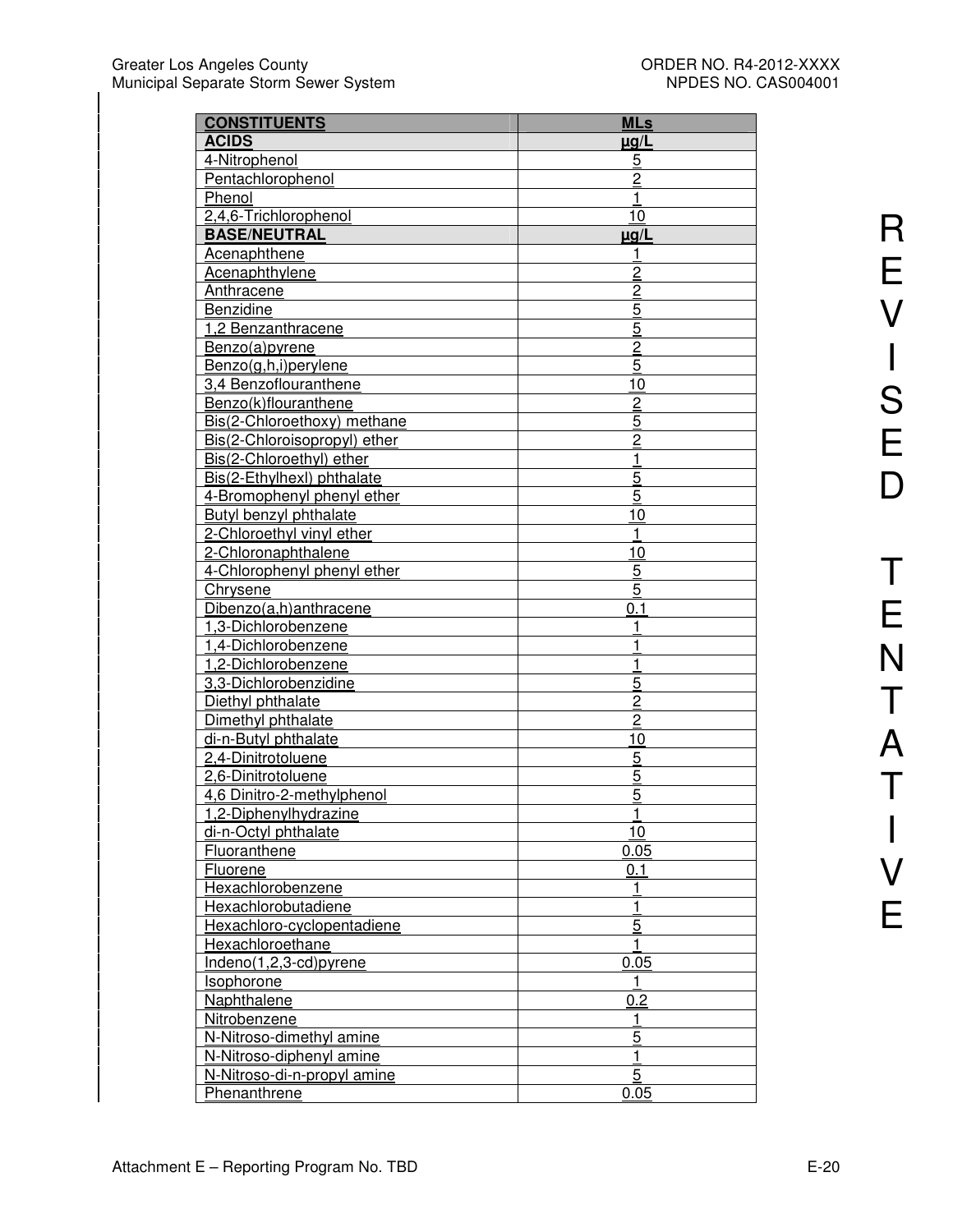| <b>CONSTITUENTS</b>               | <b>MLs</b>     |
|-----------------------------------|----------------|
| <b>BASE/NEUTRAL</b>               | $\mu$ g/L      |
| Pyrene                            | 0.05           |
| 1,2,4-Trichlorobenzene            | 1              |
| <b>CHLORINATED PESTICIDES</b>     | $\mu$ g/L      |
| Aldrin                            | 0.005          |
| alpha-BHC                         | 0.01           |
| beta-BHC                          | 0.005          |
| delta-BHC                         | 0.005          |
| gamma-BHC (lindane)               | 0.02           |
| alpha-chlordane                   | 0.1            |
| gamma-chlordane                   | 0.1            |
| $4,4'$ -DDD                       | 0.05           |
| 4,4'-DDE                          | 0.05           |
| $4,4'$ -DDT                       | 0.01           |
| Dieldrin                          | 0.01           |
| alpha-Endosulfan                  | 0.02           |
| beta-Endosulfan                   | 0.01           |
| Endosulfan sulfate                | 0.05           |
| Endrin                            | 0.01           |
| Endrin aldehyde                   | 0.01           |
| Heptachlor                        | 0.01           |
| <b>Heptachlor Epoxide</b>         | 0.01           |
| <b>Toxaphene</b>                  | 0.5            |
| POLYCHLORINATED BIPHENYLS         | <u>µg/L</u>    |
| Aroclor-1016                      | 0.5            |
| Aroclor-1221                      | 0.5            |
| Aroclor-1232                      | 0.5            |
| Aroclor-1242                      | 0.5            |
| Aroclor-1248                      | 0.5            |
| Aroclor-1254                      | 0.5            |
| Aroclor-1260                      | 0.5            |
| <b>ORGANOPHOSPHATE PESTICIDES</b> | $\mu$ g/L      |
| Atrazine                          | 2              |
| Chlorpyrifos                      | 0.05           |
| Cyanazine                         | 2              |
| <b>Diazinon</b>                   | 0.01           |
| Malathion                         |                |
| <b>Prometryn</b>                  | $\overline{2}$ |
| Simazine                          | $\overline{c}$ |
| <b>HERBICIDES</b>                 | ug/L           |
| 2,4-D                             | 10             |
| Glyphosate                        | 5              |
| 2,4,5-TP-SILVEX                   | 0.5            |

# **VII. OUTFALL BASED MONITORING**

### **A. MS4 Map andStorm Drains, Channels and Outfalls Map(s) and/or Database.**  The IMP and/or CIMP plan(s) shall include a map(s) and/or database of the MS4 to include the following information:

**1.** Surface water bodies within the Permittee(s) jurisdiction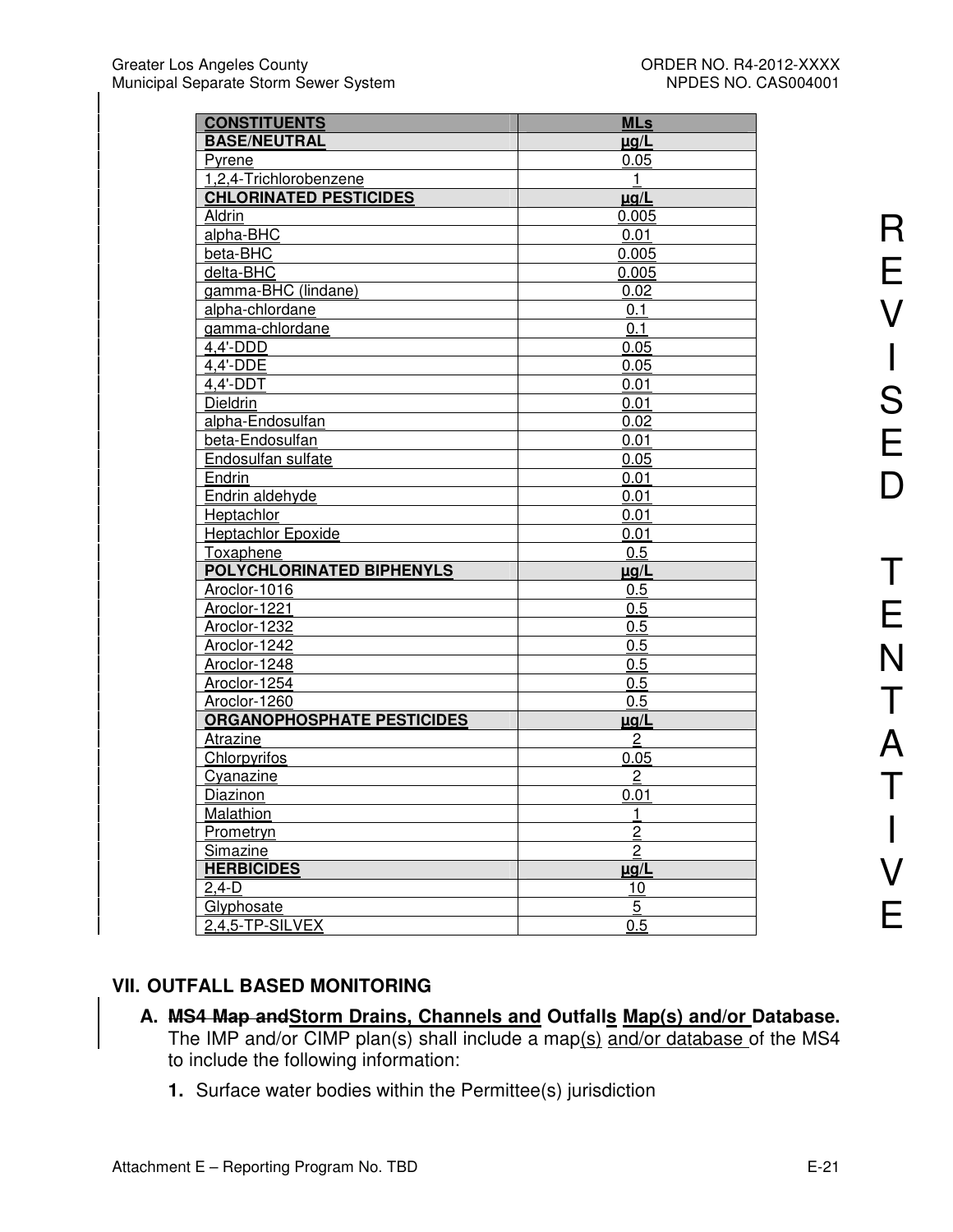- **2.** Sub-watershed (HUC 12) boundaries
- **3.** Land use overlay
- **4.** Effective Impervious Area (EIA) overlay (if available)
- **5.** Jurisdictional boundaries
- **6.** The location and length of all open channel and underground pipes 18 inches in diameter or greater
- **7.** The location of all dry weather diversions
- **8.** The location of all major MS4 outfalls within the Permittee's jurisdictional boundary. Each major outfall shall be assigned an alphanumeric identifier, which must be noted on the map
- **9.** Notation of outfalls with significant non-storm water discharges (to be updated annually)
- **10.** Storm drain outfall catchment areas for each major outfall within the Permittee(s) jurisdiction
- **11.** Each mapped MS4 outfall shall be linked to a database containing descriptive and monitoring data associated with the outfall. The data shall include:
	- **a.** Ownership
	- **b.** Coordinates
	- **c.** Physical description
	- **d.** Photographs of the outfall, where possible, shall be taken to provide baseline information to track operation and maintenance needs over time
	- **e.** Determination of whether the outfall conveys significant non-storm water discharges
	- **f.** Storm water and non-storm water monitoring data

# **VIII. STORM WATER OUTFALL BASED MONITORING**

# **A. Storm Water Outfall Based Monitoring**

- **1.** Storm water discharges from the MS4 shall be monitored at outfalls<sub></sub> and/or alternative access points such as manholes or in channels at the Permittee's jurisdictional boundary.
- **2.** The Permittee shall consider the following criteria when selecting outfalls for storm water discharge monitoring:
	- **a.** The storm water outfall based monitoring program shall should ensure representative data by include monitoring from at least one major outfall per subwatershed (HUC 12) drainage area, within the Permittee's jurisdiction, or alternate approaches as approved in an IMP or CIMP.
	- **b.** The drainage(s) to the selected outfall(s) shall be representative of the land uses within the Permittee's jurisdiction.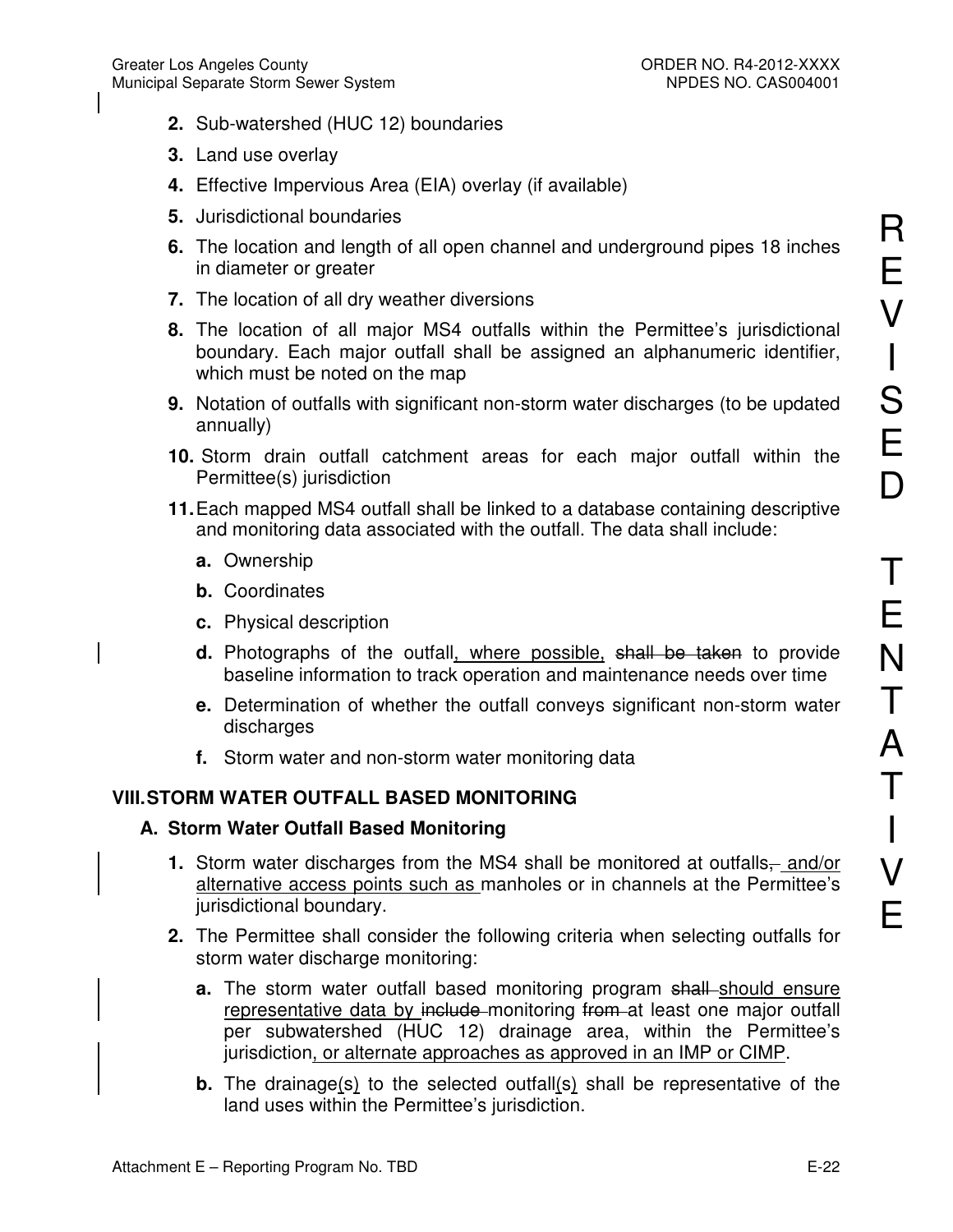- **c.** If a Permittee is implementing an IMP, to the extent possible, the selected outfalls shall not receive drainage from another jurisdiction. If this is not possible, and a Permittee is pursuing an individual outfall based IMP program, the Permittee shall conduct "upstream" and "downstream" monitoring as the system enters and exits the Permittee's jurisdiction.
- **d.** The Permittee shall select outfalls with configurations that facilitate accurate flow measurement and in consideration of safety of monitoring personnel.
- **e.** The specific location of sample collection may be within the MS4 upstream of the actual outfall to the receiving water if field safety or accurate flow measurement require it.

## **B. Minimum Storm Water Outfall Based Monitoring Requirements**

- **1.** The IMP and/or CIMP shall incorporate the following minimum requirements for monitoring storm water:
	- **a.** Storm water discharges shall be monitored a minimum of three times per year for all parameters except aquatic toxicity, which shall be monitored once per year (unless a proximate downstream receiving water monitoring location has not exhibited aquatic toxicity during the past two years).
	- **b.** Monitoring shall be performed at the selected outfalls during wet weather conditions, defined for the purposes of this monitoring program as follows:
		- **i.** When the receiving water is the Santa Monica Bay or other ocean or estuary water body, wet weather occurs during a storm event equal to or greater than 0.1 inch of precipitation, as determined by the closest Los Angeles County rain gauge to the catchment area draining to the outfall, or based on an alternative precipitation threshold as provided for in an approved IMP or CIMP.
		- **ii.** When the receiving water body is a river, stream or creek, wet weather shall be defined as when the flow within the receiving water is at least 20 percent greater than the base flow or an alternative threshold as provided for in an approved IMP or CIMP, or as defined by effective TMDLs within the watershed.
		- **iii.** Monitoring of storm water discharges shall occur during wet weather conditions resulting from the first rain event of the year, and at least two additional wet weather events within the same wet weather season. Permittees shall target the first storm event of the storm year with a predicted rainfall of at least 0.25 inch at a seventy percent probability of rainfall at least 24 hours prior to the event start time. Permittees shall target subsequent storm events that forecast sufficient rainfall and runoff to meet program objectives and site specific study needs. Sampling events shall be separated by a minimum of three days of dry conditions (less than 0.1 inch of rain each day).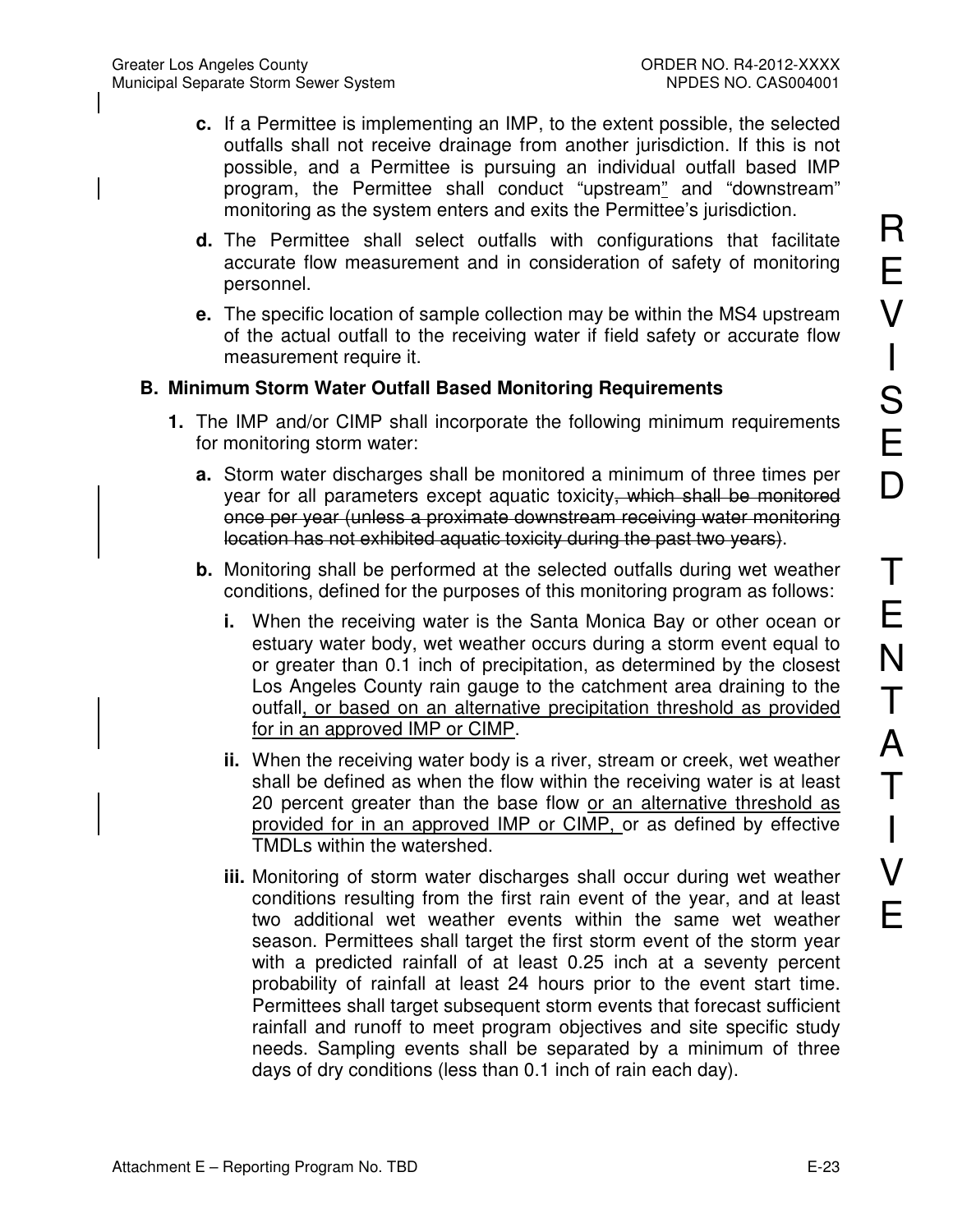- **iv.** Storm water outfall based monitoring shall commence within 6 hours prior to downstream receiving water monitoring, unless Permittees can demonstrate that a longer time period is reflective of the rain/storm water runoff event.
- **c.** At a minimum, the following parameters shall be monitored unless a surrogate pollutant has been approved by the Executive Officer of the Regional Water Board:
	- **i.** Flow
	- **ii.** Pollutants assigned a WQBEL derived from TMDL WLAs (See Attachments L-R of this Order),
	- **iii.** Other pollutants identified on the CWA section 303(d) List for the receiving water or downstream receiving waters,
	- **iv.** Total Suspended Solids (TSS) and Suspended-Sediment Concentration (SSC) if the receiving water is listed on the CWA Section 303(d) list for sedimentation, siltation or turbidity,
	- **v.** Field measurements applicable to inland freshwater bodies only: hardness, pH, dissolved oxygen, temperature, and specific conductivity,
	- **vi.** Aquatic ToxicityPollutants identified in a TIE conducted at the downstream receiving water monitoring station during the most recent sample event, or where the TIE conducted on the receiving water sample was inconclusive, aquatic toxicity (if aquatic toxicity has been observed downstream of the outfall in the past two years). If the discharge exhibits aquatic toxicity, then a TIE shall be conducted.
- **vi.d.** Other parameters in Table E-2 identified as exceeding the lowest applicable water quality objective in the nearest downstream receiving water monitoring station per Part VI.C.1.e.

## **C. Sampling Methods**

- **1.** Samples shall be collected during the first 24 hours of the storm water discharge or for the entire storm water discharge if it is less than 24 hours.
- **2.** If a Permittee is not participating in a IMP or CIMP, the flow-weighted composite sample for a storm water discharge shall be taken with a continuous sampler, or it shall be taken as a combination of a minimum of 3 sample aliquots, taken in each hour of discharge for the first 24 hours of the discharge or for the entire discharge if the storm event is less than 24 hours, with each aliquot being separated by a minimum of 15 minutes within each hour of discharge, unless the Regional Water Board Executive Officer approves an alternate protocol.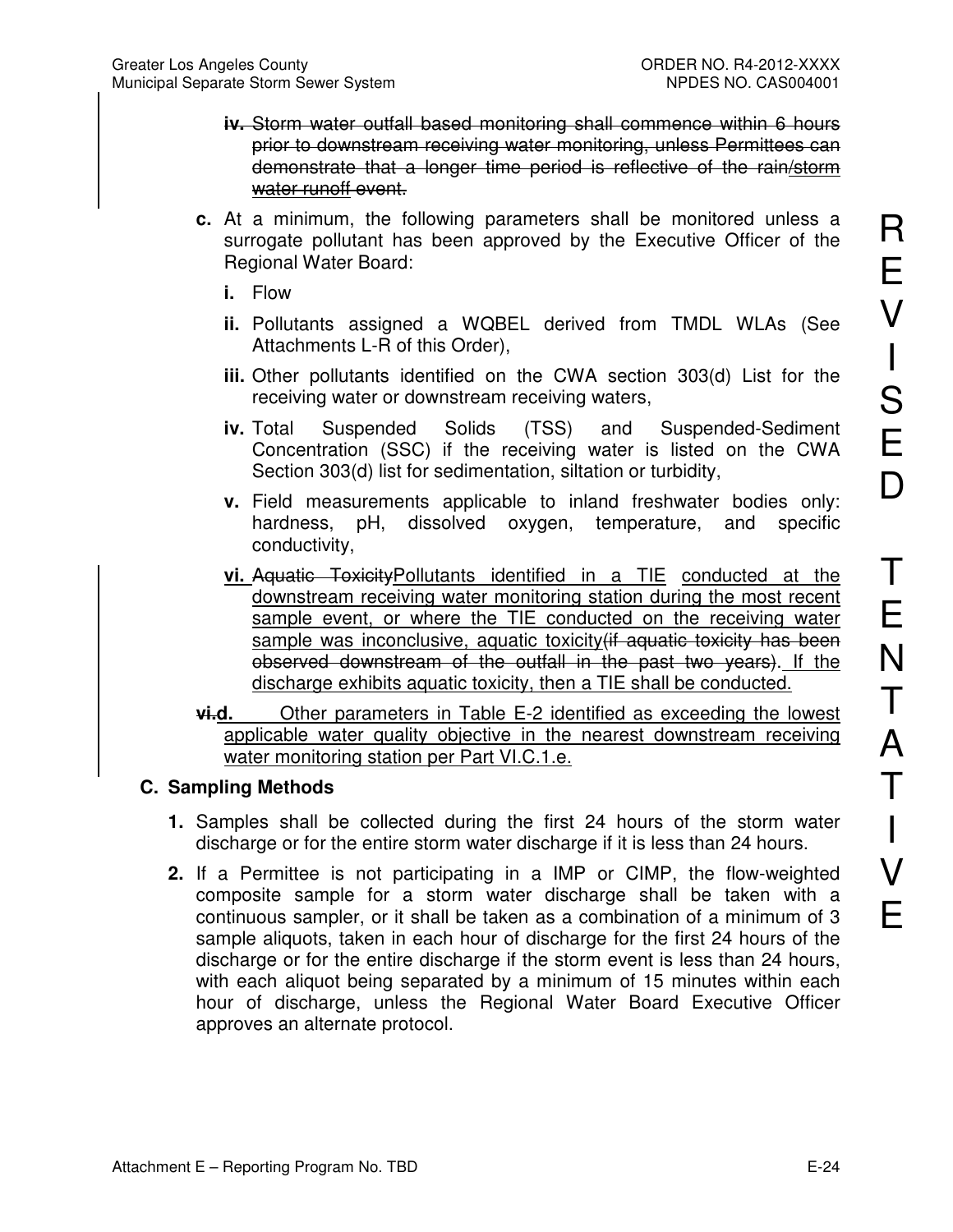# **IX. NON-STORM WATER OUTFALL BASED SCREENING AND MONITORING**

**A. Objectives of the Non-Storm Water Outfall Screening and Monitoring Program** 

The outfall screening and monitoring process is intended to meet the following objectives.

- **1.** Develop criteria or other means to ensure that all outfalls with significant nonstorm water discharges are identified and assessed during the term of this Order.
- **2.** For outfalls determined to have significant non-storm water flow, determine whether flows are the result of illicit connections/illicit discharges (IC/IDs), authorized or conditionally exempt non-storm water flows, natural flows, or from unknown sources.
- **3.** Refer information related to identified IC/IDs to the IC/ID Elimination Program (Part VI.D.9-10 of this Order) for appropriate action.
- **4.** Based on existing screening or monitoring data or other institutional knowledge, assess the impact of non-storm water discharges (other than identified IC/IDs) on the receiving water.
- **5.** Prioritize monitoring of outfalls considering the potential threat to the receiving water and applicable TMDL compliance schedules.
- **6.** Conduct monitoring or assess existing monitoring data to determine the impact of non-storm water discharges on the receiving water.
- **7.** Conduct monitoring or other investigations to identify the source of pollutants in non-storm water discharges.
- **8.** Use results of the screening process to evaluate the conditionally exempt non-storm water discharges identified in Parts III.A.2 and III.A.3 of this Order and take appropriate actions pursuant to Part III.A.4.d of this Order for those discharges that have been found to be a source of pollutants. Any future reclassification shall occur per the conditions in Parts III.A.2 or III.A.6 of this Order.
- **9.** Maximize the use of Permittee resources by integrating the screening and monitoring process into existing or planned IMP and/or CIMP efforts.

# **B. Outfall Screening and Monitoring Plan**

**1.** Concurrent with the development of an IMP or CIMP, or within  $s$ ix (6) monthsone (1) year of the effective date of this Order, each Permittee shall submit a non-storm water outfall-based screening and monitoring program plan that documents with written procedures an explanation of how the program is to be implemented. The procedures must be updated as needed to reflect the Permittee's program. The plan may be a separate stand-alone document or may be part of an IMP or CIMP.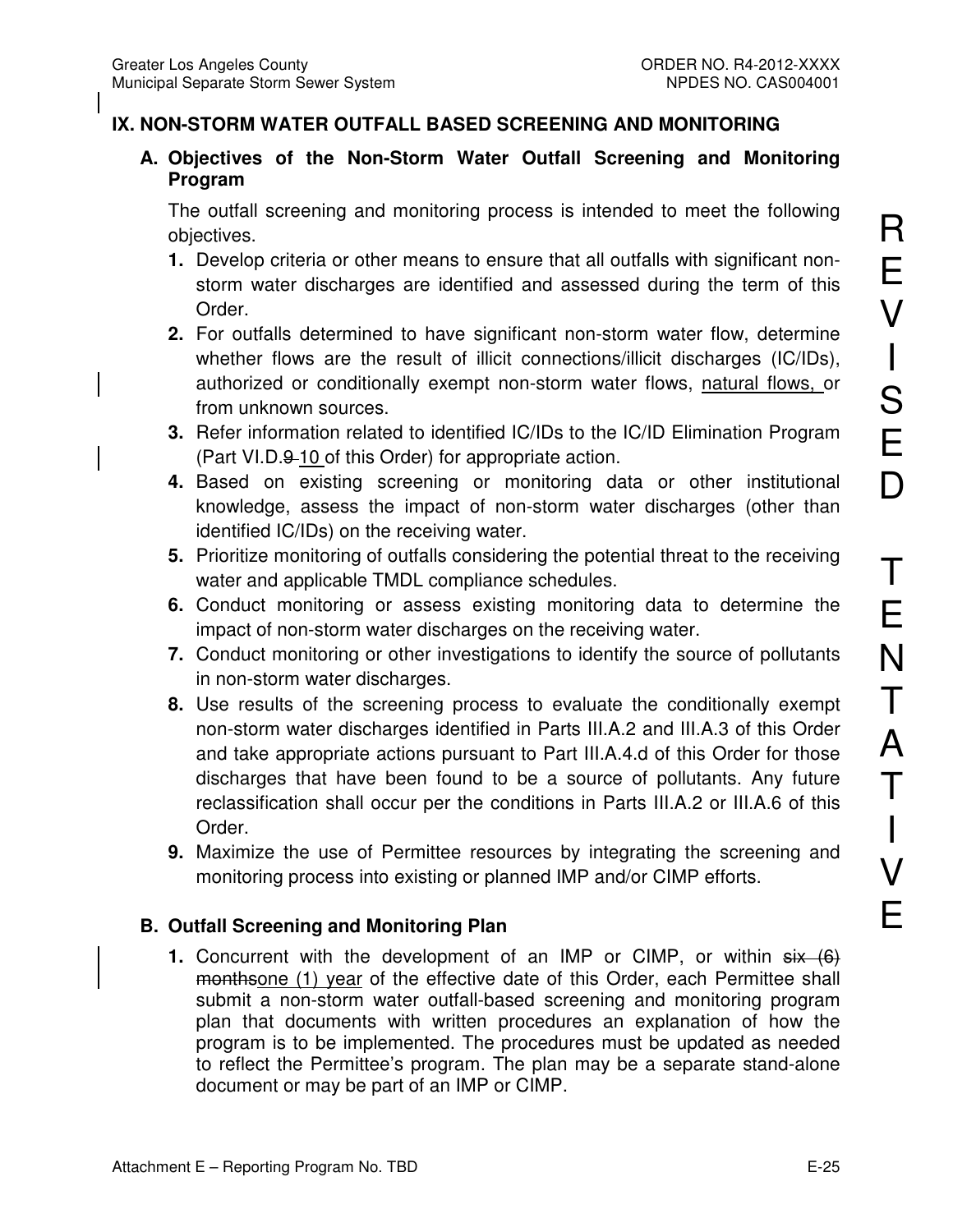**2.** Each Permittee shall conduct at least one re-assessment of its non-storm water outfall-based screening and monitoring program during the term of this Order to determine whether changes or updates are needed. Where changes are needed, the Permittee shall make the changes in its written program documents, implement these changes in practice, and describe the changes within the next annual report.

## **C. Identification of Outfalls with Significant with Non-Storm Water Discharge**

- **1.** Based on the inventory of MS4 outfalls required under Part VII of this MRP, each Permittee shall identify MS4 outfalls with significant non-storm water discharges. Significant non-storm water discharges may be determined by one or more of the following characteristics:
	- **a.** Discharges from major outfalls subject to dry weather TMDLs.
	- **b.** Discharges for which existing monitoring data exceeds non-storm water Action Levels identified in Attachment G of this Order.
	- **c.** Non-storm water discharges that have caused or have the potential to cause overtopping of downstream diversions.
	- **d.** Discharges exceeding a proposed threshold discharge rate as determined by the Permittee.
	- **e.** Other characteristics as determined by the Permittee and incorporated within their screening program plan.

## **D. Inventory of MS4 Outfalls with Non-Storm Water Discharges**

- **1.** Each Permittee shall develop and maintain an inventory of MS4 outfalls and identify those with known significant non-storm water discharges and those requiring no further assessment. If the MS4 outfall requires no further assessment, the inventory must include the rationale for the determination of no further action required. This inventory shall be recorded in a database with outfall locations linked to the MS4-Storm Drains, Channels and Outfalls map required in Part VII.A of this MRP. GIS is preferred.
- **2.** As a component of the inventory, each Permittee shall record existing data from past outfall screening and monitoring and initiate data collection efforts as warranted. The data shall include the physical attributes of those MS4 outfalls or alternative monitoring locations determined to have significant nonstorm water discharges. Attributes to be obtained shall, at a minimum, include:
	- **a.** Date and time of last visual observation or inspection
	- **b.** Outfall alpha-numeric identifier
	- **c.** Description of outfall structure including size (e.g., diameter and shape)
	- **d.** Description of receiving water at the point of discharge (e.g., natural, softbottom with armored sides, trapezoidal, concrete channel)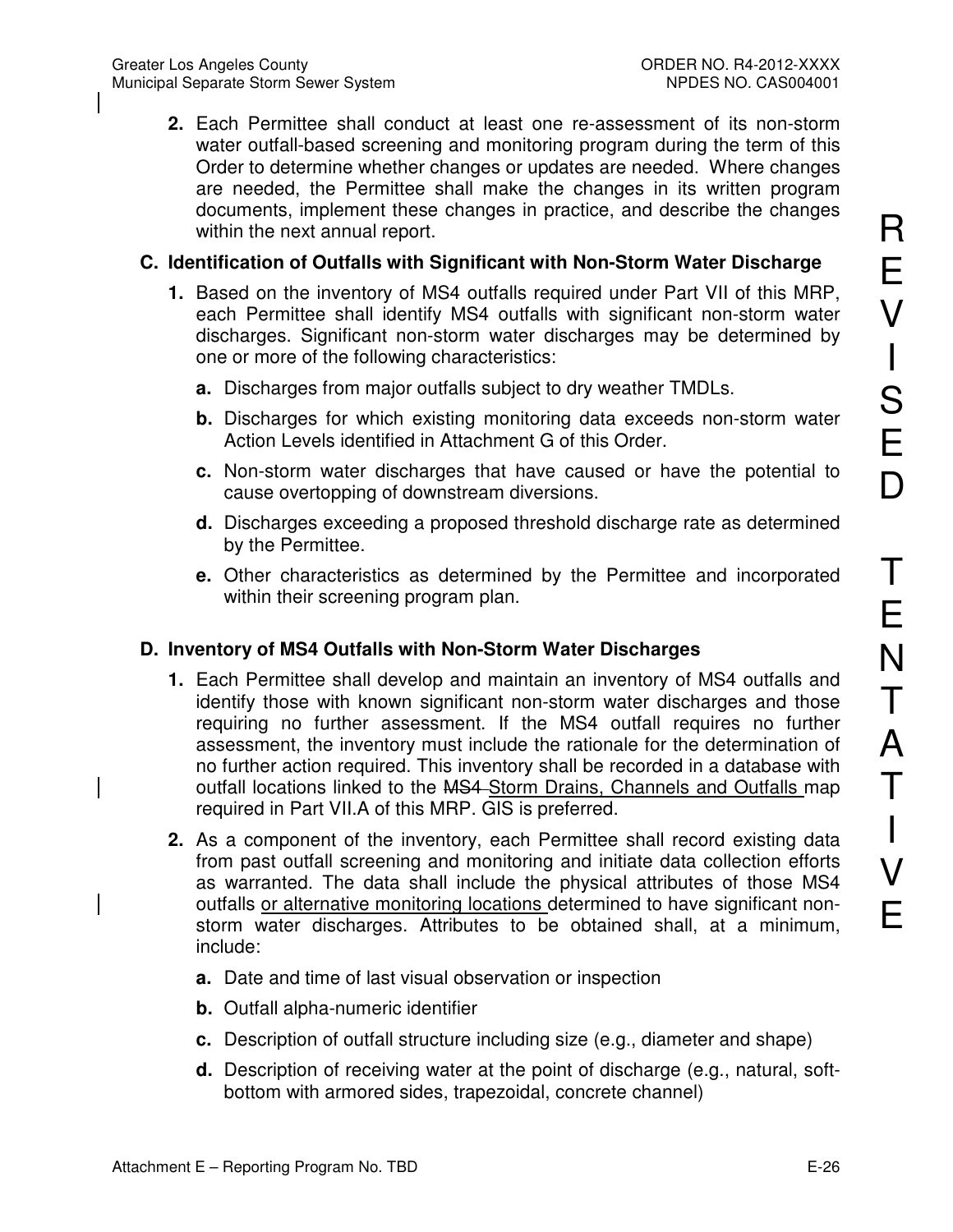- **e.** Latitude/longitude coordinates
- **f.** Nearest street address
- **g.** Parking, access, and safety considerations
- **h.** Photographs of outfall condition
- **i.** Photographs of significant non-storm water discharge (or indicators of discharge) unless safety considerations preclude obtaining photographs
- **j.** Estimation of discharge rate
- **k.** All diversions either upstream or downstream of the outfall
- **l.** Observations regarding discharge characteristics such as turbidity, odor, color, presence of debris, floatables, or characteristics that could aid in pollutant source identification.
- 4. Each year, the MS4 Storm Drains, Channels and Outfalls map and associated outfall database required in Part VII.A of the MRP shall be updated to incorporate the most recent characterization data for outfalls with significant non-storm water discharge.

### **E. Prioritized Source Identification**

- **1.** Outfalls within the inventory shall be prioritized in the following order (a= highest priority, etc.) for source identification activities:
	- **a.** Outfalls discharging directly to receiving waters with WQBELs or receiving water limitations in the TMDL provisions for which final compliance deadlines have passed.
	- **b.** All major outfalls and other outfalls that discharge to a receiving water subject to a TMDL shall be prioritized according to TMDL compliance schedules.
	- **c.** Outfalls for which monitoring data exist and indicate recurring exceedances of one or more of the Action Levels identified in Attachment G of this Order.
	- **d.** All other major outfalls identified to have significant non-storm water discharges.
- **2.** Each Permittee shall develop a source identification schedule based on the prioritized list of outfalls exhibiting significant non-storm water discharges. The schedule shall ensure that source investigations are conducted for no less than 25% of the outfalls in the inventory within three years of the effective date of this Order and 100% of the outfalls in the inventory within 5 years of the effective date of this Order.
- **3.** Alternatively, a Permittee may request an alternative prioritization and schedule from the Regional Water Board if it can demonstrate an equivalent level of source investigation and abatement through an approved IMP or CIMP.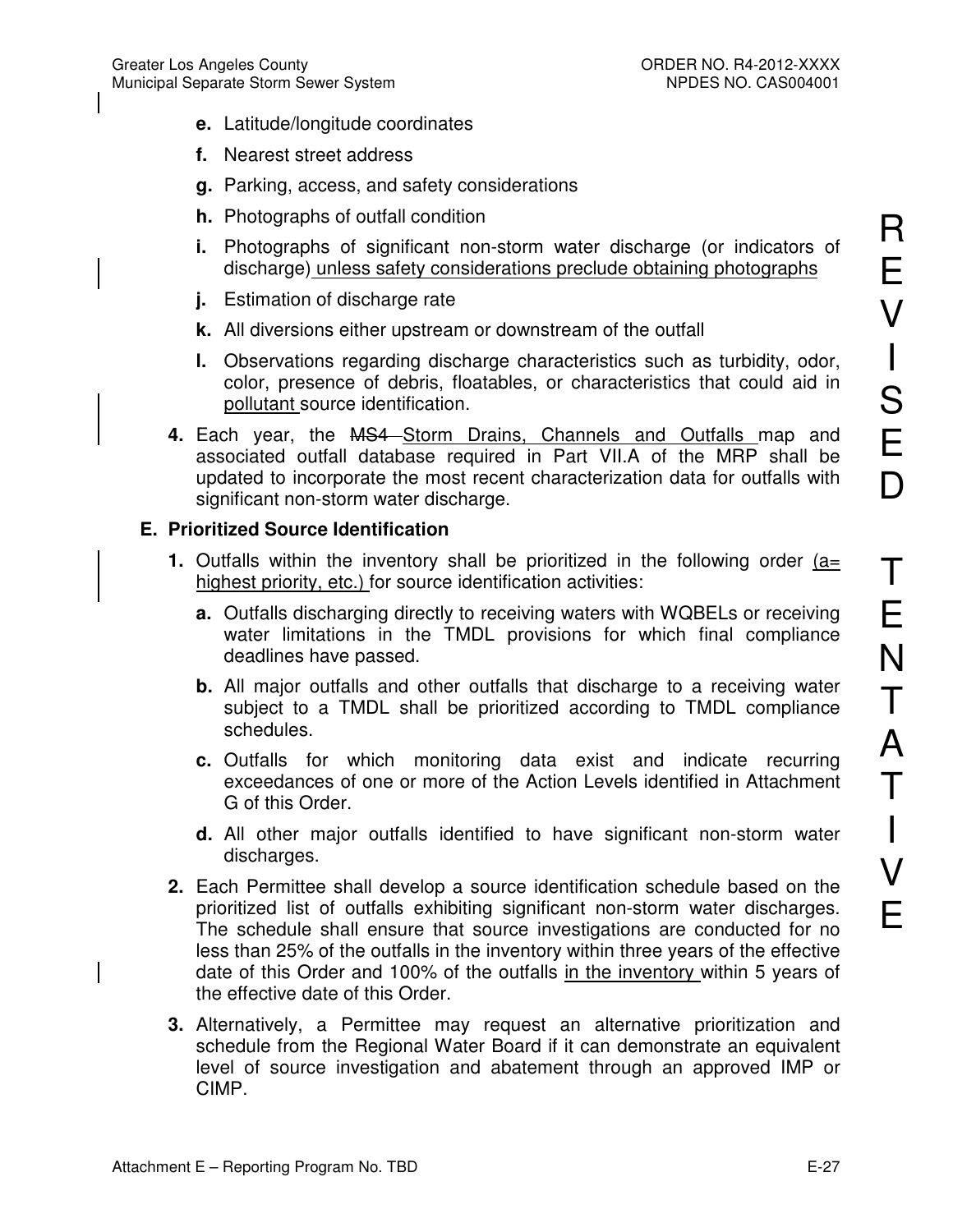## **F. Identify Source(s) of Significant Non-Storm Water Discharge**

- **1.** If the source is determined to be an illicit discharge, each Permittee shall implement procedures to eliminate the discharge consistent with IC/ID requirements and document the actions in the next annual report.
- **2.** If the source is determined to be an NPDES permitted discharge, a discharge subject to a Record of Decision approved by USEPA pursuant to section 121 of CERCLA, a conditionally exempt essential non-storm water discharge, or entirely comprised of natural flows as defined at Part III.A.d of this Order, document the source and report to the Regional Water Board within 30 days of determination and in the next annual report.
- **3.** If the source is either unknown or a conditionally exempt, but non-essential, non-storm water discharge, each Permittee shall conduct monitoring required in Part IX.G of this MRP.
- **4.** If the discharge is comprised of more than one source, the Permittee shall attempt to quantify the relative contribution from the individual or group of similar sources (e.g., irrigation overspray) and classify the contributions as authorized, conditionally exempt essential, natural, illicit discharge, conditionally exempt non-essential, or unknown.
- **5.** If the source of non-storm water discharge is unknown, the Permittee shall describe the efforts undertaken to identify the source. Methods for identifying the source of non-storm water discharge may include inspection and/or surveillance, discharge monitoring and data loggers, video or physical inspection, monitoring for indicator parameters (e.g., surfactants, chlorine, Pyrethroids), or other means.
- **6.** If a source originates within an upstream jurisdiction, the Permittee shall inform in writing both the upstream jurisdiction and the Regional Water Board within 30 days of determination of the presence of the discharge, all available characterization data, contribution determination efforts, and efforts taken to identify its source.
- **7.** MS4 outfalls requiring no further action shall be maintained in the MS4 outfallStorm Drains, Channels and Outfalls map and associated database (see Part VII.A. of this MRP).

## **G. Monitor Non-Storm Water Discharges Exceeding Criteria**

**1.** Within 90 days after completing the source identification or after the Executive Officer of the Regional Water Board approves the IMP or CIMP, whichever is later, each Permittee shall monitor outfalls that have been determined to convey significant discharges comprised of either unknown or conditionally exempt non-storm water discharges, or continuing discharges attributed to illicit discharges. The following parameters shall be monitored:

**d.a.** Flow,

R

E

V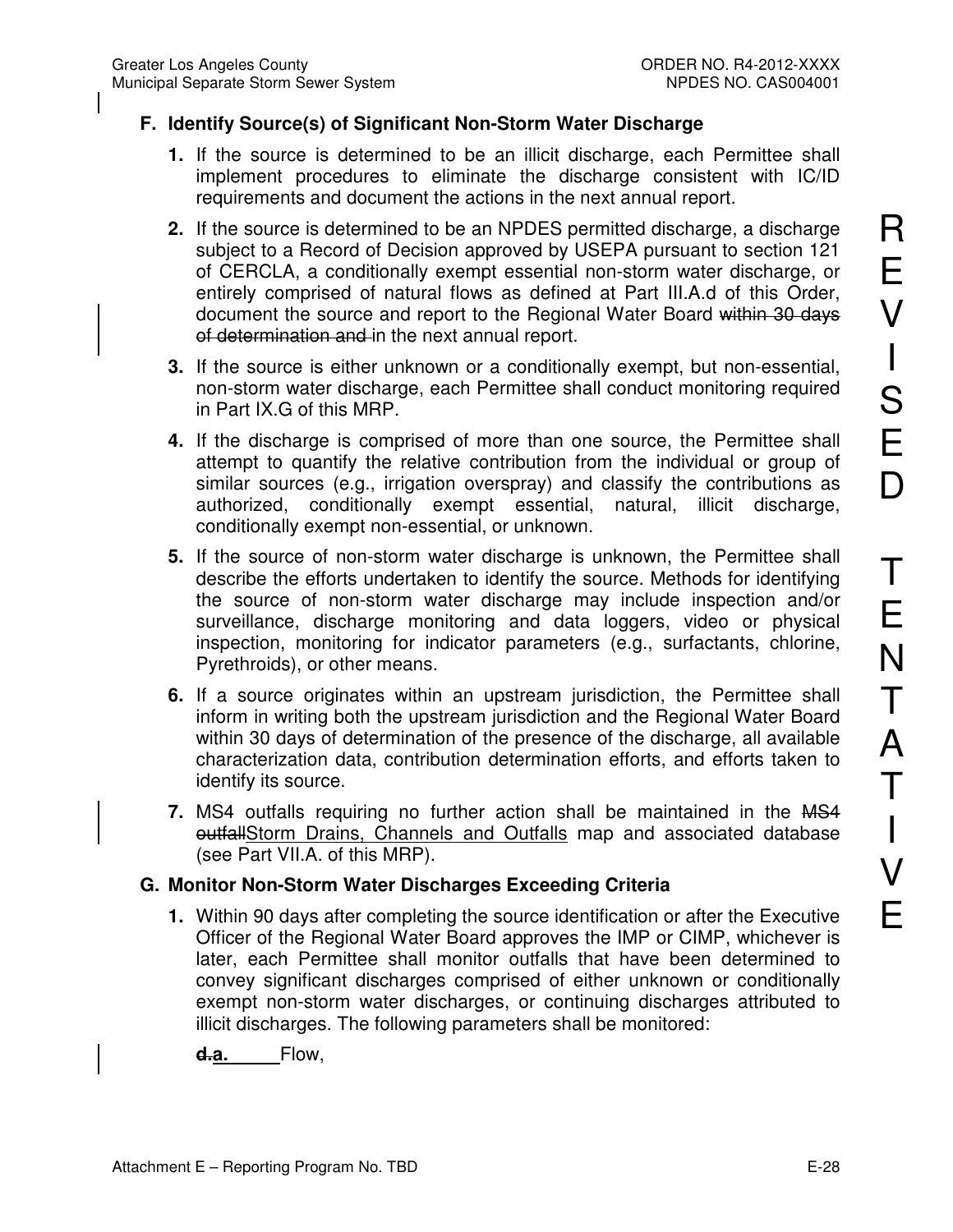- **e.b.** Pollutants assigned a WQBEL or receiving water limitation to implement TMDL Provisions for the respective receiving water, as identified in Attachments L - R of this Order,
- **f.** Pollutants with non-storm water action levels as identified in Attachment G of this Order,
- **g.c.** Other pollutants identified on the CWA section 303(d) List for the receiving water or downstream receiving waters,
- **d.** Aquatic Toxicity (required when the previous monitoring results from this outfall indicated toxicity, or results from a proximate downstream receiving water monitoring indicated aquatic toxicity during the last two years)Pollutants identified in a TIE conducted in response to observed aquatic toxicity during dry weather at the nearest downstream receiving water monitoring station during the last sample event or, where the TIE conducted on the receiving water sample was inconclusive, aquatic toxicity. If the discharge exhibits aquatic toxicity, then a TIE shall be conducted.
- **h.e.** Other parameters in Table E-2 identified as exceeding the lowest applicable water quality objective in the nearest downstream receiving water monitoring station per Part VI.D.1.d.
- **2.** For outfalls subject to a dry weather TMDL, monitoring frequency shall be per the approved CMP TMDL Monitoring Plan or as otherwise specified in the TMDL, or as specified in an IMP or CIMP approved by the Executive Officer of the Regional Water Board.
- **3.** For outfalls not subject to dry weather TMDLs, monitoring frequency shall be four times during the first year following source identification, distributed approximately quarterly, during dry weather conditions, except where required based on receiving water monitoring data, aquatic toxicity shall be monitored two times during the first year or as specified in an IMP or CIMP approved by the Executive Officer of the Regional Water Board.
- **4.** Except as required by an applicable TMDL CMPMonitoring Plan, IMP, or CIMP approved by the Executive Officer of the Regional Water Board, monitoring frequency may be reduced to twice per year, beginning in the second year of monitoring, if pollutant concentrations measured during the first year do not exceed WQBELs, non-storm water Action Levels or water quality standards for other pollutants identified on the CWA section 303(d) List for the receiving water or downstream receiving waters.
- **5.** Unless required by a TMDL, aquatic toxicity monitoring of significant nonstorm water discharges shall only be required when results from a proximate downstream receiving water monitoring have indicated aquatic toxicity during the last two years. If initial monitoring results from an outfall indicate toxicity, aquatic toxicity shall be monitor a second time during the reporting year. Aquatic toxicity monitoring may be reduced to once per year, if monitoring conducted during the first year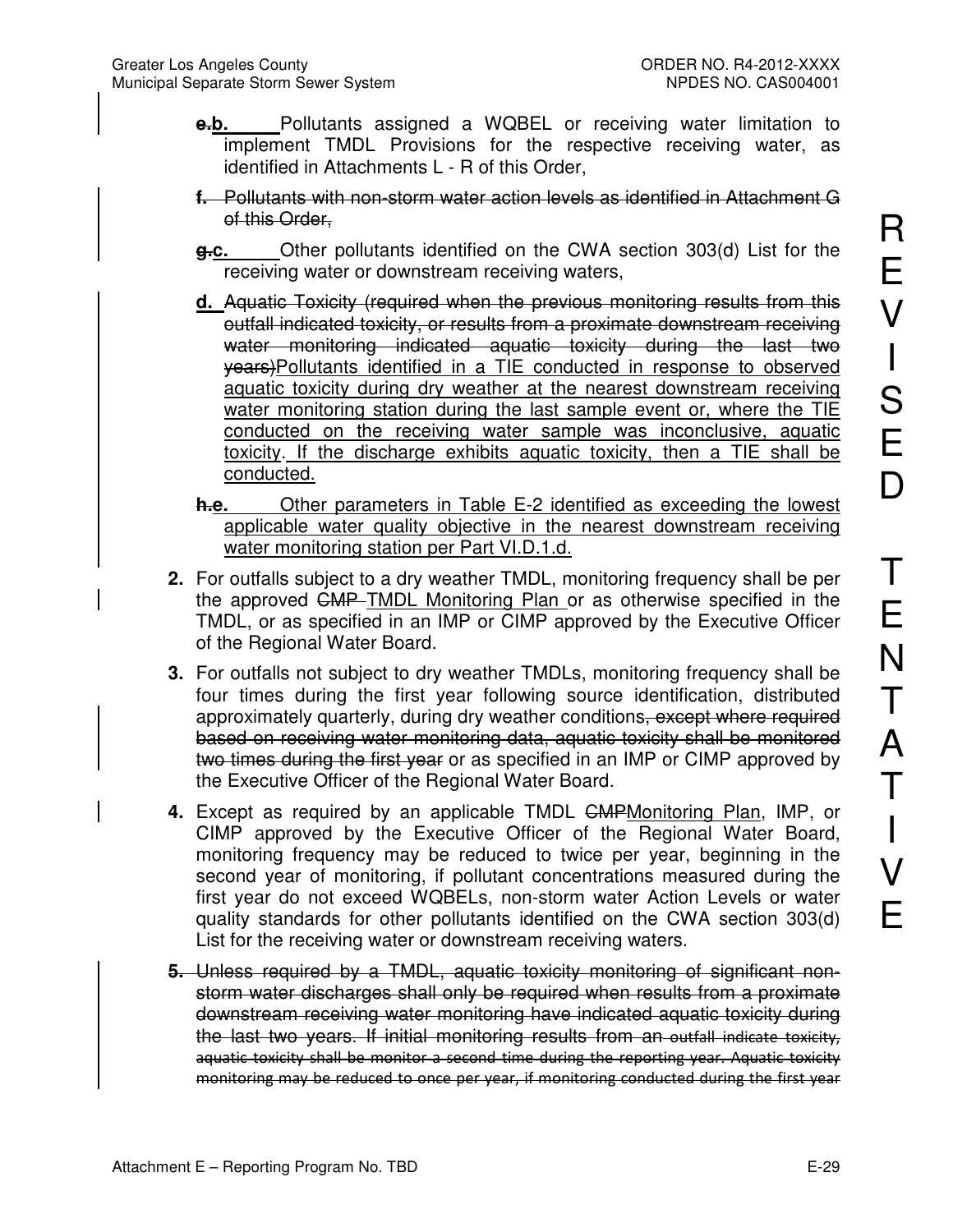indicates that the discharge was not toxic. Aquatic toxicity monitoring shall be performed per the procedures described in Part XII of this MRP.

**6.5.** Following two years of monitoring, the Permittee may submit a written request to the Executive Officer of the Regional Water Board to reduce or eliminate monitoring of specified pollutants, based on an evaluation of the monitoring data.

### **H. Sampling Methods**

- **1.** For the purposes of this monitoring program, non-storm water discharges shall be monitored during days when precipitation is  $< 0.1$  inch and those days not less than 3 days after a rain day unless an alternative criterion is provided for in an approved IMP or CIMP. A rain day is defined as those with  $>= 0.1$  inch of rain.
- **2.** Flow-weighted composite samples shall be taken for a non-storm water discharge using a continuous sampler, or it shall be taken as a combination of a minimum of 3 sample aliquots, taken in each hour during a 24-hour period, unless the Regional Water Board Executive Officer approves an alternate protocol.

## **X. NEW DEVELOPMENT/RE-DEVELOPMENT EFFECTIVENESS TRACKING**

- **A.** Each Permittee shall maintain a database providing the following information for each new development/re-development subject to the requirements of Part VI.D.6 of this Order that is approved by the Permittee on or after the effective date of this Order:
	- **1.** Name of the Project and Developer,
	- **2.** Project location and map (preferably linked to the GIS storm drain map),
	- **3.** Date of Certificate of Occupancy,
	- **4.** 85<sup>th</sup> percentile storm event for the project design (inches per 24 hours),
	- 5. 95<sup>th</sup> percentile storm event for projects draining to natural water bodies (inches per 24 hours),
	- **6.** Other design criteria required to meet hydromodification requirements for drainages to natural water bodies,
	- **7.** Project design storm (inches per 24-hours),
	- **8.** Project design storm volume (gallons or MGD),
	- **9.** Percent of design storm volume to be retained on site,
	- **10.** Design volume for water quality mitigation treatment BMPs, if any.
	- **11.** If flow through, water quality treatment BMPs are approved, provide the oneyear, one-hour storm intensity as depicted on the most recently issued isohyetal map published by the Los Angeles County Hydrologist,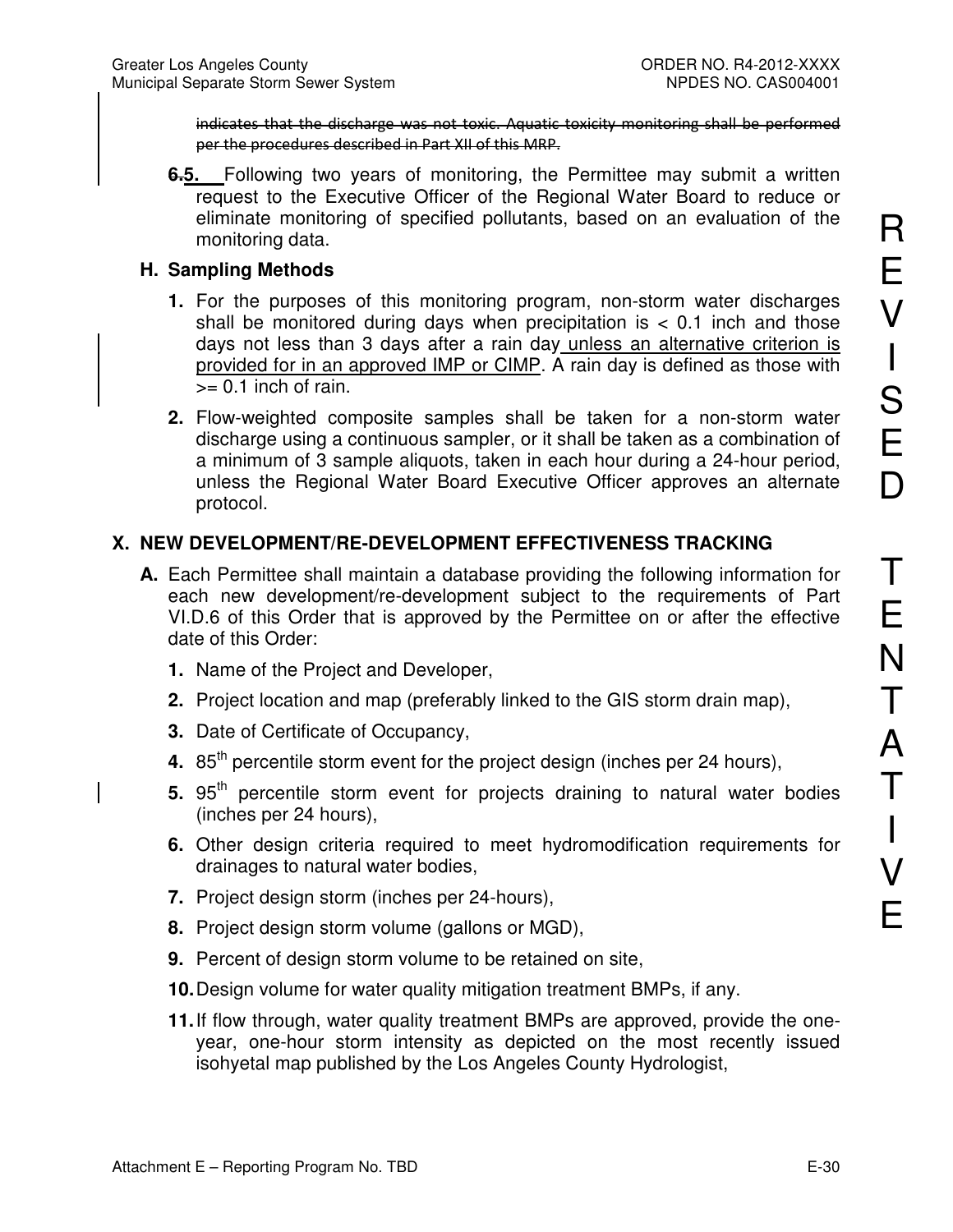- **12.** Percent of design storm volume to be infiltrated at an off-site mitigation or groundwater replenishment project site,
- **13.** Percent of design storm volume to be retained or treated with biofiltration at an off-site retrofit project,
- **14.** Location and maps (preferably linked to the GIS storm drain map required in Part VII.A of this MRP) of off-site mitigation, groundwater replenishment, or retrofit sites...
- **14.15.** Documentation of issuance of requirements to the developer.

# **XI. REGIONAL STUDIES**

# **A. Pyrethroid Insecticides Study Requirements**

- **1.** Each Permittee shall perform a Pyrethroid Insecticides study to accomplish the following objectives:
	- **a.** Establish baseline data for major watersheds
	- **b.** Evaluate whether Pyrethroid Insecticide concentrations are at or approaching levels known to be toxic to sediment-dwelling aquatic organisms.
		- **i.** Determine if Pyrethroids discovered are from urban sources.
		- **ii.** Assess any trends over the permit term.
- **2.** Each Permittee shall incorporate monitoring for Pyrethroid Insecticides according to the following:
	- **a.** No later than the second year after the effective date of this Order, monitoring shall begin.
	- **b.** Quality Assurance Project Plan (QAPP) to be submitted to the Regional Water Board Executive Officer for approval 12 months prior to beginning monitoring.
	- **c.** In selecting sites to conduct monitoring for Pyrethroid Insecticides, Permittees shall review existing monitoring programs in the watersheds by other public and private entities, watershed coalitions, and citizen volunteers, so as to complement and not duplicate efforts.
	- **d.** Establish at least two stations along the main stems of each major watershed river that are influenced by urban discharges.
- **3.** Each Permittee shall monitor Pyrethroid Insecticides stations according to the following:
	- **a.** Each Permittee shall monitor one sampling event per station per monitoring year.
	- **b.** Monitoring shall occur after sediment has settled within the waterbody, and safe access can be assured.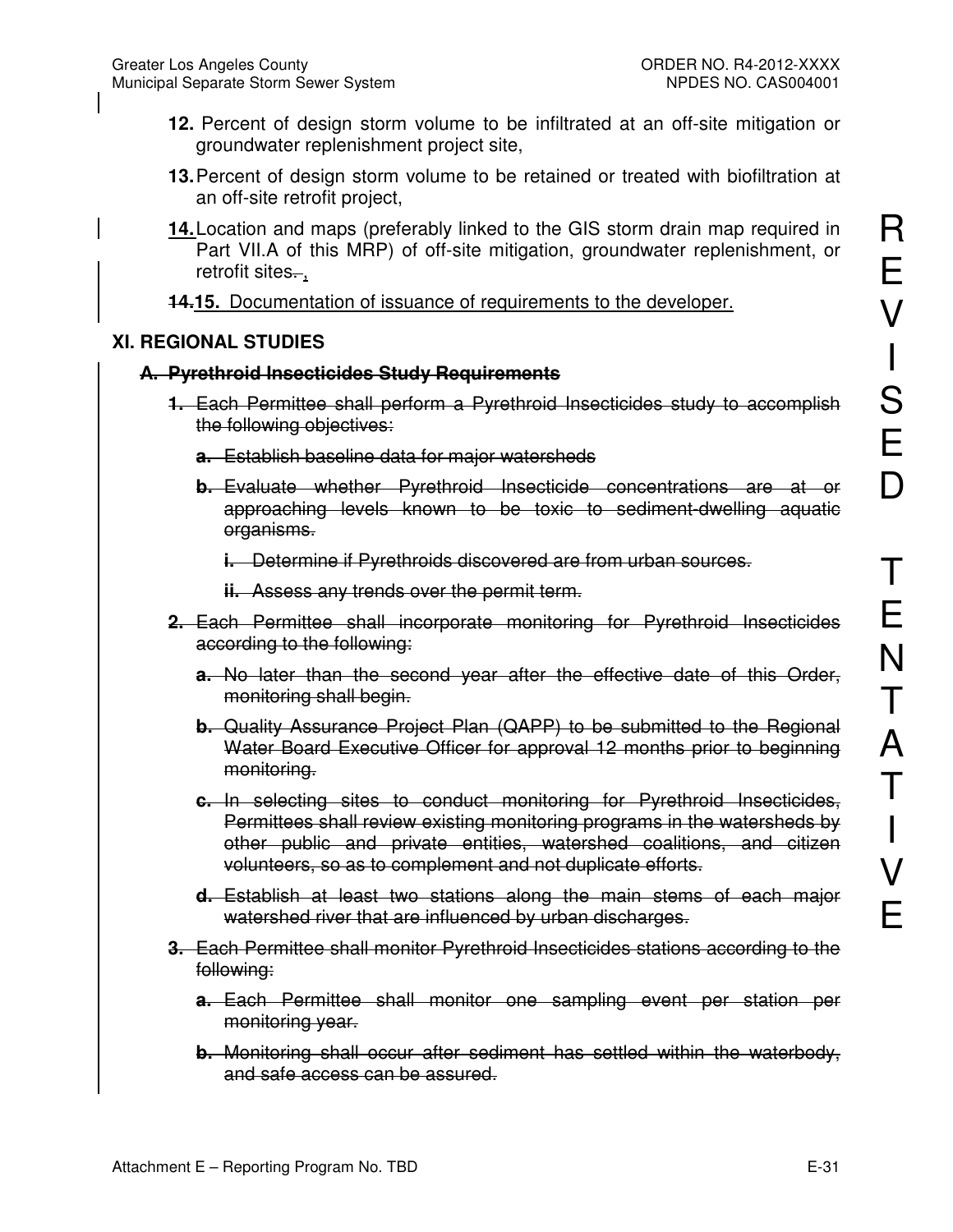- **c.** Sufficient sediment is to be collected at each station in a pre-cleaned glass jar by skimming the upper 1 cm of the sediment column with a steel scoop, and held on ice until returned to the laboratory.
- **d.** Sediment shall be homogenized in the laboratory by hand mixing, then held at 4 °C (toxicity samples) or -20 °C (chemistry samples).
- **e.** All samples taken shall be analyzed for the following Pyrethroids:
	- (1) biefenthrin
	- (2) cyfluthrin
	- (3) cypermethrin
	- (4) deltamethrin
	- (5) esfenvalerate
	- (6) lambda-cyhalothrin
	- (7) permethrin
	- $(8)$  tralomethrin (if laboratory is capable of analyzing for it)
- **f.** Detection limits for all Pyrethroids shall be as close to 1ng/g (dry weight) as reasonably achievable.
- **g.** Each sediment sample is to measure the following:
	- **i.** Total organic carbon (TOC).
	- **ii.** All samples shall be tested for toxicity to 7 to 10 day old *Hyalella azteca* according to standard USEPA testing methods.<sup>4</sup>
	- **iii.** Use of the approach described in *Aquatic Toxicity Due to Residential*  Use of Pyrethroid Insecticides<sup>5</sup> for toxicity testing shall be used.
- **h.** Analysis by a laboratory that has performed sediment toxicity testing for Pyrethroid Insecticides is preferred.
- **i.** Monitoring results from each station shall be sent electronically to the Regional Water Board's Storm Water Site at MS4stormwaterRB4@waterboards.ca.gov, no later than 90 days from sample collection date. The sample data transmitted shall be in the most recent update of the Southern California Municipal Storm Water Monitoring Coalition's (SMC) Standardized Data Transfer Formats (SDTFs).

 $\overline{a}$ 

<sup>4</sup> *U.S. EPA. Methods for Measuring the Toxicity and Bioaccumulation of Sediment-Associated Contaminants with Freshwater Invertebrates*; EPA Publication 600/R-99/064; U.S. Environmental Protection Agency: Washington, DC, 2000; 192 pp.

<sup>5</sup> *Aquatic Toxicity Due to Residential Use of Pyrethroid Insecticides*; Weston, D.P.; Holmes, R.W.; You, J.; Lydy, M.J. Environ. Sci. Technol.; (Article); 2005; 39(24); 9780 pp.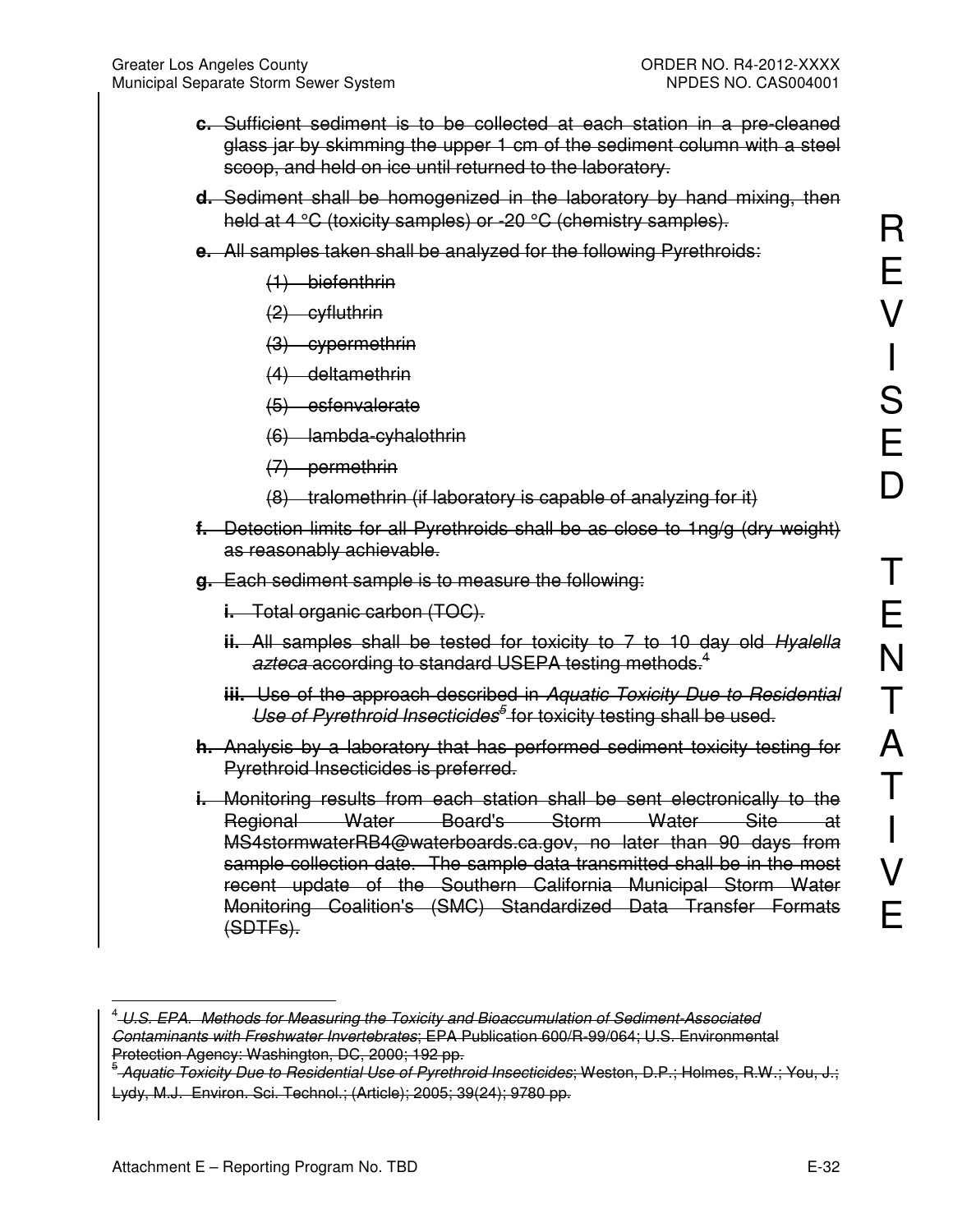- **j.** If toxicity is attributed to Pyrethroids, then consultation with USEPA, the California Department of Pesticide Regulations, and the California Stormwater Quality Association's (CASQA) pesticides committee (UP3 Project web site), shall be required to obtain relevant information to use in developing the recommendations to mitigate Pyrethroids in the Final Study Report.
- **k.** Final Report for the Pyrethroid Insecticides study shall contain the following:

**i.** Executive summary

**ii.** Methods

**iii.** Results (including map depicting monitoring stations)

**iv.** Discussion

**v.** Recommendations to mitigate Pyrethroids.

- **l.** The Final Report shall be completed and submitted to the Executive Officer of the Regional Water Board no later than 8 months after completion of the study.
- **m.** The Pyrethroid Insecticides Study requirement may be satisfied by another tributary monitoring program within the Watershed performing a sediment Pyrethroid Insecticides Study that is monitoring to assess pyrethroid concentrations and sediment toxicity, so as to complement other ongoing programs.
- **n.** Permittees can elect to conduct the Pyrethroid Insecticides Study on a jurisdiction, watershed, or countywide scale. If Permittees elect to conduct the study at either a watershed or countywide scale, the study shall be incorporated into an IMP or CIMP and the Permittee shall notify the Regional Water Board Executive Officer of its intent consistent with the notification requirements contained in Section IV.C of this MRP (Integrated Monitoring Plans).

### **B.A. Southern California Stormwater Monitoring Coalition Watershed Monitoring Program**

- **1.** The Southern California Stormwater Monitoring Coalition (SMC) Regional Watershed Monitoring Program was initiated in 2008. This program is conducted in collaboration with the Southern California Coastal Water Research Project (SCCWRP), State Water Board's Surface Water Ambient Monitoring Program, three Southern California Regional Water Quality Control Boards (Los Angeles, Santa Ana, and San Diego) and several county storm water agencies (Los Angeles, Ventura, Orange, Riverside and San Diego). SCCWRP acts as the facilitator to organize the program and completes data analysis and report preparation.
- **2.** The SMC monitoring program seeks to coordinate and leverage existing monitoring efforts to produce regional estimates of condition, improve data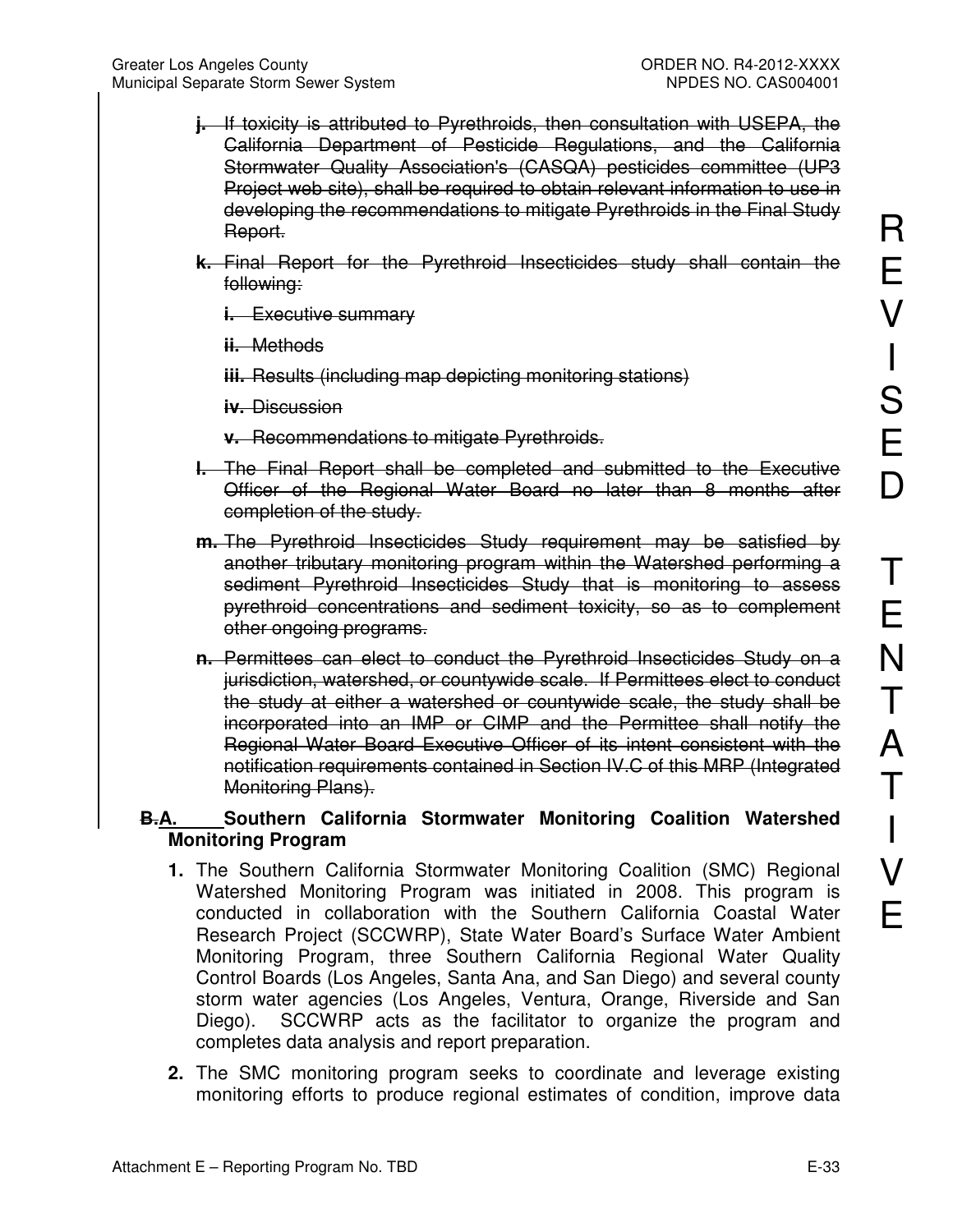comparability and quality assurance, and maximize data availability, while conserving monitoring expenditures. The primary goal of this program is to implement an ongoing, large-scale regional monitoring program for southern California's coastal streams and rivers. The monitoring program addresses three main questions:

- **a.** What is the condition of streams in southern California?
- **b.** What are the stressors that affect stream condition?; and
- **c.** Are conditions getting better or worse?
- **3.** A comprehensive program was designed by the SMC, in which each participating group assesses its local watersheds and then contributes their portion to the overall regional assessment. The program utilizes the following indicators: benthic macroinvertebrate community bioassessment, benthic algal community bioassessment (soft algae and diatoms), riparian wetland evaluation (using California Rapid Assessment Methodology), water chemistry (nutrients and certain pesticides), water toxicity (using *Ceriodaphnia*), and physical habitat. Sampling occurs in 15 coastal southern California watersheds from Ventura to the US-Mexico border, and sites are sampled randomly across three land use types (open space, urban and agriculture). Six sites are sampled per year per watershed, resulting in monitoring of 90 sites per year and 450 sites overall over a five-year period (reaching the statistically desirable target of 30 data points per watershed).
- **4.** To continue to implement the SMC design, each Permittee shall be responsible for supporting the monitoring described at the sites within the watershed management area(s) that overlap with the Permittee's jurisdictional area. These include six random sites annually in the Santa Monica Bay Watershed Management area and at three random sites annually in the Santa Clara River Watershed (the other three sites are funded by the Ventura County MS4 Permittees). Permittees shall continue to contribute monitoring resources to the San Gabriel River and Los Angeles River Regional Watershed Monitoring Programs (overall, both of these programs fund six sites per year to contribute to the SMC Program).

# **XII. AQUATIC TOXICITY MONITORING METHODS**

- **A.** Aquatic Toxicity Monitoring as required in Parts VI (Receiving Water Monitoring), VIII (Storm Water Outfall Based Monitoring), and IX (Non-storm Water Outfall Based Monitoring) of this MRP, shall be conducted according to the procedures described in this Part. When the State Water Board's *Policy for Toxicity Assessment and Control* is fully approved and in effect, the Regional Water Board Executive Officer may direct the Permittee(s) to replace current toxicity program elements with standardized procedures in the policy.
- **B.** The Permittee(s) shall collect and analyze samples taken from receiving water monitoring locations and outfall discharges, as soon as possible after sample collection, to evaluate the extent and causes of toxicity in receiving waters.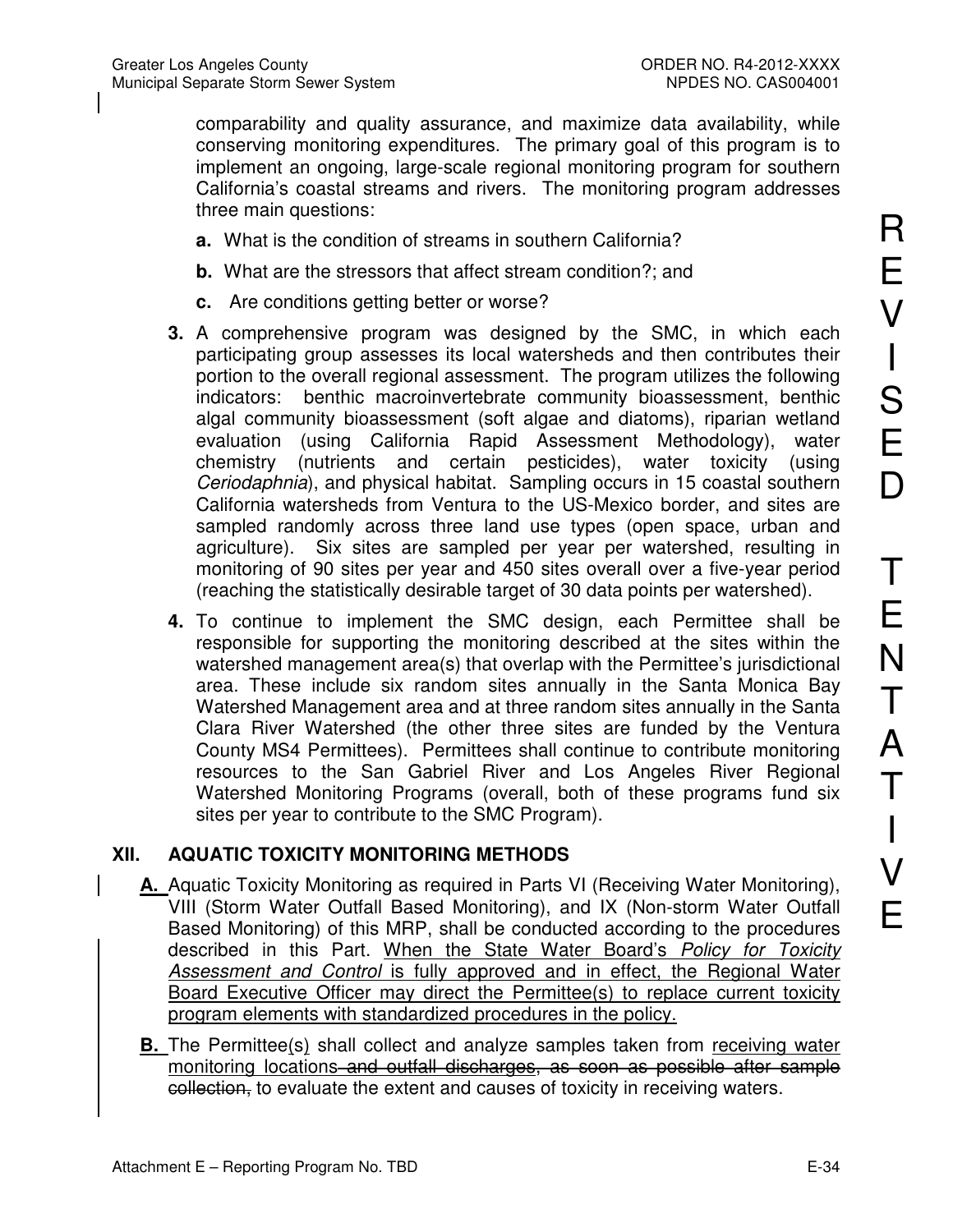- **B.C.** Toxicity samples are tomay be flow-weighted composite samples, or grab samples, for wet and dry event sampling (considering holding times, below) and can be collected manually or automatically.
- **C.D.** The total sample volume of sample shall be determined both by the specific toxicity test methods to be used and the additional volume necessary for . At a minimum it is suggested to collect 5 gallons for baseline testing, and for Toxicity Identification Evaluation (TIE) studies. Sufficient sample volume shall be collected to perform both the required toxicity tests and TIE studies. The same refrigerated sample showing toxicity shall be used for the TIE, even though the holding time may exceed 72 hours.
- **D.E.** Holding Times. All toxicity tests shall be conducted as soon as possible following sample collection. AThe 36-hour sample holding time for test initiation shall be targeted. Sample storage (holding time) time shall not exceed However, no more than 72 hours shall elapse before the conclusion of (fromsample collection and test initiationthrough lab processing).
- **E.F.** Definition of Chronic Toxicity. Chronic toxicity measures a sublethal effect (e.g., reduced growth, reproduction) to experimental test organisms exposed to an effluent or receiving waters compared to that of the control organisms.If the State Water Board adopts the Policy for Toxicity Assessment and Control that outlines the use of the Test of Significant Toxicity (TST), modifying the current hypothesis test methods, the Regional Water Board Executive Officer will revise the Monitoring and Reporting Program, as applicable, to reflect these changes. These revisions would be made as soon as practicable following USEPA approval of the new state policy.

# **F.G. Acute ToxicityChronic Toxicity Receiving Water and Outfall Effluent Monitoring Programs.**

**1.** TestFreshwater Test Species and Methods. Acute Toxicity: Acute toxicity is a measure of primarily lethal effects that occur over a 96-hour period. Acute toxicity shall be measured in percent survival measured in undiluted (100%) sample (receiving water or discharge effluent).

If samples are collected in receiving waters with salinity <1 ppt, or from outfalls discharging to receiving waters with salinity <1 ppt, then the Permittee(s) shall conduct the following critical life stage chronic toxicity tests on undiluted samples in accordance with species and short-term test methods in *Short-term Methods for Estimating the Chronic Toxicity of Effluents and Receiving Waters to Freshwater Organisms* (EPA/821/R-02/013, 2002; Table IA, 40 CFR Part 136). In no case shall the following test species be substituted with another organism unless written authorization from the Regional Water Board Executive Officer is received.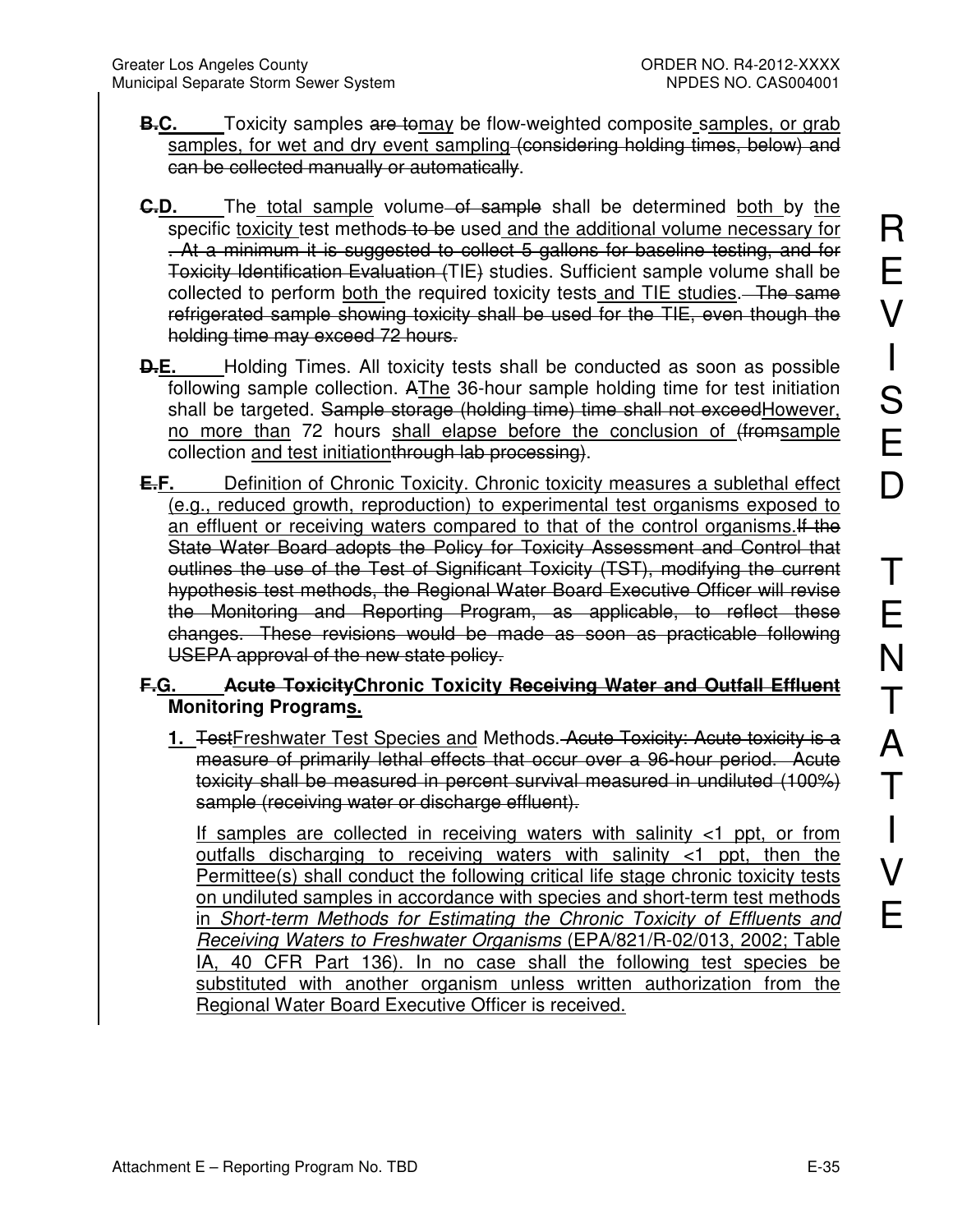- **i.** A static renewal toxicity test with the fathead minnow, *Pimephales*  promelas (Larval Survival and Growth Test Method 1000.0<sup>6</sup>).
- **ii.** A static renewal toxicity test with the daphnid, *Ceriodaphnia dubia* (Survival and Reproduction Test Method 1002.0<sup>5</sup>).
- **iii.** A static renewal toxicity test with the green alga, *Selenastrum capricornutum* (also named *Raphidocelis subcapitata*) (Growth Test Method 1003.0).

**1.**

 $\overline{\phantom{a}}$ 

- **a.** The average survival in the undiluted sample for any three (3) consecutive 96-hour static or continuous flow bioassay tests shall be at least 90%, and
- **b.** No single test shall produce less than 70% survival.
- **2.** Marine and Estuarine Test Species and Methods.Acute Toxicity Receiving Water/Effluent Monitoring Program.

**2.** If samples are collected in receiving waters with salinity >1 ppt, or from outfalls discharging to receiving waters with salinity >1 ppt, then the Permittee(s) shall conduct the following critical life stage chronic toxicity tests on undiluted samples in accordance with species and short-term test methods in *Short-term Methods for Estimating the Chronic Toxicity of Effluents and Receiving Waters to West Coast Marine and Estuarine Organisms* (EPA/600/R-95/136, 1995). Artificial sea salts shall be used to increase sample salinity. In no case shall the following test species be substituted with another organism unless written authorization from the Regional Water Board Executive Officer is received.

- **a.** A static renewal toxicity test with the topsmelt, *Atherinops affinis* (Larval Survival and Growth Test Method 1006.01<sup>5</sup>); Method. The Permittee(s) shall conduct acute toxicity tests (96-hour static renewal toxicity tests) on water samples, by methods specified in 40 CFR Part 136 which cites USEPA's Methods for Measuring the Acute Toxicity of Effluents and Receiving Waters to Freshwater and Marine Organisms, Fifth Edition, October 2002, USEPA, Office of Water, Washington D.C. (EPA/821/R-02/012) or a more recent edition to ensure compliance.
- **b.** A static non-renewal toxicity test with the purple sea urchin, *Strongylocentrotus purpuratus* (Fertilization Test Method 1008.0); and Test Species. The fathead minnow, *Pimephales promelas* (Acute Toxicity Test Method 2000.0), shall be used as the test species for fresh water and the topsmelt, *Atherinops affinis*, shall be used as the test species in brackish water. However, if the salinity of the receiving water is between 1 to 32 parts per thousand (ppt), the Permittee(s) may have the option of

6 Daily observations for mortality make it possible to calculate acute toxicity for desired exposure periods (e.g., a 7-day acute endpoint).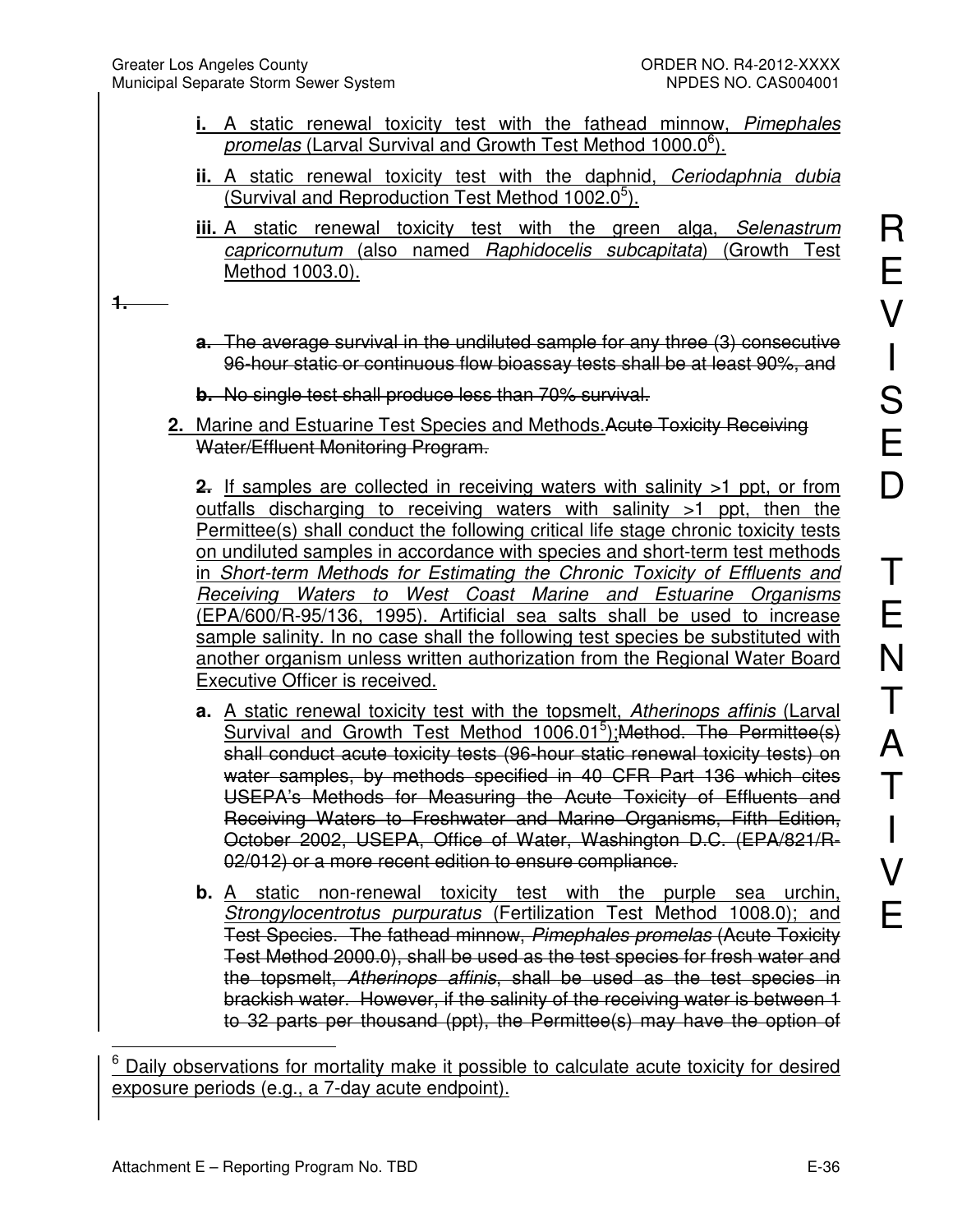using the inland silverside, *Menidia beryllina* (Acute Toxicity Test Method 2006.0), instead of the topsmelt. The method for topsmelt (Larval Survival and Growth Test Method 1006.0) is found in USEPA's Short-term Methods for Estimating the Chronic Toxicity of Effluent and Receiving Waters to West Coast Marine and Estuarine Organisms, First Edition, August 1995 (EPA/600/R-95/136). The Pacific mysid shall be used as the invertebrate test species for marine water, and the water flea (Ceriodaphnia dubia, Daphnia pulex or Daphnia magna) shall be used as the invertebrate test species in fresh water.

- **c.** A static non-renewal toxicity test with the giant kelp, *Macrocystis pyrifera* (Germination and Growth Test Method 1009.0).Alternate Reporting. For the acute toxicity testing with topsmelt, the Permittee(s) may elect to report the results or endpoint from the first 96 hours of the chronic toxicity test as the results of the acute toxicity test, using USEPA's August 1995 method (EPA/600/R-95/136) to conduct the chronic toxicity test.
- **3.** Test Species Sensitivity Screening.

To determine the most sensitive test species, the Permittee(s) shall conduct two wet weather and two dry weather toxicity tests with a vertebrate, an invertebrate, and a plant. After this screening period, subsequent monitoring shall be conducted using the most sensitive test species. Alternatively, if a sensitive test species has already been determined, or if there is prior knowledge of potential toxicant(s) and a test species is sensitive to such toxicant(s), then monitoring shall be conducted using only that test species. Sensitive test species determinations shall also consider the most sensitive test species used for proximal receiving water monitoring. After the screening period, subsequent monitoring shall be conducted using the most sensitive test species. Rescreening shall occur in the fourth year of the permit term.

- **c. 4.** Chronic toxicity test biological endpoint data shall be analyzed using the Test of Significant Toxicity t-test approach specified in *National Pollutant Discharge Elimination System Test of Significant Toxicity Implementation Document* (U.S. Environmental Protection Agency, Office of Wastewater Management, Washington, DC. EPA 833-R-10-003, 2010.) For this monitoring program, the critical chronic instream waste concentration (IWC) is set at 100% receiving water for receiving water samples and 100% effluent for wet- and dry-weather outfall samples. A 100% receiving water/outfall effluent sample and a control shall be tested.
- **i.** Toxicity Identification Evaluation. The Permittee(s) shall immediately begin a Toxicity Identification Evaluation (TIE) and implement the Initial Investigation Toxicity Reduction Evaluation (TRE) workplan if any of the results are less than 70% survival or the average survival in the undiluted sample for any three (3) consecutive 96-hour static or continuous flow bioassay tests is less than 90%.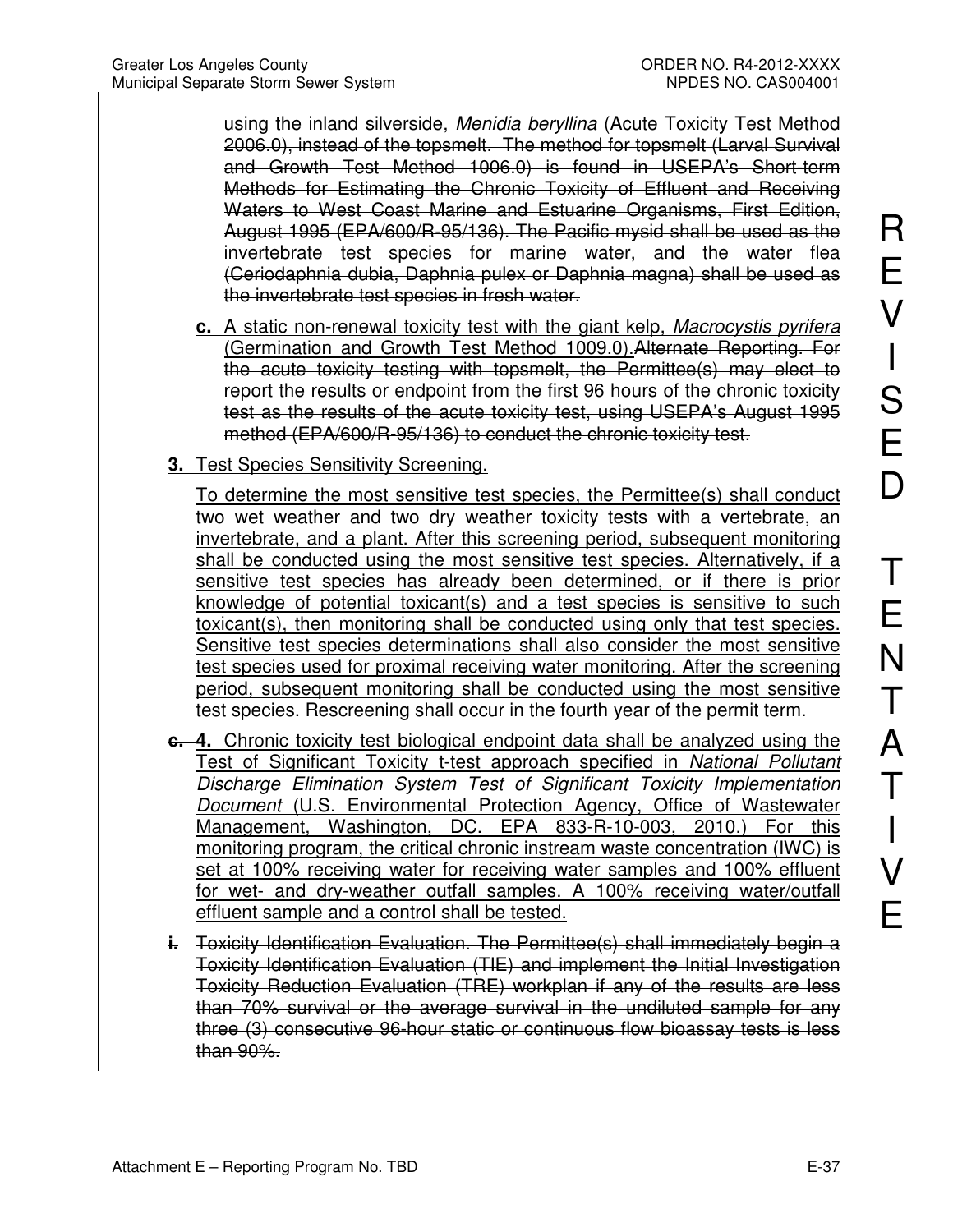#### **G.H.** Quality Assurance.**Chronic Toxicity**

- **1.** If the receiving water or outfall effluent test does not meet all test acceptability criteria (TAC) specified in the test methods manuals (*Short-term Methods for Estimating the Chronic Toxicity of Effluents and Receiving Waters to Freshwater Organisms* (EPA/821/R-02/013, 2002) and *Short-term Methods for Estimating the Chronic Toxicity of Effluents and Receiving Waters to West Coast Marine and Estuarine Organisms* (EPA/600/R-95/136, 1995)), then the Permittee(s) must re-sample and re-test at the earliest time possible. Definition of Chronic Toxicity. Chronic toxicity measures a sublethal effect (e.g., reduced growth, reproduction) to experimental test organisms exposed to an effluent or receiving waters compared to that of the control organisms. Chronic toxicity shall be measured in TUc, where TUc = 100/NOEC. The No Observable Effect Concentration (NOEC) is expressed as the maximum percent effluent concentration that causes no observable effect on test organisms, as determined by the results of a critical life stage toxicity test.
- **2.** Control water, including brine controls, shall be laboratory water prepared and used as specified in the test methods manuals.This Order includes a chronic toxicity trigger defined as an exceedance of 1.0 TUc in a critical life stage test of 100% effluent. (The monthly median for chronic toxicity of 100% effluent shall not exceed 1 TUc in a critical life stage test.)
- **3.** If organisms are not cultured in-house, then concurrent testing with a reference toxicant shall be conducted. If organisms are cultured in-house, then monthly reference toxicant testing is sufficient. Reference toxicant tests and effluent toxicity tests shall be conducted using the same test conditions (e.g., same test duration, etc.).Chronic Toxicity Effluent Monitoring Program.

**a.** Test Species and Methods:

**i.** The Permittee(s) shall conduct critical life stage chronic toxicity tests on 24-hour composite 100% effluent or receiving water grab samples.

**ii.** For freshwater discharge Permittee(s) shall conduct the chronic toxicity test in accordance with USEPA's *Short-Term Methods for Estimating the Chronic Toxicity of Effluents and Receiving Waters to Freshwater Organisms Fourth Edition, October 2002,*  (EPA/821/R-02/013), or a more recent edition.

**iii.** For brackish effluent, the Permittee(s) shall conduct the chronic toxicity test in accordance with USEPA's *Short-Term Methods for Estimating the Chronic Toxicity of Effluent and Receiving Waters to West Coast Marine and Estuarine Organisms, First Edition, August 1995,* (EPA/600/R-95/136), or *Short Term Methods for Estimating the Chronic Toxicity of Effluents and Receiving Waters to Marine and Estuarine Organisms, Third Edition, October 2002*, (EPA/821-R-02-014), or a more recent edition.

**iv.** The Permittee(s) shall conduct tests as follows: with a vertebrate, an invertebrate, and a plant for the first three suites of tests. After the screening period, monitoring shall be conducted using the most sensitive species.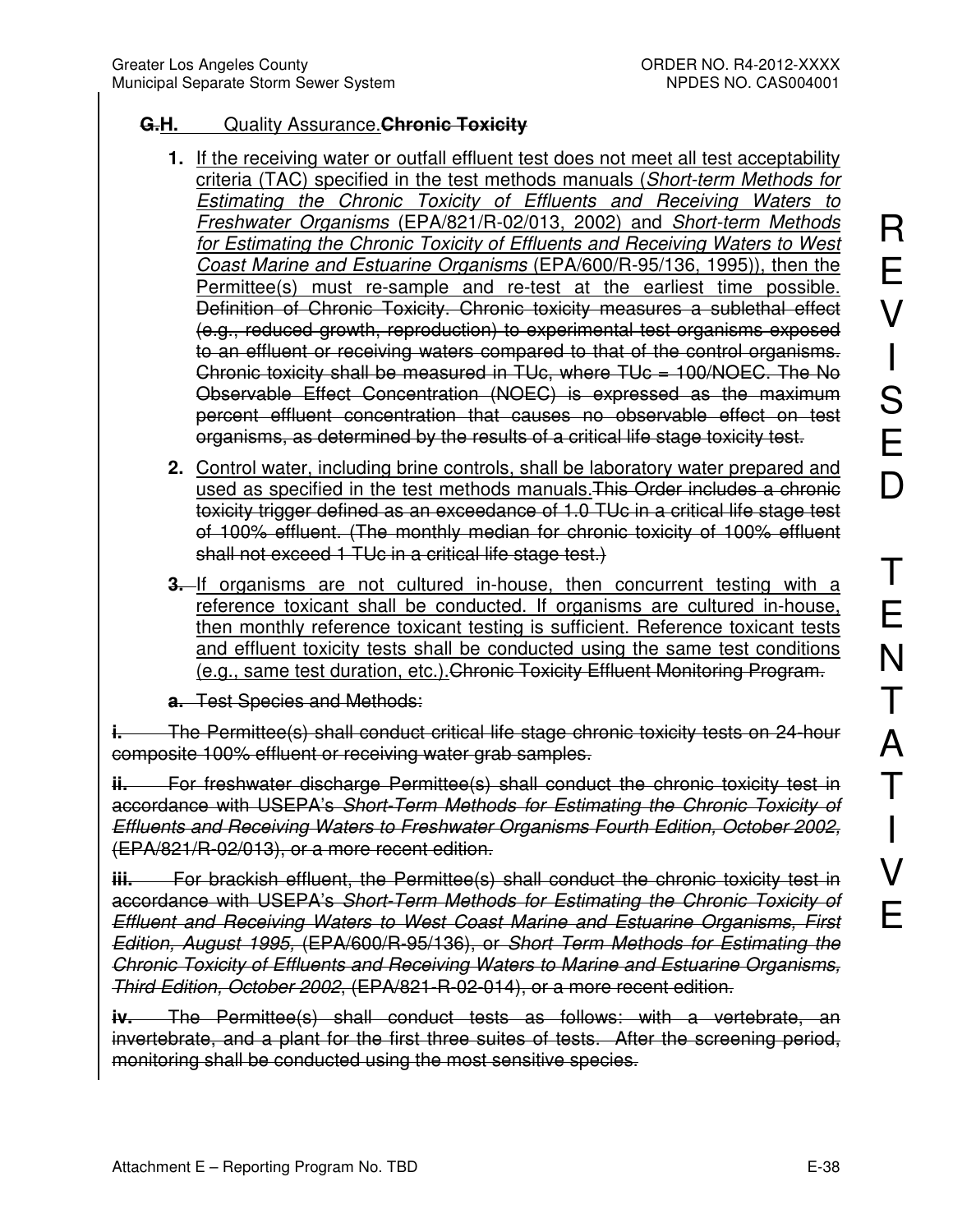**v.** Re-screening is required every 24 months. The Permittee(s) shall re-screen with the three species listed above and continue to monitor with the most sensitive species. If the first suite of re-screening tests demonstrates that the same species is the most sensitive one, then the re-screening does not need to include more than one suite of tests. If a different species is the most sensitive one or if there is ambiguity then the Permittee(s) shall proceed with suites of screening tests for a minimum of three, but not to exceed five suites.

**vi.** In brackish waters, the presence of chronic toxicity may be estimated as specified using West Coast marine organisms according to USEPA's Short-Term Methods for Estimating Chronic Toxicity of Effluent and Receiving Waters to West Coast Marine and Estuarine Organisms, August 1995 (EPA/600/R-95/136), or a more recent edition.

**vii.** After the screening period, subsequent monitoring shall be conducted using the most sensitive species.

**viii.** Outfall samples shall be collected before discharge to the receiving water.

**4.** Chronic Toxicity Identification Evaluation.

**i.3.** If the chronic toxicity of the effluent exceeds 1.0 TUc, the Permittee(s) shall immediately implement the Initial Investigation TRE workplan. The Permittee(s) shall ensure that they receive results of a failing chronic toxicity test within 24 hours of the completion of the test and the additional tests shall begin within 5 business days of the receipt of the result.

### **H.I.** Toxicity Identification Evaluation (TIE).**Quality Assurance**

- **1.** A toxicity test sample is immediately subject to TIE procedures to identify the toxic chemical(s), if either the survival or sublethal endpoint demonstrates a Percent Effect value equal to or greater than 50% at the IWC. Percent Effect is defined as the effect value—denoted as the difference between the mean control response and the mean IWC response, divided by the mean control response—multiplied by 100.Concurrent testing with a reference toxicant shall be conducted. Reference toxicant tests shall be conducted using the same test conditions as the effluent toxicity tests (e.g., same test duration, etc).
- **2.** A TIE shall be performed to identify the causes of toxicity using the same species and test method and, as guidance, U.S. EPA manuals: *Toxicity Identification Evaluation: Characterization of Chronically Toxic Effluents, Phase I* (EPA/600/6-91/005F, 1992); *Methods for Aquatic Toxicity Identification Evaluations, Phase II Toxicity Identification Procedures for Samples Exhibiting Acute and Chronic Toxicity* (EPA/600/R-92/080, 1993); *Methods for Aquatic Toxicity Identification Evaluations, Phase III Toxicity Confirmation Procedures for Samples Exhibiting Acute and Chronic Toxicity* (EPA/600/R-92/081, 1993); and *Marine Toxicity Identification Evaluation (TIE): Phase I Guidance Document* (EPA/600/R-96-054, 1996).If either the reference toxicant test or receiving water or effluent test does not meet all test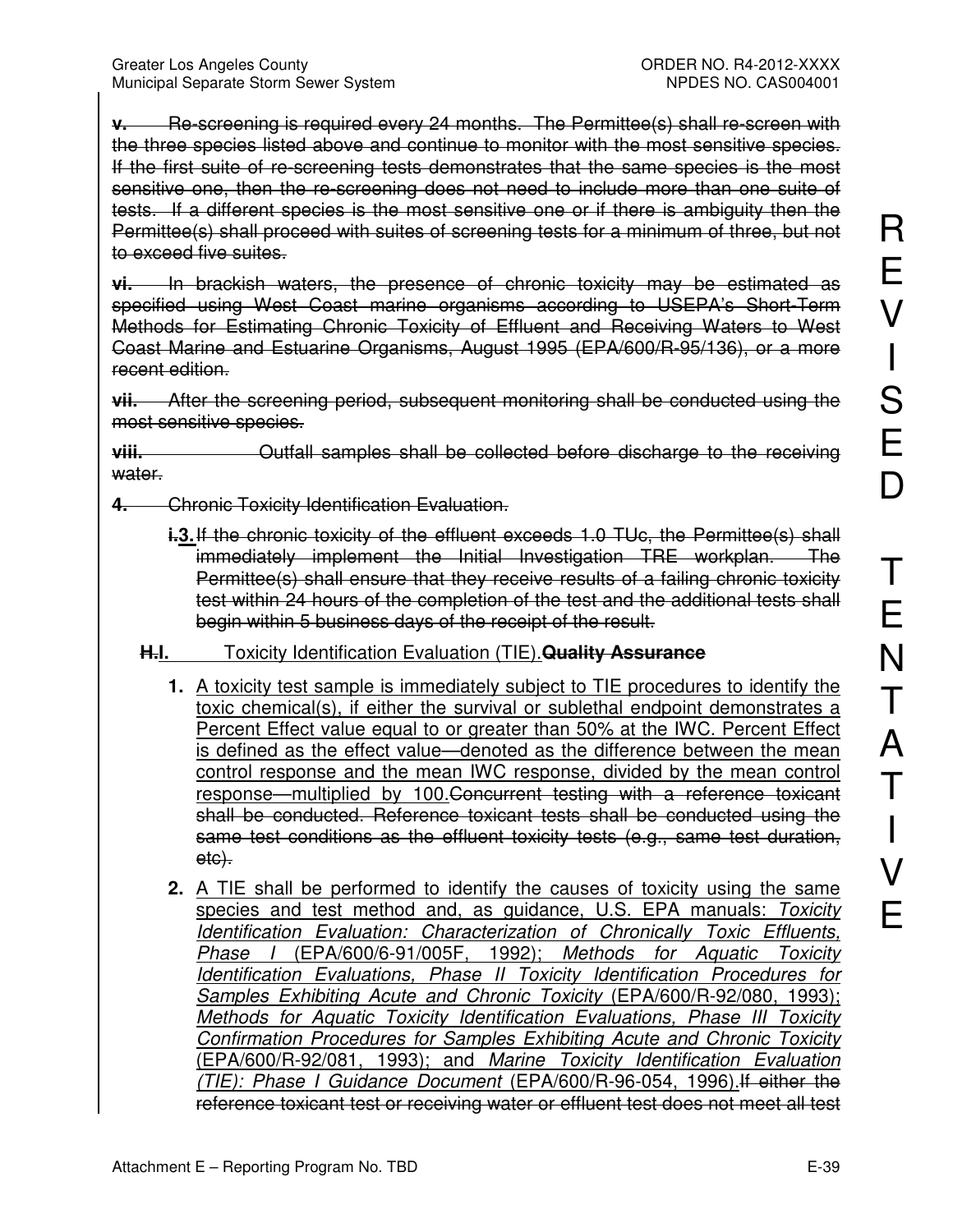acceptability criteria (TAC) as specified in the test methods manuals (EPA/600/4-91/002 and EPA/821-R-02-014), then the Permittee(s) must re-sample and re-test at the earliest time possible.

- **3.** The TIE should be conducted on the test species demonstrating the most sensitive toxicity response at a sampling station. A TIE may be conducted on a different test species demonstrating a toxicity response with the caveat that once the toxicant(s) are identified, the most sensitive test species triggering the TIE shall be further tested to verify that the toxicant has been identified and addressed.Control and dilution water should be receiving water (if nontoxic) or laboratory water, as appropriate, as described in the manual. If the dilution water used is different from the water the test species are grown in (culture water), a second control using culture water shall be used.
- **3.4.** A TIE Prioritization Metric (see Appendix 5 in SMC Model Monitoring Program) may be utilized to rank sites for TIEs.

### **I.J. Toxicity Reduction Evaluation (TRE). Preparation of an Initial Investigation TRE Workplan**

- **1.** When a toxicant or class of toxicants is identified through a TIE conducted at a receiving water monitoring station, Permittees shall analyze for the toxicant(s) during the next scheduled sampling event in the discharge from the outfall(s) upstream of the receiving water location.
- **2.** If the toxicant is present in the discharge from the outfall at levels above the applicable receiving water limitation, a TRE shall be performed for that toxicant.
- **1.3.** The TRE shall include all reasonable steps to identify the source(s) of toxicity and discuss appropriate BMPs to eliminate the causes of toxicity. No later than 30 days after the source of toxicity and appropriate BMPs are identified, the Permittee(s) shall submit a TRE Corrective Action Plan to the Regional Water Board Executive Officer for approval. At minimum, the plan shall include a discussion of the following: The Permittee(s) shall prepare and submit a copy of the Permittee(s)'s initial investigation TRE workplan to the Executive Officer of the Regional Water Board for approval within 90 days of the effective date of this Order. If the Executive Officer does not disapprove the workplan within 60 days, the workplan shall become effective. The Permittee(s) shall use USEPA manuals EPA/600/2-88/070 (industrial) or EPA/833B-99/002 (municipal) as guidance. This workplan shall describe the steps the Permittee(s) intends to follow if toxicity is detected, and should include, at a minimum:
	- **a.** The potential sources of pollutant(s) causing toxicity. A description of the investigation and evaluation techniques that will be used to identify potential causes and sources of toxicity, effluent variability, and MCM and/or BMP efficiency.
	- **b.** A list of municipalities and agencies that may have jurisdiction over sources of pollutant(s) causing toxicity.A description of the Permittee(s)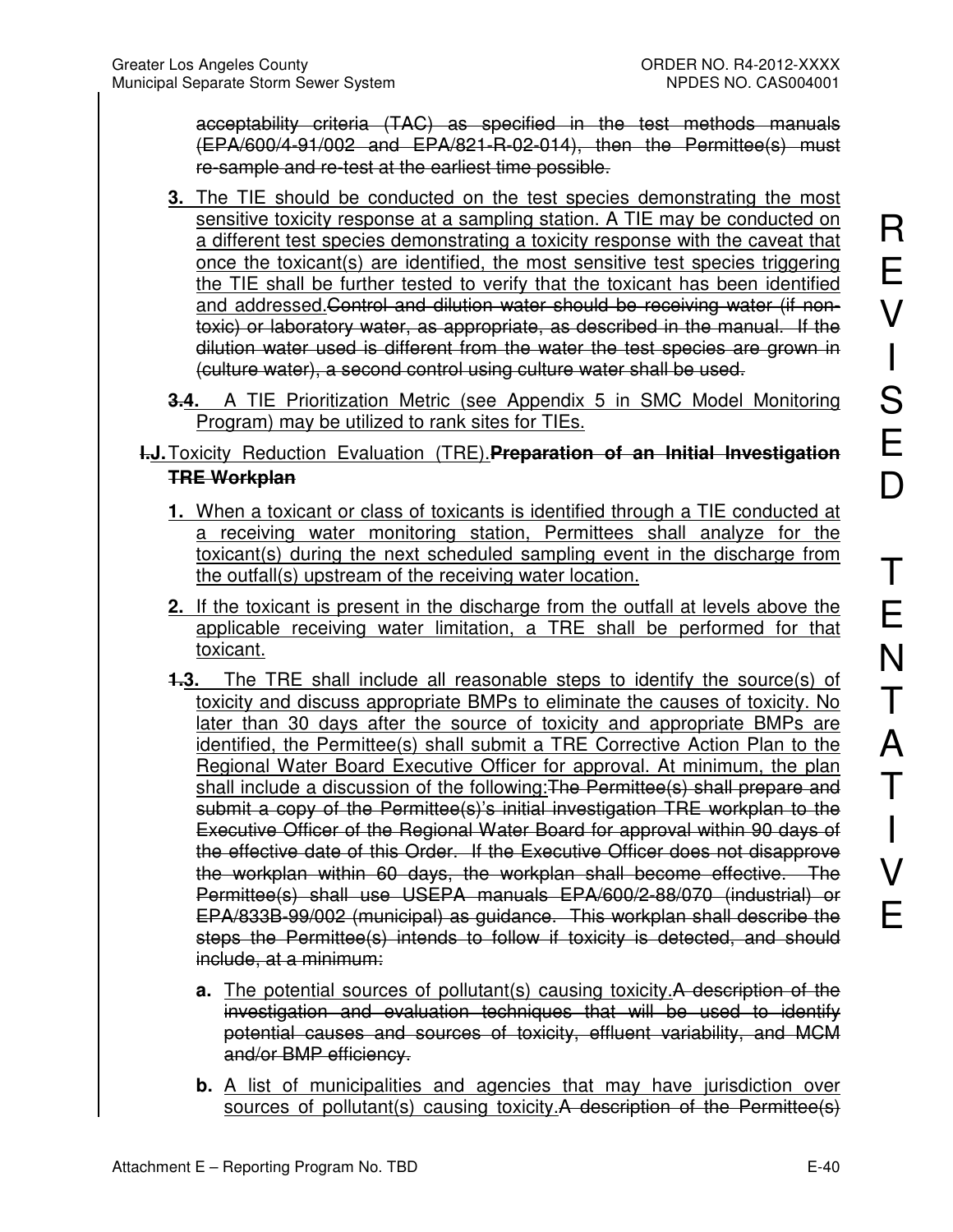methods for minimizing the toxicity of storm water and non-storm water discharges.

- **c.** Recommended BMPs to reduce the pollutant(s) causing toxicity.If a TIE is necessary, the name or position title of who would conduct the TIEs (i.e., an in-house expert or an outside contractor).
- **d.** Proposed post-construction control measures to reduce the pollutant(s) causing toxicity.
- **e.** Follow-up monitoring to demonstrate that the toxicants have been reduced or eliminatedtoxicity has been removed.
- **c.4.** The TRE process shall be coordinated with TMDL development and implementation (i.e., if a TMDL for 4,4'-DDD is being implemented when a TRE for 4,4'-DDD is required, then efforts shall be coordinated to avoid overlap).

### **J.K. Chronic Toxicity ReportingSteps in TRE and TIE Procedures**

- **1.** Aquatic toxicity monitoring results submitted to the Regional Water Board shall be consistent with the requirements identified in Part XIV.L and M and Part XVIII.A.5 and A.7 of the MRP. The Regional Water Board shall be notified no later than 30 days from completion of each aspect of the analysis for TIEs/TREs.If results of the implementation of the facility's initial investigation TRE workplan indicate the need to continue the TRE/TIE, the Permittee(s) shall expeditiously develop a more detailed TRE workplan for submittal to the Regional Water Board Executive Officer within 30 days of completion of the initial investigation TRE. The detailed workplan shall include, but not be limited to:
- **1.2.** The Annual Report in Part XVIII of the MRP shall include:
	- **a.** A full laboratory report for each chronic toxicity test prepared according to the appropriate test methods manual chapter on Report Preparation, including:Further actions to investigate and identify the cause of toxicity;
		- **i.** The chronic toxicity test results for the t-test, reported as "Pass" or "Fail", and the "Percent Effect".
		- **ii.** The dates of sample collection and initiation of each toxicity test.
		- **iii.** Test species with biological endpoint values for each concentration tested.
		- **iv.** Reference toxicant test results.
		- **v.** Water quality measurements for each toxicity test (e.g., pH, dissolved oxygen, temperature, conductivity, hardness, salinity, chlorine, ammonia).
		- **vi.** TRE/TIE testing results.
		- **vii.** A printout of CETIS (Comprehensive Environmental Toxicity Information System) program results.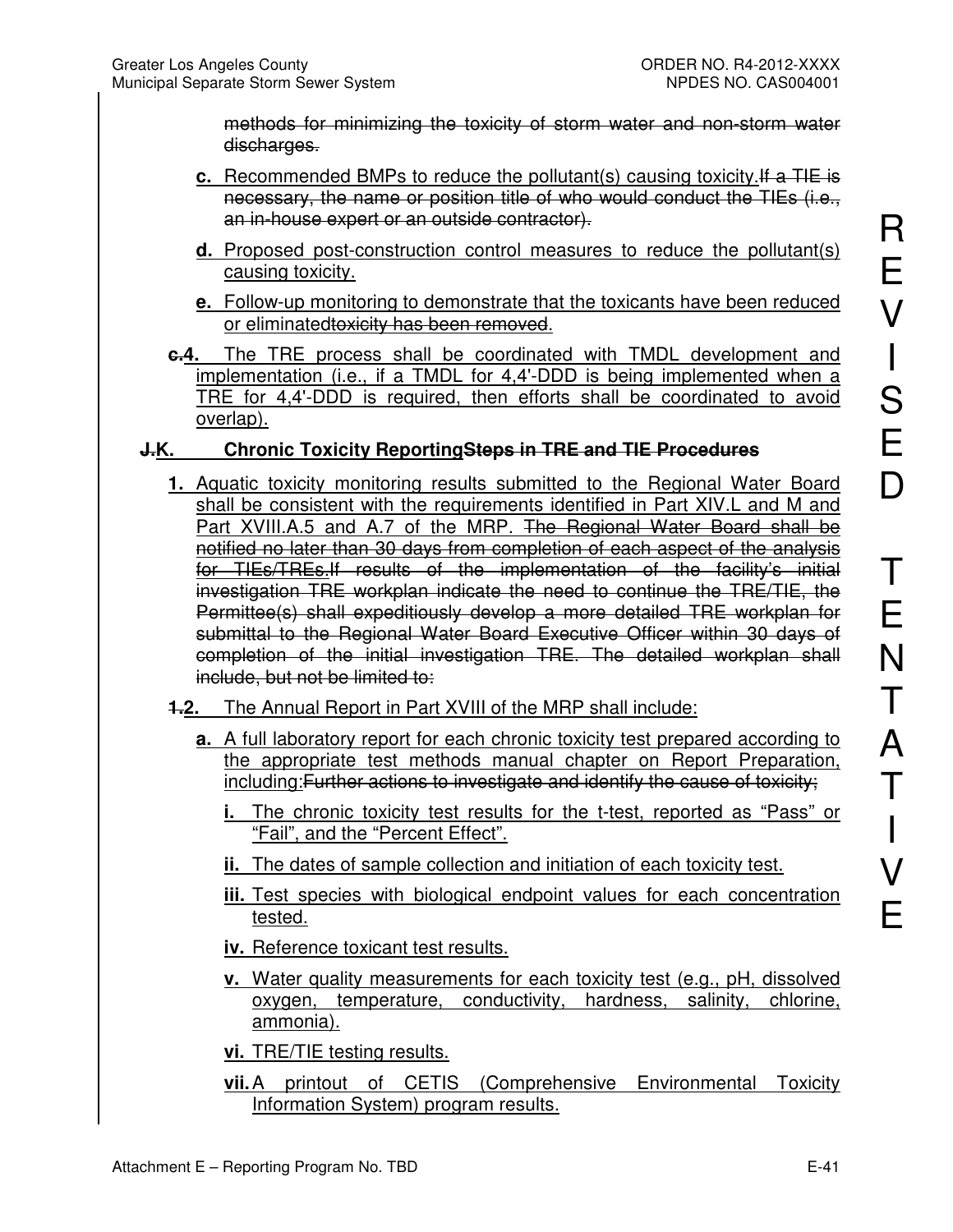- **a.b.** All results for receiving water or outfall effluent parameters monitored concurrently with the toxicity test. Actions the Permittee(s) will take to mitigate the impact of the discharge and prevent the recurrence of toxicity;
- **c.** TIEs (Phases I, II, and III) that have been completed or are being conducted, by monitoring station. A schedule for these actions.
- **b.d.** The development, implementation, and results for each TRE Corrective Action Plan, beginning the year following the identification of each pollutant or pollutant class causing chronic toxicity.
- **2.** The following section summarizes the stepwise approach used in conducting the TRE:
	- **a.** Step 1 includes basic data collection. Data collected for the accelerated monitoring requirements may be used to conduct the TRE;
	- **b.** Step 2 evaluates optimization of the Permittee(s) Minimum Control Measures (MCMs) in reducing the toxicity of the storm water and nonstorm water discharges to the MS4 system.
	- **c.** If Steps 1 and 2 are unsuccessful, Step 3 implements a TIE and employment of all reasonable efforts using currently available TIE methodologies. The objective of the TIE shall be to identify the substance or combination of substances causing the observed toxicity;
	- **d.** Assuming successful identification or characterization of the toxicant(s), Step 4 evaluates final effluent treatment options;
	- **e.** Step 5 evaluates options for reducing toxicity of storm water and/or nonstorm water discharges to the MS4 system; and,
	- **f.** Step 6 consists of confirmation once a toxicity control method has been implemented.
- **3.** Many recommended TRE elements parallel source control, pollution prevention, and storm water control program minimum control measures and BMPs. To prevent duplication of efforts, evidence of compliance with those requirements may be sufficient to comply with TRE requirements. By requiring the first steps of a TRE to be accelerated testing and review of the Permittee(s) TRE workplan, a TRE may be ended in its early stages. All reasonable steps shall be taken to reduce toxicity to the required level. The TRE may be ended at any stage if monitoring indicates there are no longer toxicity (six consecutive chronic toxicity test results are less than or equal to 1.0 TUc or six consecutive acute toxicity test results are greater than 90% survival).
- **4.** The Permittee(s) shall initiate a TIE as part of the TRE process to identify the cause(s) of toxicity. The Permittee(s) shall use the USEPA acute manual, chronic manual, EPA/600/6-91/005F (Phase I)/EPA/600/R-96-054 (for marine), EPA/600/R-92/080 (Phase II), and EPA-600/R-92/081 (Phase III), as guidance.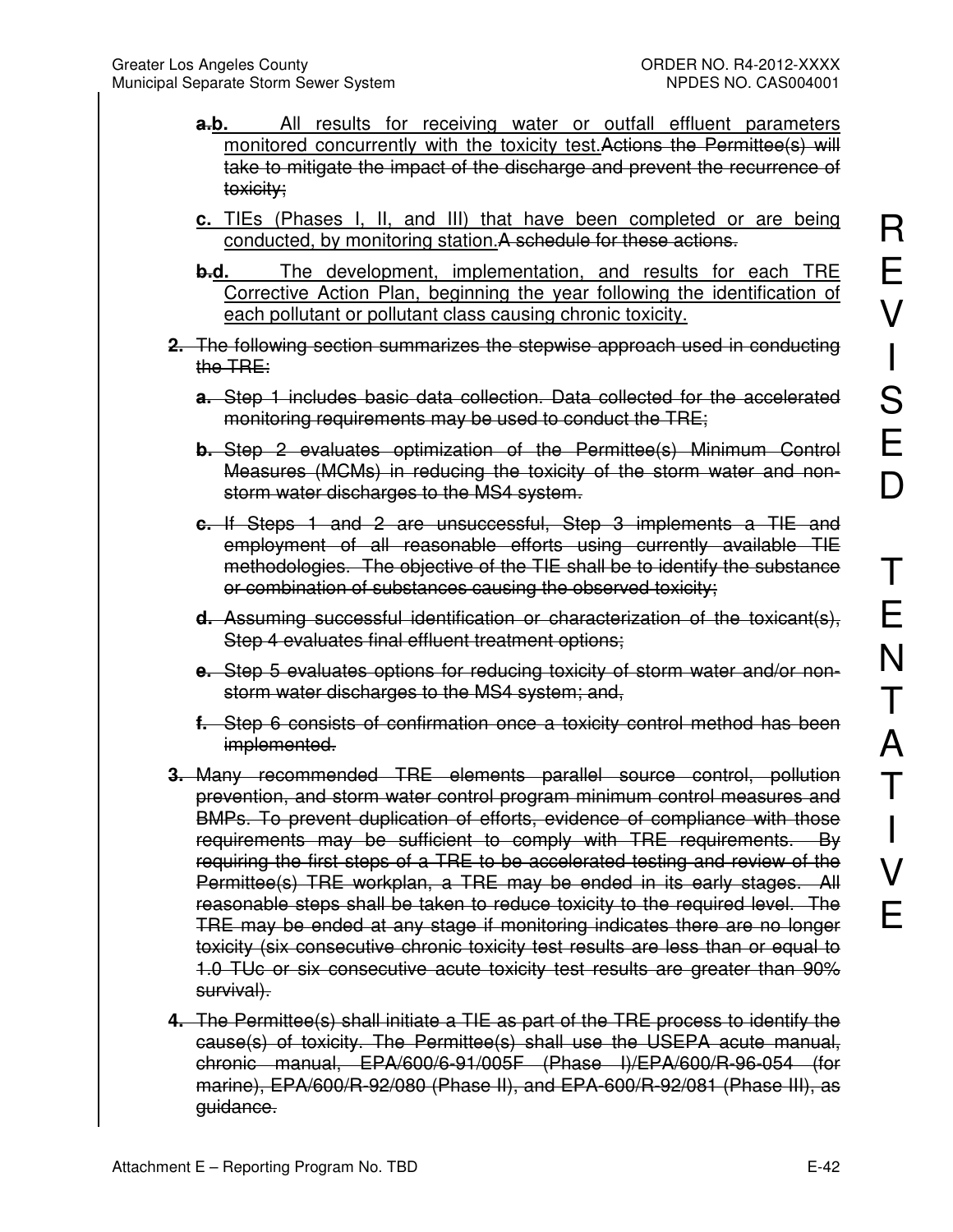- **5.** If a TRE/TIE is initiated prior to completion of the accelerated testing, then the accelerated testing schedule may be terminated, or used as necessary in performing the TRE/TIE, as determined by the Regional Water Board Executive Officer.
- **6.** Toxicity tests conducted as part of a TRE/TIE may also be used for compliance determination, if appropriate.
- **7.** The Regional Water Board recognizes that toxicity may be episodic and identification of causes of and reduction of sources of toxicity may not be successful in all cases. Consideration of enforcement action by the Regional Water Board will be based, in part, on the Permittee(s)'s actions and efforts to identify and control or reduce sources of consistent toxicity.

#### **K. Ammonia Removal**

- **1.** Except with prior approval from the Executive Officer of the Regional Water Board, ammonia shall not be removed from bioassay samples. The Permittees must demonstrate the receiving water or effluent toxicity is caused by ammonia because of increasing test pH when conducting the toxicity test. It is important to distinguish the potential toxic effects of ammonia from other pH sensitive chemicals, such as certain heavy metals, sulfide, and cyanide. The following may be steps to demonstrate that the toxicity is caused by ammonia and not other toxicants before the Executive Officer would allow for control of pH in the test.
	- **a.** There is consistent toxicity in the effluent and the maximum pH in the toxicity test is in the range to cause toxicity due to increased pH.
	- **b.** Chronic ammonia concentrations in the effluent are greater than 4 mg/L total ammonia.
	- **c.** Conduct graduated pH tests as specified in the toxicity identification evaluation methods. For example, mortality should be higher at pH 8 and lower at pH 6.
	- **d.** Treat the effluent with a zeolite column to remove ammonia. Mortality in the zeolite treated effluent should be lower than the non-zeolite treated effluent. Then add ammonia back to the zeolite-treated samples to confirm toxicity due to ammonia.
- **2.** When it has been demonstrated that toxicity is due to ammonia because of increasing test pH, pH may be controlled using appropriate procedures which do not significantly alter the nature of the effluent, after submitting a written request to the Regional Water Board, and receiving written permission expressing approval from the Executive Officer of the Regional Water Board.

#### **L. Reporting**

**1.** The Permittee(s) shall submit a full report of the toxicity test results, including any accelerated testing conducted during the month as required by this Order. Test results shall be reported as % survival for acute toxicity test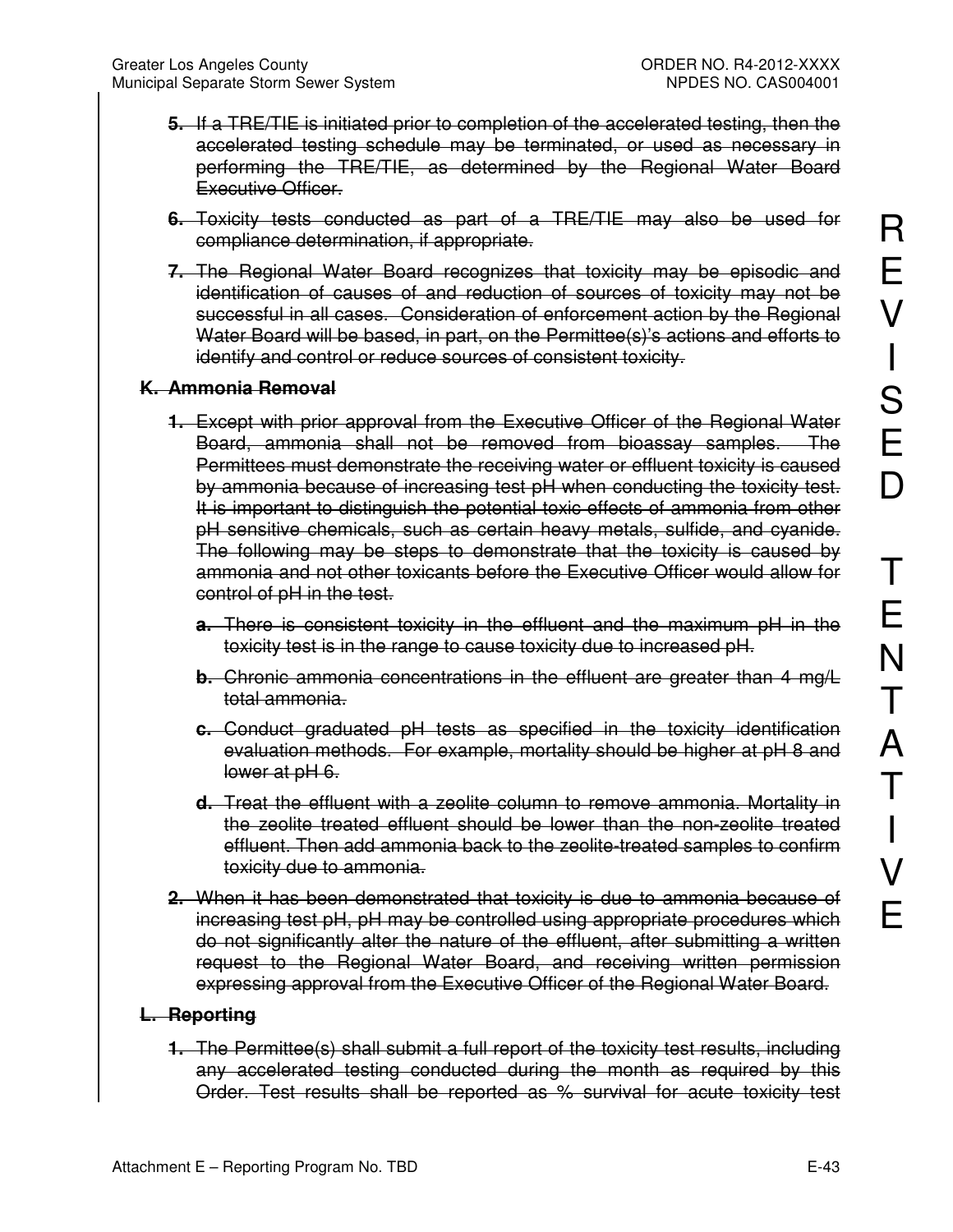results with the self monitoring reports (SMR) for the month in which the test is conducted. If an initial investigation indicates the source of toxicity and accelerated testing is unnecessary, then those results also shall be submitted with the SMR for the period in which the investigation occurred.

- **2.** The full report shall be submitted on or before the end of the month in which the SMR is submitted.
- **3.** The full report shall consist of:
	- **a.** The results;
	- **b.** The dates of sample collection and initiation of each toxicity test;
	- **c.** The acute toxicity average limit or chronic toxicity limit or trigger; and
	- **d.** The printout of the ToxCalc or Comprehensive Environmental Toxicity Information System (CETIS) program results.
- **4.** Test results for toxicity tests also shall be reported according to the appropriate manual chapter on Report Preparation and shall be attached to the SMR. Routine reporting shall include, at a minimum, as applicable, for each test:
	- **a.** Sample date(s);
	- **b.** Test initiation date;
	- **c.** Test species;
	- **d.** End point values for each dilution (e.g., number of young, growth rate, percent survival);
	- **e.** LC<sub>50</sub> value(s) in percent effluent;

**f.** 
$$
TU_a
$$
 values  $\left(TU_a = \frac{100}{LC_{50}}\right)$ ;

- **g.** IC15, IC25, IC40 and IC50 values in percent effluent;
- **h.** NOEC value(s) in percent effluent;
- **i.**  $TU_{c}$  values  $TU_{c} = \frac{100}{NSE}$ J  $\left(TU_c = \frac{100}{\text{Vors}}\right)$ l  $\sqrt{TU}$  =  $TU_c = \frac{100}{NOEC}$ ;
- **j.** Mean percent mortality (+standard deviation) after 96 hours in 100% effluent (if applicable);
- **k.** No Observable Effect Concentration (NOEC) and Lowest Observable Effect Concentration (LOEC) values for reference toxicant test(s);
- **l.** IC<sub>25</sub> value for reference toxicant test(s);
- **m.** Any applicable charts; and
- **n.** Available water quality measurements for each test (e.g., pH, dissolved oxygen (D.O.), temperature, conductivity, hardness, salinity, ammonia).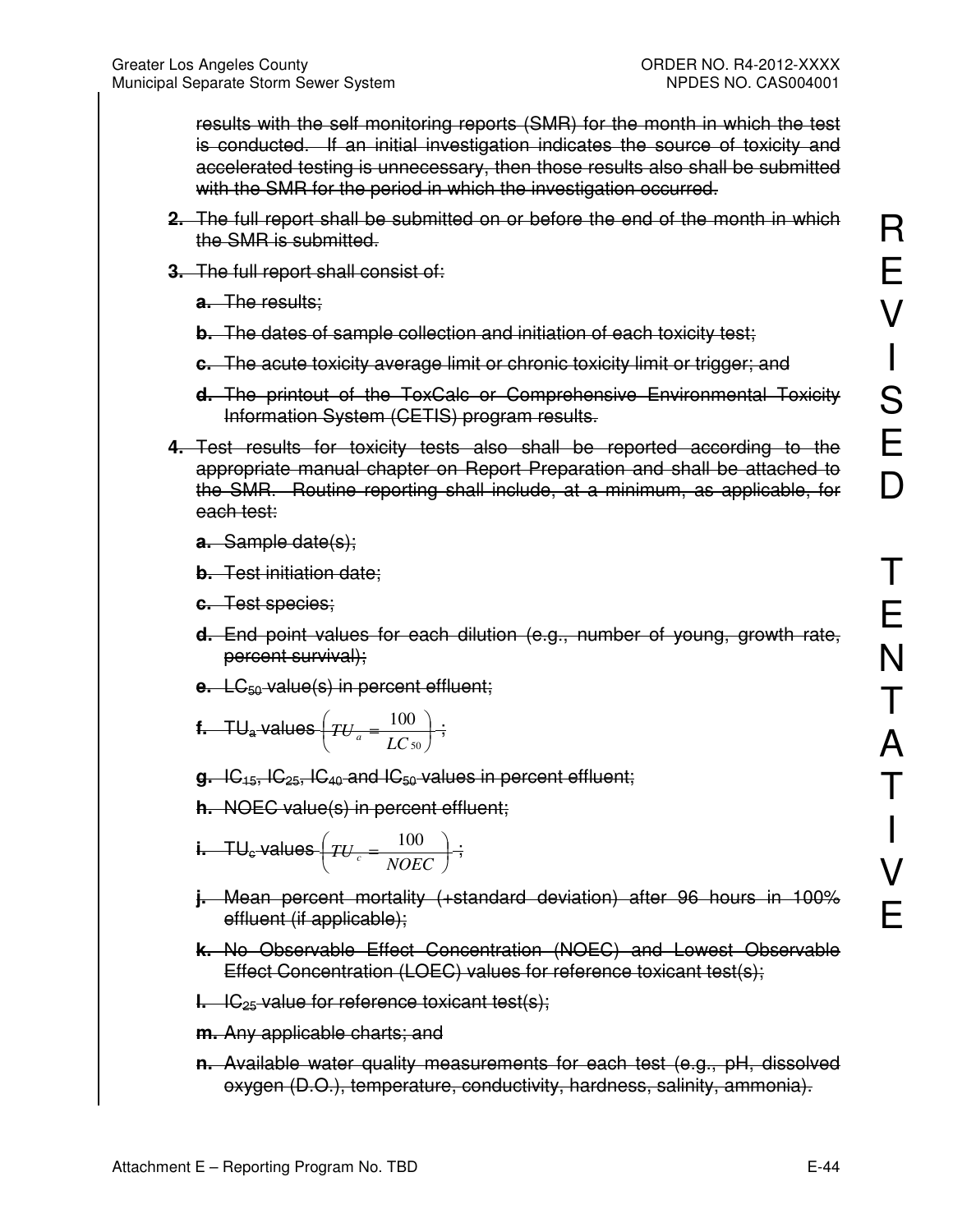**5.** Monitoring results submitted to the Regional Water Board shall be consistent with the requirements identified in Part XVIII.A.5 and Part XVIII.A.7 of this MRP.

**6.** The Permittee(s) shall notify this Regional Water Board of any toxicity exceedance of the limit or trigger by telephone or electronically within 24 hours of receipt of the results, followed by a written report within 14 calendar days of receipt of the results. The verbal or electronic notification shall include the exceedance and the plan the Permittee(s) has taken or will take to investigate and correct the cause(s) of toxicity. It may also include a status report on any actions required by the permit, with a schedule for actions not yet completed. If no actions have been taken, the reasons shall be given

## **XIII. SPECIAL STUDIES**

**A.** Each Permittee shall be responsible for conducting special studies required in an effective TMDL or an approved TMDL <del>CMP</del> Monitoring Plan applicable to a watershed that transects its political boundary.

# **XIV. STANDARD MONITORING AND REPORTING PROVISIONS**

- **A.** All monitoring and reporting activities shall meet the following requirements.
	- **1.** Monitoring and Records [40 CFR section 122.41(j)(1)]
		- **a.** Samples and measurements taken for the purpose of monitoring shall be representative of the monitored activity.
		- **b.** Monitoring and Records [40 CFR section 122.41(j)(2)] [California Water Code § 13383(a)]
			- **i.** Permittees shall retain records of all monitoring information, including all calibration and maintenance records and all original strip chart recordings for continuous monitoring instrumentation, copies of all reports required by this Order, and records of all data used to complete the Report of Waste Discharge (ROWD) and application for this Order, for a period of at least three (3) years from the date of the sample, measurement, report, or application. This period may be extended by request of the Regional Water Board Executive Officer or USEPA at any time.
		- **c.** Monitoring and Records [40 CFR section 122.421(j)(3)]
			- **i.** Records of monitoring information shall include:
				- **1.** The date, time of sampling or measurements, exact place, weather conditions, and rain fall amount.
				- **2.** The individual(s) who performed the sampling or measurements.
				- **3.** The date(s) analyses were performed.
				- **4.** The individual(s) who performed the analyses.
				- **5.** The analytical techniques or methods used.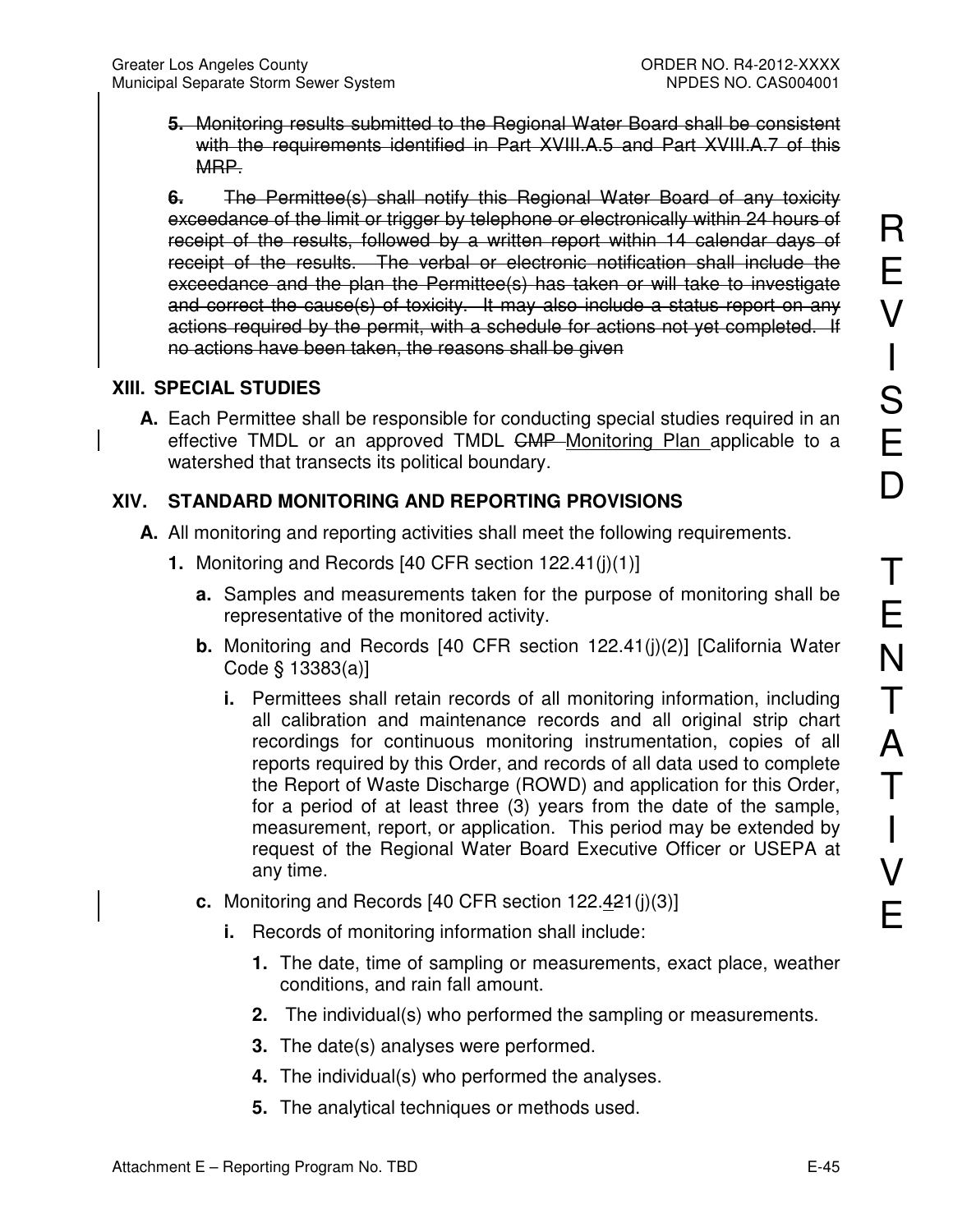- **6.** The results of such analyses.
- **7.** The data sheets showing toxicity test results.
- **d.** Monitoring and Records [40 CFR section 122.241(j)-(4)]. All monitoring, sampling, sample preservation, and analyses must be conducted according to test procedures approved under 40 CFR Part 136 for the analysis of pollutants, unless another test procedure is required under 40 CFR subchapter N or O or is otherwise specified in this Order for such pollutants. If a particular Minimum Level (ML) is not attainable in accordance with procedures set forth in 40 CFR Part 136, the lowest quantifiable concentration of the lowest calibration standard analyzed by a specific analytical procedure may be used instead.
- **e.** Monitoring and Records [40 CFR section 122.41(j)(5)]. The CWA provides that any person who falsifies, tampers with, or knowingly renders inaccurate any monitoring device or method required to be maintained under this Order shall, upon conviction, be punished by a fine of not more than \$10,000, or by imprisonment for not more than 2 years, or both. If a conviction of a person is for a violation committed after a first conviction of such person under this paragraph, punishment is a fine of not more than \$20,000 per day of violation, or by imprisonment of not more than four years, or both.
- **B.** All chemical, bacteriological, and toxicity analyses shall be conducted at a laboratory:
	- **1.** Certified for such analyses by an appropriate governmental regulatory agency.
	- **2.** Participated in "Intercalibration Studies" for storm water pollutant analysis conducted by the SMC.<sup>7</sup>
	- **3.** Which performs laboratory analyses consistent with the storm water monitoring guidelines as specified in, the S*tormwater Monitoring Coalition Laboratory Guidance Document,* 2nd Edition R. Gossettt and K. Schiff (2007), and its revisions.
- **C.** For priority toxic pollutants that are identified in the CTR (65 *Fed. Reg.* 31682), the MLs published in Appendix 4 of the *Policy for Implementation of Toxics Standards for Inland Surface Waters, Enclosed Bays and Estuaries of California* (SIP) shall be used for all analyses, unless otherwise specified.
- **D.** The Monitoring Report shall specify the analytical method used, the Method Detection Level (MDL) and the ML for each pollutant. For the purpose of reporting compliance with numerical limitations, performance goals, and

R

 $\overline{a}$  $7$  The 'Intercalibration Studies' are conducted periodically by the SMC to establish a consensus based approach for achieving minimal levels of comparability among different testing laboratories for storm water samples to minimize analytical procedure bias. Stormwater Monitoring Coalition Laboratory Document, Technical Report 420 (2004) and subsequent revisions and augmentations.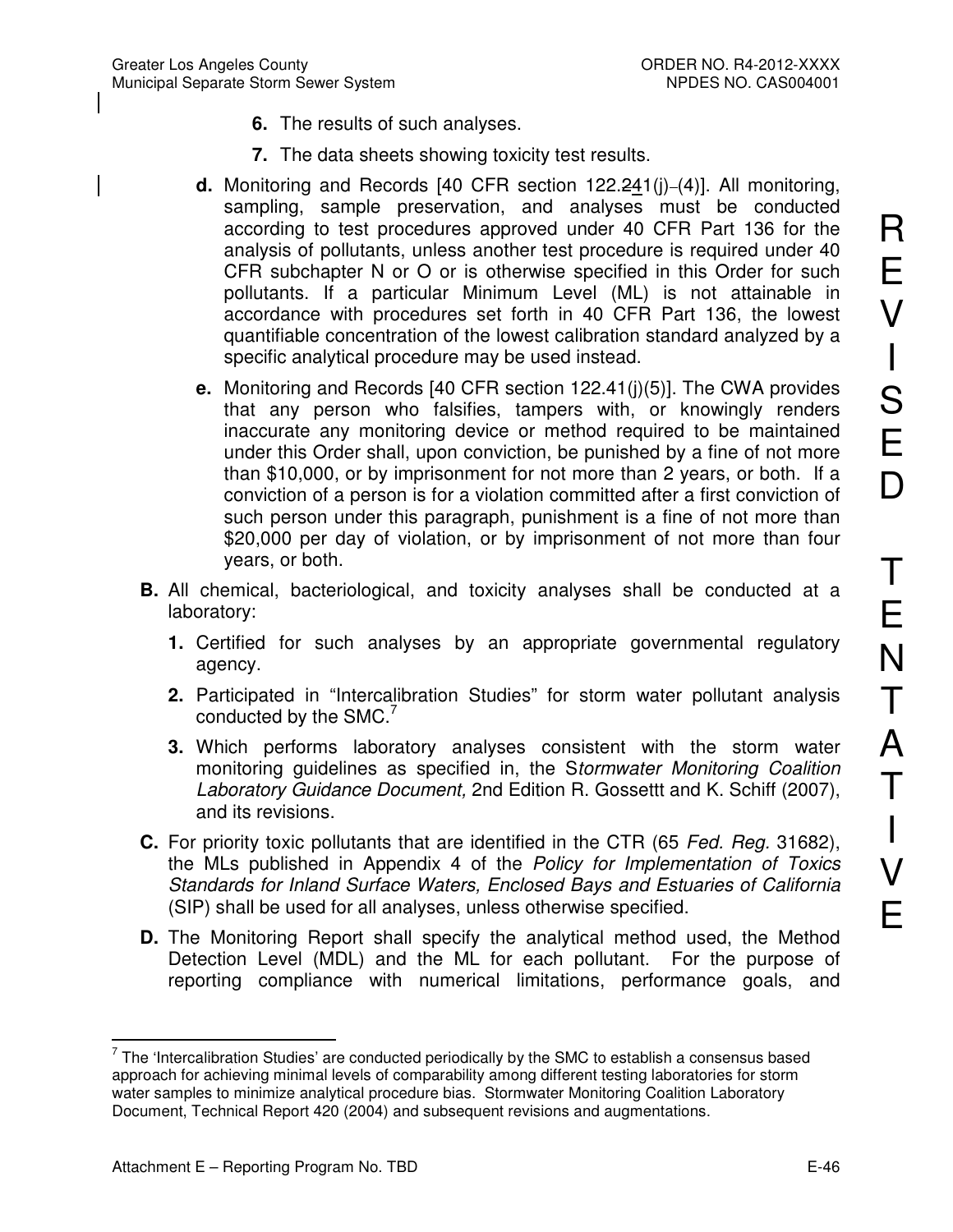receiving water limitations, analytical data shall be reported with one of the following methods, as appropriate:

- **1.** An actual numerical value for sample results greater than or equal to the ML.
- **2.** "Not-detected (ND)" for sample results less than the laboratory's MDL with the MDL indicated for the analytical method used.
- **3.** "Detected, but Not Quantified (DNQ)" if results are greater than or equal to the laboratory's MDL but less than the ML. The estimated chemical concentration of the sample shall also be reported. This is the concentration that results from the confirmed detection of the substance by the analytical method below the ML value.
- **E.** For priority toxic pollutants, if the Permittee can demonstrate that a particular ML is not attainable, in accordance with procedures set forth in 40 CFR Part 136, the lowest quantifiable concentration of the lowest calibration standard analyzed by a specific analytical procedure (assuming that all the method specified sample weights, volumes, and processing steps have been followed) may be used instead of the ML listed in Appendix 4 of the SIP. The Permittee must submit documentation from the laboratory to the Regional Water Board Executive Officer for approval prior to raising the ML for any constituent.

#### **F. Monitoring Reports [40 CFR § 122.41(I)(4)(ii)].**

**1.** If a Permittee monitors any pollutant more frequently than required by this Order using test procedures approved under 40 CFR Part 136, or another method specified in this Order, the results of such monitoring shall be included in the calculation and reporting of the data submitted in the Annual Monitoring Reports.

### **G. Monitoring Reports [40 CFR § 122.41(I)(4)(iii)]**

- **1.** Calculations for all limitations, which require averaging of measurements, shall utilize an arithmetic mean unless otherwise specified in this Order.
- **H.** If no flow occurred during the reporting period, then the Monitoring Report shallso state.
- **I.** The Regional Water Board or its Executive Officer, consistent with 40 CFR section 122.41, may approve changes to the Monitoring and Reporting Program, after providing the opportunity for public comment, either:
	- **1.** By request of a Permittee or by an interested person after submittal of the Monitoring Report. Such request shall be in writing and filed not later than 60 days after the Monitoring Report submittal date, or
	- **2.** As deemed necessary by the Regional Water Board Executive Officer, following notice to the Permittees.
- **J.** Permittees must provide a copy of the Standard Operation Procedures (SOPs) for the Monitoring and Reporting Program No. CI XXXX to the Regional Water Board upon request. The SOP will consist of five elements: Title page, Table of Contents, Procedures, Quality Assurance/ Quality Control (QA/ QC), and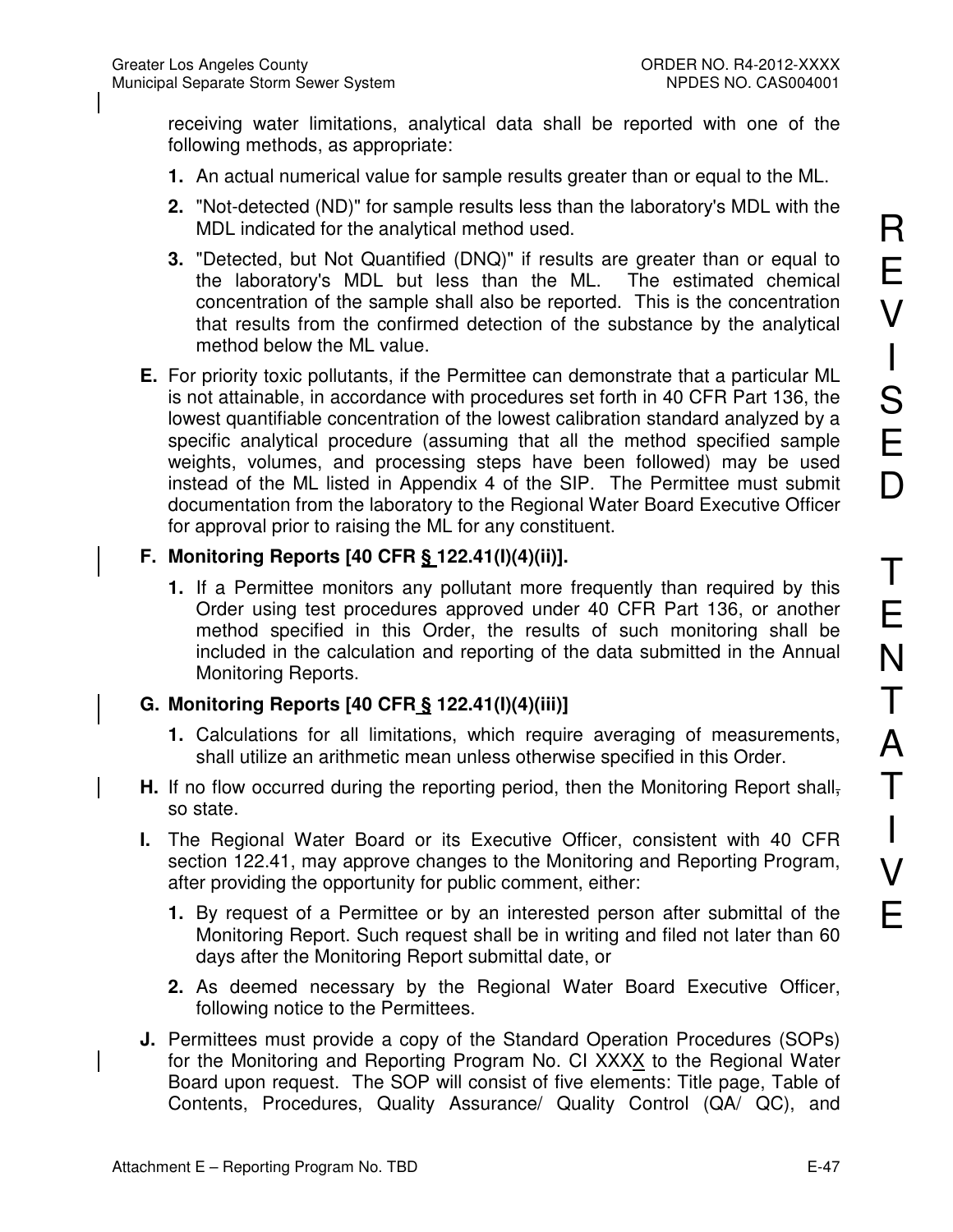References. Briefly describe the purpose of the work or process, including any regulatory information or standards that are appropriate to the SOP process, and the scope to indicate what is covered. Denote what sequential procedures should be followed, divided into significant sections; e.g., possible interferences, equipment needed, equipment/instrument maintenance and calibration, personnel qualifications, and safety considerations. Describe QA/ QC activities, and list any cited or significant references.

- **K.** When monitoring cannot be performed to comply with the requirements of this Order due to circumstances beyond a Permittee's control, then within two working days, the following shall be submitted to the Regional Water Board Executive Officer:
	- **1.** Statement of situation.
	- **2.** Explanation of circumstance(s) with documentation.
	- **3.** Statement of corrective action for the future.
- **L.** Results of monitoring from each receiving water or outfall based monitoring station conducted in accordance with the Standard Operating Procedure submitted under Standard Provision 14 of this MRP shall be sent electronically to the Regional Water Board's Storm Water site at MS4stormwaterRB4@waterboards.ca.gov, no later than 90 days from sample collection datesemi-annually, highlighting exceedances of receiving water limitations to implement TMDL provisions and Basin Plan water quality objectives, including California Toxic Rule continuous maximum concentration (CMC) criteria for all test results, with corresponding sampling dates per receiving water monitoring station. The sample data transmitted shall be in the most recent update of the Southern California Municipal Storm Water Monitoring Coalition's (SMC) Standardized Data Transfer Formats (SDTFs).
- **M.** When monitoring data provides evidence that a storm water or non-storm water discharge has caused or contributed to an exceedance of a WQBEL, a nonstorm water action level, or exhibits aquatic toxicity, the Permittee shall submit notify notification to the Regional Water Board in writing electronically within 30 days on a semi-annual basis of the determination and no later than 60 days after receipt of the monitoring data.

#### **XV. ANNUAL REPORT SUBMITTAL TIMELINES**

**A.** Each Permittee or group of Permittees shall submit by December 15<sup>th</sup> of each year beginning in 2013, an Annual Report to the Regional Water Board Executive Officer in the form of a one hard copy and three compact disks (CD) (or equivalent electronic format).

### **XVI. ANNUAL REPORTING REQUIREMENT OBJECTIVES**

**B.A.** The annual reporting process is intended to meet the following objectives.

**1.** Present summary information that allows the Regional Water Board to assess: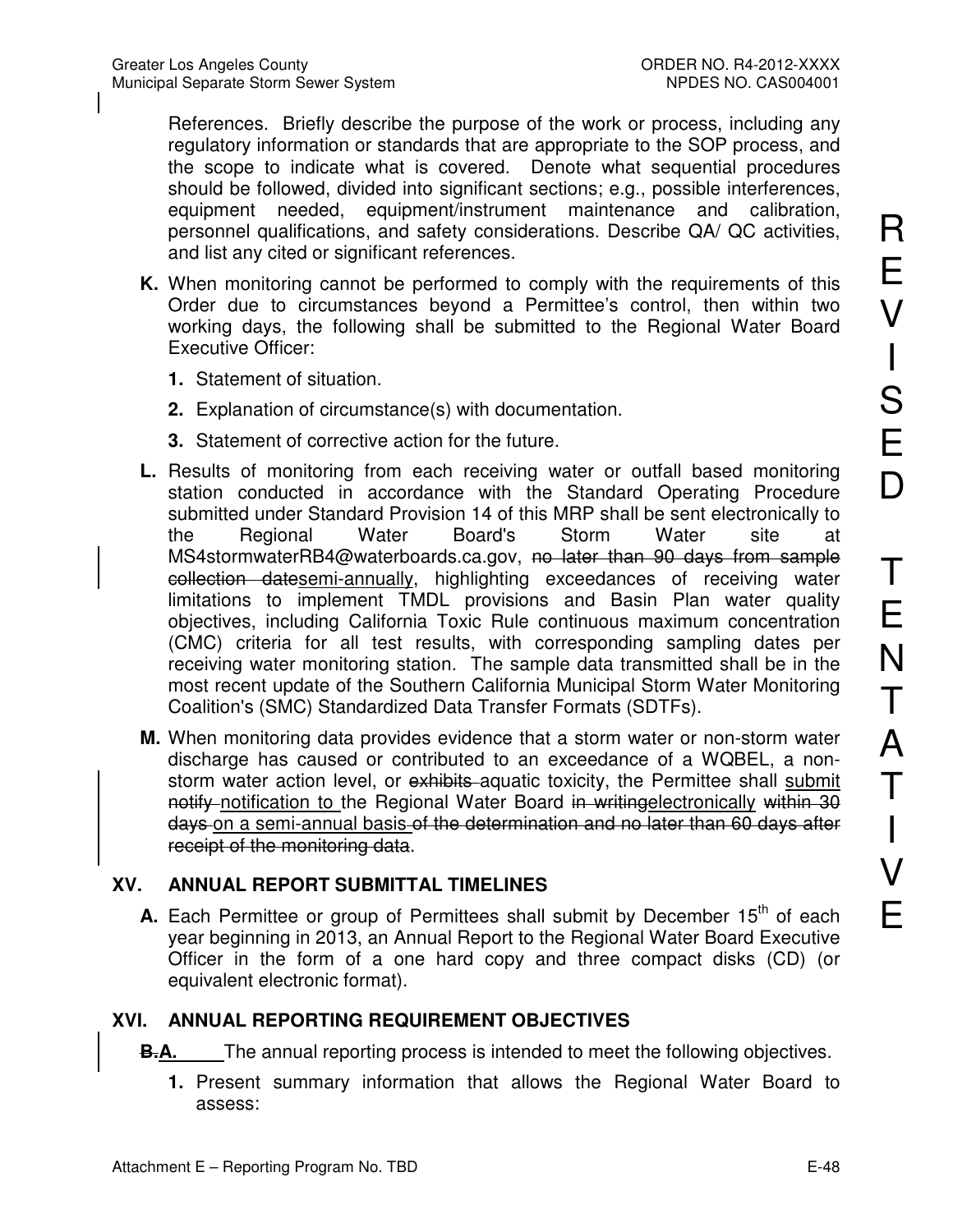- **a.** Each Permittee's participation in one or more Watershed Management Programs.
- **b.** The impact of each Permittee(s) storm water and non-storm water discharges on the receiving water.
- **c.** Each Permittee's compliance with receiving water limitations, numeric water quality-based effluent limitations, and non-storm water action levels.
- **d.** The effectiveness of each Permittee(s) control measures in reducing discharges of pollutants from the MS4 to receiving waters.
- **e.** Whether the quality of MS4 discharges and the health of receiving waters is improving, staying the same, or declining as a result watershed management program efforts, and/or TMDL implementation measures, or other Minimum Control Measures.
- **f.** Whether changes in water quality can be attributed to pollutant controls imposed on new development, re-development, or retrofit projects.
- **2.** Present detailed data and information in an accessible format to allow the Regional Water Board to verify conclusions presented in a Permittee's summary information.
- **3.** Provide the Permittee(s) a forum to discuss the effectiveness of its past and ongoing control measure efforts and to convey its plans for future control measures.
- **4.** Present data and conclusions in a transparent manner so as to allow review and understanding by the general public.
- **5.** Focus each Permittee's reporting efforts on watershed condition, water quality assessment, and an evaluation of the effectiveness of control measures.

#### **XVII. WATERSHED SUMMARY INFORMATION, ORGANIZATION AND CONTENT**

- **A.** Each Permittee shall include the information requested in A.1 through A.3 below in its odd year Annual Report (e.g., Year 1, 3, 5). The requested information shall be provided for each watershed within the Permittee's jurisdiction. Alternatively, permittees participating in a Watershed Management Program may provide the requested information through the development and submission of a Watershed Management Program plan and any updates thereto.
	- **1. Watershed Management Area.** Where a Permittee has individually or collaboratively developed a Watershed Management Program Plan (WMPP) as described in Part VI.C of this Order, reference to the Watershed Management Program plan and any revisions thereto may suffice for baseline information regarding the Watershed Management Area.
		- **a.** The following information shall be included for each Watershed Management Area within the Permittee(s) jurisdiction, where not included in a WMPP: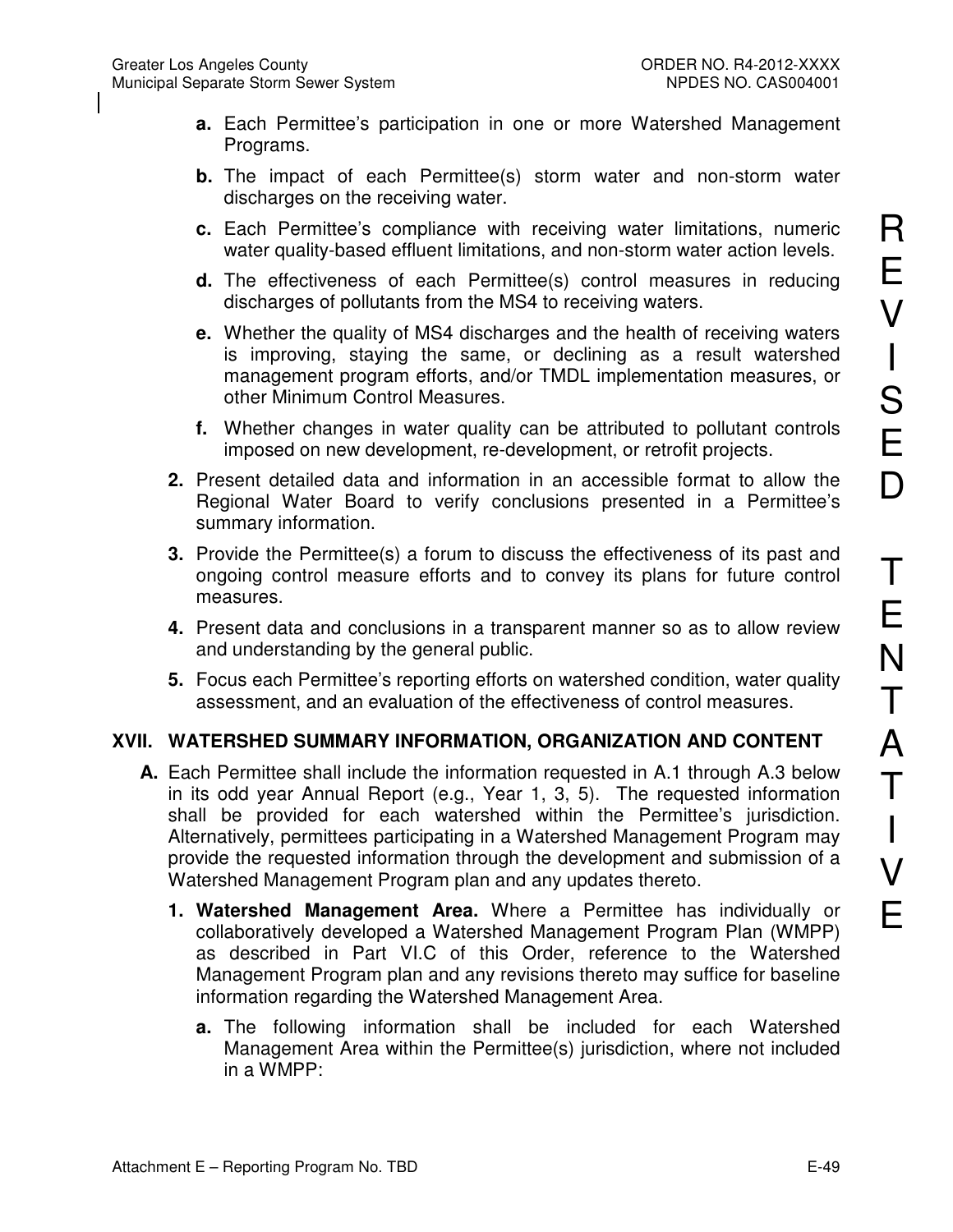- **i.** A description of effective TMDLs, applicable WQBELs and receiving water limitations, and implementation and reporting requirements, and compliance dates
- **ii.** CWA section 303(d) listings of impaired waters not addressed by TMDLs
- **iii.** Results of regional bioassessment monitoring
- **iv.** Results of regional Pyrethroid studies, if any
- $\frac{1}{2}$  **v.iv.** A description of known hydromodifications to receiving waters and a description, including locations, of natural drainage systems
- **vi.v.** Description of groundwater recharge areas including number and acres
- **vii.vi.** Maps and/or aerial photographs identifying the location of ESAs, ASBS, natural drainage systems, and groundwater recharge areas
- **2. Subwatershed (HUC-12) Description.** The following information shall be included for each Subwatershed (HUC-12) within the Permittee(s) jurisdiction. Where a Permittee has individually or collaboratively developed a WMPP as described in Part VI.C of this Order, reference to the WMPP and any revisions thereto may suffice for baseline information regarding the subwatershed (HUC-12) descriptions, where the required information is already included in the WMPP. The summary information describing the subwatershed shall include the following information:
	- **a.** Description including HUC-12 number, name and a list of all tributaries named in the Basin Plan
	- **b.** Land Use map of the HUC-12 subwatershed
	- **c.** 85<sup>th</sup> percentile, 24-hour rainfall isohyetal map for the subwatershed
	- **d.** One-year, one-hour storm intensity isohyetal map for the subwatershed
	- **e.** MS4 map for the subwatershed, including major MS4 outfalls and all lowflow diversions
- **3. Description of the Permittee(s) Drainage Area within the Subwatershed.**  Where a Permittee has individually or collaboratively developed a WMPP as described in Part VI.C of this Order, reference to the WMPP and any revisions thereto may suffice for baseline information regarding the Permittee's Drainage Area within the subwatershed (HUC-12), where the required information is already included in the Watershed Management Program. The following information shall be included for each jurisdiction within the Subwatershed (HUC-12):
	- **a.** A subwatershed map depicting the Permittee(s) jurisdictional area and the MS4, including major outfalls (with identification numbers), and low flow diversions (with identifying names or numbers) located, within the Permittee's jurisdiction.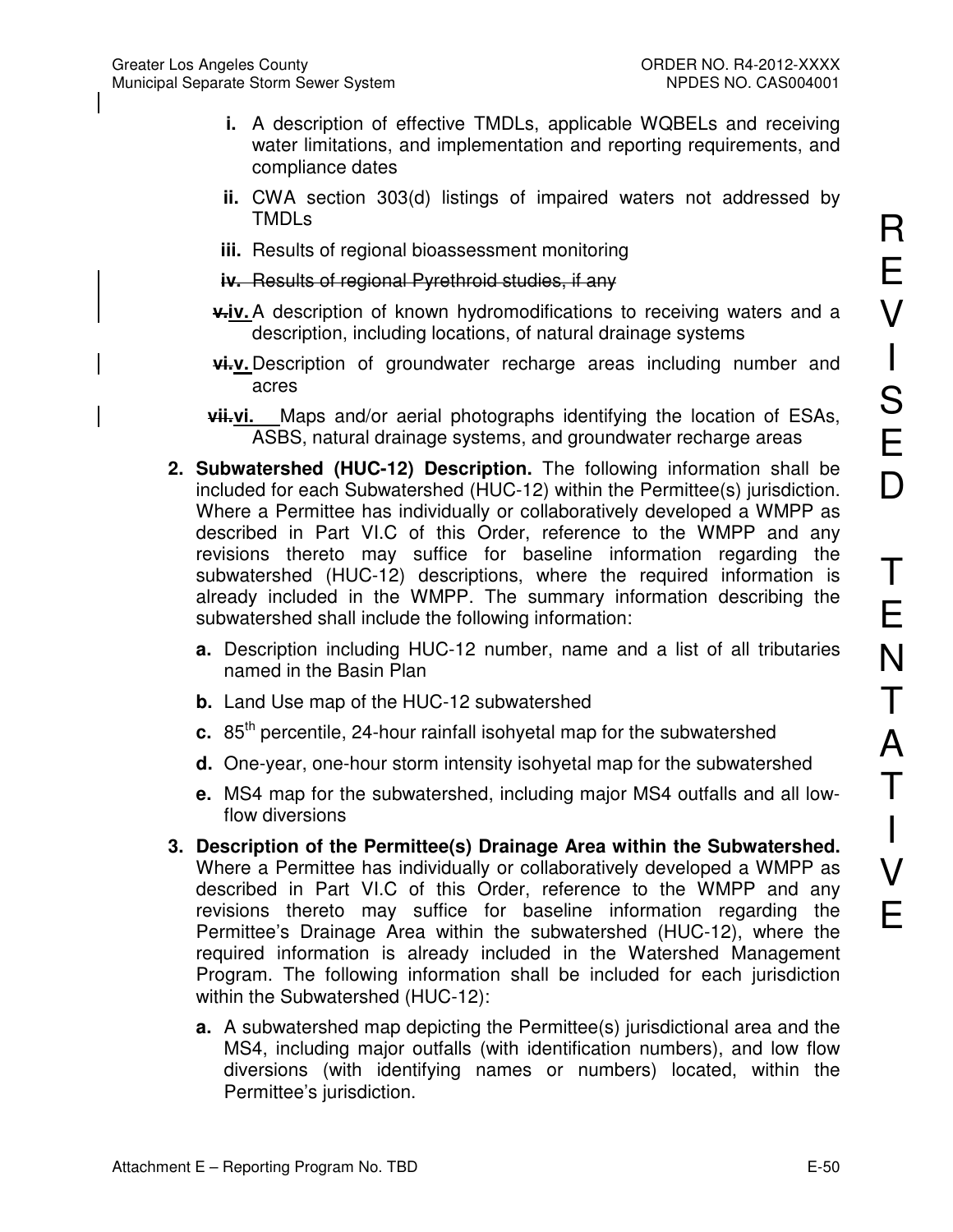**b.** Provide the estimated baseline percent of effective impervious area (EIA) within the Permittee(s) jurisdictional area as existed at the time that this Order became effective.

#### **XVIII. ANNUAL ASSESSMENT AND REPORTING**

**A.** Each Permittee or group of Watershed Permittees shall include the information requested in A.1 through A.7 below in its Annual Report. The requested information shall be provided for each watershed within the Permittee's jurisdiction. Each Permittee shall format its Annual Report to align with the reporting requirements identified in Parts A.1 through A.7 below.

Annual Reports submitted on behalf of a group of Watershed Permittees shall clearly identify all data collected and strategies, control measures, and assessments implemented by each Permittee within its jurisdiction as well as those implemented by multiple Permittees on a watershed scale.

- **1. Storm Water Control Measures.** Each Permittee shall make all reasonable efforts to determine, compile, analyze, and summarize the following information.
	- **a.** Estimated cumulative change in percent EIA since the effective date of this Order and, if possible, the estimated change in the storm water runoff volume during the 85<sup>th</sup> percentile storm event.
	- **b.** Summary of New Development/Re-development Projects constructed within the Permittee(s) jurisdictional area during the reporting year.
	- **c.** Summary of Retrofit Projects that reduced or disconnected impervious area from the MS4 during the reporting year.
	- **d.** Summary of other projects designed to intercept storm water runoff prior to discharge to the MS4 during the reporting year.
	- **e.** For the projects summarized above in 1.b through 1.d, estimate the total runoff volume retained on site by the implemented projects.
	- **f.** Summary of actions taken in compliance with TMDL implementation plans or approved Watershed Management Programs to implement TMDL provisions in Part VI.E and Attachments L-R of this Order.
	- **g.** Summary of riparian buffer/wetland restoration projects completed during the reporting year. For riparian buffers include width, length and vegetation type; for wetland include acres restored, enhanced or created.
	- **h.** Summary of other Minimum Control Measures implemented during the reporting year, as the Permittee deems relevant.
	- **i.** Status of all multi-year efforts that were not completed in the current year and will therefore continue into the subsequent year(s). Additionally, if any of the requested information cannot be obtained, the Permittee shall provide a discussion of the factor(s) limiting its acquisition and steps that will be taken to improve future data collection efforts.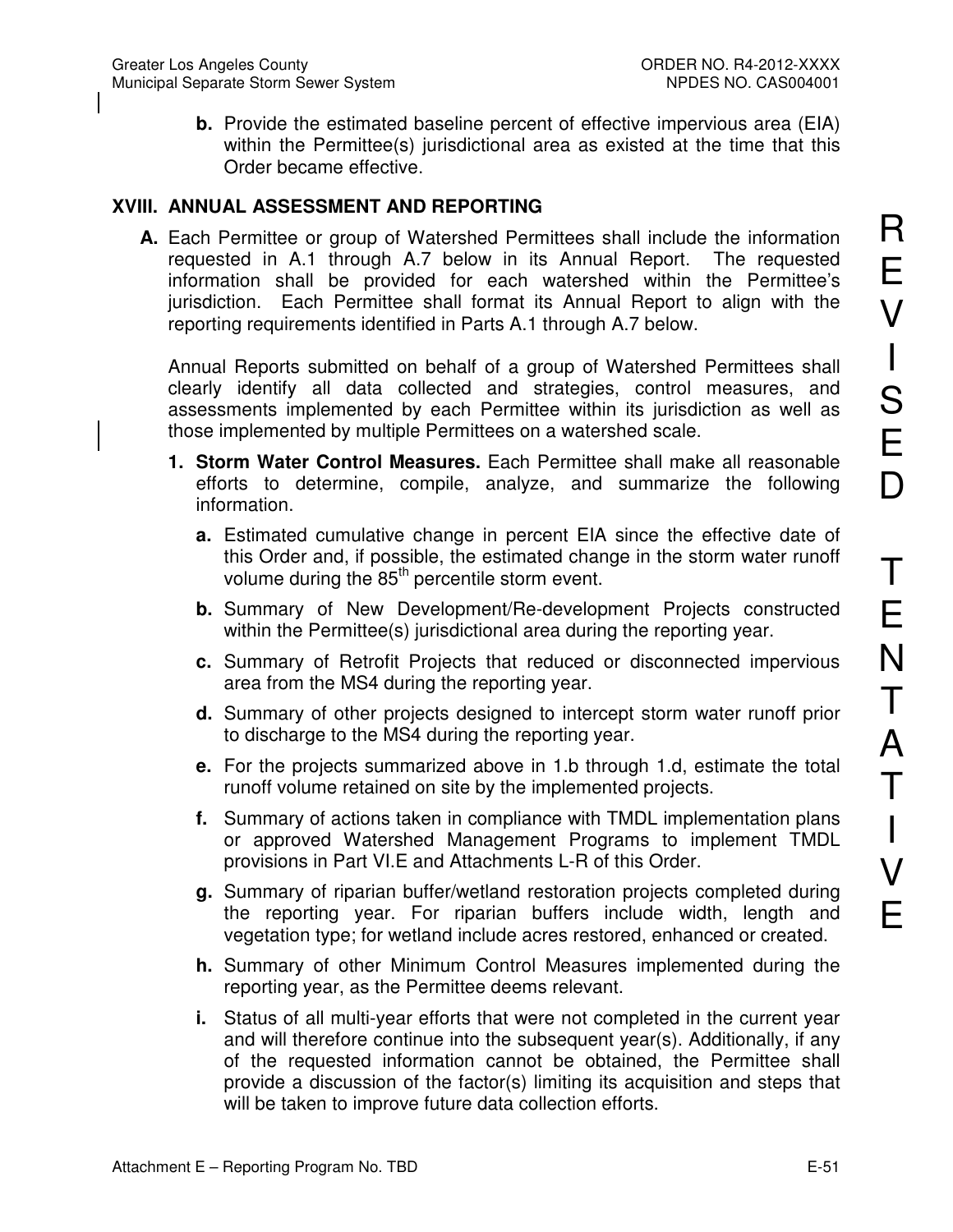#### **2. Effectiveness Assessment of Storm Water Control Measures**

- **a.** Rainfall summary for the reporting year. Summarize the number of storm events, highest volume event (inches/24 hours), highest number of consecutive days with measureable rainfall, total rainfall during the reporting year compared to average annual rainfall for the subwatershed. Precipitation data shall be obtained from Los Angeles County Department of Public Works rain gauge stations available at http://www.ladpw.org/wrd/precip/.
- **b.** Provide a summary table describing rainfall during storm water outfall and wet-weather receiving water monitoring events. The summary description shall include the date, time that the storm commenced and the storm duration in hours, the highest 15-minute recorded storm intensity (converted to inches/hour), the total storm volume (inches), and the time between the storm event sampled and the end of the previous storm event.
- **c.** Where control measures were designed to reduce impervious cover or storm water peak flow and flow duration, provide hydrographs or flow data of pre- and post-control activity for the  $85<sup>th</sup>$  percentile, 24-hour rain event, if available.
- **d.** For natural drainage systems, develop a reference watershed flow duration curve and compare it to a flow duration curve for the subwatershed under current conditions.
- **e.** Provide an assessment as to whether the quality of storm water discharges as measured at designed outfalls is improving, staying the same or declining. The Permittee may compare water quality data from the reporting year to previous years with similar rainfall patterns, conduct trends analysis, or use other means to develop and support its conclusions (e.g., use of non-storm water action levels or municipal action levels as provided in Attachment G of this Order).
- **f.** Provide an assessment as to whether wet-weather receiving water quality within the jurisdiction of the Permittee is improving, staying the same or declining, when normalized for variations in rainfall patterns. The Permittee may compare water quality data from the reporting year to previous years with similar rainfall patterns, conduct trends analysis, draw from regional bioassessment studies, or use other means to develop and support its conclusions.
- **g.** Status of all multi-year efforts, including TMDL implementation, that were not completed in the current year and will continue into the subsequent year(s). Additionally, if any of the requested information cannot be obtained, the Permittee shall provide a discussion of the factor(s) limiting its acquisition and steps that will be taken to improve future data collection efforts.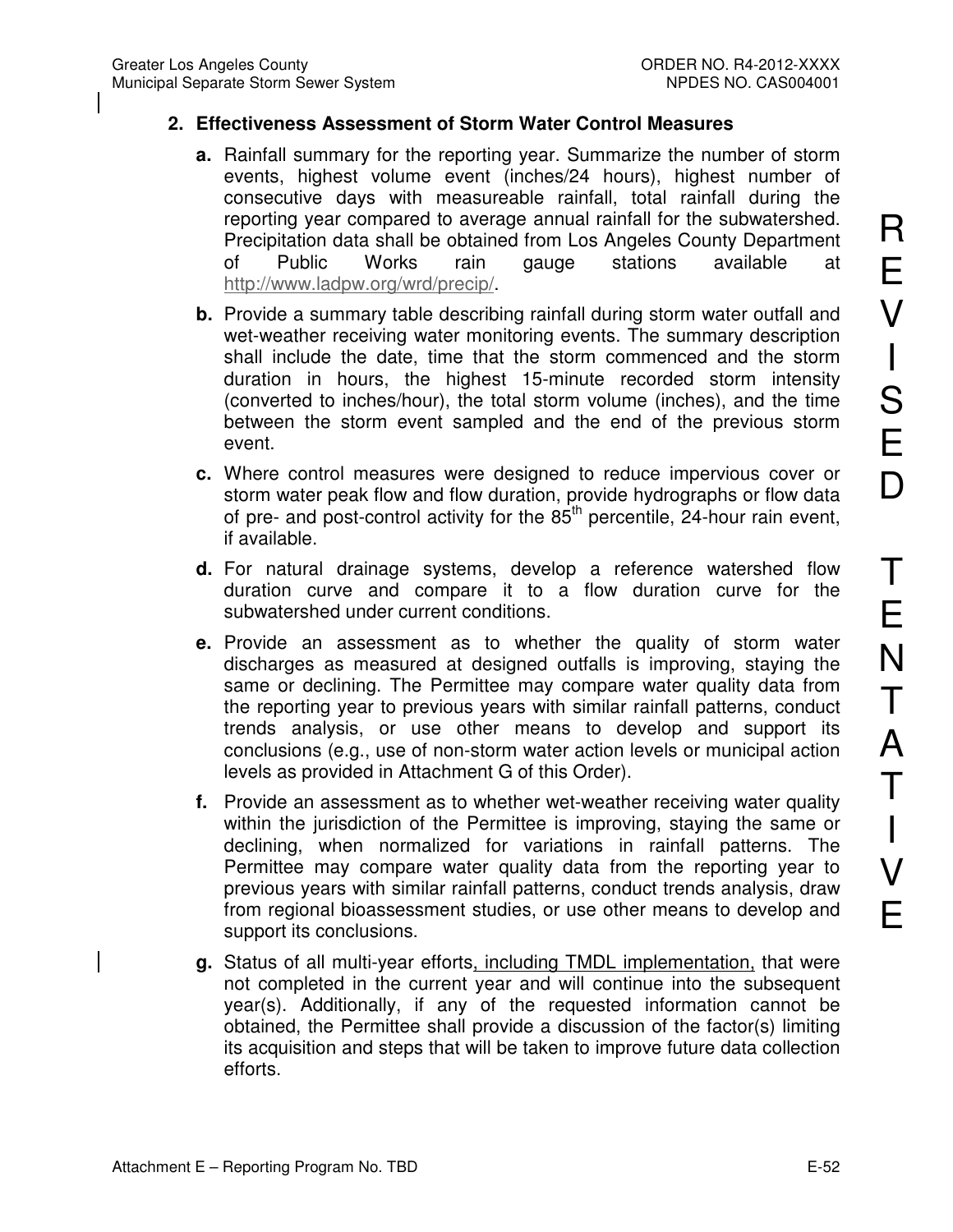#### **3. Non-Storm Water Control Measures**

- **a.** Estimate the number of major outfalls within the Permittee's jurisdiction in the subwatershed.
- **b.** Provide the number of outfalls that were screened for significant nonstorm water discharges during the reporting year.
- **c.** Provide the cumulative number of outfalls that have been screened for significant non-storm water discharges since the date this Order was adopted through the reporting year.
- **d.** Provide the number of outfalls with confirmed significant non-storm water discharge.
- **e.** Provide the number of outfalls where significant non-storm water discharge was attributed to other NPDES permitted discharges; other authorized non-storm water discharges; or conditionally exempt discharges pursuant to Part III.A of this Order.
- **f.** Provide the number of outfalls where significant non-storm water discharges were abated as a result of the Permittee's actions.
- **g.** Provide the number of outfalls where non-storm water discharges was monitored.
- **h.** Provide the status of all multi-year efforts, including TMDL implementation, that were not completed in the current year and will continue into the subsequent year(s). Additionally, if any of the requested information cannot be obtained, the Permittee shall provide a discussion of the factor(s) limiting its acquisition and steps that will be taken to improve future data collection efforts.

#### **4. Effectiveness Assessment of Non-Storm Water Control Measures**

- **a.** Provide an assessment as to whether receiving water quality within the jurisdiction of the Permittee is impaired, improving, staying the same or declining during dry-weather conditions. Each Permittee may compare water quality data from the reporting year to previous years with similar dry-weather flows, conduct trends analysis, draw from regional bioassessment studies, or use other means to develop and support its conclusions.
- **b.** Provide an assessment of the effectiveness of the Permittee(s) control measures in effectively prohibiting non-storm water discharges through the MS4 to the receiving water.
- **c.** Provide the status of all multi-year efforts that were not completed in the current year and will continue into the subsequent year(s).

#### **5. Integrated Monitoring Compliance Report**

**a.** Provide an Integrated Monitoring Report that summarizes all identified exceedances of (1) outfall-based storm water monitoring data, (2) wet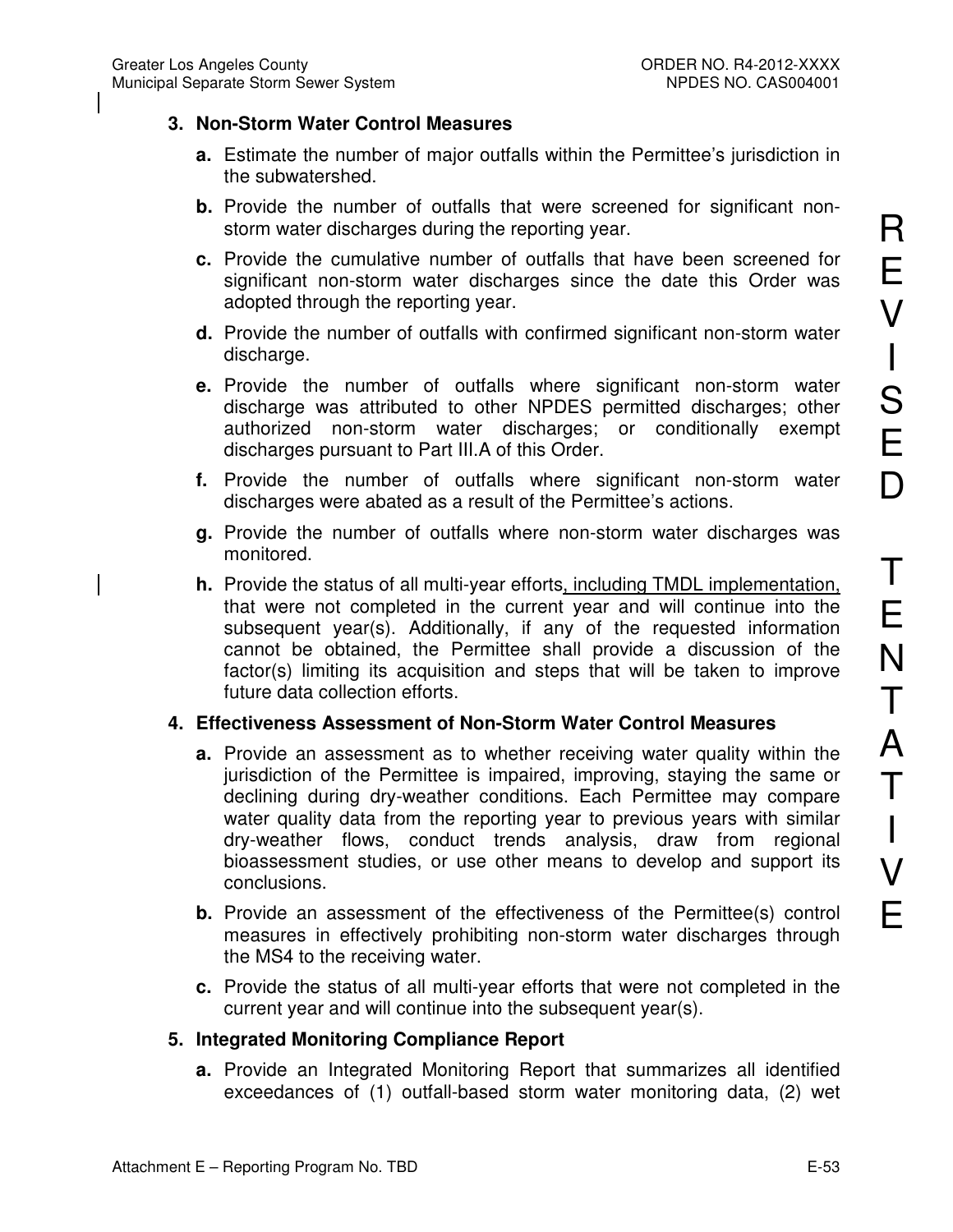weather receiving water monitoring data, (3) dry weather receiving water data, and (4) non-storm water outfall monitoring data against all applicable receiving water limitations, water quality-based effluent limitations, nonstorm water action levels, and aquatic toxicity thresholds as defined in Sections XII.F and G of this MRP. All sample results that exceeded one or more applicable thresholds shall be readily identified.

- **b.** If Aquatic Toxicity was confirmed, identify a schedule and provide a plan that describes the anticipated process, laboratories, personnel, and procedures to conduct a Toxicity Identification Evaluation (TIE). Part XII.J.4 of this MRP provides references for the guidance manuals that should be used for performing TIEs.
- **c.b.** Once completeIf aquatic toxicity was confirmed and a TIE was conducted, identify the toxic chemicals as determined by the TIE. Include all relevant data to allow the Regional Water Board to review the adequacy and findings of the TIE. This shall include, but not be limited to, the sample(s) date, sample(s) start and end time, sample type(s) (flowweighted composite, grab, or field measurement), sample location(s) as depicted on the map, the parameters, the analytical results, and the applicable limitation.
- **d.c.** Provide a description of efforts that were taken to mitigate and/or eliminate all non-storm water discharges that exceeded one or more applicable water quality based effluent limitations, non-storm water action levels, or exhibited caused or contributed to Aquatic Toxicity.
- **e.d.** Provide a description of efforts that were taken to address storm water discharges that exceeded one or more applicable water quality based effluent limitations, or exhibited caused or contributed to Aquatic Toxicity.
- **f.e.** Where Receiving Water Limitations were exceeded, provide a description of efforts that were taken to determine whether discharges from the MS4 caused or contributed to the exceedances and all efforts that were taken to control the discharge of pollutants from the MS4 to those receiving waters in response to the exceedances.

#### **6. Adaptive Management Strategies**

- **a.** Identify the most effective control measures and describe why the measures were effective and how other control measures will be optimized based on past experiences.
- **b.** Identify the least effective control measures and describe why the measures were deemed ineffective and how the control measures will be modified or terminated.
- **c.** Identify significant changes to control measures during the prior year and the rationale for the changes.
- **d.** Describe all significant changes to control measures anticipated to be made in the next year and the rationale for the changes. Those changes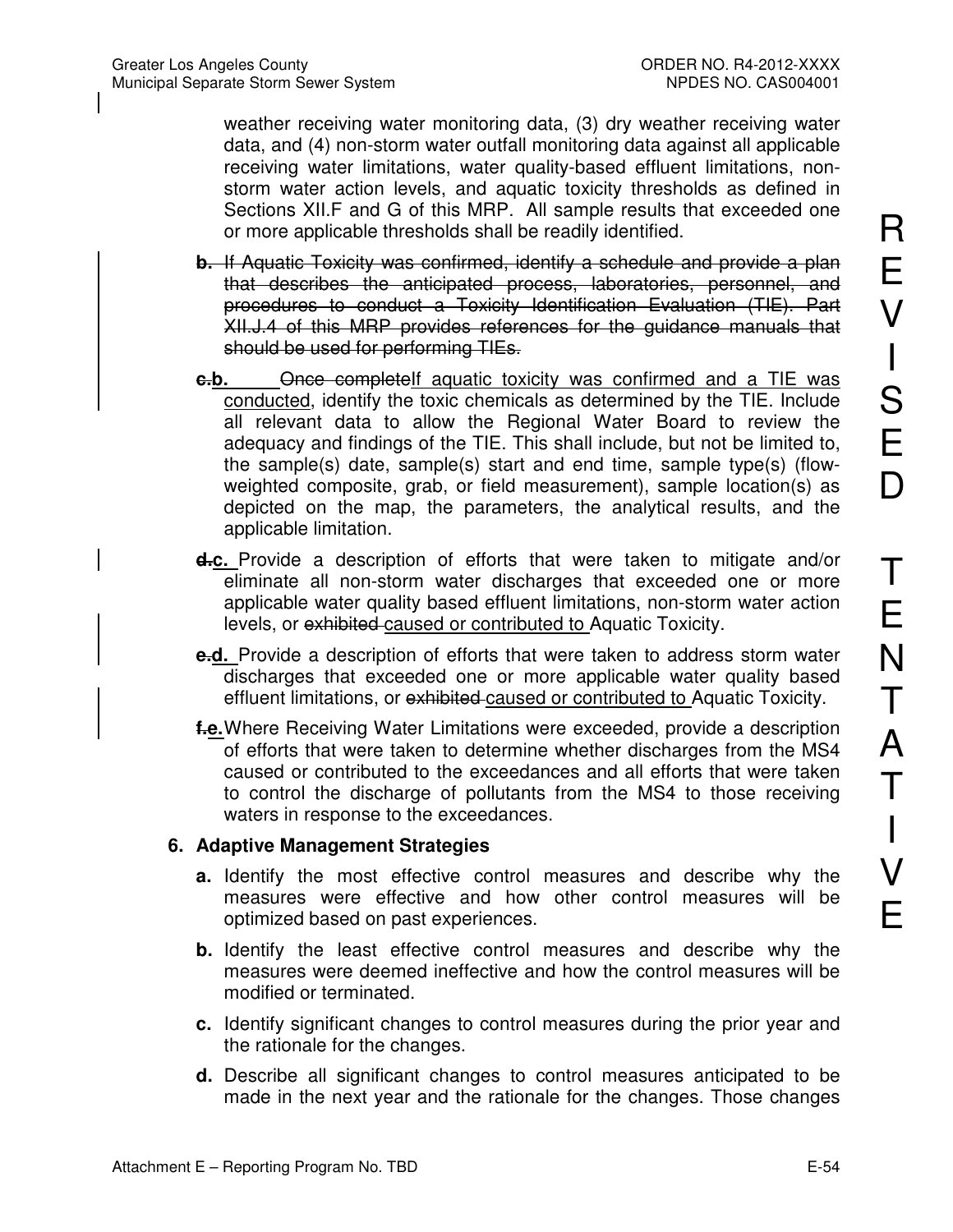requiring approval of the Regional Water Board or its Executive Officer shall be clearly identified at the beginning of the Annual Report.

- **e.** Include a detailed description of control measures to be applied to New Development or Re-development projects disturbing more than 50 acres.
- **f.** Provide the status of all multi-year efforts that were not completed in the current year and will continue into the subsequent year(s).

#### **7. Supporting Data and Information**

- **a.** All monitoring data and associated meta data used to prepare the Annual Report shall be summarized in an Excel spreadsheet and sorted by watershed, subwatershed and monitoring station/outfall identifier linked to the subwatershed map. The data summary must include the date, sample type (flow-weighted composite, grab, field measurement), sample start and stop times, parameter, analytical method, value, and units. The date field must be linked to a database summarizing the weather data for the sampling date including 24-hour rainfall, rainfall intensity, and days since the previous rain event.
- **b.** Optional. The Permittee may at its option, provide an additional detailed summary table describing control measures that are not otherwise described in the reporting requirements.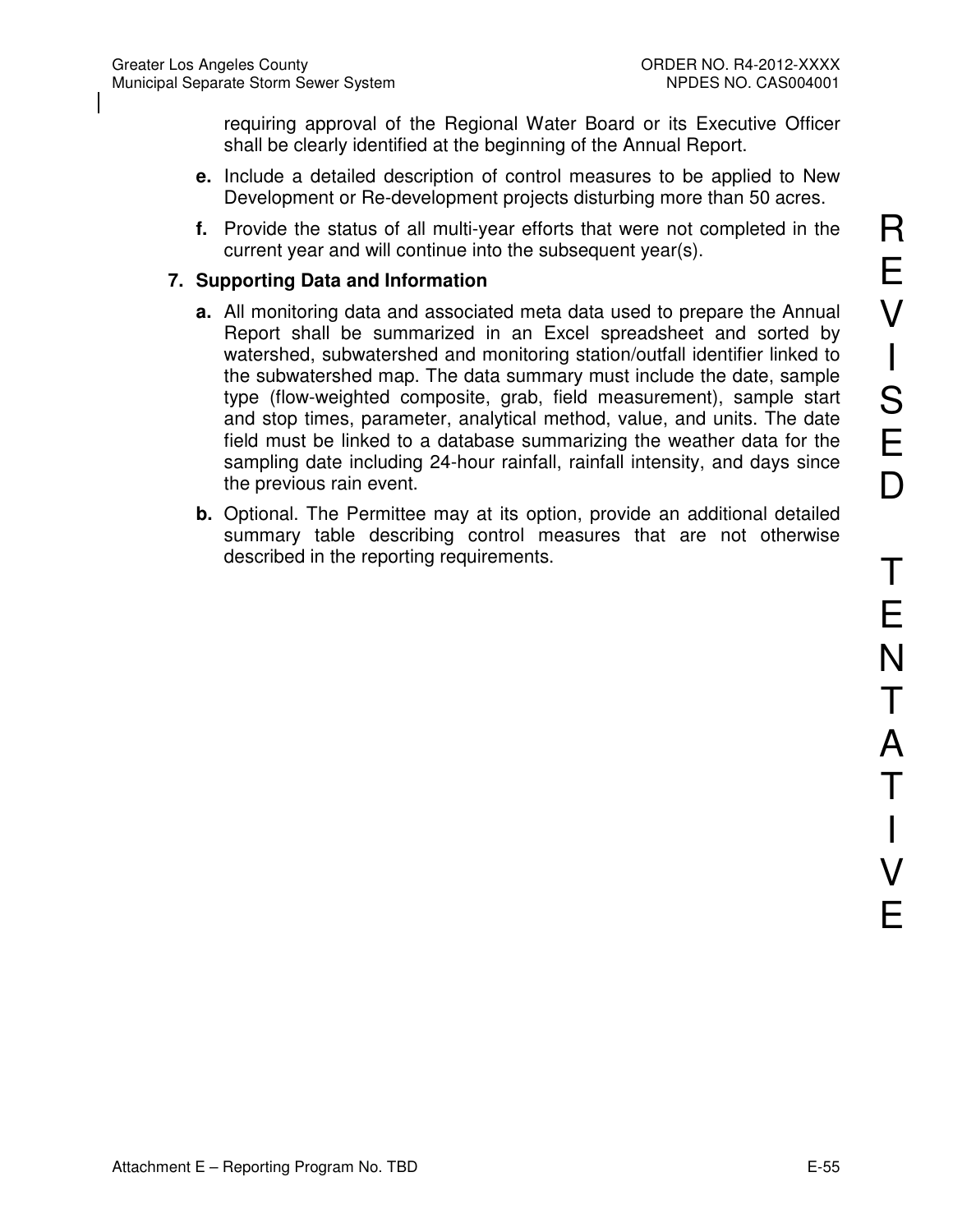#### **XIX. TMDL REPORTING**

 Permittees shall report on the progress of TMDL implementation per the schedules identified below in Sections A – G.

## **A. Reporting Requirements for Santa Clara River WMA TMDLs**

| Deliverable                                                              | Description                                                                                                                                                                                                                                                                                                                                                                                                                                                                                                                                                                                     | Due $Date(s)$                                                                                                                                                                                                                                       |
|--------------------------------------------------------------------------|-------------------------------------------------------------------------------------------------------------------------------------------------------------------------------------------------------------------------------------------------------------------------------------------------------------------------------------------------------------------------------------------------------------------------------------------------------------------------------------------------------------------------------------------------------------------------------------------------|-----------------------------------------------------------------------------------------------------------------------------------------------------------------------------------------------------------------------------------------------------|
| Santa Clara River Nitrogen Compounds TMDL                                |                                                                                                                                                                                                                                                                                                                                                                                                                                                                                                                                                                                                 |                                                                                                                                                                                                                                                     |
| Work Plan                                                                | Permittees shall submit a Work Plan to estimate ammonia and nitrogen<br>loadings from the MS4 for approval by the Regional Water Board<br>Executive Officer. The Work Plan must include monitoring for ammonia,<br>nitrate, and nitrite. The Work Plan may include a phased approach wherein<br>the first phase is based on monitoring from the existing mass emission<br>station in the Santa Clara River. The Work Plan must also contain a<br>protocol and a schedule for implementing additional monitoring if<br>necessary. The Work Plan must also propose triggers for conducting source | Submit an IMP or CIMP plan concurrently with the<br>Permittee's draft WMP, or<br>For an IMP, 9 months after the effective date of this<br>Order; or                                                                                                 |
| Progress Reports                                                         | identification and implementing BMPs, if necessary.<br>Annual progress reports on the Implementation Plan must be submitted to                                                                                                                                                                                                                                                                                                                                                                                                                                                                  | If a WMP or IMP or CIMP will not be developed<br>then submitted the Work Plan 12 months after the<br>effective date of this Order.<br>For a CIMP, 12 months after the effective date of<br>this Order<br>December 15, 2013, and annually thereafter |
|                                                                          | the Regional Water Board.                                                                                                                                                                                                                                                                                                                                                                                                                                                                                                                                                                       |                                                                                                                                                                                                                                                     |
|                                                                          | <b>Upper Santa Clara River Chloride TMDL</b>                                                                                                                                                                                                                                                                                                                                                                                                                                                                                                                                                    |                                                                                                                                                                                                                                                     |
| <b>Monitoring Results</b>                                                | Permittees shall conduct chloride, TDS, and sulfate monitoring to ensure<br>that water quality objectives are being met.                                                                                                                                                                                                                                                                                                                                                                                                                                                                        | December 15, 2013, and annually thereafter                                                                                                                                                                                                          |
|                                                                          | Lake Elizabeth, Munz Lake, and Lake Hughes Trash                                                                                                                                                                                                                                                                                                                                                                                                                                                                                                                                                |                                                                                                                                                                                                                                                     |
| Progress Reports                                                         | Report compliance with the installation of full capture systems.                                                                                                                                                                                                                                                                                                                                                                                                                                                                                                                                | December 15, 2013 <del>2</del> , and annually thereafter                                                                                                                                                                                            |
|                                                                          | Santa Clara River Estuary and Reaches 3, 5, 6, and 7 Indicator Bacteria TMDL                                                                                                                                                                                                                                                                                                                                                                                                                                                                                                                    |                                                                                                                                                                                                                                                     |
| Receiving Water<br>Monitoring Plan and<br><b>Outfall Monitoring Plan</b> | Permittees must submit a comprehensive in-stream bacteria water quality<br>monitoring plan for the Santa Clara River Watershed. The monitoring plan<br>should include all applicable bacteria water quality objectives and the<br>sampling frequency must be adequate to assess compliance with the<br>geometric mean objectives. At a minimum, at least one sampling station                                                                                                                                                                                                                   | March 21, 2013, or<br>Submit an IMP or CIMP plan concurrently with the<br>Permittee's draft WMP.                                                                                                                                                    |
|                                                                          | shall be located in each impaired reach. The outfall monitoring plan shall<br>propose an adequate number of representative outfalls to be sampled, a                                                                                                                                                                                                                                                                                                                                                                                                                                            | For an IMP, 9 months after the effective date of this<br>Order; or                                                                                                                                                                                  |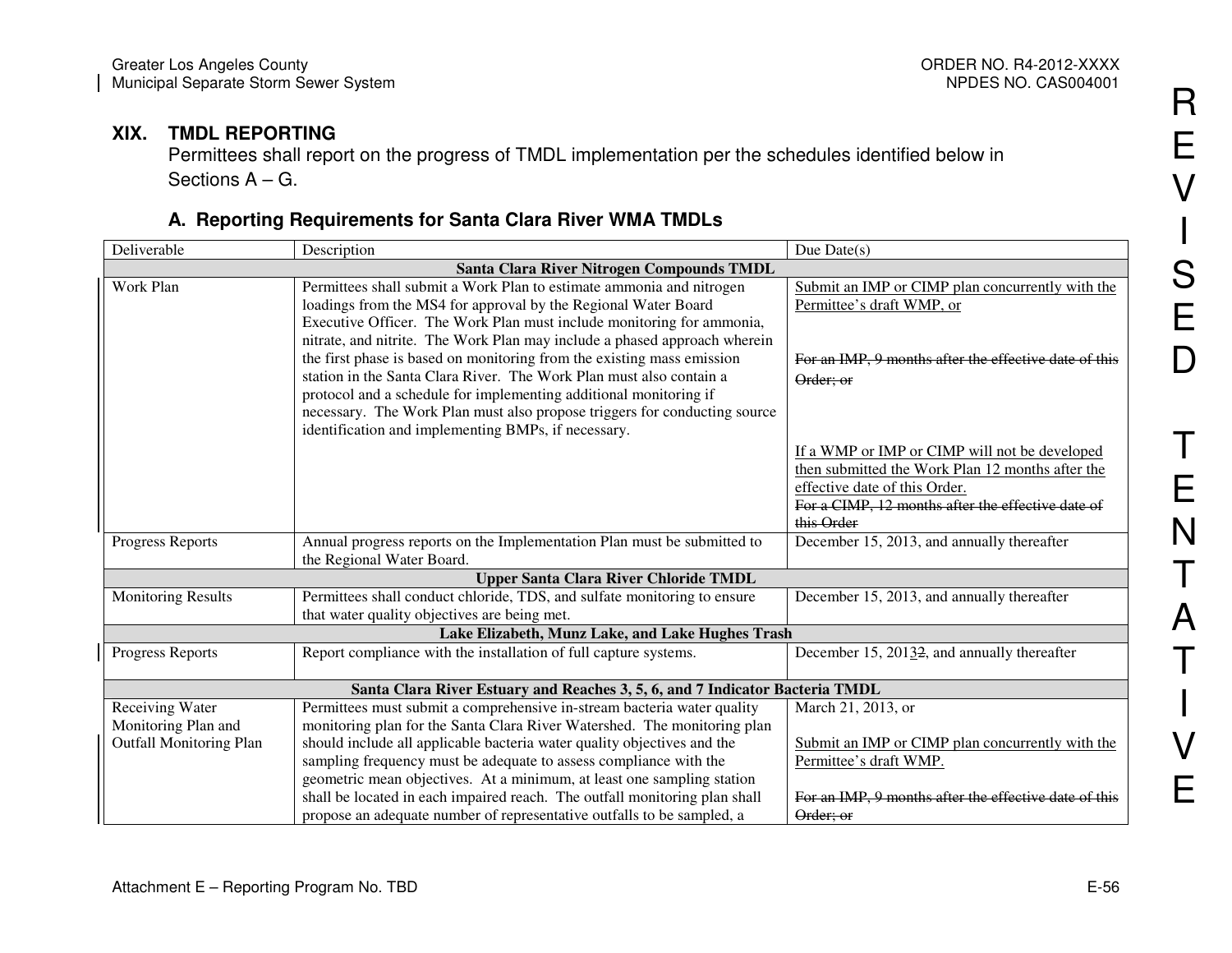|                           | sampling frequency, and protocol for enhanced outfall monitoring as a<br>result of an in-stream exceedance. The Monitoring Plans must be approved | For a CIMP, 12 months after the effective date of |
|---------------------------|---------------------------------------------------------------------------------------------------------------------------------------------------|---------------------------------------------------|
|                           | by the Regional Water Board Executive Officer before the monitoring data                                                                          | this Order                                        |
|                           | can be considered during the implementation of the TMDL. Once the                                                                                 |                                                   |
|                           | monitoring plan is approved by the Executive Officer, monitoring shall                                                                            |                                                   |
|                           | commence within 30 days.                                                                                                                          |                                                   |
| Draft Implementation Plan | Permittees must submit a draft Implementation Plan outlining how each                                                                             | March 21, 2015                                    |
|                           | intends to cooperatively or individually achieve compliance with the water                                                                        |                                                   |
|                           | quality-based effluent limitations and the receiving water limitations. The                                                                       |                                                   |
|                           | Implementation Plan shall include implementation methods, an                                                                                      |                                                   |
|                           | implementation schedule and proposed milestones.                                                                                                  |                                                   |
| Final Implementation Plan | Permittees must submit a final Implementation Plan.                                                                                               | Six months after receipt of Regional Water Board  |
|                           |                                                                                                                                                   | comments on the draft Implementation Plan.        |
| <b>Board Briefing</b>     | Permittees shall provide a verbal update to the Regional Water Board on the                                                                       | March 21, 2017                                    |
|                           | progress of TMDL implementation.                                                                                                                  |                                                   |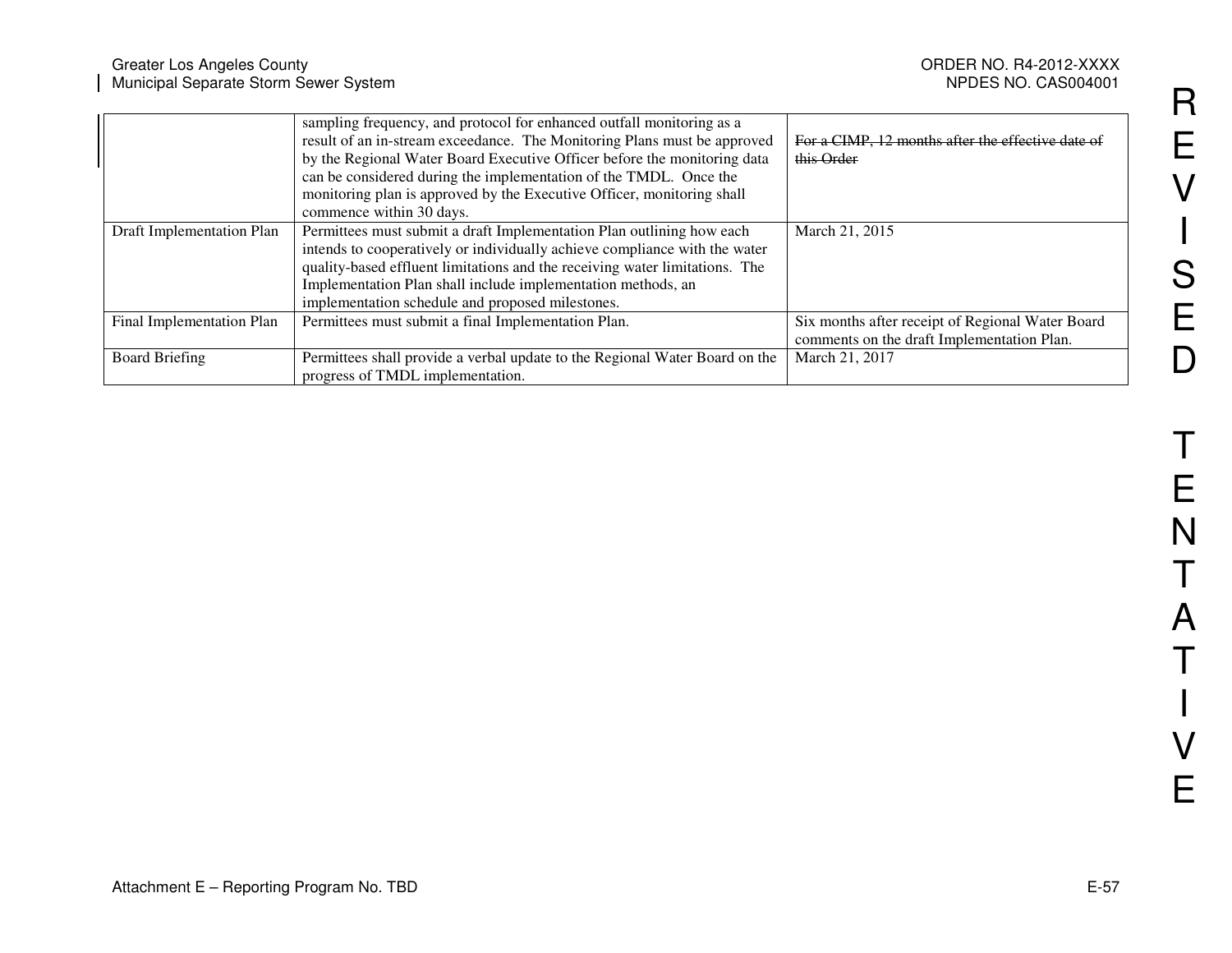#### **B. Reporting Requirements for Santa Monica Bay WMA TMDLs**

| Deliverable                            | Description                                                                                                                                   | Due Date $(s)$                                                                    |  |
|----------------------------------------|-----------------------------------------------------------------------------------------------------------------------------------------------|-----------------------------------------------------------------------------------|--|
| Santa Monica Bay Beaches Bacteria TMDL |                                                                                                                                               |                                                                                   |  |
| <b>Monitoring Results</b>              | Monthly data summary reports shall be submitted to the Regional Water                                                                         | Monthly on the last day of the month.                                             |  |
|                                        | Board by the last day of each month for data collected during the previous                                                                    |                                                                                   |  |
|                                        | month. Two agencies will submit the monthly reports on behalf of all                                                                          |                                                                                   |  |
|                                        | Permittees: City of Los Angeles, Department of Public Works, Bureau of                                                                        |                                                                                   |  |
|                                        | Sanitation, Environmental Monitoring Division (on behalf of                                                                                   |                                                                                   |  |
|                                        | Jurisdictional Groups 1 through 6, 8, and 9); and Los Angeles County                                                                          |                                                                                   |  |
|                                        | Sanitation Districts (on behalf of Jurisdictional Group 7).                                                                                   |                                                                                   |  |
|                                        | <b>Santa Monica Bay Nearshore and Offshore Debris TMDL</b>                                                                                    |                                                                                   |  |
| Trash Monitoring and                   | Permittees shall develop a Trash Monitoring and Reporting Plan (TMRP)                                                                         | September 20, 2012; or                                                            |  |
| Reporting Plan (TMRP)                  | for Regional Water Board Executive Officer approval that describes the                                                                        | Submit an IMP or CIMP plan concurrently with                                      |  |
|                                        | methodologies that will be used to assess and monitor trash in their                                                                          | the Permittee's draft WMP, or                                                     |  |
|                                        | responsible areas within the Santa Monica Bay WMA or along Santa                                                                              |                                                                                   |  |
|                                        | Monica Bay. The TMRP shall include a plan to establish a site specific                                                                        | If a WMP or IMP or CIMP will not be developed                                     |  |
|                                        | trash baseline water quality-based effluent limitation if Permittees elect to                                                                 | then submitted the TMRP 12 months after the                                       |  |
|                                        | not use the default baseline effluent limitation. Requirements for the                                                                        | effective date of this Order.<br>For an IMP, 9 months after the effective date of |  |
|                                        | TMRP shall include, but are not limited to, assessment and quantification                                                                     | this Order; or                                                                    |  |
|                                        | of trash collected from source areas in the Santa Monica Bay WMA, and<br>shoreline of the Santa Monica Bay. The monitoring plan shall provide |                                                                                   |  |
|                                        | details on the frequency, location, and reporting format. Permittees shall                                                                    | For a CIMP, 12 months after the effective date of                                 |  |
|                                        | propose a metric (e.g., weight, volume, pieces of trash) to measure the                                                                       | this Order                                                                        |  |
|                                        | amount of trash discharged from their jurisdictional areas.                                                                                   |                                                                                   |  |
| <b>Implement TMRP</b>                  | <b>Implement TMRP</b>                                                                                                                         | If TMRP is submitted by September 20, 2012,                                       |  |
|                                        |                                                                                                                                               | then implement the TMRP 30 days 6 months from                                     |  |
|                                        |                                                                                                                                               | receipt of letter of approval from Regional Water                                 |  |
|                                        |                                                                                                                                               | Board Executive Officer, or the date a plan is                                    |  |
|                                        |                                                                                                                                               | established by the Executive Officer; or                                          |  |
|                                        |                                                                                                                                               |                                                                                   |  |
|                                        |                                                                                                                                               | If an IMP or CIMP is submitted, then monitoring                                   |  |
|                                        |                                                                                                                                               | shall commence within 30 days after approval of                                   |  |
|                                        |                                                                                                                                               | the IMP or CIMP plan by the Executive Officer.                                    |  |
| Plastic Pellets Monitoring and         | Permittees identified as responsible jurisdictions and agencies for point                                                                     | September 20, 2013, or                                                            |  |
| Reporting Plan                         | sources of trash in the Santa Monica Bay Debris TMDL and in the                                                                               |                                                                                   |  |
|                                        | existing Malibu Creek and Ballona Creek Trash TMDLs, including the                                                                            | Submit an IMP or CIMP plan concurrently with                                      |  |
|                                        | Los Angeles County Flood Control District, shall either prepare a Plastic                                                                     | the Permittee's draft WMP.                                                        |  |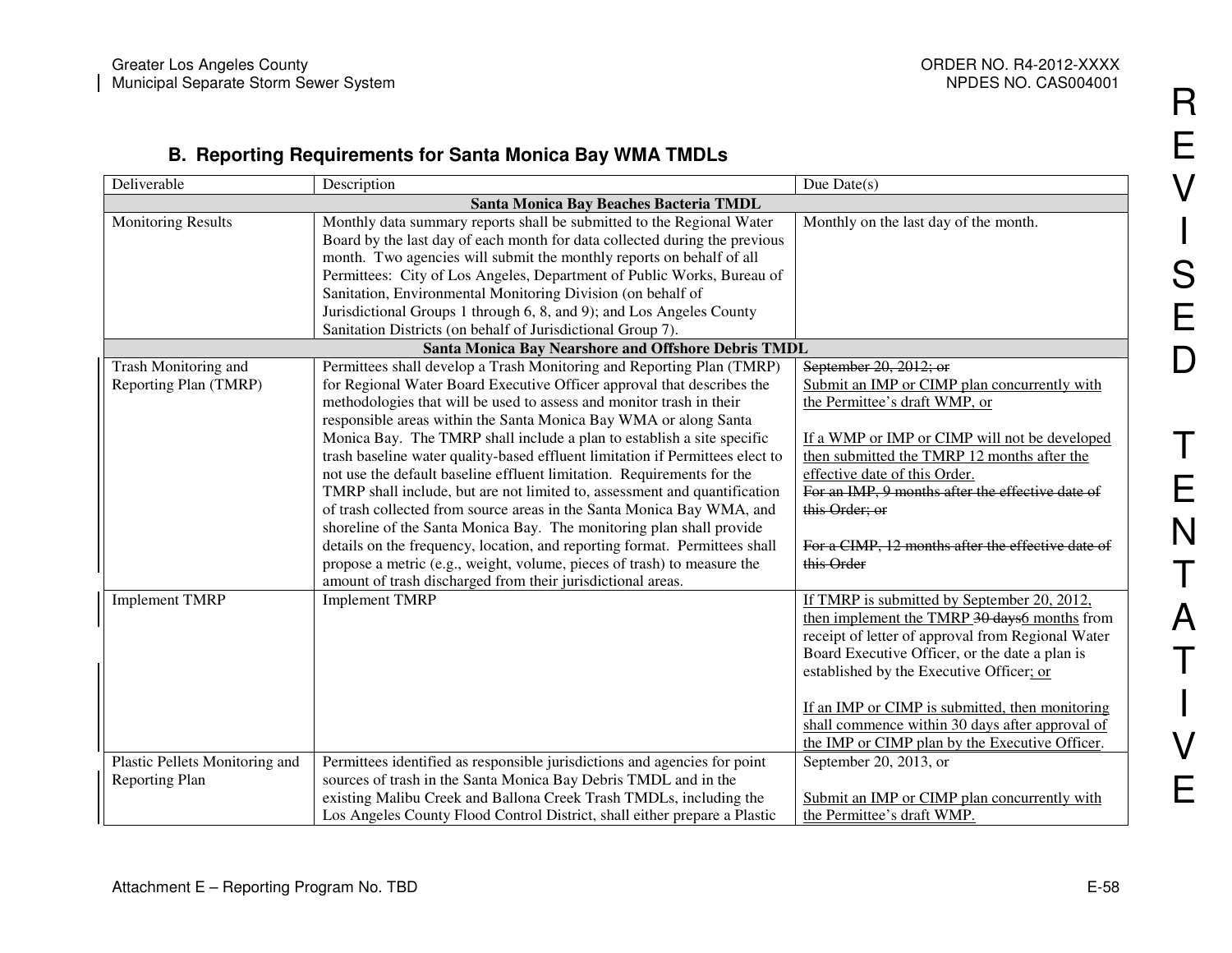|                                                           | Pellet Monitoring and Reporting Plan (PMRP) or demonstrate that a<br>PMRP is not required.                                                                                                                                                                                                                                                                                                                                                                                                                                                                                                              | For an IMP, 9 months after the effective date of<br>this Order; or                                                                                                                                                                                                                                            |
|-----------------------------------------------------------|---------------------------------------------------------------------------------------------------------------------------------------------------------------------------------------------------------------------------------------------------------------------------------------------------------------------------------------------------------------------------------------------------------------------------------------------------------------------------------------------------------------------------------------------------------------------------------------------------------|---------------------------------------------------------------------------------------------------------------------------------------------------------------------------------------------------------------------------------------------------------------------------------------------------------------|
|                                                           | The PMRP shall include protocols for a timely and appropriate response<br>to possible plastic pellets spills within a Permittees' jurisdictional area,<br>and a comprehensive plan to ensure that plastic pellets are contained.                                                                                                                                                                                                                                                                                                                                                                        | For a CIMP, 12 months after the effective date of<br>this Order                                                                                                                                                                                                                                               |
| <b>Implement PMRP</b>                                     | <b>Implement PMRP</b>                                                                                                                                                                                                                                                                                                                                                                                                                                                                                                                                                                                   | March 20, 2016                                                                                                                                                                                                                                                                                                |
| Submit results of<br>implementing TMRP and<br><b>PMRP</b> | Submit results of implementing TMRP and PMRP, recommend trash<br>baseline water quality-based effluent limitations, and propose<br>prioritization of Full Capture System installation or implementation of<br>other measures to attain the required trash and plastic pellet reduction.                                                                                                                                                                                                                                                                                                                 | December 15, 2013, and annually thereafter                                                                                                                                                                                                                                                                    |
|                                                           | Santa Monica Bay TMDL for DDTs and PCBs (USEPA established)                                                                                                                                                                                                                                                                                                                                                                                                                                                                                                                                             |                                                                                                                                                                                                                                                                                                               |
| Monitoring and Reporting<br>Plan                          | Permittees shall develop a Monitoring and Reporting Plan for Regional<br>Water Board Executive Officer approval that describes the methodologies<br>that will be used to monitor and assess sediment for DDT and PCBs. The<br>monitoring design and assessment framework should be designed to<br>provide credible estimates of the total mass loadings to the Santa Monica<br>Bay. Monitoring should be conducted on a coordinated watershed-wide<br>basis using sufficiently sensitive analytical methods for DDT and PCBs.<br>Monitoring sediments in catch basins designed for pollutant prevention | Submit an IMP or CIMP plan concurrently with<br>the Permittee's draft WMP, or<br>If a WMP or IMP or CIMP will not be developed<br>then submitted the Monitoring and Reporting Plan<br>12 months after the effective date of this Order.<br>For an IMP, 9 months after the effective date of<br>this Order; or |
|                                                           | may be a way for Permittees to quantify load reductions to the Santa<br>Monica Bay.                                                                                                                                                                                                                                                                                                                                                                                                                                                                                                                     | For a CIMP, 12 months after the effective date of<br>this Order                                                                                                                                                                                                                                               |
|                                                           | <b>Malibu Creek and Lagoon Bacteria TMDL</b>                                                                                                                                                                                                                                                                                                                                                                                                                                                                                                                                                            |                                                                                                                                                                                                                                                                                                               |
| <b>Monitoring Results</b>                                 | Monthly data summary reports shall be submitted to the Regional Water<br>Board by the last day of each month for data collected during the previous<br>month.                                                                                                                                                                                                                                                                                                                                                                                                                                           | Monthly on the last day of the month.                                                                                                                                                                                                                                                                         |
|                                                           | <b>Malibu Creek Watershed Trash TMDL</b>                                                                                                                                                                                                                                                                                                                                                                                                                                                                                                                                                                |                                                                                                                                                                                                                                                                                                               |
| Submit results of TMRP                                    | Submit results of Trash Monitoring and Reporting Plan (TMRP),<br>recommend trash baseline water quality-based effluent limitations, and<br>propose prioritization of Full Capture System installation or<br>implementation of other measures to attain the required trash.                                                                                                                                                                                                                                                                                                                              | December 15, 2013, and annually thereafter                                                                                                                                                                                                                                                                    |
|                                                           | Malibu Creek Watershed Nutrients TMDL (USEPA established)                                                                                                                                                                                                                                                                                                                                                                                                                                                                                                                                               |                                                                                                                                                                                                                                                                                                               |
| Monitoring and Reporting<br>Plan                          | Permittees shall develop a Monitoring and Reporting Plan for Regional<br>Water Board Executive Officer approval that demonstrates compliance<br>with the water quality-based effluent limitations for total nitrogen and<br>total phosphorus.                                                                                                                                                                                                                                                                                                                                                           | Submit an IMP or CIMP plan concurrently with<br>the Permittee's draft WMP, or<br>If a WMP or IMP or CIMP will not be developed<br>then submitted the Monitoring and Reporting Plan<br>12 months after the effective date of this Order.<br>For an IMP, 9 months after the effective date of                   |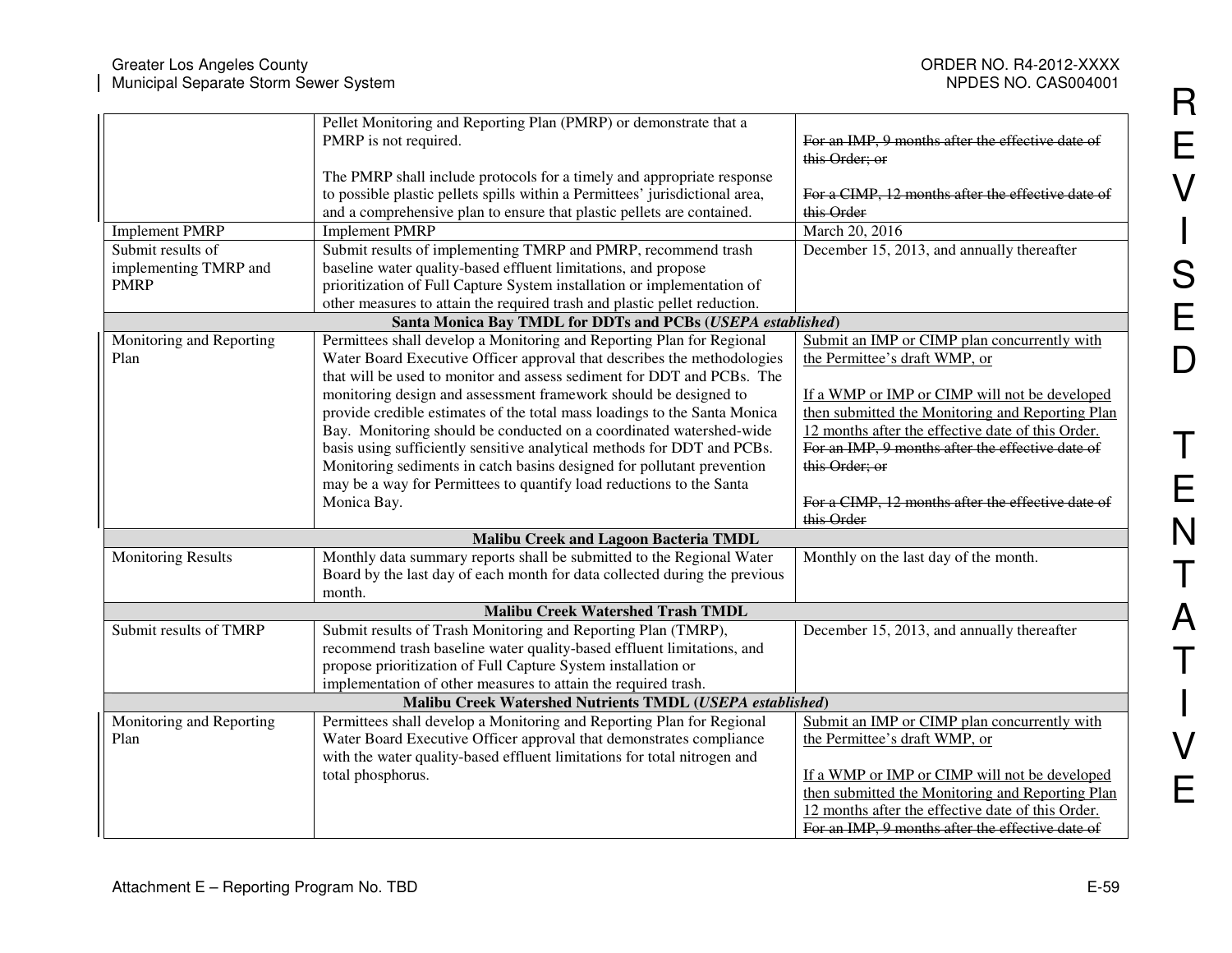|                                                                                             |                                                                                                | this Order; or                                                                                    |
|---------------------------------------------------------------------------------------------|------------------------------------------------------------------------------------------------|---------------------------------------------------------------------------------------------------|
|                                                                                             |                                                                                                | For a CIMP, 12 months after the effective date of<br>this Order                                   |
|                                                                                             | <b>Ballona Creek Trash TMDL</b>                                                                |                                                                                                   |
| <b>Annual Progress Reports</b>                                                              | Report compliance with the required percent reduction of trash discharged<br>to Ballona Creek. | December 15, 20132, and annually thereafter.                                                      |
|                                                                                             | <b>Ballona Creek Estuary Toxic Pollutants TMDL</b>                                             |                                                                                                   |
| <b>Annual Monitoring Report</b>                                                             | Permittees shall submit annual monitoring reports, which include                               | December 15, 20132, and annually thereafter.                                                      |
|                                                                                             | compliance summary tables, to the Regional Water Board.                                        |                                                                                                   |
|                                                                                             | Ballona Creek, Ballona Estuary and Sepulveda Channel Bacteria TMDL                             |                                                                                                   |
| <b>Monitoring Results</b>                                                                   | Monthly data summary reports shall be submitted to the Regional Water                          | Monthly on the last day of the month.                                                             |
|                                                                                             | Board by the last day of each month for data collected during the previous                     |                                                                                                   |
|                                                                                             | month.                                                                                         |                                                                                                   |
|                                                                                             | <b>Ballona Creek Metals TMDL</b>                                                               |                                                                                                   |
| <b>Annual Monitoring Report</b>                                                             | Permittees shall submit annual monitoring reports, which include                               | December 15, 20132, and annually thereafter.                                                      |
| compliance summary tables, to the Regional Water Board.                                     |                                                                                                |                                                                                                   |
| Ballona Creek Wetlands TMDL for Sediment and Invasive Exotic Vegetation (USEPA established) |                                                                                                |                                                                                                   |
| Monitoring and Reporting                                                                    | Permittees shall develop a Sediment Monitoring and Reporting Plan for                          | Submit an IMP or CIMP plan concurrently with                                                      |
| Plan                                                                                        | Regional Water Board Executive Officer approval to quantify the annual                         | the Permittee's draft WMP, or                                                                     |
|                                                                                             | loading of sediment from the Ballona Creek Watershed and the impact of                         |                                                                                                   |
|                                                                                             | the sediment loading into the Ballona Creek Wetlands.                                          | If a WMP or IMP or CIMP will not be developed<br>then submitted the Monitoring and Reporting Plan |
|                                                                                             |                                                                                                | 12 months after the effective date of this Order.                                                 |
|                                                                                             |                                                                                                | For an IMP, 9 months after the effective date of                                                  |
|                                                                                             |                                                                                                | this Order; or                                                                                    |
|                                                                                             |                                                                                                |                                                                                                   |
|                                                                                             |                                                                                                | For a CIMP, 12 months after the effective date of                                                 |
|                                                                                             |                                                                                                | this Order                                                                                        |
|                                                                                             | Marina del Rey Harbor Mothers' Beach and Back Basins Bacteria TMDL                             |                                                                                                   |
| <b>Monitoring Results</b>                                                                   | Monthly data summary reports shall be submitted to the Regional Water                          | Monthly on the last day of the month.                                                             |
|                                                                                             | Board by the last day of each month for data collected during the previous                     |                                                                                                   |
|                                                                                             | month.                                                                                         |                                                                                                   |
|                                                                                             | Marina del Rey Harbor Toxic Pollutants TMDL                                                    |                                                                                                   |
| <b>Annual Monitoring Report</b>                                                             | Permittees shall submit annual monitoring reports, which include                               | December 15, 20132, and annually thereafter.                                                      |
|                                                                                             | compliance summary tables, to the Regional Water Board.                                        |                                                                                                   |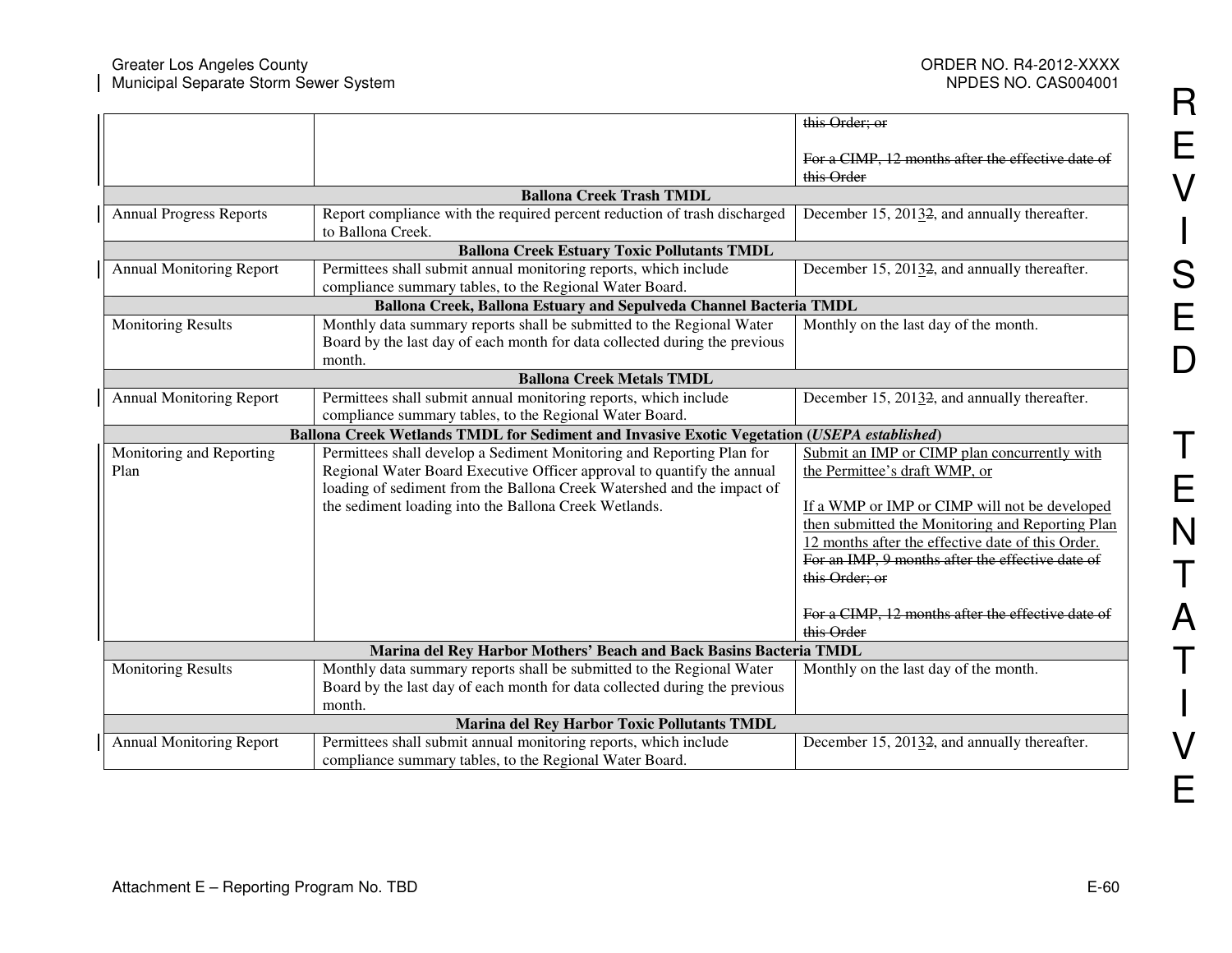### **C. Reporting Requirements for Dominguez Channel and Greater Harbors Waters WMA TMDLs**

| Deliverable                      | Description                                                                 | Due $Date(s)$                                    |  |  |
|----------------------------------|-----------------------------------------------------------------------------|--------------------------------------------------|--|--|
| Los Angeles Harbor Bacteria TMDL |                                                                             |                                                  |  |  |
| <b>Monitoring Results</b>        | Monthly data summary reports shall be submitted to the Regional Water       | Monthly on the last day of the month.            |  |  |
|                                  | Board by the last day of each month for data collected during the previous  |                                                  |  |  |
|                                  | month.                                                                      |                                                  |  |  |
|                                  | <b>Machado Lake Trash TMDL</b>                                              |                                                  |  |  |
| Progress Reports                 | Report compliance with the required percent reduction of trash discharged   | December 15, 20132, and annually thereafter.     |  |  |
|                                  | to Machado Lake.                                                            |                                                  |  |  |
|                                  | <b>Machado Lake Nutrient TMDL</b>                                           |                                                  |  |  |
| <b>Annual Monitoring Report</b>  | The Cities of Palos Verdes Estates, Ranch Palos Verdes, Rolling Hills and   | December 15, 20132, and annually thereafter.     |  |  |
|                                  | Rolling Hills Estates shall submit annual monitoring reports that           |                                                  |  |  |
|                                  | demonstrate compliance with the concentration-based water quality-based     |                                                  |  |  |
|                                  | effluent limitations.                                                       |                                                  |  |  |
| <b>Annual Monitoring Report</b>  | The City of Los Angeles shall submit annual monitoring reports that         | December 15, 20132, and annually thereafter.     |  |  |
|                                  | demonstrate compliance with the Lake Water Quality Management Plan          |                                                  |  |  |
|                                  | and reduces the external nutrient loading to attain the receiving water     |                                                  |  |  |
|                                  | limitations for Machado Lake.                                               |                                                  |  |  |
| <b>Annual Monitoring Report</b>  | The City of Carson shall submit annual monitoring reports that demonstrate  | December 15, 20132, and annually thereafter.     |  |  |
|                                  | compliance with the concentration-based water quality-based effluent        |                                                  |  |  |
|                                  | limitations.                                                                |                                                  |  |  |
| <b>Annual Monitoring Report</b>  | The County of Los Angeles shall submit annual monitoring reports that       | December 15, 20132, and annually thereafter.     |  |  |
|                                  | demonstrate compliance with the mass-based water quality-based effluent     |                                                  |  |  |
|                                  | limitations.                                                                |                                                  |  |  |
| <b>Annual Monitoring Report</b>  | The City of Torrance shall submit annual monitoring reports that            | December 15, 2013, and annually thereafter.      |  |  |
|                                  | demonstrate compliance with the mass-based water quality-based effluent     |                                                  |  |  |
|                                  | limitations.                                                                |                                                  |  |  |
| <b>Annual Monitoring Report</b>  | The Cities of Lomita and Redondo Beach shall submit annual monitoring       | December 15, 2013, and annually thereafter.      |  |  |
|                                  | reports that demonstrate compliance with the concentration-based water      |                                                  |  |  |
|                                  | quality-based effluent limitations.                                         |                                                  |  |  |
|                                  | <b>Machado Lake Pesticides and PCBs TMDL</b>                                |                                                  |  |  |
| Monitoring and Reporting         | Permittees shall develop a Monitoring and Reporting Plan (MRP) and          | The deadline for Permittees assigned both WLAs   |  |  |
| Plan and Quality Assurance       | Quality Assurance Project Plan (QAPP) for Regional Water Board              | and LAs to submit one document to address both   |  |  |
| Project Plan                     | Executive Officer approval. The MRP shall demonstrate compliance and        | the WLA and LA monitoring requirements and       |  |  |
|                                  | non-compliance with the water quality-based effluent limitations as part of | implementation activities shall be September 20, |  |  |
|                                  | reports submitted to the Regional Water Board. The QAPP shall include       | 2013. September 20, 2012, or                     |  |  |
|                                  | protocols for sample collection, standard analytical procedures, and        |                                                  |  |  |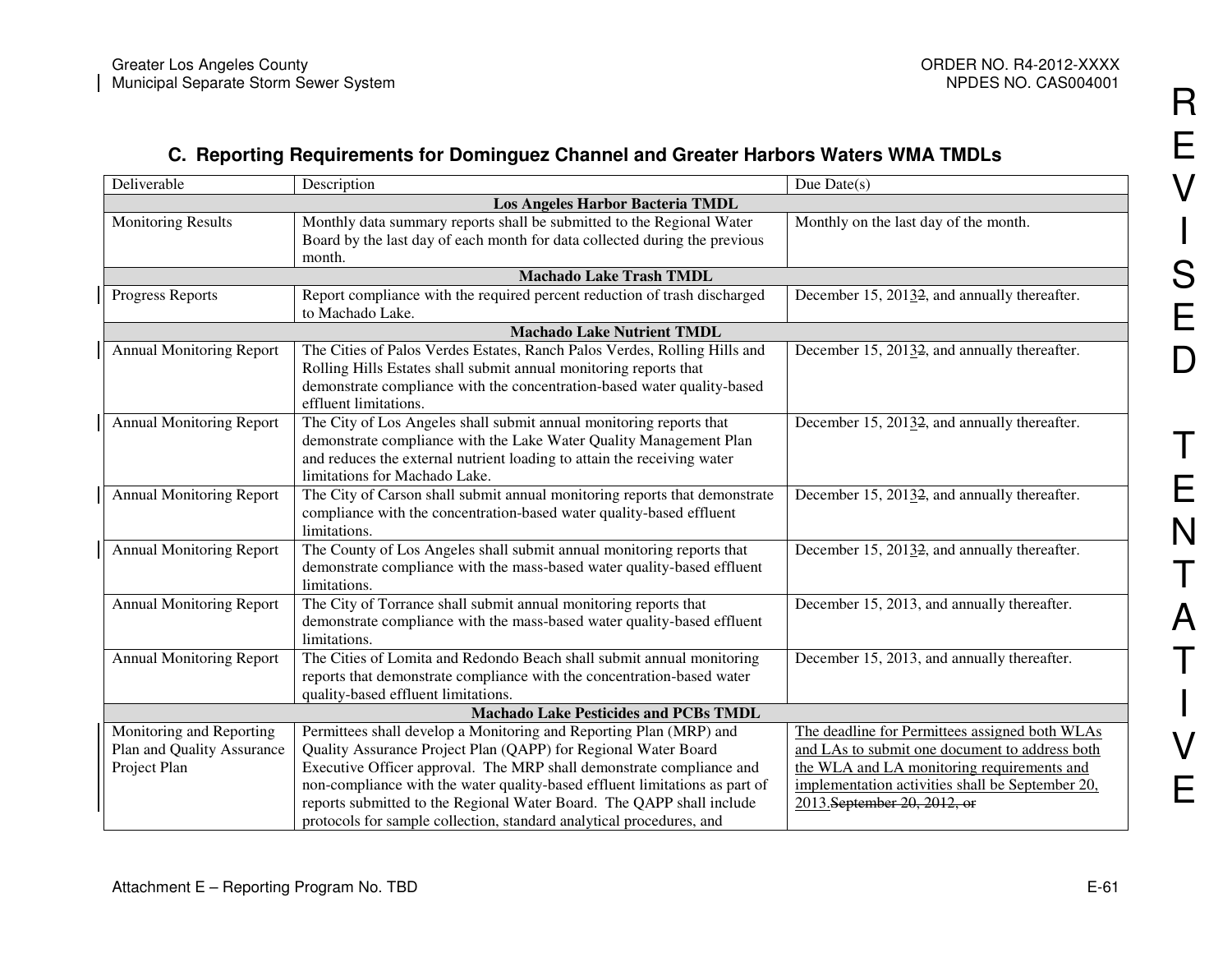|                                                                                              |                                  | laboratory certification. All samples shall be collected in accordance with<br>applicable SWAMP protocols.                                               | Submit an IMP or CIMP plan concurrently with the<br>Permittee's draft WMP, or                     |
|----------------------------------------------------------------------------------------------|----------------------------------|----------------------------------------------------------------------------------------------------------------------------------------------------------|---------------------------------------------------------------------------------------------------|
|                                                                                              |                                  |                                                                                                                                                          | If a WMP or IMP or CIMP will not be developed<br>then submitted the work plan 12 months after the |
|                                                                                              |                                  |                                                                                                                                                          | effective date of this Order.                                                                     |
|                                                                                              |                                  |                                                                                                                                                          | For an IMP, 9 months after the effective date of this                                             |
|                                                                                              |                                  |                                                                                                                                                          | Order; or                                                                                         |
|                                                                                              |                                  |                                                                                                                                                          | For a CIMP, 12 months after the effective date of<br>this Order                                   |
|                                                                                              | Begin Phase 1 Monitoring         | Begin Phase 1 Monitoring as outlined in the approved MRP and QAPP.                                                                                       | 30 days from date of Executive Officer approval of<br>MRP and QAPP                                |
|                                                                                              | Phase 1 Monitoring               | Conduct Phase 1 Monitoring for 2 years.                                                                                                                  | 2 year monitoring period                                                                          |
|                                                                                              | <b>Draft Implementation Plan</b> | Based on the results of Phase 1 Monitoring, Permittees shall submit an<br>Implementation Plan to attain water quality-based effluent limitations or      | 6 months from completion of Phase 1 Monitoring                                                    |
|                                                                                              |                                  | document that water quality-based effluent limitations are attained.                                                                                     |                                                                                                   |
|                                                                                              | Final Implementation Plan        | Permittees shall submit Final Implementation Plan.                                                                                                       | 1 year from completion of Phase 1 Monitoring                                                      |
|                                                                                              | Implementation                   | Permittees shall begin implementation actions to attain water quality-based                                                                              | 30 days from date of Implementation Plan approval                                                 |
|                                                                                              |                                  | effluent limitation, as necessary.                                                                                                                       |                                                                                                   |
| Dominguez Channel and Greater Los Angeles and Long Beach Harbor Waters Toxic Pollutants TMDL |                                  |                                                                                                                                                          |                                                                                                   |
|                                                                                              |                                  |                                                                                                                                                          |                                                                                                   |
|                                                                                              | Monitoring and Reporting         | Permittees shall develop Monitoring and Reporting Plans (MRPs) and                                                                                       | November 23, 2013, or                                                                             |
|                                                                                              | Plan and Quality Assurance       | Quality Assurance Project Plans (QAPPs) for Regional Water Board                                                                                         |                                                                                                   |
|                                                                                              | Project Plan                     | Executive Officer approval in accordance with the TMDL. The MRPs shall                                                                                   | Submit an IMP or CIMP plan concurrently with the                                                  |
|                                                                                              |                                  | include a requirement that the responsible parties report compliance and                                                                                 | Permittee's draft WMP.                                                                            |
|                                                                                              |                                  | non-compliance with water quality-based effluent limitations as part of                                                                                  |                                                                                                   |
|                                                                                              |                                  | annual reports submitted to the Regional Water Board. The QAPPs shall                                                                                    | For an IMP, 9 months after the effective date of this                                             |
|                                                                                              |                                  | include protocols for sample collection, standard analytical procedures, and                                                                             | Order; or                                                                                         |
|                                                                                              |                                  | laboratory certification. All samples shall be collected in accordance with                                                                              |                                                                                                   |
|                                                                                              |                                  | applicable SWAMP protocols.                                                                                                                              | For a CIMP, 12 months after the effective date of<br>this Order                                   |
|                                                                                              | Monitoring Plan                  | Permittees shall implement monitoring as outlined in the approved MRP                                                                                    | 30 days after MRP and QAPP is approved by                                                         |
|                                                                                              |                                  | and QAPP.                                                                                                                                                | Regional Water Board Executive Officer.                                                           |
|                                                                                              | <b>Annual Monitoring Reports</b> | Permittees shall submit annual monitoring reports to the Regional Water<br>Board.                                                                        | December 15, 2013, and annually thereafter.                                                       |
|                                                                                              | Implementation Plan and          | Permittees in the Dominguez Channel and Greater Harbors Waters                                                                                           | Submit an IMP or CIMP plan concurrently with the                                                  |
|                                                                                              | <b>Contaminated Sediment</b>     | Watershed Management Area shall develop and submit an Implementation                                                                                     | Permittee's draft WMP, or                                                                         |
|                                                                                              | Management Plan (CSMP)           | Plan and Contaminated Sediment Management Plan (CSMP). The CSMP                                                                                          |                                                                                                   |
|                                                                                              |                                  | shall include concrete milestones with numeric estimates of load reductions<br>or removal, including milestones for remediating hot spots, including but | If a WMP or IMP or CIMP will not be developed<br>then submitted the Implementation Plan and CSMP  |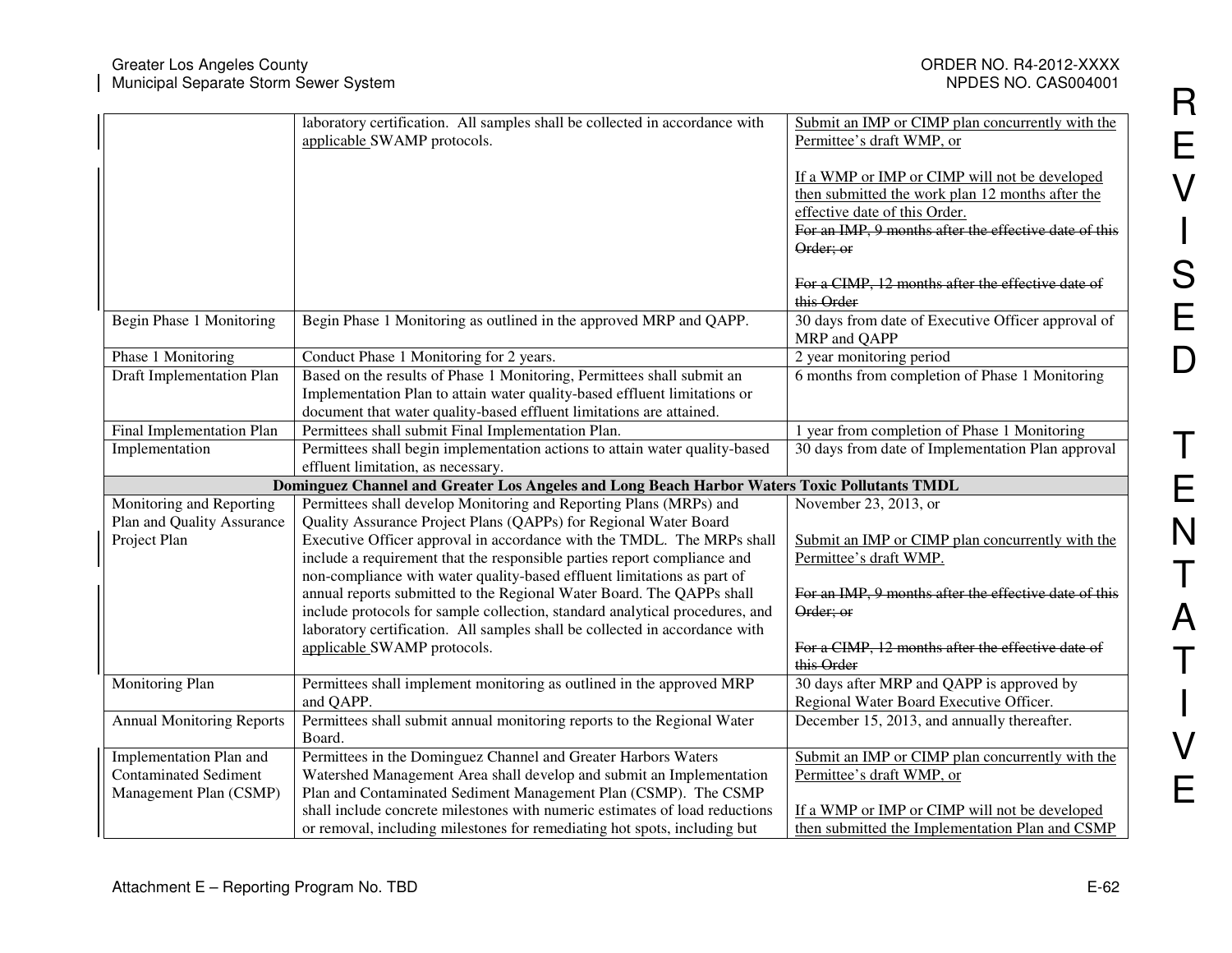#### Greater Los Angeles County ORDER NO. R4-2012-XXXX Municipal Separate Storm Sewer System NPDES NO. CAS004001

NPDES NO. CAS004001

|                               | not limited to Dominguez Channel Estuary, Consolidated Slip and Fish    | 12 months                                      |
|-------------------------------|-------------------------------------------------------------------------|------------------------------------------------|
|                               | Harbor, for Regional Water Board Executive Officer approval.            | 1 year after the effective date of this Order. |
| Report of Implementation      | Permittees in the Los Angeles River and San Gabriel River Watersheds    | December 15, 2013, and annually thereafter     |
|                               | shall submit a Report of Implementation to the Regional Water Board.    |                                                |
| <b>Implementation Reports</b> | Permittees shall submit annual implementation reports to the Regional   | December 15, 2014, and annually thereafter     |
|                               | Water Board. Report on implementation progress and demonstrate progress |                                                |
|                               | toward meeting the water quality-based effluent limitations.            |                                                |
| <b>Updated Implementation</b> | Permittees in the Dominguez Channel and Greater Harbors Waters          | March 23, 2017                                 |
| Plan and CSMP                 | Watershed Management Area shall submit an updated Implementation Plan   |                                                |
|                               | and Contaminated Sediment Management Plan (CSMP).                       |                                                |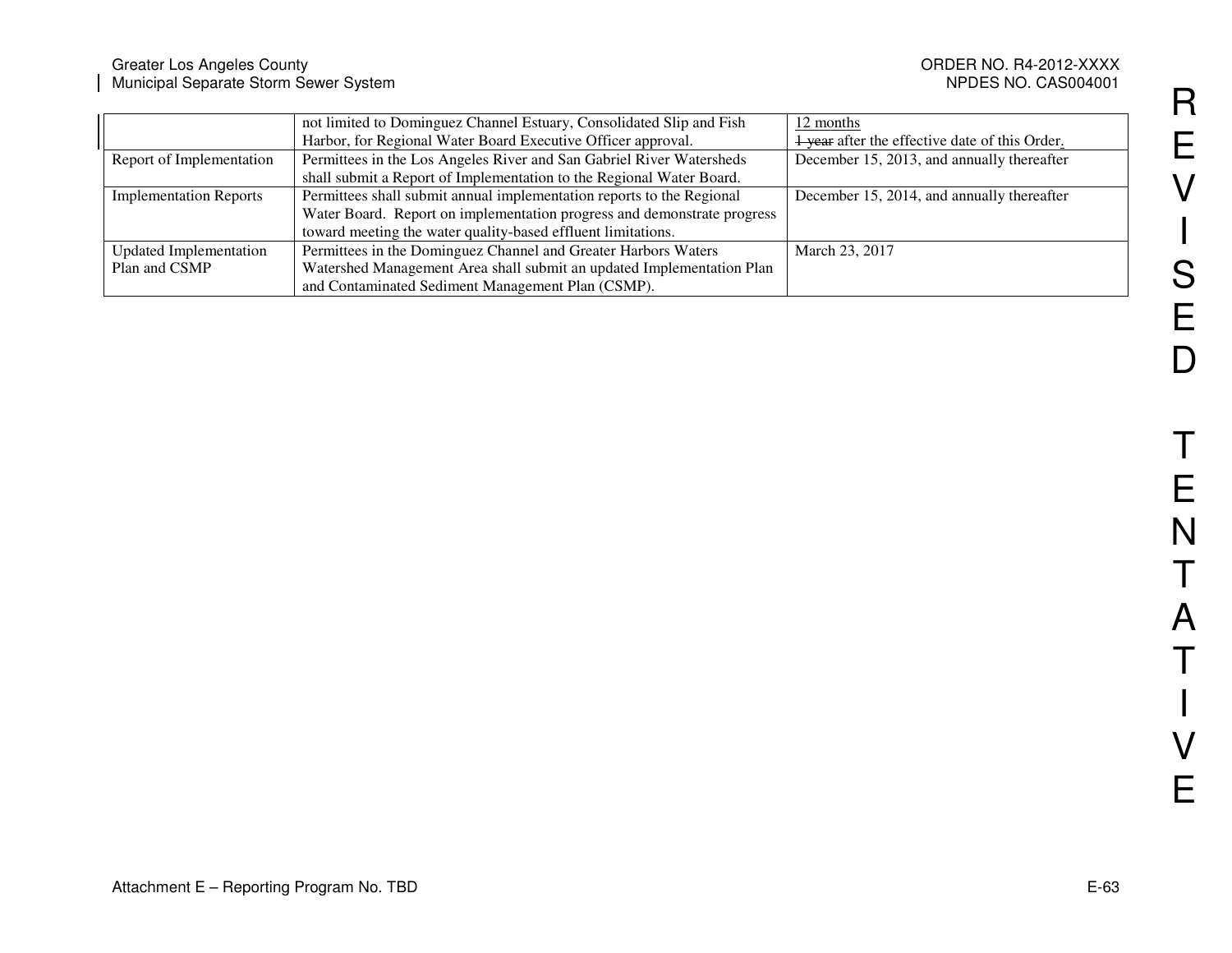R

E

V

**International Contract Contract Contract Contract Contract Contract Contract Contract Contract Contract Contra** 

 $\overline{\phantom{a}}$ 

S

E

D

T

E

N

T

A

T

V

 $\mathbf{I}$ 

E

#### **D. Reporting Requirements for the Los Angeles River WMA TMDLs**

|                                                               | Deliverable                                    | Description                                                                                                                                                                                                                                                                                                                                                                                                                                                                                                                                                                                                                                                                                                                 | Due $Date(s)$                                                                                                                                                                                                                                                                    |
|---------------------------------------------------------------|------------------------------------------------|-----------------------------------------------------------------------------------------------------------------------------------------------------------------------------------------------------------------------------------------------------------------------------------------------------------------------------------------------------------------------------------------------------------------------------------------------------------------------------------------------------------------------------------------------------------------------------------------------------------------------------------------------------------------------------------------------------------------------------|----------------------------------------------------------------------------------------------------------------------------------------------------------------------------------------------------------------------------------------------------------------------------------|
| <b>Los Angeles River Watershed Trash TMDL</b>                 |                                                |                                                                                                                                                                                                                                                                                                                                                                                                                                                                                                                                                                                                                                                                                                                             |                                                                                                                                                                                                                                                                                  |
|                                                               | Reporting                                      | Report compliance with the installation of full capture systems.                                                                                                                                                                                                                                                                                                                                                                                                                                                                                                                                                                                                                                                            | December 15, 20132, and annually                                                                                                                                                                                                                                                 |
|                                                               |                                                |                                                                                                                                                                                                                                                                                                                                                                                                                                                                                                                                                                                                                                                                                                                             | thereafter.                                                                                                                                                                                                                                                                      |
| Los Angeles River Nitrogen Compounds and Related Effects TMDL |                                                |                                                                                                                                                                                                                                                                                                                                                                                                                                                                                                                                                                                                                                                                                                                             |                                                                                                                                                                                                                                                                                  |
|                                                               | Monitoring Work Plan                           | Submittal of a Monitoring Work Plan by MS4 $\frac{1}{P}$ Permittees to estimate nitrogen<br>loadings associated with runoff loads from the storm drain system for approval by the<br>Executive Officer of the Regional Water Board. The Work Plan will include<br>monitoring for ammonia, nitrate, and nitrite. The Work Plan may include a phased<br>approach wherein the first phase is based on monitoring from the existing mass<br>emission station in the Los Angeles River. The Work Plan will also contain protocol<br>and a schedule for implementing additional monitoring if necessary. The Work Plan<br>will also propose triggers for conducting source identification and implementing<br>BMPs, if necessary. | Submit an IMP or CIMP plan<br>concurrently with the Permittee's draft<br>WMP, or<br>If a WMP or IMP or CIMP will not be<br>developed then submitted the<br>Monitoring Work Plan 12 months after<br>the effective date of this Order.<br>For an IMP, 9 months after the effective |
|                                                               | Reporting                                      | Annual reporting of monitoring results to the Regional Water Board.                                                                                                                                                                                                                                                                                                                                                                                                                                                                                                                                                                                                                                                         | date of this Order; or<br>For a CIMP, 12 months after the<br>effective date of this Order<br>December 15, 2013, and annually<br>thereafter.                                                                                                                                      |
|                                                               |                                                | Los Angeles River and Tributaries Metals TMDL                                                                                                                                                                                                                                                                                                                                                                                                                                                                                                                                                                                                                                                                               |                                                                                                                                                                                                                                                                                  |
|                                                               | <b>Annual Monitoring Report</b>                | Permittees shall submit annual monitoring reports as detailed in the approved<br>coordinated monitoring plan to the Regional Water Board.                                                                                                                                                                                                                                                                                                                                                                                                                                                                                                                                                                                   | December 15, 20132, and annually<br>thereafter.                                                                                                                                                                                                                                  |
| Los Angeles River Watershed Bacteria TMDL                     |                                                |                                                                                                                                                                                                                                                                                                                                                                                                                                                                                                                                                                                                                                                                                                                             |                                                                                                                                                                                                                                                                                  |
|                                                               | <b>Bacteria Coordinated</b><br>Monitoring Plan | Permittees shall submit a Bacteria Coordinated Monitoring Plan (CMP), which shall<br>be submitted for Regional Water Board Executive Officer approval. The CMP shall<br>detail: the number and location of sites, including at least one monitoring station per<br>each river segment, reach and tributary addressed under this TMDL; measurements<br>and sample collection methods; and monitoring frequencies. Permittees may also<br>include in the CMP, for Executive Officer consideration, other meteorological stations                                                                                                                                                                                              | March 23, 2013, or<br>Submit an IMP or CIMP plan<br>concurrently with the Permittee's draft<br>WMP.                                                                                                                                                                              |
|                                                               |                                                | which may be more representative of the existing hydrology and climate.<br>Each segment, reach, and tributary addressed under this TMDL shall be monitored at<br>least monthly until the subject segment, reach or tributary is at the end of the execution<br>part of its first implementation phase (i.e. 7 years after beginning the segment or<br>tributary-specific phase), to determine compliance with the interim water quality based                                                                                                                                                                                                                                                                               | For an IMP, 9 months after the effective<br>date of this Order; or<br>For a CIMP, 12 months after the<br>effective date of this Order                                                                                                                                            |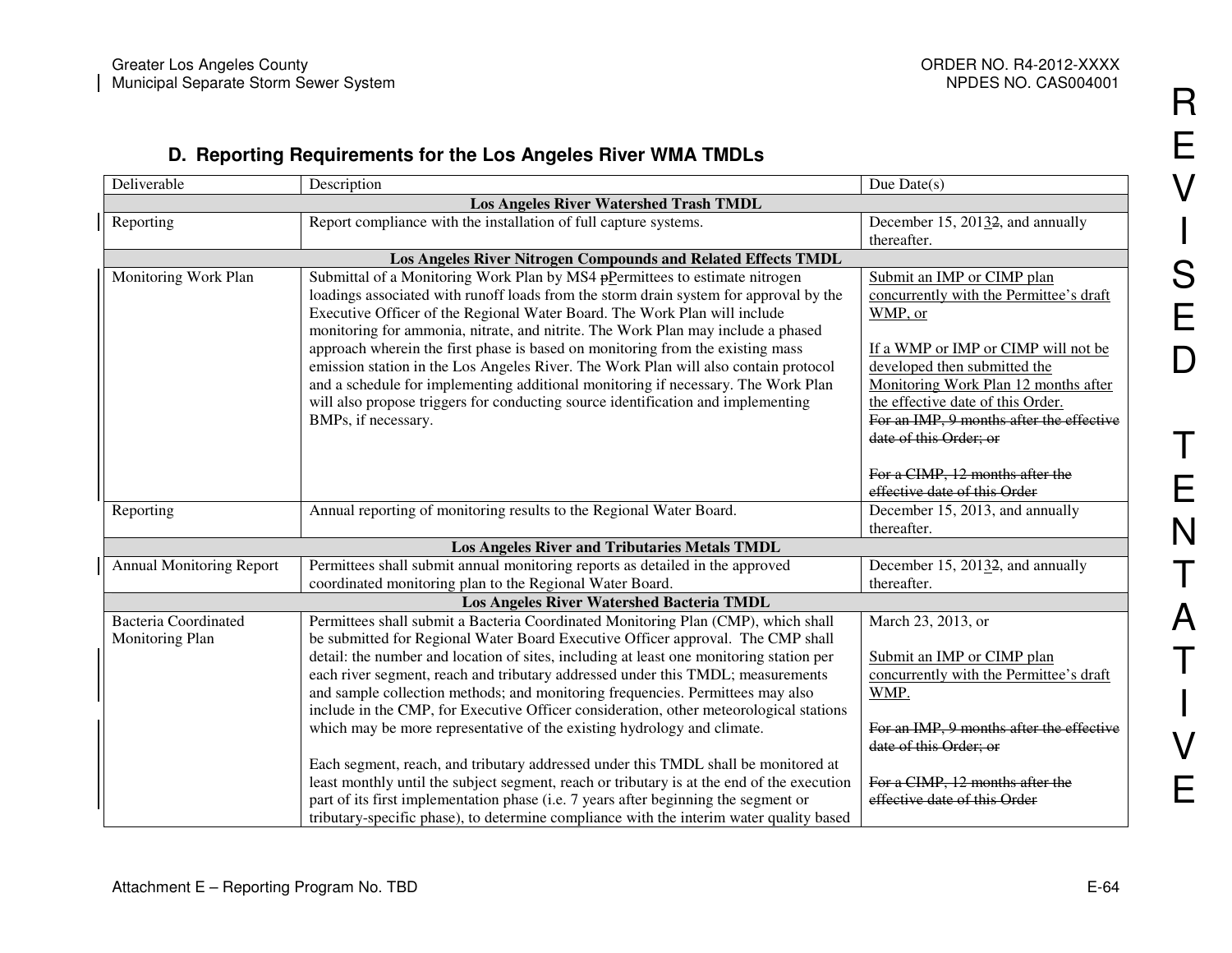| <b>Greater Los Angeles County</b><br>Municipal Separate Storm Sewer System |                                                                                                                                                                                                                                                                                                                                                                                                                                                                                                                                                                                                                                                                                                                                                                                                                                                                                                          | ORDER NO. R4-2012-XXXX<br>NPDES NO. CAS004001                                                                                                                                                  |
|----------------------------------------------------------------------------|----------------------------------------------------------------------------------------------------------------------------------------------------------------------------------------------------------------------------------------------------------------------------------------------------------------------------------------------------------------------------------------------------------------------------------------------------------------------------------------------------------------------------------------------------------------------------------------------------------------------------------------------------------------------------------------------------------------------------------------------------------------------------------------------------------------------------------------------------------------------------------------------------------|------------------------------------------------------------------------------------------------------------------------------------------------------------------------------------------------|
|                                                                            | effluent limitations. Each segment, reach and tributary addressed under this TMDL<br>shall be monitored at least weekly to determine compliance with the instream targets<br>after the first implementation phase.<br>For parties pursuing a Load Reduction Strategy (LRS), intensive outfall monitoring<br>will be conducted before and after implementation of the LRS. Pre-LRS monitoring<br>will be used to estimate the E. coli loading from MS4 outfalls to the segment or<br>tributary, and identify the outfalls and types of implementation actions that are<br>expected to be necessary to attain the water quality based limits. Post-LRS<br>monitoring will be used to evaluate compliance with the interim water quality based<br>limits and to plan for additional implementation actions to meet the final water<br>quality based limits, in a second implementation phase, if necessary. |                                                                                                                                                                                                |
|                                                                            | When applicable, outfall monitoring shall including E. coli by USEPA- approved<br>methods and flow rate at all MS4 outfalls ("snapshots") that are discharging to a<br>segment or tributary or across jurisdictional boundaries during a given monitoring<br>event. For each LRS, at least six (6) snapshots shall be conducted for pre-LRS<br>monitoring, and at least three (3) snapshots shall be conducted for post-LRS<br>monitoring. For MS4s that choose to follow a non-LRS implementation approach, but<br>choose to demonstrate compliance with Equivalent Conditions, at least six (6)<br>snapshots shall be conducted.                                                                                                                                                                                                                                                                       |                                                                                                                                                                                                |
| Implement CMP                                                              | Permittees shall begin implementation actions to attain water quality-based effluent<br>limitation, as necessary.                                                                                                                                                                                                                                                                                                                                                                                                                                                                                                                                                                                                                                                                                                                                                                                        | 30 days after approval of the CMP                                                                                                                                                              |
| <b>Annual Monitoring Report</b>                                            | Annual reporting of monitoring results to the Regional Water Board.                                                                                                                                                                                                                                                                                                                                                                                                                                                                                                                                                                                                                                                                                                                                                                                                                                      | December 15, 2013, and annually<br>thereafter.                                                                                                                                                 |
| <b>Implementation Plan</b>                                                 | Permittees shall submit an Implementation Plan for wet weather with interim<br>milestones for approval of the Regional Water Board Executive Officer.                                                                                                                                                                                                                                                                                                                                                                                                                                                                                                                                                                                                                                                                                                                                                    | March 23, 2022                                                                                                                                                                                 |
|                                                                            | <b>Legg Lake Trash TMDL</b>                                                                                                                                                                                                                                                                                                                                                                                                                                                                                                                                                                                                                                                                                                                                                                                                                                                                              |                                                                                                                                                                                                |
| <b>TMRP Reports MFAC</b>                                                   | Report compliance with the approved MFAC program.                                                                                                                                                                                                                                                                                                                                                                                                                                                                                                                                                                                                                                                                                                                                                                                                                                                        | December 15, 2013, and annually<br>thereafter                                                                                                                                                  |
|                                                                            | Long Beach City Beaches and Los Angeles River Estuary Bacteria TMDL                                                                                                                                                                                                                                                                                                                                                                                                                                                                                                                                                                                                                                                                                                                                                                                                                                      |                                                                                                                                                                                                |
| <b>Compliance Monitoring</b>                                               | To evaluate compliance with numeric targets, monitoring shall take place at existing<br>monitoring sites as well as any new monitoring locations in the ambient water.<br>For beach monitoring locations, daily or systematic weekly sampling in the wave wash<br>at all major drains and creeks, existing monitoring stations at beaches without storm<br>drains, and freshwater outlets is recommended to evaluate compliance. At all beach<br>locations, samples should be taken at ankle depth and on an incoming wave, consistent<br>with section 7961(b) of title 17 of the California Code of Regulations. At locations                                                                                                                                                                                                                                                                           | Submit an IMP or CIMP plan<br>concurrently with the Permittee's draft<br>WMP, or<br>If a WMP or IMP or CIMP will not be<br>developed then submitted the<br>Monitoring Plan 12 months after the |
|                                                                            | where there is a freshwater outlet, during wet weather, samples should be taken as close                                                                                                                                                                                                                                                                                                                                                                                                                                                                                                                                                                                                                                                                                                                                                                                                                 | effective date of this Order.                                                                                                                                                                  |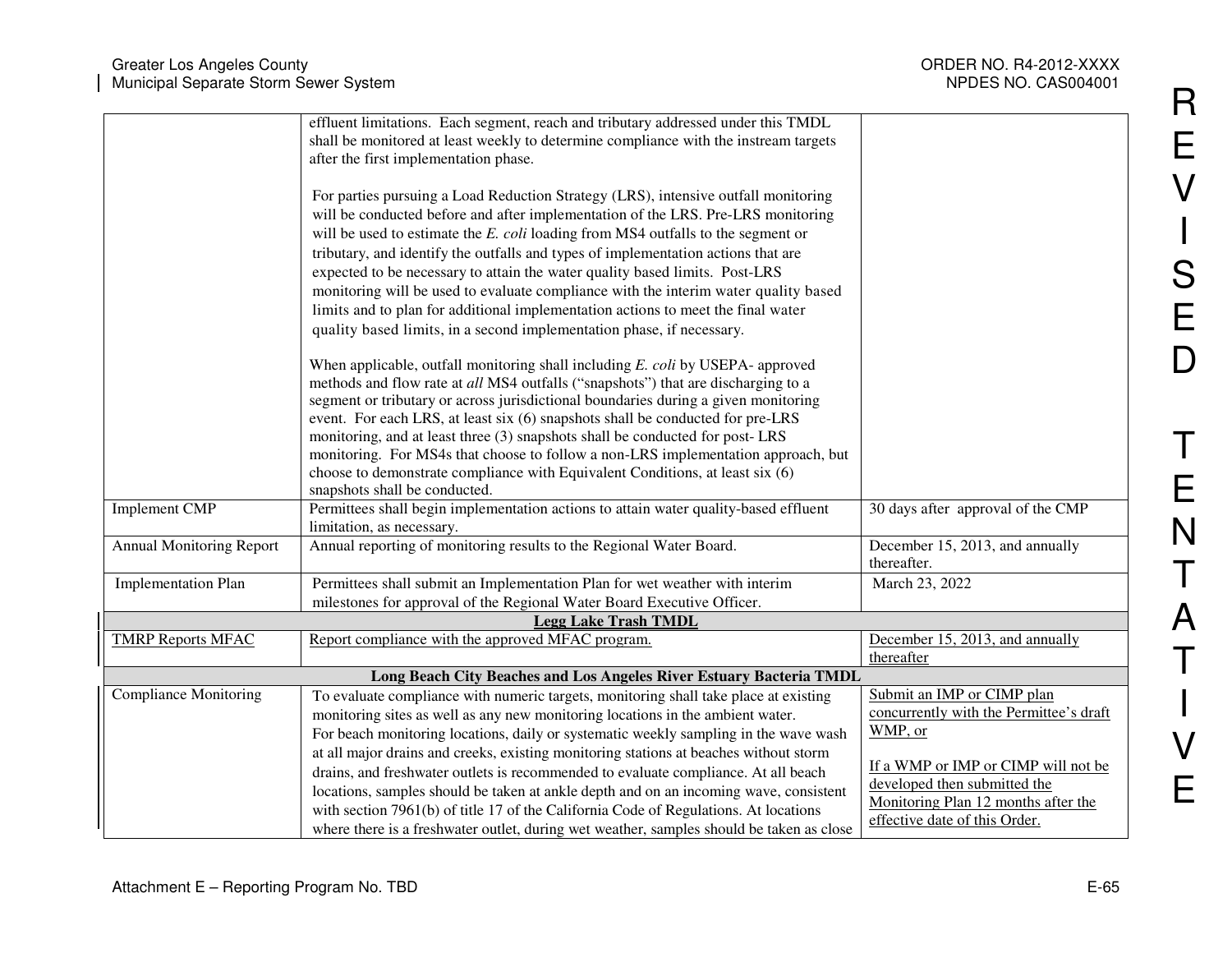| Greater Los Angeles County                                                                                                                                                                                                                                                                                                                                                                                                                                                                                                                                                                                                                                                                                                                 | ORDER NO. R4-2012-XXXX |
|--------------------------------------------------------------------------------------------------------------------------------------------------------------------------------------------------------------------------------------------------------------------------------------------------------------------------------------------------------------------------------------------------------------------------------------------------------------------------------------------------------------------------------------------------------------------------------------------------------------------------------------------------------------------------------------------------------------------------------------------|------------------------|
| Municipal Separate Storm Sewer System                                                                                                                                                                                                                                                                                                                                                                                                                                                                                                                                                                                                                                                                                                      | NPDES NO. CAS004001    |
| as possible to the wave wash, and no further away than 10 meters down current of the<br>storm drain or outlet.<br>A robust monitoring program shall be developed for the LAR Estuary. Available data<br>includes bi-weekly monitoring from May through September of 2009, and 2010.<br>Monitoring shall be expanded to include year round monitoring requirements, and at<br>least three monitoring locations within the Estuary. We understand that adequate data to<br>establish a reference estuary approach is currently not available. If in the future,<br>adequate data from reference estuary studies become available, it may be appropriate to<br>consider a reference estuary approach to evaluate compliance with these TMDLs. |                        |

| For an IMP, 9 months after the   |                                                                                    |                                  |
|----------------------------------|------------------------------------------------------------------------------------|----------------------------------|
| effective date of this Order; or |                                                                                    |                                  |
|                                  |                                                                                    |                                  |
| For a CIMP, 12 months after the  |                                                                                    |                                  |
| effective date of this Order     |                                                                                    |                                  |
| <b>Annual Monitoring Report</b>  | Annual reporting of monitoring results to the Regional Water Board.                | December 15, 2013, and annually  |
|                                  |                                                                                    | thereafter.                      |
|                                  | <b>Los Angeles Area Lakes TMDLs</b>                                                |                                  |
|                                  | <b>Lake Calabasas Nutrient TMDL</b>                                                |                                  |
| <b>Compliance Monitoring</b>     | At a minimum, compliance monitoring should measure the following in-lake           | At a minimum twice during summer |
|                                  | water quality parameters: ammonia, TKN or organic nitrogen, nitrate plus           | months and once during winter.   |
|                                  | nitrite, orthophosphate, total phosphorus, total suspended solids, total dissolved |                                  |
|                                  | solids and chlorophyll a. Measurements of the temperature, DO, pH and              |                                  |
|                                  | electrical conductivity should also be taken throughout the water column with a    |                                  |
|                                  | water quality probe along with Secchi depth measurement. All parameters must       |                                  |
|                                  | meet target levels at half the Secchi depth. DO and pH must meet target levels     |                                  |
|                                  | from the surface of the water to 0.3 meters above the lake bottom. Additionally,   |                                  |
|                                  | in order to accurately calculate compliance with water quality based limits to the |                                  |
|                                  | lake expressed in yearly loads, monitoring should include flow estimation or       |                                  |
|                                  | monitoring as well as the water quality concentration measurements.                |                                  |
| Supplemental Water Monitoring    | At Lake Calabasas, water quality based limits are assigned to supplemental         | Once a year during the summer    |
|                                  | water additions. This source should be monitoring for at minimum; ammonia,         | months (critical conditions).    |
|                                  | TKN or organic nitrogen, nitrate plus nitrite, orthophosphate, total phosphorus,   |                                  |
|                                  | total suspended solids and total dissolved solids.                                 |                                  |
| <b>Stormwater Monitoring</b>     | Stormwater sources should be measured near the point where they enter the          | Twice a year.                    |
|                                  | lakes for at minimum: ammonia, TKN or organic nitrogen, nitrate plus nitrite,      |                                  |
|                                  | orthophosphate, total phosphorus, total suspended solids and total dissolved       |                                  |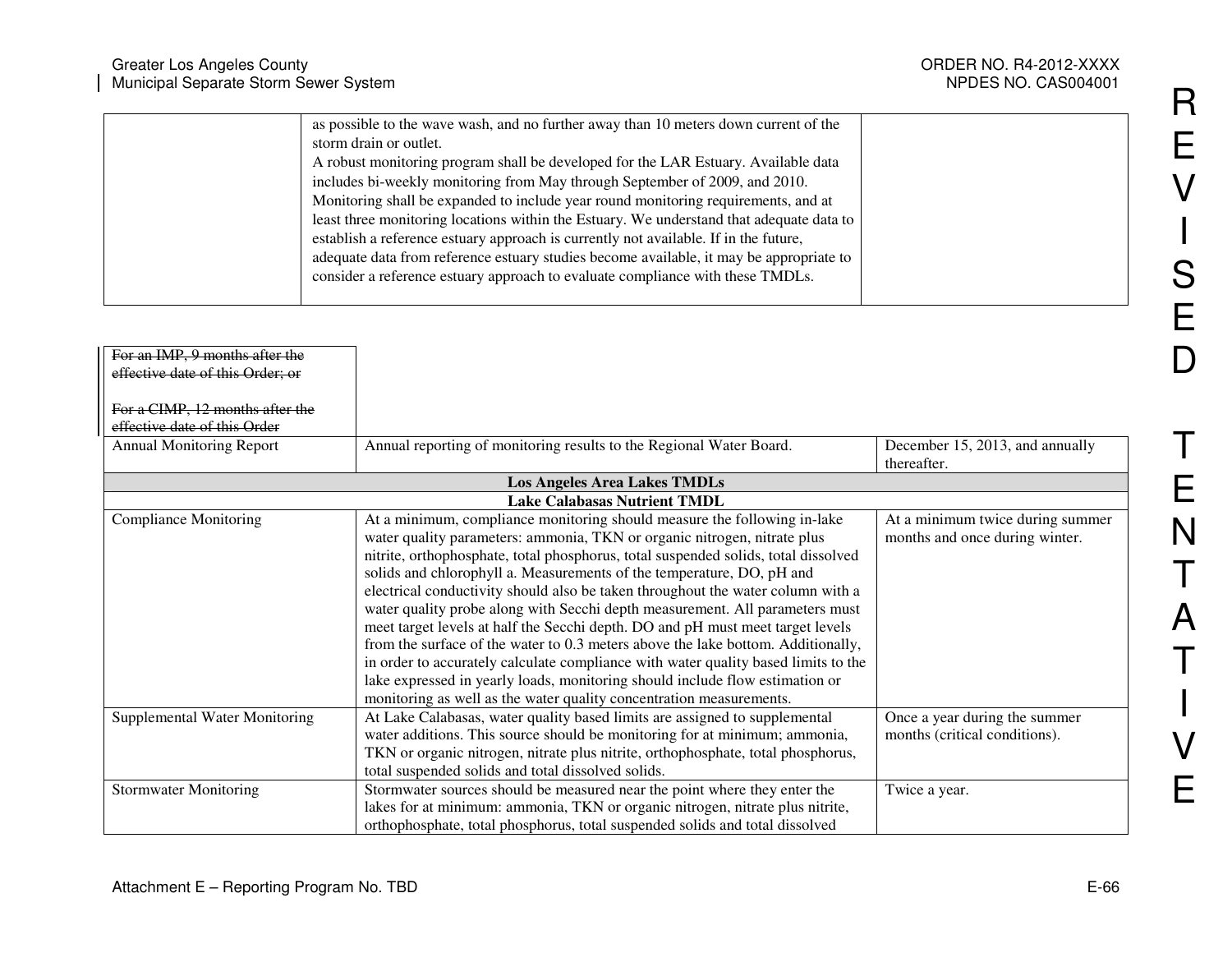|                               | solids.                                                                                                                                                                                                                                                                                                                                                                                                                                                                                                                                                                                                                                                                                                                                                                                                                                                                                                                    |                                                                    |
|-------------------------------|----------------------------------------------------------------------------------------------------------------------------------------------------------------------------------------------------------------------------------------------------------------------------------------------------------------------------------------------------------------------------------------------------------------------------------------------------------------------------------------------------------------------------------------------------------------------------------------------------------------------------------------------------------------------------------------------------------------------------------------------------------------------------------------------------------------------------------------------------------------------------------------------------------------------------|--------------------------------------------------------------------|
| Reporting                     | Annual reporting of monitoring results to the Regional Water Board.                                                                                                                                                                                                                                                                                                                                                                                                                                                                                                                                                                                                                                                                                                                                                                                                                                                        | December 15, 20132, and annually<br>thereafter.                    |
|                               | <b>Echo Park Lake Nutrient TMDL</b>                                                                                                                                                                                                                                                                                                                                                                                                                                                                                                                                                                                                                                                                                                                                                                                                                                                                                        |                                                                    |
| <b>Compliance Monitoring</b>  | At a minimum, compliance monitoring should measure the following in-lake<br>water quality parameters: ammonia, TKN or organic nitrogen, nitrate plus<br>nitrite, orthophosphate, total phosphorus, total suspended solids, total dissolved<br>solids and chlorophyll a. Measurements of the temperature, dissolved oxygen,<br>pH and electrical conductivity should also be taken throughout the water column<br>with a water quality probe along with Secchi depth measurement. All parameters<br>must meet target levels at half the Secchi depth. DO and pH must meet target<br>levels from the surface of the water to 0.3 meters above the lake bottom.<br>Additionally, in order to accurately calculate compliance with water quality<br>based limits to the lake expressed in yearly loads, monitoring should include<br>flow estimation or monitoring as well as the water quality concentration<br>measurements. | At a minimum twice during summer<br>months and once during winter. |
| <b>Stormwater Monitoring</b>  | Stormwater sources should be measured near the point where they enter the<br>lakes for at minimum: ammonia, TKN or organic nitrogen, nitrate plus nitrite,<br>orthophosphate, total phosphorus, total suspended solids and total dissolved<br>solids.                                                                                                                                                                                                                                                                                                                                                                                                                                                                                                                                                                                                                                                                      | Twice a year.                                                      |
| Reporting                     | Annual reporting of monitoring results to the Regional Water Board.                                                                                                                                                                                                                                                                                                                                                                                                                                                                                                                                                                                                                                                                                                                                                                                                                                                        | December 15, 20132, and annually<br>thereafter.                    |
|                               | Echo Park Lake PCBs and Organochlorine Pesticide TMDLs                                                                                                                                                                                                                                                                                                                                                                                                                                                                                                                                                                                                                                                                                                                                                                                                                                                                     |                                                                    |
| <b>Compliance Monitoring</b>  | At a minimum, compliance monitoring should measure the following in-lake<br>water quality parameters: total suspended sediments, total PCBs, total chlordane,<br>and dieldrin; as well as the following in-lake sediment parameters: total organic<br>carbon, total PCBs, total chlordane, and dieldrin. Environmentally relevant<br>detection limits should be used (i.e., detection limits lower than applicable<br>target), if available at a commercial laboratory. Measurements of the<br>temperature, dissolved oxygen, pH and electrical conductivity should also be<br>taken throughout the water column with a water quality probe along with Secchi<br>depth measurement.                                                                                                                                                                                                                                        | December 15, 2013, and annually<br>thereafter.                     |
| <b>Fish Tissue Monitoring</b> | Monitoring of fish tissue. For the OC pesticides and PCBs TMDLs, a<br>demonstration that fish tissue targets have been met in any given year must at<br>minimum include a composite sample of skin off fillets from at least five<br>largemouth bass each measuring at least 350mm in length.                                                                                                                                                                                                                                                                                                                                                                                                                                                                                                                                                                                                                              | At least every three years.                                        |
| <b>Stormwater Monitoring</b>  | Stormwater sources should be measured near the point where they enter the<br>lakes. Sampling should be designed to collect sufficient volumes of suspended<br>solids to allow for the analysis of at minimum: total organic carbon, total<br>suspended solids, total PCBs, total chlordane, and dieldrin. Measurements of the                                                                                                                                                                                                                                                                                                                                                                                                                                                                                                                                                                                              | Once a year during a wet weather<br>event.                         |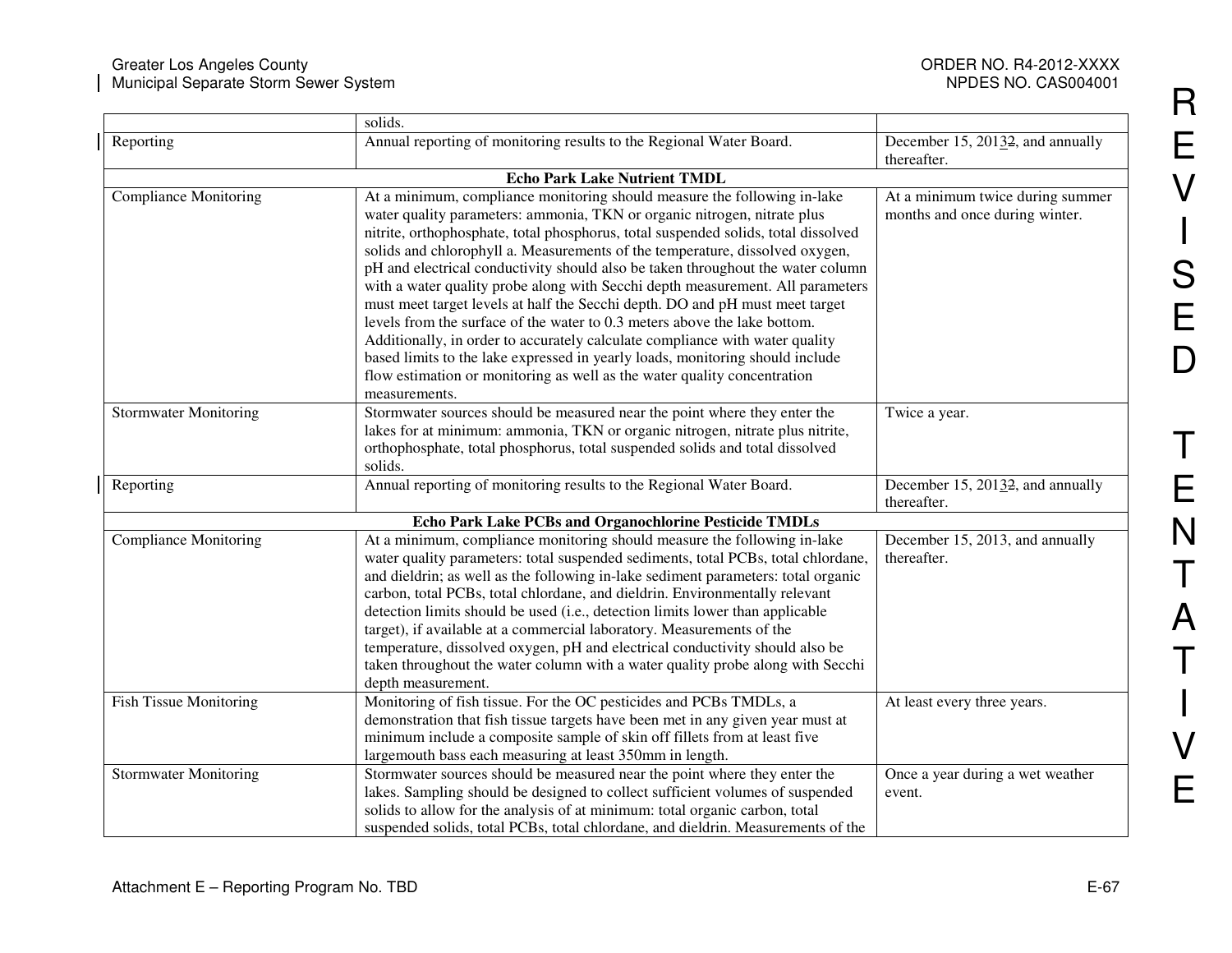|                              | temperature, dissolved oxygen, pH and electrical conductivity should also be<br>taken.                                                                                                                                                                                                                                                                                                                                                                                                                                                                                                                                                                                                                                                          |                                                                    |
|------------------------------|-------------------------------------------------------------------------------------------------------------------------------------------------------------------------------------------------------------------------------------------------------------------------------------------------------------------------------------------------------------------------------------------------------------------------------------------------------------------------------------------------------------------------------------------------------------------------------------------------------------------------------------------------------------------------------------------------------------------------------------------------|--------------------------------------------------------------------|
| Reporting                    | Annual reporting of monitoring results to the Regional Water Board.                                                                                                                                                                                                                                                                                                                                                                                                                                                                                                                                                                                                                                                                             | December 15, 20132, and annually<br>thereafter.                    |
|                              | <b>Echo Park Lake Trash TMDL</b>                                                                                                                                                                                                                                                                                                                                                                                                                                                                                                                                                                                                                                                                                                                |                                                                    |
| <b>Compliance Monitoring</b> | Responsible jurisdictions should monitor the trash quantity deposited in the<br>vicinity of Echo Park Lake as well as on the waterbody to comply with the                                                                                                                                                                                                                                                                                                                                                                                                                                                                                                                                                                                       | Quarterly.                                                         |
|                              | TMDL target and to understand the effectiveness of various implementation                                                                                                                                                                                                                                                                                                                                                                                                                                                                                                                                                                                                                                                                       |                                                                    |
|                              | efforts. The Rapid Trash Assessment Method is recommended.                                                                                                                                                                                                                                                                                                                                                                                                                                                                                                                                                                                                                                                                                      |                                                                    |
| Reporting                    | Annual reporting of monitoring results to the Regional Water Board.                                                                                                                                                                                                                                                                                                                                                                                                                                                                                                                                                                                                                                                                             | December 15, 2013 <sub>2</sub> , and annually<br>thereafter.       |
|                              | <b>Legg Lake System Nutrient TMDL</b>                                                                                                                                                                                                                                                                                                                                                                                                                                                                                                                                                                                                                                                                                                           |                                                                    |
| <b>Compliance Monitoring</b> | At a minimum, compliance monitoring should measure the following in-lake<br>water quality parameters: ammonia, TKN or organic nitrogen, nitrate plus                                                                                                                                                                                                                                                                                                                                                                                                                                                                                                                                                                                            | At a minimum twice during summer<br>months and once during winter. |
|                              | nitrite, orthophosphate, total phosphorus, total suspended solids, total dissolved<br>solids and chlorophyll a. Measurements of the temperature, dissolved oxygen,<br>pH and electrical conductivity should also be taken throughout the water column                                                                                                                                                                                                                                                                                                                                                                                                                                                                                           |                                                                    |
|                              | with a water quality probe along with Secchi depth measurement. All parameters                                                                                                                                                                                                                                                                                                                                                                                                                                                                                                                                                                                                                                                                  |                                                                    |
|                              | must meet target levels at half the Secchi depth. DO and pH must meet target<br>levels from the surface of the water to 0.3 meters above the lake bottom.                                                                                                                                                                                                                                                                                                                                                                                                                                                                                                                                                                                       |                                                                    |
|                              | Additionally, in order to accurately calculate compliance with water quality<br>based limits to the lake expressed in yearly loads, monitoring should include                                                                                                                                                                                                                                                                                                                                                                                                                                                                                                                                                                                   |                                                                    |
|                              | flow estimation or monitoring as well as the water quality concentration<br>measurements.                                                                                                                                                                                                                                                                                                                                                                                                                                                                                                                                                                                                                                                       |                                                                    |
| <b>Stormwater Monitoring</b> | Stormwater sources should be measured near the point where they enter the<br>lakes for at minimum: ammonia, TKN or organic nitrogen, nitrate plus nitrite,                                                                                                                                                                                                                                                                                                                                                                                                                                                                                                                                                                                      | Twice a year.                                                      |
|                              | orthophosphate, total phosphorus, total suspended solids and total dissolved<br>solids.                                                                                                                                                                                                                                                                                                                                                                                                                                                                                                                                                                                                                                                         |                                                                    |
| Reporting                    | Annual reporting of monitoring results to the Regional Water Board.                                                                                                                                                                                                                                                                                                                                                                                                                                                                                                                                                                                                                                                                             | December 15, 2013, and annually<br>thereafter.                     |
|                              | <b>Peck Road Park Lake Nutrient TMDL</b>                                                                                                                                                                                                                                                                                                                                                                                                                                                                                                                                                                                                                                                                                                        |                                                                    |
| <b>Compliance Monitoring</b> | At a minimum, compliance monitoring should measure the following in-lake<br>water quality parameters: ammonia, TKN or organic nitrogen, nitrate plus<br>nitrite, orthophosphate, total phosphorus, total suspended solids, total dissolved<br>solids and chlorophyll a. Measurements of the temperature, DO, pH and<br>electrical conductivity should also be taken throughout the water column with a<br>water quality probe along with Secchi depth measurement. All parameters must<br>meet target levels at half the Secchi depth. Deep lakes, such as Peck Road Park<br>Lake, must meet the DO and pH targets in the water column from the surface to<br>0.3 meters above the bottom of the lake when the lake is not stratified. However, | At a minimum twice during summer<br>months and once during winter. |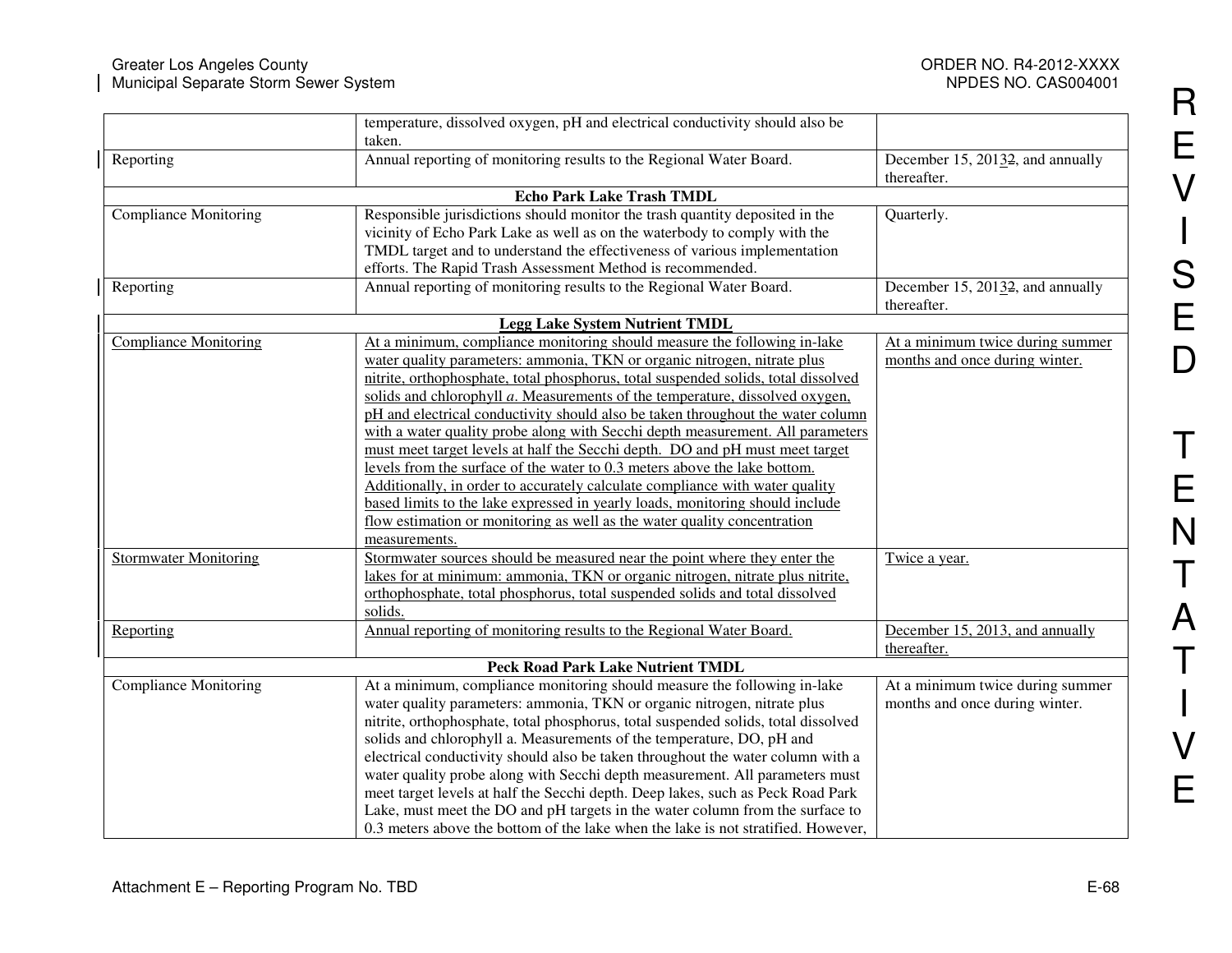|                               | when stratification occurs (i.e., a thermocline is present) then the DO and pH    |                                               |
|-------------------------------|-----------------------------------------------------------------------------------|-----------------------------------------------|
|                               | targets must be met in the epilimnion, the portion of the water column above the  |                                               |
|                               | thermocline. Additionally, in order to accurately calculate compliance with       |                                               |
|                               | water quality based limits to the lake expressed in yearly loads, monitoring      |                                               |
|                               | should include flow estimation or monitoring as well as the water quality         |                                               |
|                               | concentration measurements.                                                       |                                               |
| <b>Stormwater Monitoring</b>  | Stormwater sources should be measured near the point where they enter the         | Twice a year.                                 |
|                               | lakes for at minimum: ammonia, TKN or organic nitrogen, nitrate plus nitrite,     |                                               |
|                               | orthophosphate, total phosphorus, total suspended solids and total dissolved      |                                               |
|                               | solids.                                                                           |                                               |
| Reporting                     | Annual reporting of monitoring results to the Regional Water Board.               | December 15, 2013 <sub>2</sub> , and annually |
|                               |                                                                                   | thereafter.                                   |
|                               | Peck Road Park Lake PCBs and Organochlorine Pesticide TMDLs                       |                                               |
| <b>Compliance Monitoring</b>  | At a minimum, compliance monitoring should measure the following in-lake          | December 15, 2013, and annually               |
|                               | water quality parameters: total suspended sediments, total PCBs, total chlordane, | thereafter.                                   |
|                               | total DDTs, and dieldrin; as well as the following in-lake sediment parameters:   |                                               |
|                               | total organic carbon, total PCBs, total chlordane, total DDTs, and dieldrin.      |                                               |
|                               | Environmentally relevant detection limits should be used (i.e., detection limits  |                                               |
|                               | lower than applicable target), if available at a commercial laboratory.           |                                               |
|                               | Measurements of the temperature, dissolved oxygen, pH and electrical              |                                               |
|                               |                                                                                   |                                               |
|                               | conductivity should also be taken throughout the water column with a water        |                                               |
|                               | quality probe along with Secchi depth measurement.                                |                                               |
| <b>Fish Tissue Monitoring</b> | Monitoring of fish tissue. For the OC pesticides and PCBs TMDLs, a                | At least every three years.                   |
|                               | demonstration that fish tissue targets have been met in any given year must at    |                                               |
|                               | minimum include a composite sample of skin off fillets from at least five         |                                               |
|                               | common carp each measuring at least 350mm in length.                              |                                               |
| <b>Stormwater Monitoring</b>  | Stormwater sources should be measured near the point where they enter the         | Once a year during a wet weather              |
|                               | lakes. Sampling should be designed to collect sufficient volumes of suspended     | event.                                        |
|                               | solids to allow for the analysis of at minimum: total organic carbon, total       |                                               |
|                               | suspended solids, total PCBs, total chlordane, total DDTs, and dieldrin.          |                                               |
|                               | Measurements of the temperature, dissolved oxygen, pH and electrical              |                                               |
|                               | conductivity should also be taken.                                                |                                               |
| Reporting                     | Annual reporting of monitoring results to the Regional Water Board.               | December 15, 20132, and annually              |
|                               |                                                                                   | thereafter.                                   |
|                               | Peck Road Park Lake Trash TMDL                                                    |                                               |
| <b>Compliance Monitoring</b>  | Responsible jurisdictions should monitor the trash quantity deposited in the      | Quarterly.                                    |
|                               | vicinity of Peck Road Park Lake as well as in the waterbody to comply with the    |                                               |
|                               | TMDL target and to understand the effectiveness of various implementation         |                                               |
|                               | efforts. The Rapid Trash Assessment Method is recommended.                        |                                               |
| Reporting                     | Annual reporting of monitoring results to the Regional Water Board.               | December 15, 20132, and annually              |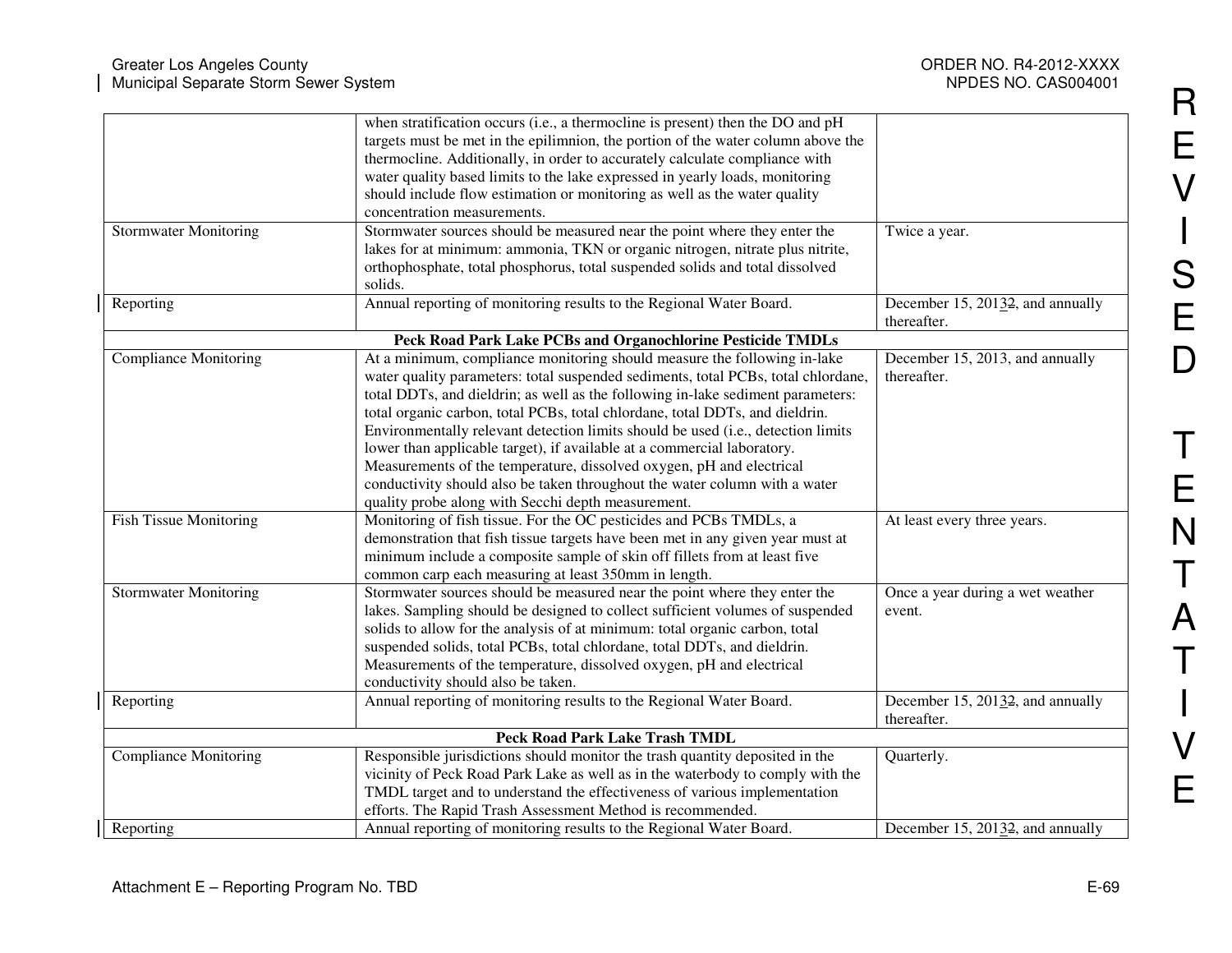#### Greater Los Angeles County ORDER NO. R4-2012-XXXX Municipal Separate Storm Sewer System NPDES NO. CAS004001

# NPDES NO. CAS004001

thereafter.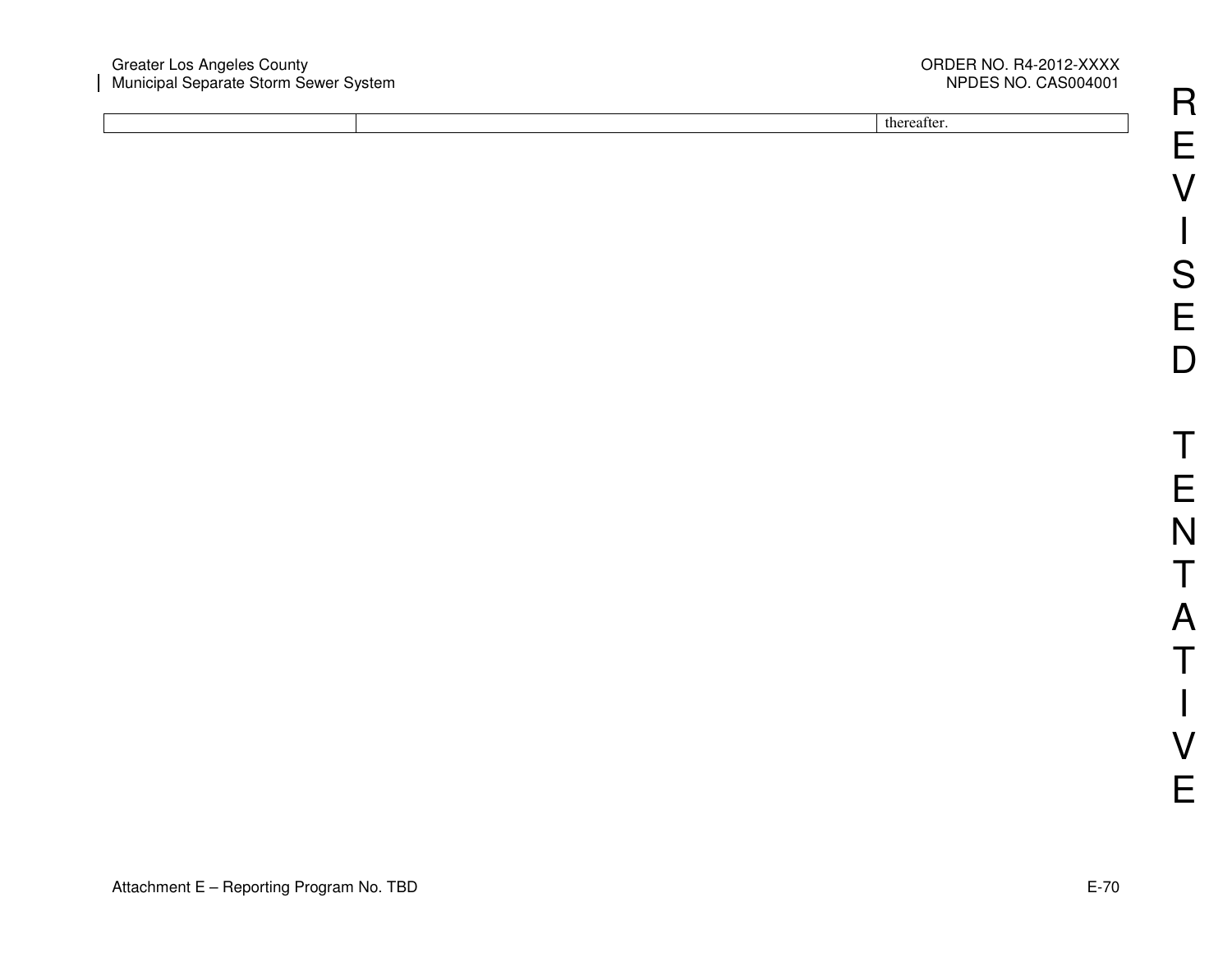#### **E. Reporting Requirements for San Gabriel River WMA TMDLs**

| Deliverable                   | Description                                                                                                                                                                                                                                                                                                                                                                                                                                                                                                                                                                                                                                                                         | Due $Date(s)$                      |
|-------------------------------|-------------------------------------------------------------------------------------------------------------------------------------------------------------------------------------------------------------------------------------------------------------------------------------------------------------------------------------------------------------------------------------------------------------------------------------------------------------------------------------------------------------------------------------------------------------------------------------------------------------------------------------------------------------------------------------|------------------------------------|
|                               |                                                                                                                                                                                                                                                                                                                                                                                                                                                                                                                                                                                                                                                                                     |                                    |
| <b>Coordinated Monitoring</b> | Permittees shall develop a Coordinated Monitoring Plan, to be approved by the Regional Water                                                                                                                                                                                                                                                                                                                                                                                                                                                                                                                                                                                        | Submit an IMP or CIMP plan         |
| Plan                          | Board Executive Officer, which includes both TMDL effectiveness monitoring and ambient                                                                                                                                                                                                                                                                                                                                                                                                                                                                                                                                                                                              | concurrently with the Permittee's  |
|                               | monitoring. The ambient monitoring program shall contain monitoring in all reaches and major                                                                                                                                                                                                                                                                                                                                                                                                                                                                                                                                                                                        | draft WMP, or                      |
|                               | tributaries of the San Gabriel River, including but not limited to additional dry- and wet-                                                                                                                                                                                                                                                                                                                                                                                                                                                                                                                                                                                         |                                    |
|                               | weather monitoring in the San Gabriel River Reaches 4 and 5 and Walnut Creek, additional                                                                                                                                                                                                                                                                                                                                                                                                                                                                                                                                                                                            | If a WMP or IMP or CIMP will not   |
|                               | dry-weather monitoring in San Gabriel River Reach 2, and additional wet-weather monitoring                                                                                                                                                                                                                                                                                                                                                                                                                                                                                                                                                                                          | be developed then submitted the    |
|                               | in San Jose Creek, San Gabriel River Reaches 1 and 3, and the Estuary. Sediment samples shall                                                                                                                                                                                                                                                                                                                                                                                                                                                                                                                                                                                       | Coordinated Monitoring Plan 12     |
|                               | be collected semi-annually in the Estuary and analyzed for sediment toxicity resulting from                                                                                                                                                                                                                                                                                                                                                                                                                                                                                                                                                                                         | months after the effective date of |
|                               | copper, lead, selenium, and zinc.                                                                                                                                                                                                                                                                                                                                                                                                                                                                                                                                                                                                                                                   | this Order.                        |
|                               | The TMDL effectiveness monitoring shall demonstrate the effectiveness of the phased<br>implementation schedule for reducing pollutant loads to achieve the dry- and wet-weather water<br>quality based effluent limitations. Monitoring stations specified for the ambient monitoring<br>program may be used for the TMDL effectiveness monitoring. The final dry-weather<br>monitoring stations shall be located in San Jose Creek Reach 1 and the Estuary. The final wet-<br>weather TMDL effectiveness monitoring stations may be located at the existing Los Angeles<br>County Department of Public Works mass emission sites in San Gabriel River Reach 2 and<br>Coyote Creek. |                                    |
|                               | Permittees shall sample once per month, during dry-weather conditions, at each proposed<br>TMDL effectiveness monitoring location. Permittees shall sample at least 4 wet-weather events<br>where flow meets wet-weather conditions (260 cfs in San Gabriel River Reach 2 and 156 cfs in                                                                                                                                                                                                                                                                                                                                                                                            |                                    |
|                               | Coyote Creek) in a given storm season (November to March), unless there are fewer than 4 wet-<br>weather events, at each proposed TMDL effectiveness monitoring location. Permittees are<br>encouraged to coordinate with the San Gabriel watershed-wide monitoring program to avoid                                                                                                                                                                                                                                                                                                                                                                                                |                                    |
|                               | duplication and leverage resources.                                                                                                                                                                                                                                                                                                                                                                                                                                                                                                                                                                                                                                                 |                                    |

| For an IMP, 9 months after the   |                                                                     |                         |
|----------------------------------|---------------------------------------------------------------------|-------------------------|
| effective date of this Order; or |                                                                     |                         |
|                                  |                                                                     |                         |
| For a CIMP, 12 months after the  |                                                                     |                         |
| effective date of this Order     |                                                                     |                         |
| <b>Annual Monitoring Report</b>  | Annual reporting of monitoring results to the Regional Water Board. | December 15, 20132, and |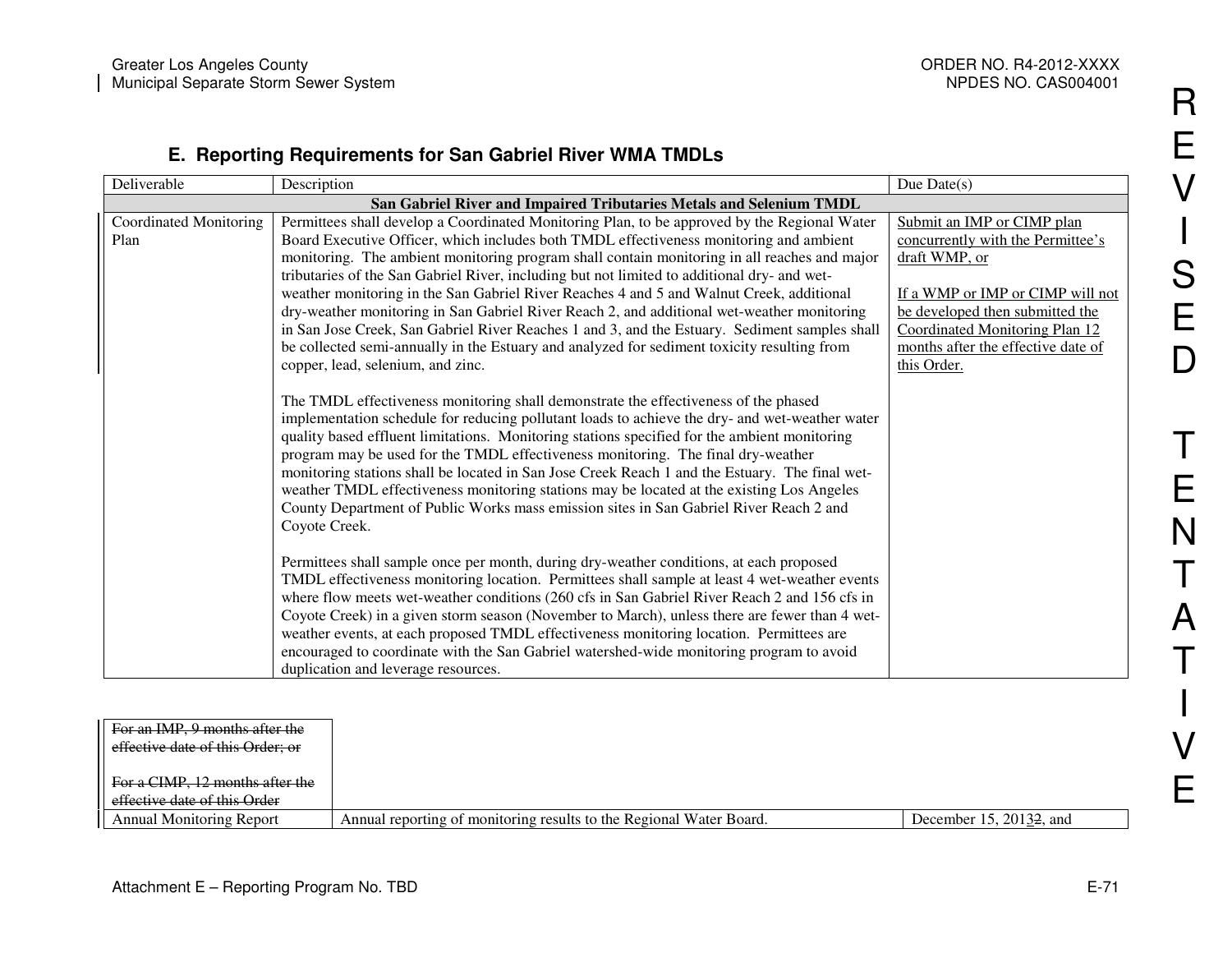NPDES NO. CAS004001

|                                                              |                                                                                                                                                                                                                                                                                                                                                                                                                                                                                                                                                                                                                                                                                                                                                                                                                                                                                                                                                                                                                                                                                                                                                                               | annually thereafter.                                                                   |
|--------------------------------------------------------------|-------------------------------------------------------------------------------------------------------------------------------------------------------------------------------------------------------------------------------------------------------------------------------------------------------------------------------------------------------------------------------------------------------------------------------------------------------------------------------------------------------------------------------------------------------------------------------------------------------------------------------------------------------------------------------------------------------------------------------------------------------------------------------------------------------------------------------------------------------------------------------------------------------------------------------------------------------------------------------------------------------------------------------------------------------------------------------------------------------------------------------------------------------------------------------|----------------------------------------------------------------------------------------|
| <b>Implementation Plan</b>                                   | Permittees shall submit an Implementation Plan outlining how to achieve compliance<br>with the water quality based effluent limitations, for approval of the Regional Water<br>Board Executive Officer. The Plan shall include implementation methods, an<br>implementation schedule, and proposed milestones.                                                                                                                                                                                                                                                                                                                                                                                                                                                                                                                                                                                                                                                                                                                                                                                                                                                                | 1 year after the effective date of<br>this Order                                       |
|                                                              | <b>Legg Lake Trash TMDL</b>                                                                                                                                                                                                                                                                                                                                                                                                                                                                                                                                                                                                                                                                                                                                                                                                                                                                                                                                                                                                                                                                                                                                                   |                                                                                        |
| <b>TMRP Reports</b>                                          | Report compliance with the installation of full capture systems.                                                                                                                                                                                                                                                                                                                                                                                                                                                                                                                                                                                                                                                                                                                                                                                                                                                                                                                                                                                                                                                                                                              | December 15, 2012, and<br>annually thereafter                                          |
| <b>TMRP Reports MFAC</b>                                     | Report compliance with the approved MFAC program.                                                                                                                                                                                                                                                                                                                                                                                                                                                                                                                                                                                                                                                                                                                                                                                                                                                                                                                                                                                                                                                                                                                             | December 15, 2012, and<br>annually thereafter                                          |
|                                                              | <b>Los Angeles Area Lakes TMDLs</b>                                                                                                                                                                                                                                                                                                                                                                                                                                                                                                                                                                                                                                                                                                                                                                                                                                                                                                                                                                                                                                                                                                                                           |                                                                                        |
|                                                              | <b>Legg Lake System Nutrient TMDL</b>                                                                                                                                                                                                                                                                                                                                                                                                                                                                                                                                                                                                                                                                                                                                                                                                                                                                                                                                                                                                                                                                                                                                         |                                                                                        |
| <b>Compliance Monitoring</b><br><b>Stormwater Monitoring</b> | At a minimum, compliance monitoring should measure the following in lake water<br>quality parameters: ammonia, TKN or organic nitrogen, nitrate plus nitrite,<br>orthophosphate, total phosphorus, total suspended solids, total dissolved solids and<br>chlorophyll a. Measurements of the temperature, dissolved oxygen, pH and electrical<br>conductivity should also be taken throughout the water column with a water quality<br>probe along with Secchi depth measurement. All parameters must meet target levels at<br>half the Secchi depth. DO and pH must meet target levels from the surface of the water<br>to 0.3 meters above the lake bottom. Additionally, in order to accurately calculate<br>compliance with water quality based limits to the lake expressed in yearly loads,<br>monitoring should include flow estimation or monitoring as well as the water quality<br>concentration measurements.<br>Stormwater sources should be measured near the point where they enter the lakes for at<br>minimum: ammonia, TKN or organic nitrogen, nitrate plus nitrite, orthophosphate, total<br>phosphorus, total suspended solids and total dissolved solids. | At a minimum twice during<br>summer months and once during<br>winter.<br>Twice a year. |
| <b>Reporting</b>                                             | Annual reporting of monitoring results to the Regional Water Board.                                                                                                                                                                                                                                                                                                                                                                                                                                                                                                                                                                                                                                                                                                                                                                                                                                                                                                                                                                                                                                                                                                           | December 15, 20132, and<br>annually thereafter.                                        |
|                                                              | <b>Puddingstone Reservoir Nutrient TMDL</b>                                                                                                                                                                                                                                                                                                                                                                                                                                                                                                                                                                                                                                                                                                                                                                                                                                                                                                                                                                                                                                                                                                                                   |                                                                                        |
| <b>Compliance Monitoring</b>                                 | At a minimum, compliance monitoring should measure the following in-lake water<br>quality parameters: ammonia, TKN or organic nitrogen, nitrate plus nitrite,<br>orthophosphate, total phosphorus, total suspended solids, total dissolved solids and<br>chlorophyll a. Measurements of the temperature, dissolved oxygen, pH and electrical<br>conductivity should also be taken throughout the water column with a water quality<br>probe along with Secchi depth measurement. All parameters must meet target levels at<br>half the Secchi depth. DO and pH must meet target levels from the surface of the water<br>to 0.3 meters above the lake bottom when the lake is not stratified. However, when<br>stratification occurs (i.e., a thermocline is present) then the DO and pH targets must be<br>met in the epilimnion, the portion of the water column above the thermocline.<br>Additionally, in order to accurately calculate compliance with water quality based limits                                                                                                                                                                                         | At a minimum twice during<br>summer months and once during<br>winter.                  |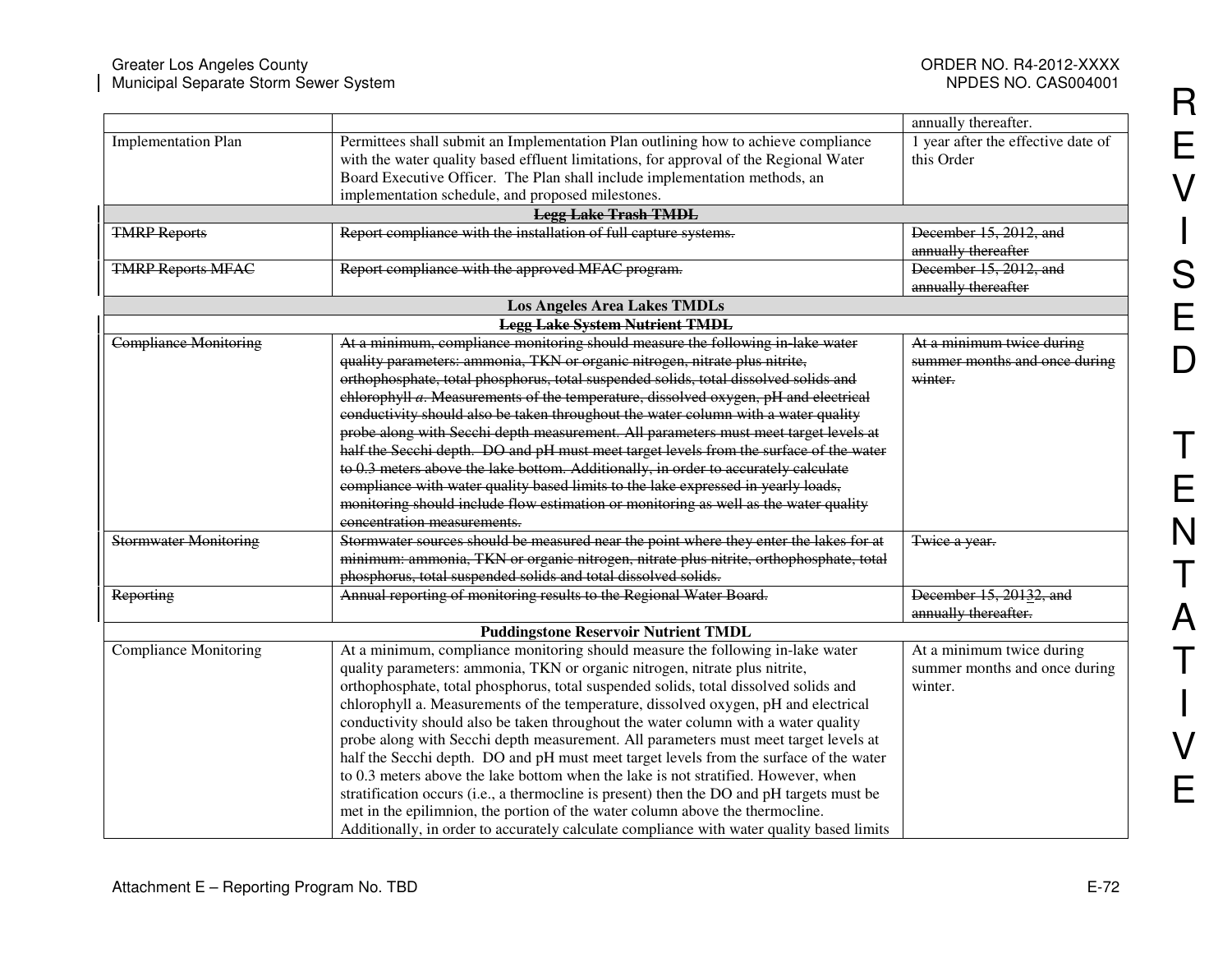|                               | to the lake expressed in yearly loads, monitoring should include flow estimation or          |                             |
|-------------------------------|----------------------------------------------------------------------------------------------|-----------------------------|
|                               | monitoring as well as the water quality concentration measurements.                          |                             |
| <b>Stormwater Monitoring</b>  | Stormwater sources should be measured near the point where they enter the lakes for at       | Twice a year.               |
|                               | minimum: ammonia, TKN or organic nitrogen, nitrate plus nitrite, orthophosphate, total       |                             |
|                               | phosphorus, total suspended solids and total dissolved solids.                               |                             |
| Reporting                     | Annual reporting of monitoring results to the Regional Water Board.                          | December 15, 20132, and     |
|                               |                                                                                              | annually thereafter.        |
|                               | <b>Puddingstone Reservoir Mercury TMDL</b>                                                   |                             |
| <b>Compliance Monitoring</b>  | At a minimum, compliance monitoring should measure the following in-lake water               | Twice a year.               |
|                               | quality parameters: total mercury, methylmercury, chloride, sulfate, total organic carbon,   |                             |
|                               | alkalinity, total suspended solids, and total dissolved solids; as well as the following in- |                             |
|                               | lake sediment parameters: total mercury, dissolved methylmercury, total organic carbon,      |                             |
|                               | total solids and sulfate. Measurements of the temperature, dissolved oxygen, pH and          |                             |
|                               | electrical conductivity should also be taken throughout the water column with a water        |                             |
|                               | quality probe along with Secchi depth measurement. Additionally, in order to accurately      |                             |
|                               | calculate compliance with allocations expressed in yearly loads, monitoring should           |                             |
|                               | include flow estimation or monitoring as well as water quality concentration                 |                             |
|                               | measurements.                                                                                |                             |
| <b>Fish Tissue Monitoring</b> | Monitoring should include monitoring of largemouth bass (325-375mm in length) fish           | At least every three years. |
|                               | tissue (skin-off fillets) for mercury concentration.                                         |                             |
| <b>Stormwater Monitoring</b>  | Stormwater sources should be measured near the point where they enter the lakes for at       | Twice a year.               |
|                               | minimum: total mercury, methyl mercury, chloride, sulfate, total organic carbon,             |                             |
|                               | alkalinity, total suspended solids, and total dissolved solids.                              |                             |
| Reporting                     | Annual reporting of monitoring results to the Regional Water Board.                          | December 15, 20132, and     |
|                               |                                                                                              | annually thereafter.        |
|                               | <b>Puddingstone Reservoir PCBs and Organochlorine Pesticide TMDLs</b>                        |                             |
| Compliance Monitoring         | At a minimum, compliance monitoring should measure the following in-lake water               | Annually.                   |
|                               | quality parameters: total suspended sediments, total PCBs, total chlordane, dieldrin, and    |                             |
|                               | total DDTs; as well as the following in-lake sediment parameters: total organic carbon,      |                             |
|                               | total PCBs, total chlordane, dieldrin, and total DDTs. Environmentally relevant              |                             |
|                               | detection limits should be used (i.e., detection limits lower than applicable target), if    |                             |
|                               | available at a commercial laboratory. Measurements of the temperature, dissolved             |                             |
|                               | oxygen, pH and electrical conductivity should also be taken throughout the water             |                             |
|                               | column with a water quality probe along with Secchi depth measurement.                       |                             |
| <b>Fish Tissue Monitoring</b> | Monitoring of fish tissue. For the OC pesticides and PCBs TMDLs a demonstration that         | At least every three years. |
|                               | fish tissue targets have been met in any given year must at minimum include a                |                             |
|                               | composite sample of skin off fillets from at least five common carp each measuring at        |                             |
|                               | least 350mm in length.                                                                       |                             |
| <b>Stormwater Monitoring</b>  | Stormwater sources should be measured near the point where they enter the lakes.             | Once a year during a wet    |
|                               | Sampling should be designed to collect sufficient volumes of suspended solids to allow       | weather event.              |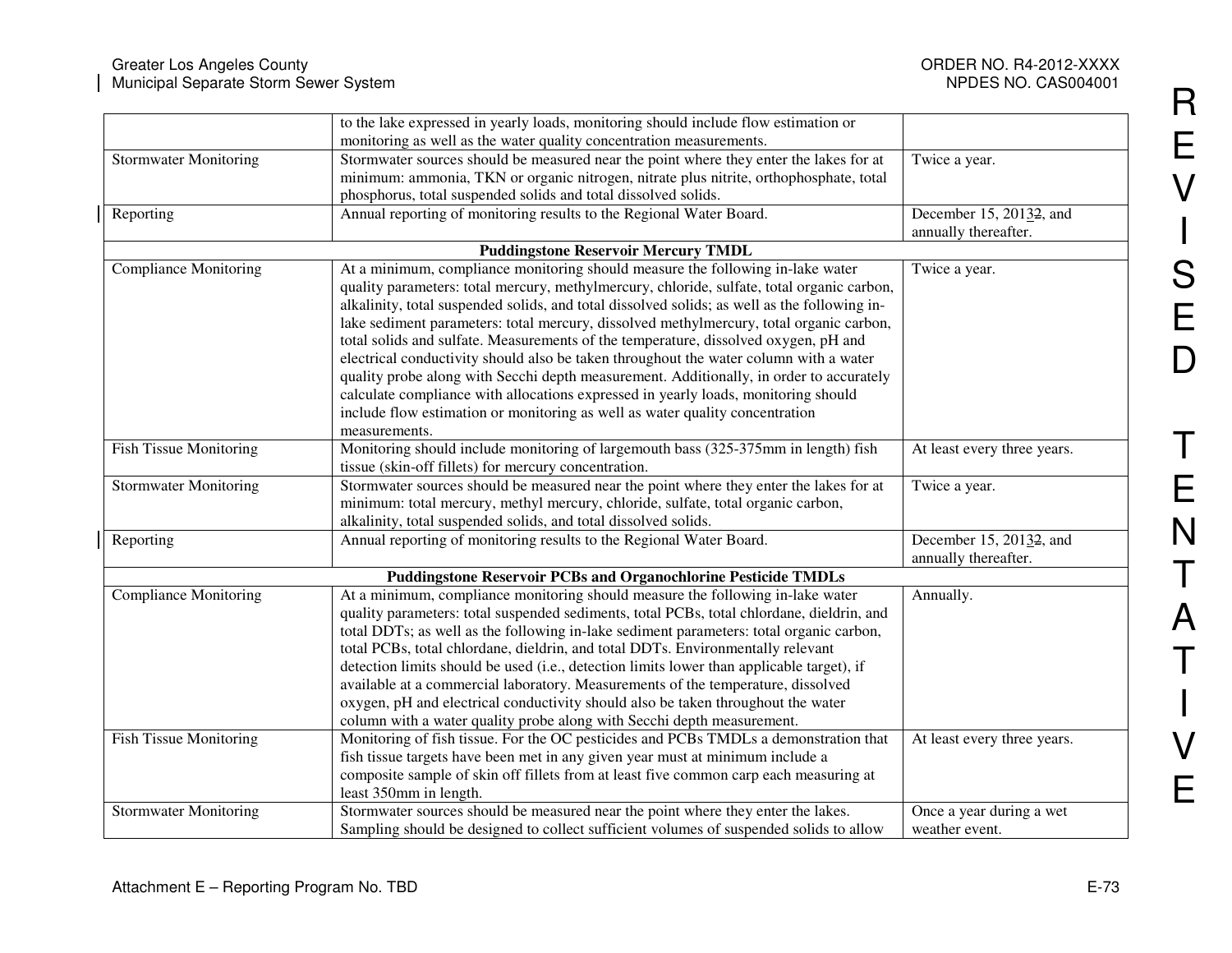| Greater Los Angeles County<br>Municipal Separate Storm Sewer System |                                                                                                                                                                                                                                                    | ORDER NO. R4-2012-XXXX<br>NPDES NO. CAS004001                |
|---------------------------------------------------------------------|----------------------------------------------------------------------------------------------------------------------------------------------------------------------------------------------------------------------------------------------------|--------------------------------------------------------------|
|                                                                     | for the analysis of at minimum: total organic carbon, total suspended solids, total PCBs,<br>total chlordane, dieldrin, and total DDTs. Measurements of the temperature, dissolved<br>oxygen, pH and electrical conductivity should also be taken. |                                                              |
| Reporting                                                           | Annual reporting of monitoring results to the Regional Water Board.                                                                                                                                                                                | December 15, 2013 <del>2</del> , and<br>annually thereafter. |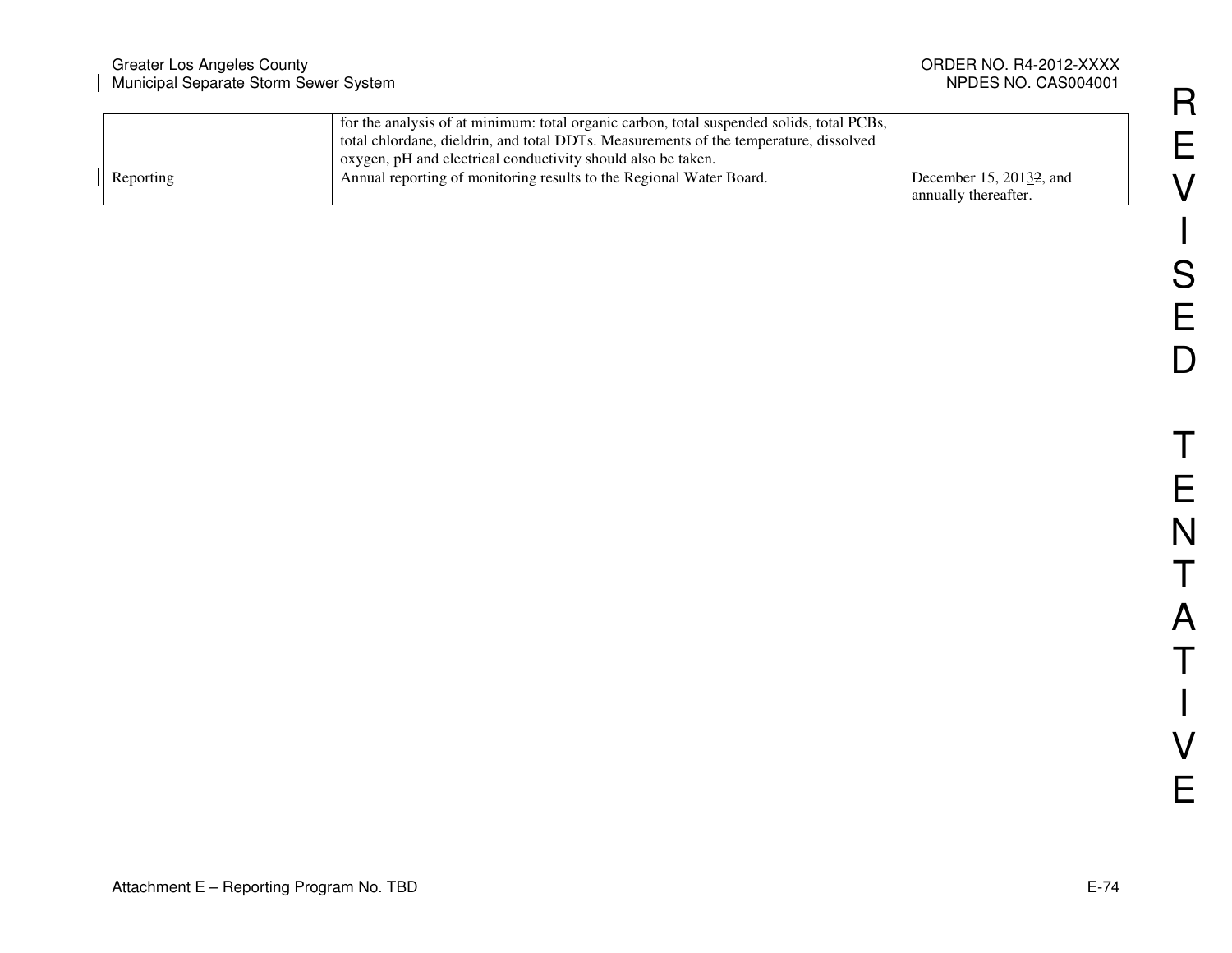## **F. Reporting Requirements for Los Cerritos Channel WMA TMDLs**

| Deliverable                             | Description                                                                              | Due Date $(s)$                          |  |  |
|-----------------------------------------|------------------------------------------------------------------------------------------|-----------------------------------------|--|--|
| <b>Los Cerritos Channel Metals TMDL</b> |                                                                                          |                                         |  |  |
| Coordinated Monitoring Plan             | Permittees shall develop a Coordinated Monitoring Plan, to be approved by the Regional   | Submit an IMP or CIMP plan              |  |  |
|                                         | Water Board Executive Officer, which includes both TMDL effectiveness monitoring and     | concurrently with the Permittee's       |  |  |
|                                         | ambient monitoring. The ambient monitoring program shall be developed to track trends    | draft WMP, or                           |  |  |
|                                         | in water quality improvements in Los Cerritos Channel; to provide background             |                                         |  |  |
|                                         | information on hardness values; and the partitioning of metals between the total         | If a WMP or IMP or CIMP will not        |  |  |
|                                         | recoverable and dissolved fraction.                                                      | be developed then submitted the         |  |  |
|                                         |                                                                                          | Coordinated Monitoring Plan 12          |  |  |
|                                         | TMDL effectiveness monitoring shall demonstrate the effectiveness of the phased          | months after the effective date of      |  |  |
|                                         | implementation schedule for reducing pollutant loads to achieve the water quality based  | this Order.                             |  |  |
|                                         | effluent limitations. Monitoring stations specified for the ambient monitoring program   | For an IMP, 9 months after the          |  |  |
|                                         | may be used for the TMDL effectiveness monitoring. Permittees shall sample at least 4    | effective date of this Order; or        |  |  |
|                                         | wet-weather events where flow meets wet-weather conditions (>23 cfs in Los Cerritos      |                                         |  |  |
|                                         | Channel above the tidal prism) in a given storm season.                                  | For a CIMP, 12 months after the         |  |  |
|                                         |                                                                                          | effective date of this Order            |  |  |
| <b>Annual Monitoring Report</b>         | Annual reporting of monitoring results to the Regional Water Board.                      | December 15, 2013, and annually         |  |  |
|                                         |                                                                                          | thereafter.                             |  |  |
| <b>Implementation Plan</b>              | Permittees shall submit an Implementation Plan outlining how to achieve compliance with  | 1 year after the effective date of      |  |  |
|                                         | the water quality based effluent limitations, for approval of the Regional Water Board   | this Order                              |  |  |
|                                         | Executive Officer. The Plan shall include implementation methods, an implementation      |                                         |  |  |
|                                         | schedule, and proposed milestones.                                                       |                                         |  |  |
|                                         | Colorado Lagoon OC Pesticides, PCBs, Sediment Toxicity, PAHs, and Metals TMDL            |                                         |  |  |
| Monitoring                              | Water column and sediment samples will be collected at the outlet of the storm drains    | 6 months after Regional Water           |  |  |
|                                         | discharging to the lagoon, while water column, sediment, and fish tissue samples will be | <b>Board Executive Officer approves</b> |  |  |
|                                         | collected in the West Arm, Central Arm, North Arm, at the outlet of the lagoon to Marine | the CLTMP. February 1, 2013             |  |  |
|                                         | Stadium during an incoming tide, and at the outfall of Termino Avenue Drain to Marine    |                                         |  |  |
|                                         | Stadium as specified in the Colorado Lagoon TMDL Monitoring Plan (CLTMP).                |                                         |  |  |
| <b>Annual Monitoring Reports</b>        | Permittees shall submit annual monitoring reports to the Regional Water Board. All       | December 15, 2013, and annually         |  |  |
|                                         | compliance monitoring must be conducted in conjunction with a Regional Water Board       | thereafter.                             |  |  |
|                                         | approved Quality Assurance Project Plan.                                                 |                                         |  |  |
| <b>Implementation Progress</b>          | Permittees shall submit annual progress reports on the status of implementation actions  | December 15, 2013, and annually         |  |  |
|                                         | performed under the TMDL. The plan shall contain mechanisms for demonstration            | thereafter.                             |  |  |
|                                         | progress toward meeting the water quality based effluent limitations.                    |                                         |  |  |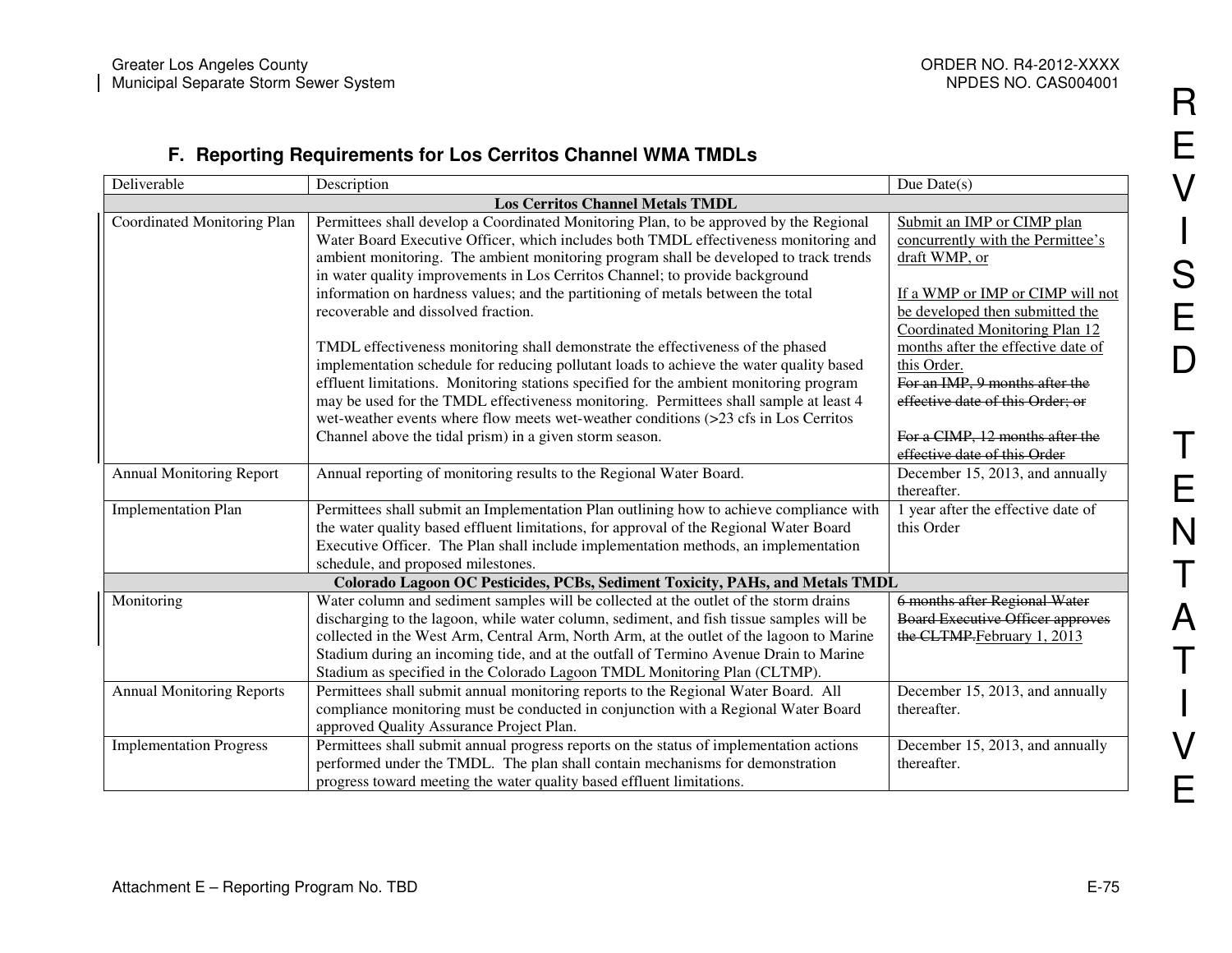## **G. Reporting Requirements for Middle Santa Ana River WMA TMDL**

| Deliverable                                              | Description                                                                     | Due Date $(s)$                                        |  |  |
|----------------------------------------------------------|---------------------------------------------------------------------------------|-------------------------------------------------------|--|--|
| Middle Santa Ana River Watershed Bacteria Indicator TMDL |                                                                                 |                                                       |  |  |
| Bacterial Indicator Water                                | Permittees shall develop and submit for approval by the Executive Officer       | Submit an IMP or CIMP plan concurrently with the      |  |  |
| <b>Quality Monitoring Plan</b>                           | of the Regional Water Board a Bacterial Indicator Water Quality                 | Permittee's draft WMP, or                             |  |  |
|                                                          | Monitoring Plan in accordance with the TMDL.                                    |                                                       |  |  |
|                                                          |                                                                                 | If a WMP or IMP or CIMP will not be developed         |  |  |
|                                                          |                                                                                 | then submitted the Monitoring Plan 12 months after    |  |  |
|                                                          |                                                                                 | the effective date of this Order.                     |  |  |
|                                                          |                                                                                 | For an IMP, 9 months after the effective date of this |  |  |
|                                                          |                                                                                 | Order; or                                             |  |  |
|                                                          |                                                                                 |                                                       |  |  |
|                                                          |                                                                                 | For a CIMP, 12 months after the effective date of     |  |  |
|                                                          |                                                                                 | this Order                                            |  |  |
| Bacterial Indicator Urban                                | Permittees shall develop and submit for approval by the Regional Water          | 1 year after the effective date of this Order         |  |  |
| Source Evaluation Plan                                   | Board a Bacterial Indicator Urban Source Evaluation Plan. This plan shall       |                                                       |  |  |
|                                                          | include steps needed to identify specific activities, operations, and processes |                                                       |  |  |
|                                                          | in urban areas that contribute bacterial indicators to San Antonio Channel.     |                                                       |  |  |
|                                                          | The plan shall also include a proposed schedule for completion of each of       |                                                       |  |  |
|                                                          | the steps identified.                                                           |                                                       |  |  |
| Progress Reports                                         | Annual progress reports on implementation shall be submitted to the             | December 15, 2013, and annually thereafter.           |  |  |
|                                                          | Regional Water Board.                                                           |                                                       |  |  |